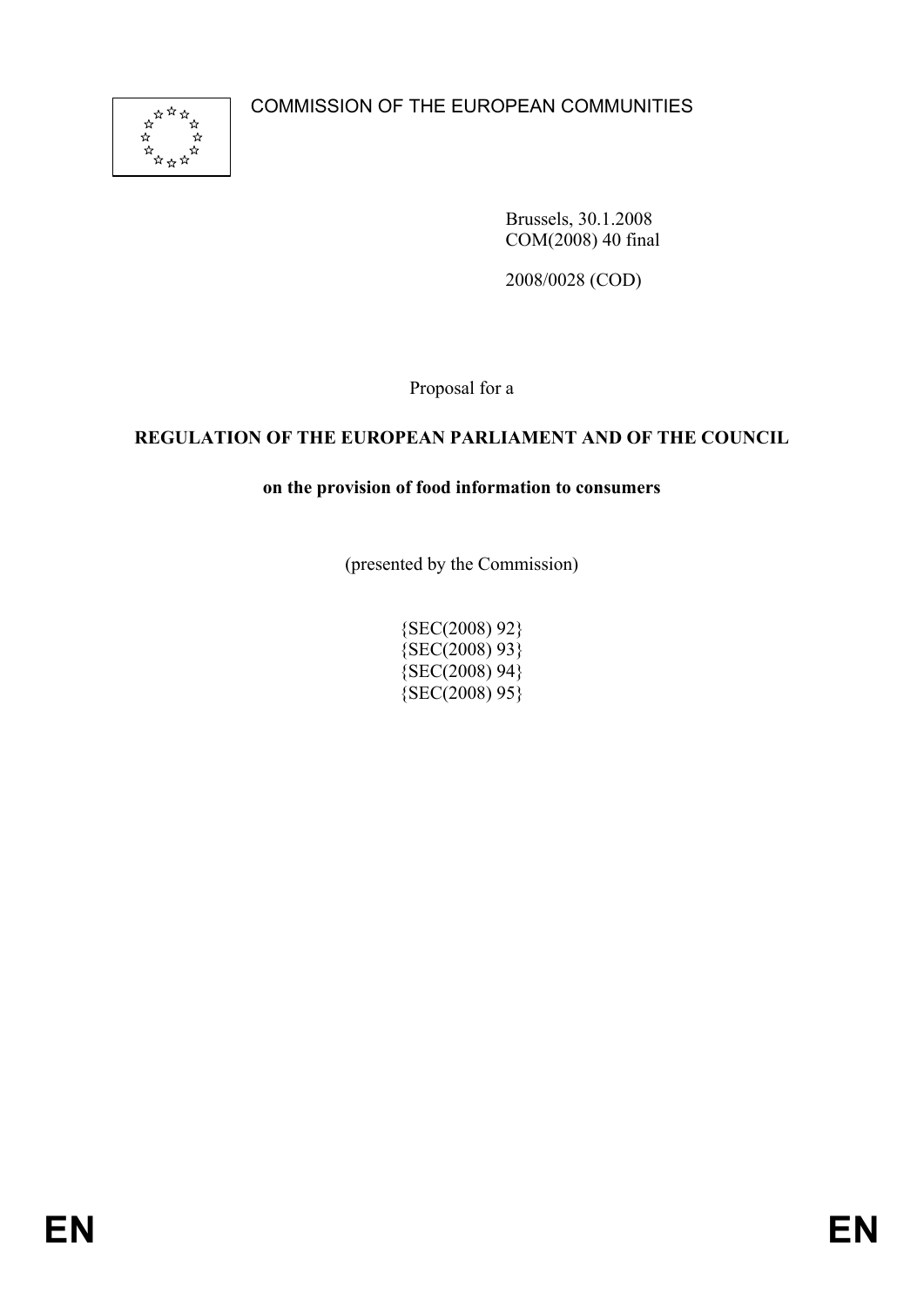# **EXPLANATORY MEMORANDUM**

### **1. CONTEXT OF THE PROPOSAL**

### • **Grounds for and objectives of the proposal**

 The draft proposal consolidates and updates two areas of labelling legislation, the general food and nutrition labelling respectively covered by Directives 2000/13/EC and 90/496/EEC. Directive 2000/13/EC has been amended several times and the evolution of both the food market and consumers' expectations renders its update and modernisation necessary.

 Directive 90/496/EEC requires the Commission to report to the European Parliament and the Council on the application of the Directive. The interinstitutional procedures have changed and in certain cases the Commission must submit an impact assessment with proposals for new legislation. The revision of the nutrition labelling legislation is accompanied by an impact assessment giving an overview of the application of Directive 90/496/EEC. Therefore, a separate report on the implementation of the Directive has not been prepared.

### • **General context**

 General labelling - The main political will that motivated the first "horizontal" legislative instrument on food labelling (Directive 79/112/EEC) was to provide rules for the labelling of foods as a tool for the free circulation of foods in the Community. Over time the protection of consumers' rights emerged as a specific objective of the European Community.

 In 2003 DG SANCO in close co-operation with stakeholders, launched an evaluation of the food labelling legislation in order to reassess its effectiveness and legal basis, and to identify the needs and expectations of today's consumers for food information, taking into account the technical and logistical constraints. The conclusions, published in 2004, identified the focus for a future proposal.

 Nutrition labelling - The recent White Paper on a Strategy for Europe on Nutrition, Overweight and Obesity related health issues stressed the need for consumers to have access to clear, consistent and evidence-based information. Nutrition labelling is an established way for providing information to consumers to support health conscious food choices. There is wide agreement that the effectiveness of nutrition labelling can be strengthened as a means to support consumers' ability to choose a balanced diet.

 There have been initiatives by stakeholders to encourage the inclusion of nutrition information on the front of packs. There is divergence in the labelling schemes being used which can create barriers to trade.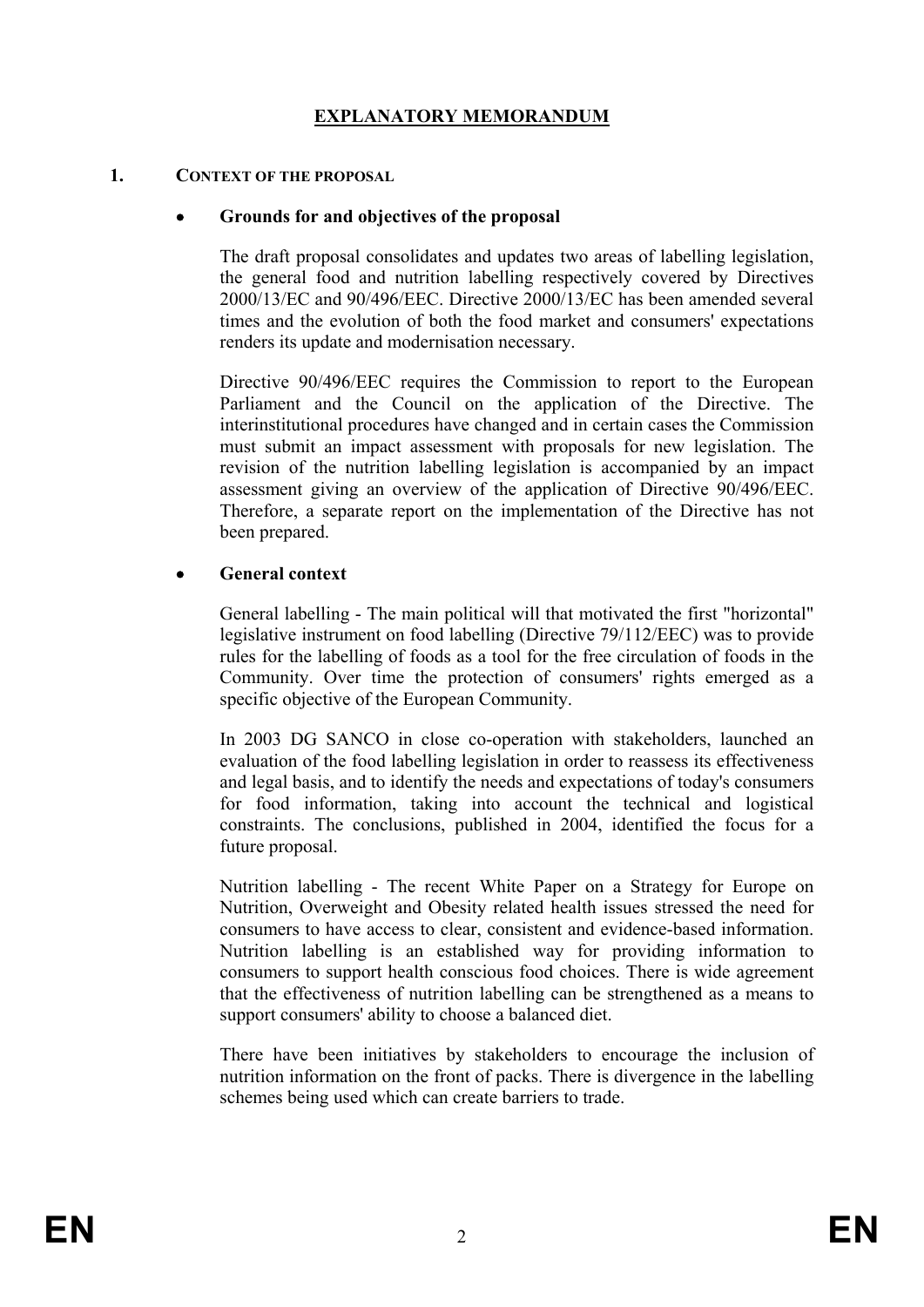# • **Existing provisions in the area of the proposal**

The proposal merges and amends the following legislation::

– Directive 2000/13/EC of 20 March 2000 on the approximation of the laws of the Member States relating to the labelling, presentation and advertising of foodstuffs.

 This Directive lays down common labelling requirements applicable to all foods to be delivered to the final consumer, and to foods supplied to mass caterers. It establishes the mandatory labelling information.

 The proposal introduces certain general principles regarding the provision of food information and develops a governance mechanism to take account of developments that would enable consumers to make informed food choices. The mandatory requirements remain broadly the same with the option for the Commission to propose new requirements for specific issues.

– Council Directive 90/496/EEC of 24 September 1990 on nutrition labelling for foodstuffs.

 The proposal introduces mandatory labelling of key nutritional elements in the principal field of vision.

 In addition to the merging of Directives 2000/13/EC and 90/496/EEC the following texts are recast in the text:

- Commission Directive 87/250/EEC of 15 April 1987 on the indication of alcoholic strength by volume in the labelling of alcoholic beverages for sale to the ultimate consumer
- Commission Directive 94/54/EC of 18 November 1994 concerning the compulsory indication on the labelling of certain foodstuffs of particulars other than those provided for in Council Directive 79/112/EEC
- Commission Directive 1999/10/EC of 8 March 1999 providing for derogations from the provisions of Article 7 of Council Directive 79/112/EEC as regards the labelling of foodstuffs
- Commission Directive 2002/67/EC of 18 July 2002 on the labelling of foodstuffs containing quinine, and of foodstuffs containing caffeine
- Commission Regulation (EC) No 608/2004 of 31 March 2004 concerning the labelling of foods and food ingredients with added phytosterols, phytosterol esters, phytostanols and/or phytostanol esters
- Commission Directive 2004/77/EC of 29 April 2004 amending Directive 94/54/EC as regards the labelling of certain foods containing glycyrrhizinic acid and its ammonium salt.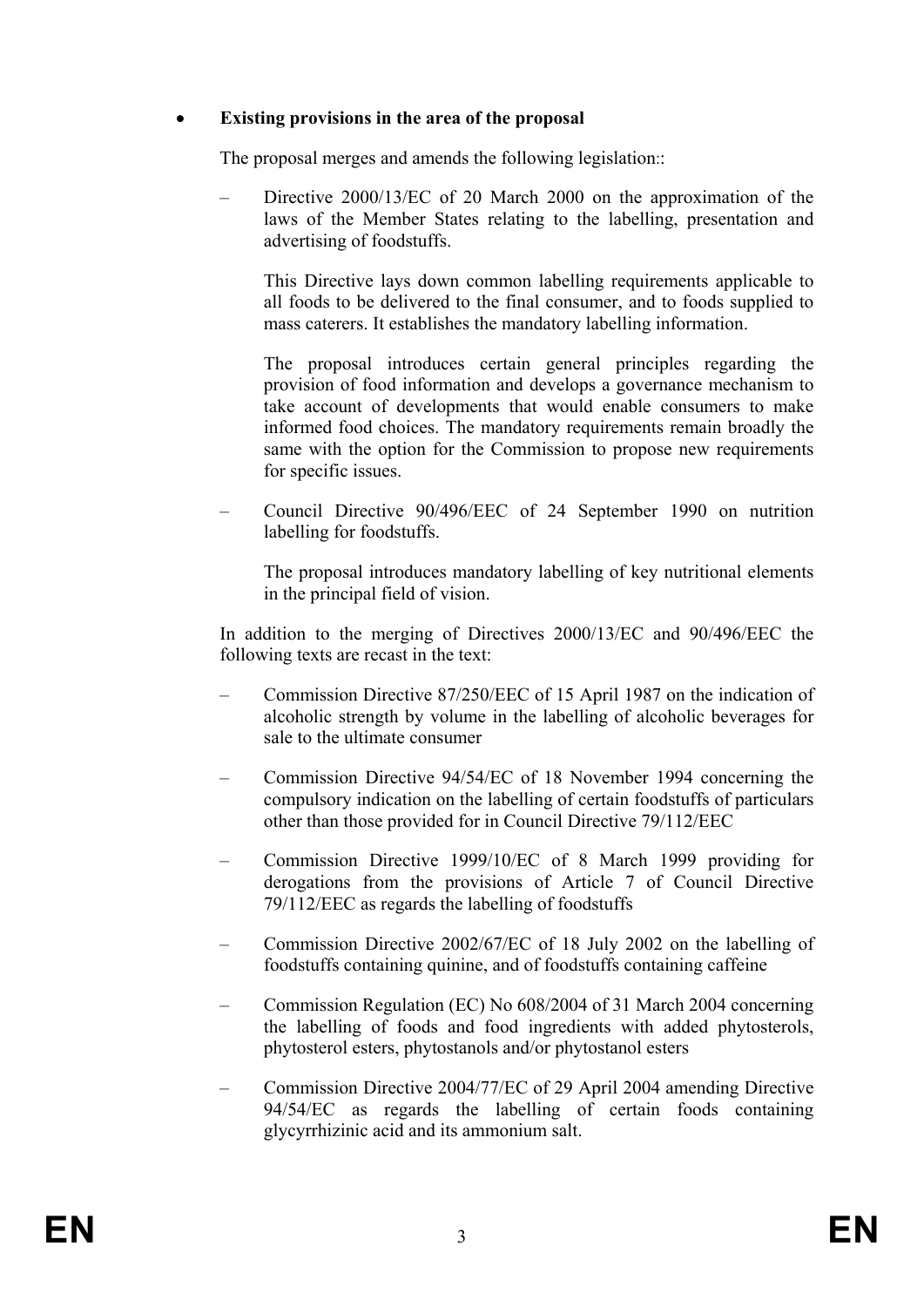# • **Consistency with the other policies and objectives of the Union**

 The proposal is in line with the Commission's Better Regulation Policy, the Lisbon Strategy and the EU's Sustainable Development strategy. The emphasis is on simplifying the regulatory process, thus reducing the administrative burden and improving the competitiveness of the European food industry, while ensuring the safety of food, maintaining high level of public health protection and taking global aspects into consideration. There is an ongoing exercise on the measurement of administrative costs from the horizontal labelling provisions, the outcome of which could provide relevant information.

### **2. CONSULTATION OF INTERESTED PARTIES AND IMPACT ASSESSMENT**

# • **Consultation of interested parties**

# *Consultation methods, main sectors targeted and general profile of respondents*

 There were broad surveys of all interested parties seeking their views on the provisions and application of existing legislation and the needs for change. The respondents were from governmental and NGOs, industry and individuals. Certain consultations were targeted at Member States, industry or consumers.

# *Summary of responses and how they have been taken into account*

 Consumers demand more and "better" information on labels and are interested in clear, simple, comprehensive, standardised and authoritative information. Industry considers there are too many labelling requirements which involve implementation of detailed, technical rules. The volume and dispersal of texts undermines the clarity and coherence of the rules. The cost of changes is a concern to industry. Member States wish to balance the needs of consumers and industry, taking into account, any issues that are specific to their country.

Specific aspects highlighted in the consultation on the general labelling were:

- consumers find it difficult to read and understand labels;
- there are a number of foods from which information on allergens is missing;
- origin labelling is a problematic area;
- there is a legal limbo concerning ingredient listing of alcoholic beverages.

 For nutrition labelling it is believed that the inclusion of nutrition information is an important source of information for the consumer. There is dissatisfaction among stakeholders on the legislation but views diverge on how to improve it.

– Some consumers require or prefer a comprehensive overview of the nutrient content, while others have concerns regarding only a fraction of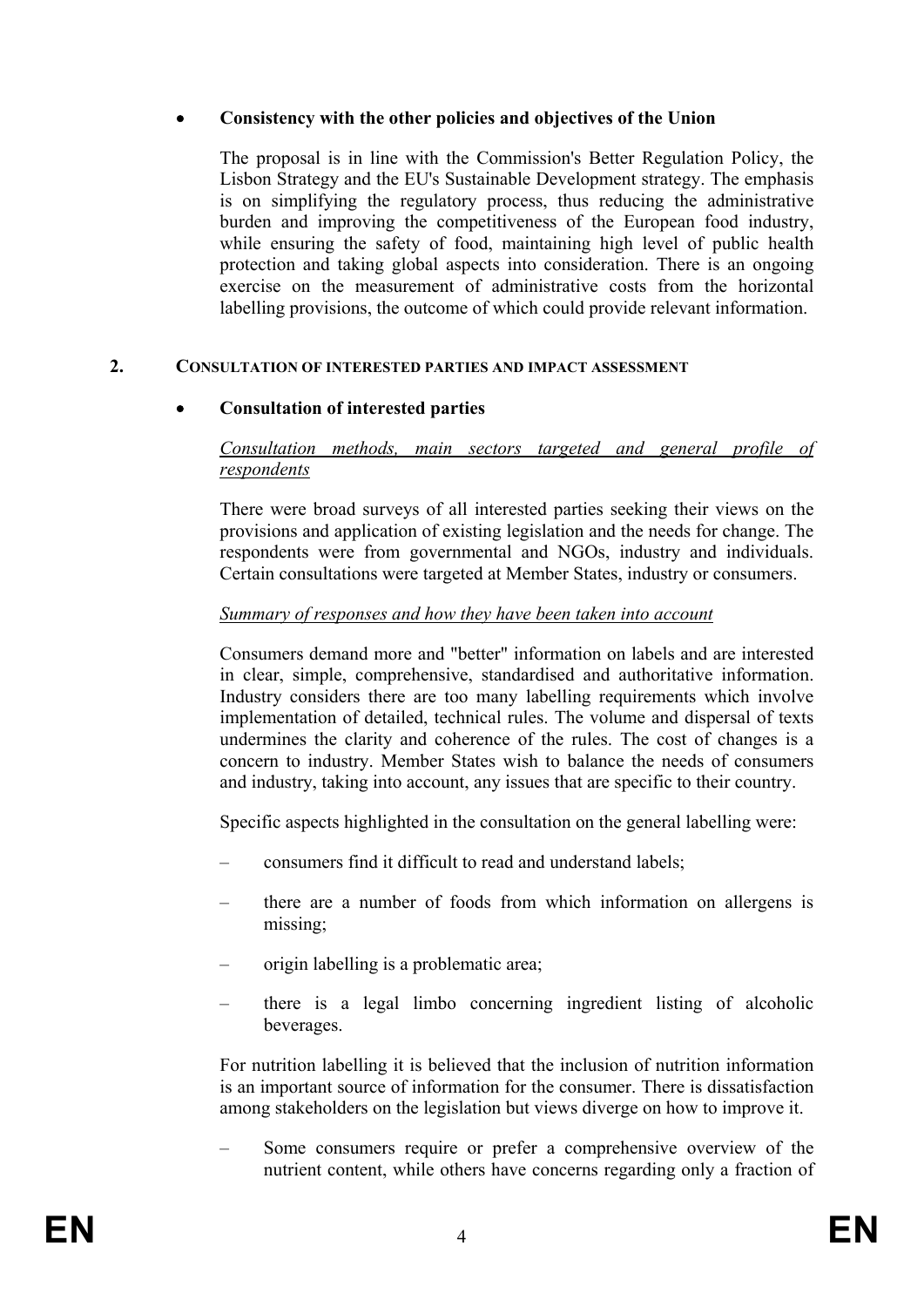this. Consumers and public health NGOs want mandatory full nutrition labelling that is easy to understand.

- Industry is concerned by the prescriptive nature of the legislation and the effect on the design of packaging. They want a more flexible voluntary approach.
- Member States are aware of the need to reduce barriers to the internal market which is facilitated by a harmonised approach. However, there is increasing pressure from some for increased flexibility at national level, in particular, where innovative nutrition labelling systems are being used.

 An open consultation was conducted over the internet from 13 March 2006 to 16 June 2006. The Commission received 175 response(s). The results are available on

http://ec.europa.eu/food/food/labellingnutrition/betterregulation/index\_en.htm.

### • **Collection and use of expertise**

There was no need for external expertise.

### • **Impact assessment**

Certain basic alternative approaches were considered:

 No intervention - This would maintain the current situation with scattered legislation with the following negative effects:

- piecemeal and confusing rules undermining the effective implementation;
- unjustified burdens on food business because of outdated, redundant or unclear requirements;
- inconsistent consumer use of labels;
- ineffectiveness of labelling as a communication tool;
- failure of the legislation to adapt to changing markets and consumers' legitimate demands.

 Intervention was considered in the context of deregulation, national legislation, non-statutory approach or updating Community legislation.

 Deregulation - This would entail the abolition of the basic policy instruments on horizontal food labelling rules with a direct impact on vertical labelling rules.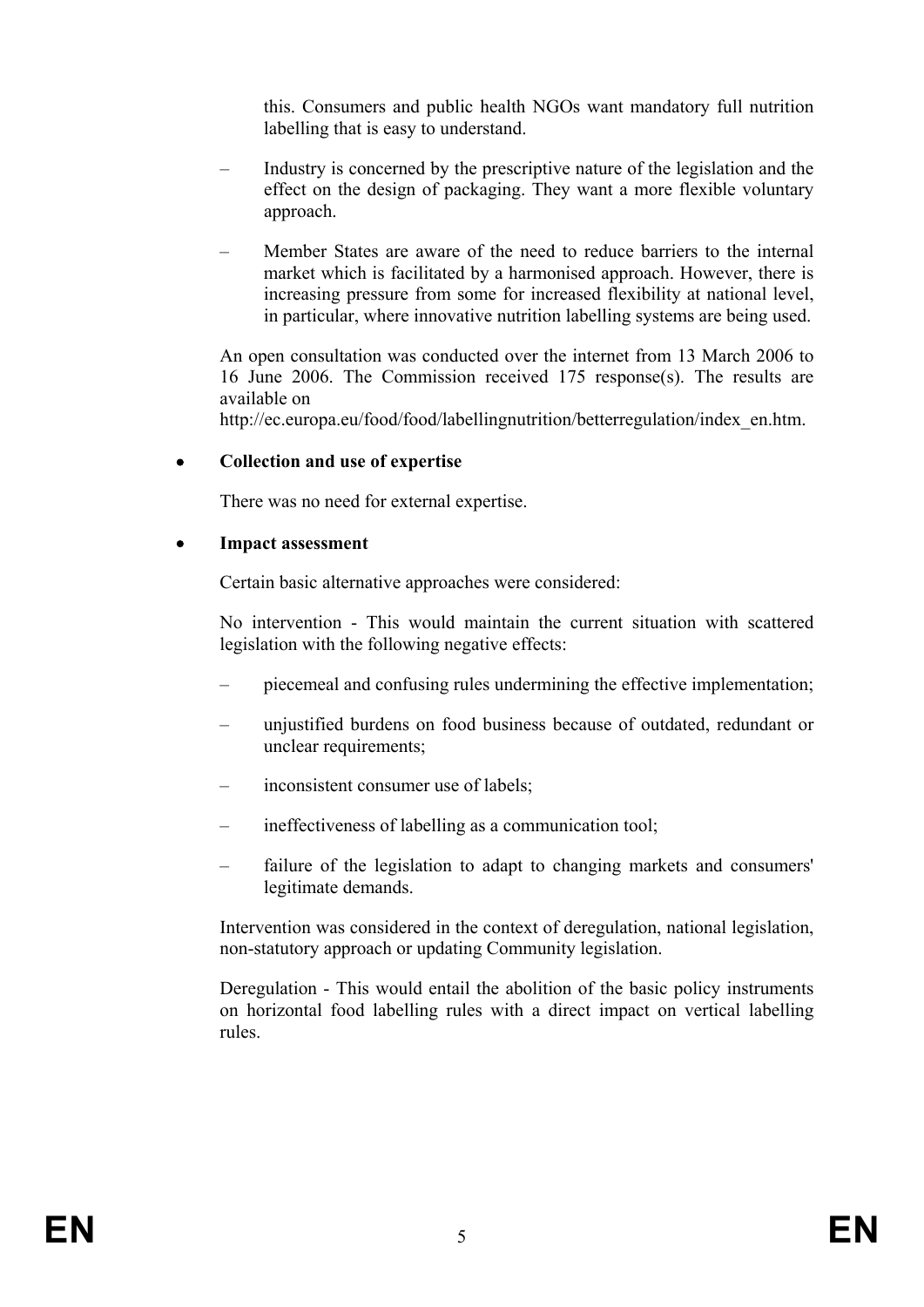Although food manufacturers would continue to apply the current rules for a short period of time, they would progressively remove information they consider as a burden. Non-harmonised rules would impair the internal market, lead to poor information and reduce the level of consumer protection. Existing rules have proven their merits in allowing free circulation of goods and consumers' protection. Dismantling them would meet resistance from most Member States and consumers given that they have been used to the current requirements and any change could be seen as an abandonment of a valuable "acquis". Therefore, deregulation was not considered a viable approach.

 National legislation - The repeal of the harmonised rules would result in creation of national rules with the following consequences:

- different national rules would impede the internal market;
- distortion of fair competition;
- increased administrative burden for industry;
- inconsistent approach in content and availability of information creating confusion for consumers;
- different level of protection for EU citizens.

 Alternative non-statutory approach (self-regulation, co-regulation, guidance) - The different features of consumer information and current trends towards the development of a "new legislative culture" called for the assessment of an approach that could strike the balance between flexibility and prescription and between action at the national and action at EU level. A multi-level bottom-up governance (local/national/community) based on the principle of commitment to formal, measurable best practice could be a viable alternative.

 Moving the already harmonised detailed requirements to such an approach would have no added value given that this would unnecessarily complicate current understanding among stakeholders and could be perceived as a deregulation. Although, as far as any new policy issues are concerned, the introduction of a more elaborate and sustainable approach to consumer information emerging from best practices and from a constant dialogue with stakeholders has the potential to achieve beneficial results both for industry and consumers.

 The impacts of the main options for the revision of the general and nutrition labelling provisions were examined in relation to taking no action, voluntary action or prescriptive Community requirements were examined in the impact assessment.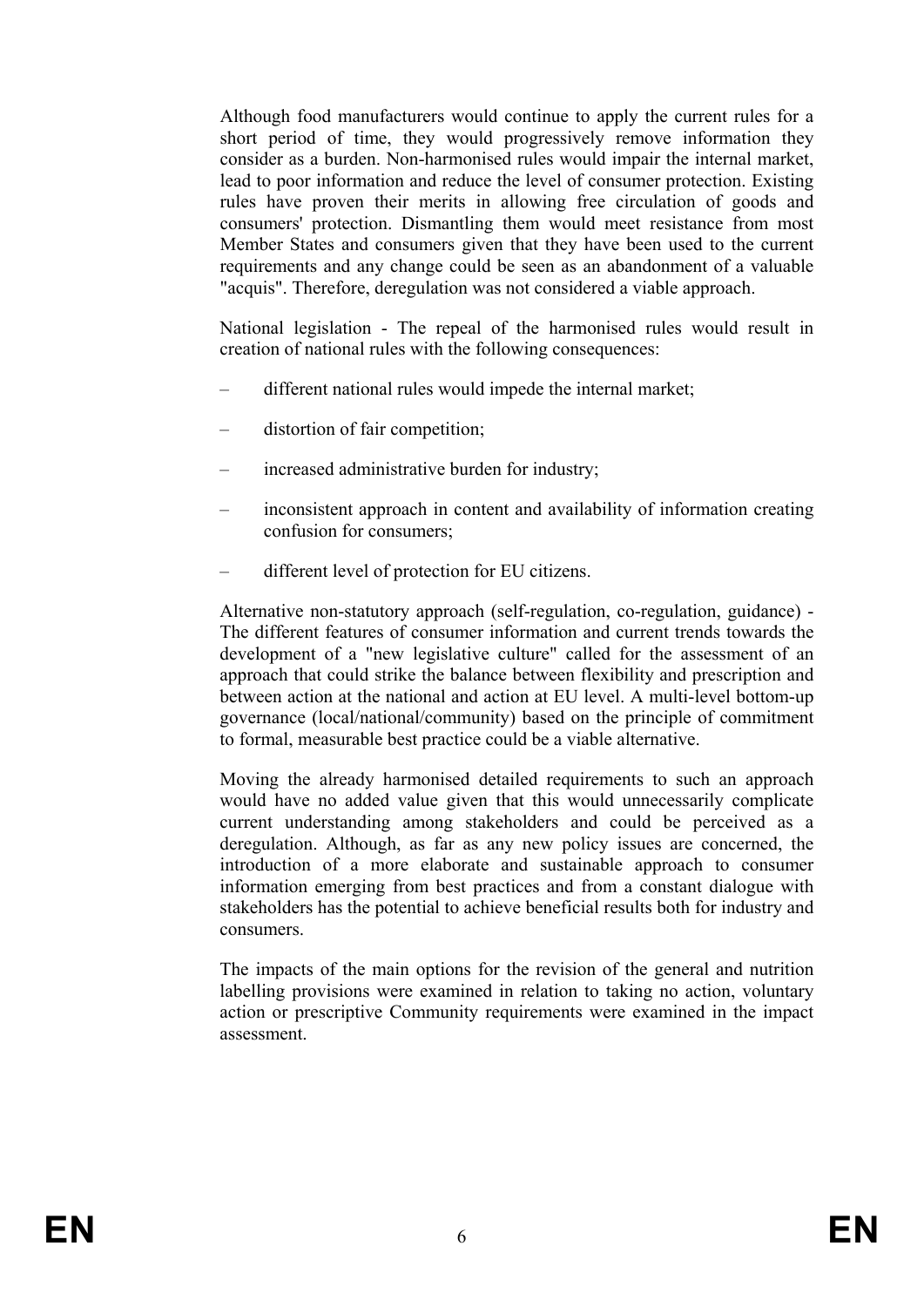The Commission carried out an impact assessment listed in the Work Programme, whose report is accessible on the Commission website. The Commission completed the impact assessment reports on the options for the revision of Directive 2000/13/EC and Directive 90/496/EEC which are presented in parallel with this proposal as Commission Staff Working Papers.

 The impact assessment indicated that the impact on manufacturers can be attenuated by providing transition periods that allow for labelling changes to be made during the normal cycle for label changes that are in operation within a business.

### **3. LEGAL ELEMENTS OF THE PROPOSAL**

### • **Summary of the proposed action**

 Adoption of a Regulation of the European Parliament and of the Council on the provision of food information to consumers. The proposal modernises, simplifies and clarifies the current food labelling scene. In particular:

- Recasting of the different horizontal labelling provisions. The merging of those texts (directives) into a single piece of legislation (regulation) will maximise synergies and increase the clarity and consistency of Community rules. This is a powerful simplification method that should provide economic operators and enforcement authorities with a clearer and more streamlined regulatory framework;
- To ensure coherence between horizontal and vertical rules;
- Rationalisation (update, clarification) of the compulsory information required by Article 3(1) of Directive 2000/13/EC;
- Setting-up of a flexible bottom-up mechanism (through national schemes) that would enable industry to innovate, and allow for some aspects of the labelling rules to be adapted to different and continuously changing markets and consumer demands.

 In addition, it introduces clear principles to draw a clearer borderline between mandatory and voluntary information. The main changes with respect to general labelling issues are:

- **–** The clarification of the responsibilities regarding food labelling for the different food business operators along the supply chain;
- To improve the legibility of the information provided on the labelling a minimum print size for the mandatory information is introduced;
- The introduction of a requirement that information on allergenic ingredients should be available for non-prepacked foods sold through retail and catering outlets;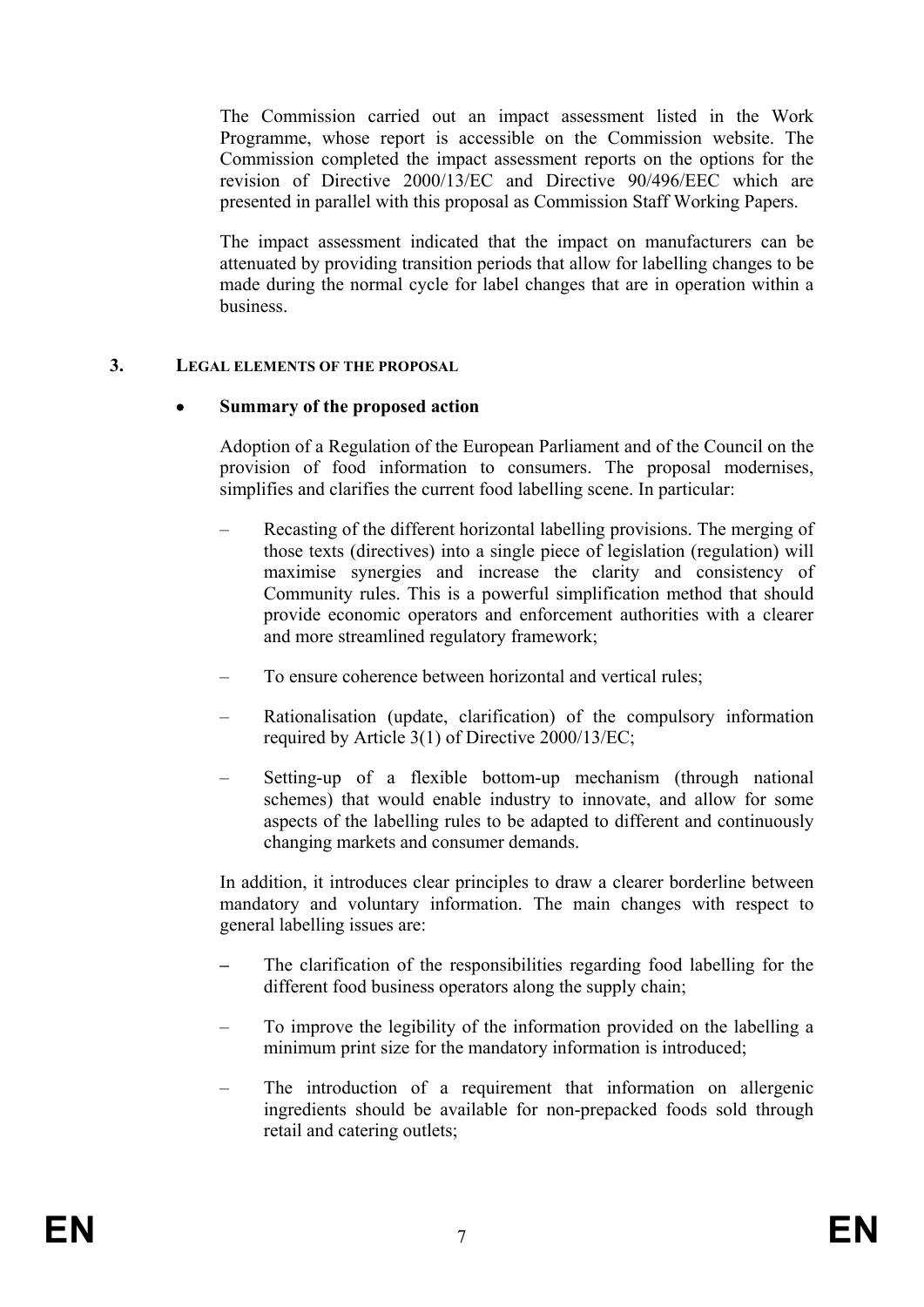- **–** Given the specificities of wine, spirits and beer, the proposal provides for the Commission to report on the application of current rules on ingredient listing and mandatory nutrition labelling on these products with the possibility of specific measures to be adopted.
- With respect to the labelling of the country of origin or place of provenance of a food, the basic requirement in the legislation remains the same. Therefore, such labelling is voluntary, but if the failure to give such information might mislead the consumer, the labelling becomes mandatory. Both the mandatory or the voluntary indication of the country of origin or place of provenance of a food as a marketing tool, should not deceive the consumer and should be based on harmonised criteria. The country of origin should be determined in accordance with the provisions on non-preferential origin following the Community Custom Code*.* The place of provenance would refer to any place that is not the country of origin as determined by the Community Customs Code. Rules for determining the place of provenance will be adopted following Comitology procedure. In addition, criteria are introduced for the declaration of country of origin or place of provenance of multiingredient products and the country of origin or place of provenance of meat, other than beef and veal. These criteria would equally apply to the voluntary declaration of "EC" origin labelling;
- The proposal clarifies the conditions under which Member States may adopt national rules on origin labelling.

 The rules on nutrition labelling are recast with the horizontal food labelling provisions. The proposal makes nutrition labelling mandatory in the principal field of vision of a food label. Allows for the development of best practice in the presentation of nutrition information, including alternative forms of expression of the nutrition information in relation to overall daily nutrient requirements or graphical forms of presentation.

The main new aspects of the proposal on nutrition labelling are:

- The mandatory declaration is for energy, fat, saturates, carbohydrates with specific reference to sugars and salt expressed as amounts per 100g or per 100 ml or per portion in the principal field of vision (front of pack) whilst nutrients from a defined list may be declared voluntarily. In selecting the mandatory elements account has been taken of: research indicating that consumers can feel overwhelmed by excessive information; the scientific advice about the most important nutrients bearing a relationship to the risk of development of obesity and noncommunicable diseases; while avoiding excessive burden on food businesses, in particular small and medium size enterprises;
- In the case of alcoholic drinks, derogations are provided for wine, spirits and beer, and will be subject to a future Commission report;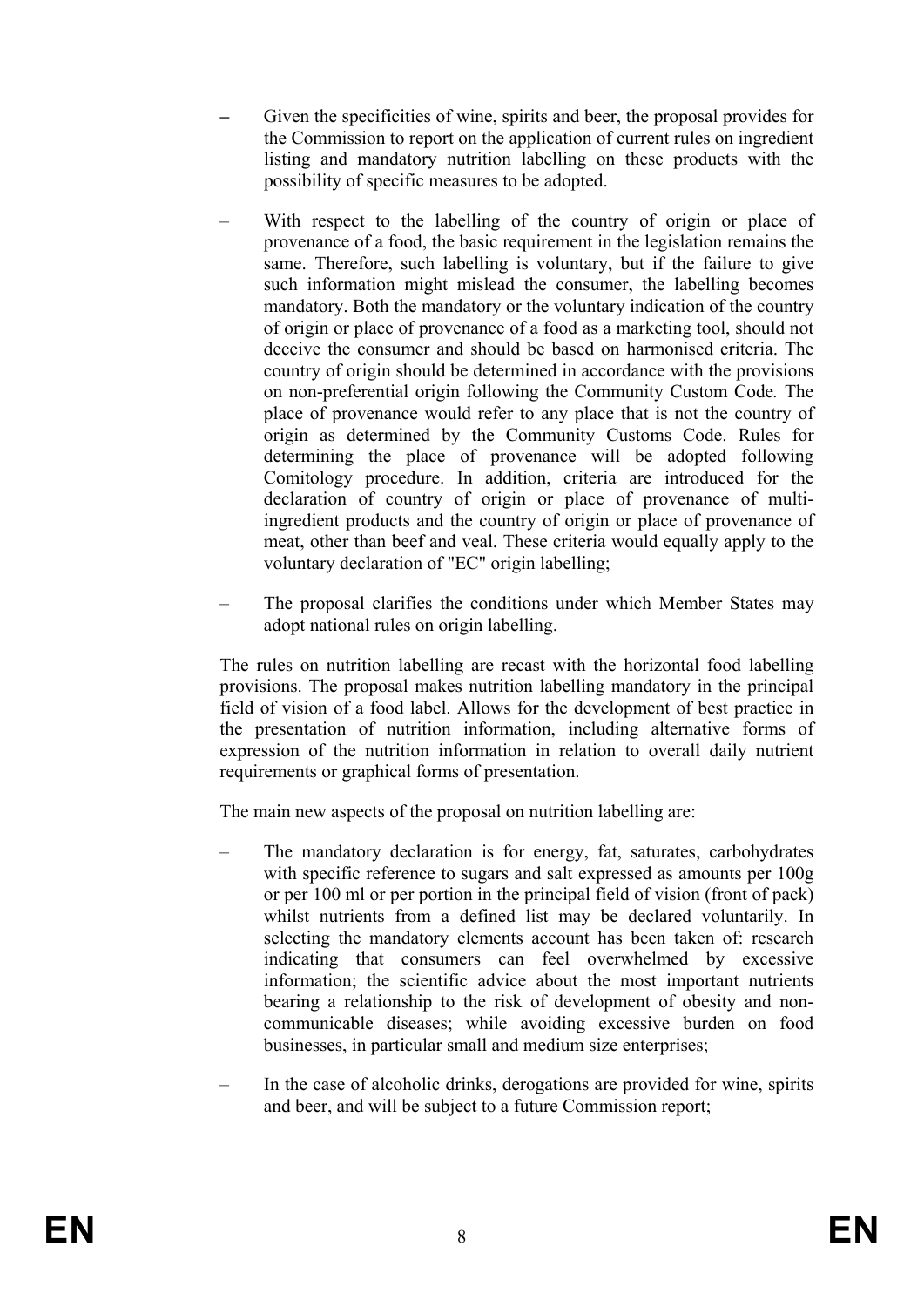– The mandatory elements must also be declared in relation to reference intakes whilst other presentation formats may be developed through voluntary national schemes.

 In order to address the problems resulting from the piecemeal legislation, the new proposal will amend, recast and replace provisions already in place under the current horizontal food labelling legislation leading to the repeal of the following legislation:

 Directives 2000/13/EC, 90/496/EEC, 87/250/EEC, 94/54/EC, 1999/10/EC, 2002/67/EC, 2004/77/EC and Regulation (EC) No 608/2004.

### • **Legal basis**

Article 95

# • **Subsidiarity principle**

 The subsidiarity principle applies insofar as the proposal does not fall under the exclusive competence of the Community.

 The objectives of the proposal cannot be sufficiently achieved by the Member States for the following reason(s).

 Food labelling protects consumers and informs their decision making. It is considered that action at the EU level would deliver better results than a series of individual actions by Member States because:

- (i) a harmonised approach may simplify administrative burden on food companies operating either trans-nationally or Community wide, and
- (ii) uniform action ensures Community wide minimum standards reducing inequity for citizens across the EU. Different labelling requirements could undermine the current single market opportunities for the food chain with a major impact on trade given the high volume of intra-Community trade which in 2003 accounted for over 75% of all trade with flows of around  $\epsilon$  120 billion. One survey of the food industry indicates that 65% of companies exported their products to other Member States and in this survey over 60% of the respondents favoured harmonisation of general food labelling through European legislation.

 The core of the Community action is setting the conditions for the labelling of food within the EU which cannot be appropriately addressed by Member States alone if the common internal market is to function smoothly. As to the details of the Regulation applicable, a more participative and flexible way of designing and enforcing it will be offered by the governance model for the development of national schemes.

 Community action will better achieve the objectives of the proposal for the following reason(s).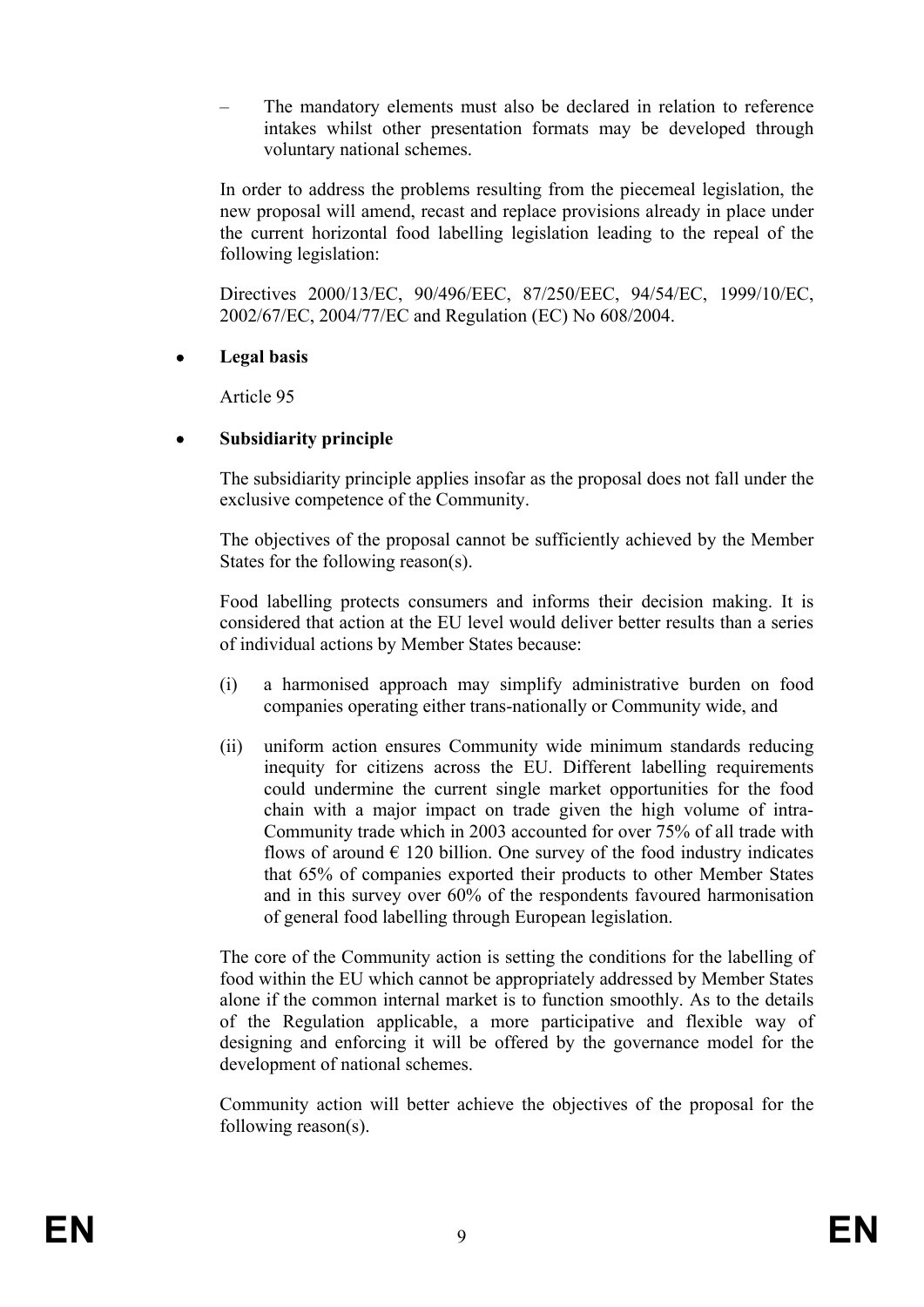Experience shows that Member States cannot achieve a harmonised common market satisfactorily and that the EU can do better and more efficiently for the provision of information to consumers. The new proposal provides also space for softer intervention mechanism at national and EU level.

 Community competence is used taking full account of the principles of subsidiarity and proportionality acknowledging that, with respect to certain aspects, total uniformity of labels throughout the EU is not necessarily the only and desired way to reach the objectives sought. It would, on the contrary, dismantle the potential for rapid adjustment to changing needs and circumstances of the applicable rules.

 Harmonisation is provided for prepacked foods that would potentially be part of intracommunity trade. Member States may introduce rules when the products are not subject to intracommunity trade, such as non-prepacked foods and foods provided by mass caterers.

The proposal therefore complies with the subsidiarity principle.

# • **Proportionality principle**

 The proposal complies with the proportionality principle for the following reason(s).

 The proposal harmonises the regulatory framework for the horizontal provisions regarding food labelling and thus contributes to consumer protection by ensuring that consumers receive appropriate information to enable them to make informed, safe, healthy and sustainable choices. The proposed measures are sufficient in terms of reaching the objectives of ensuring consumers are enabled to make informed choices and to securing the smooth functioning of the internal market. At the same time they do not impose an excessive or unjustified burden.

 The absence of harmonisation would result in a proliferation of national rules resulting in increased burden for the industry and lack of clarity for the consumers. The financial burden is minimised as most of the provisions currently exist whilst sufficient time is allowed for any new requirements to be part of the regular modification of labels by manufacturers.

# • **Choice of instruments**

Proposed instruments: regulation, co-regulation.

Other means would not be adequate for the following reason(s).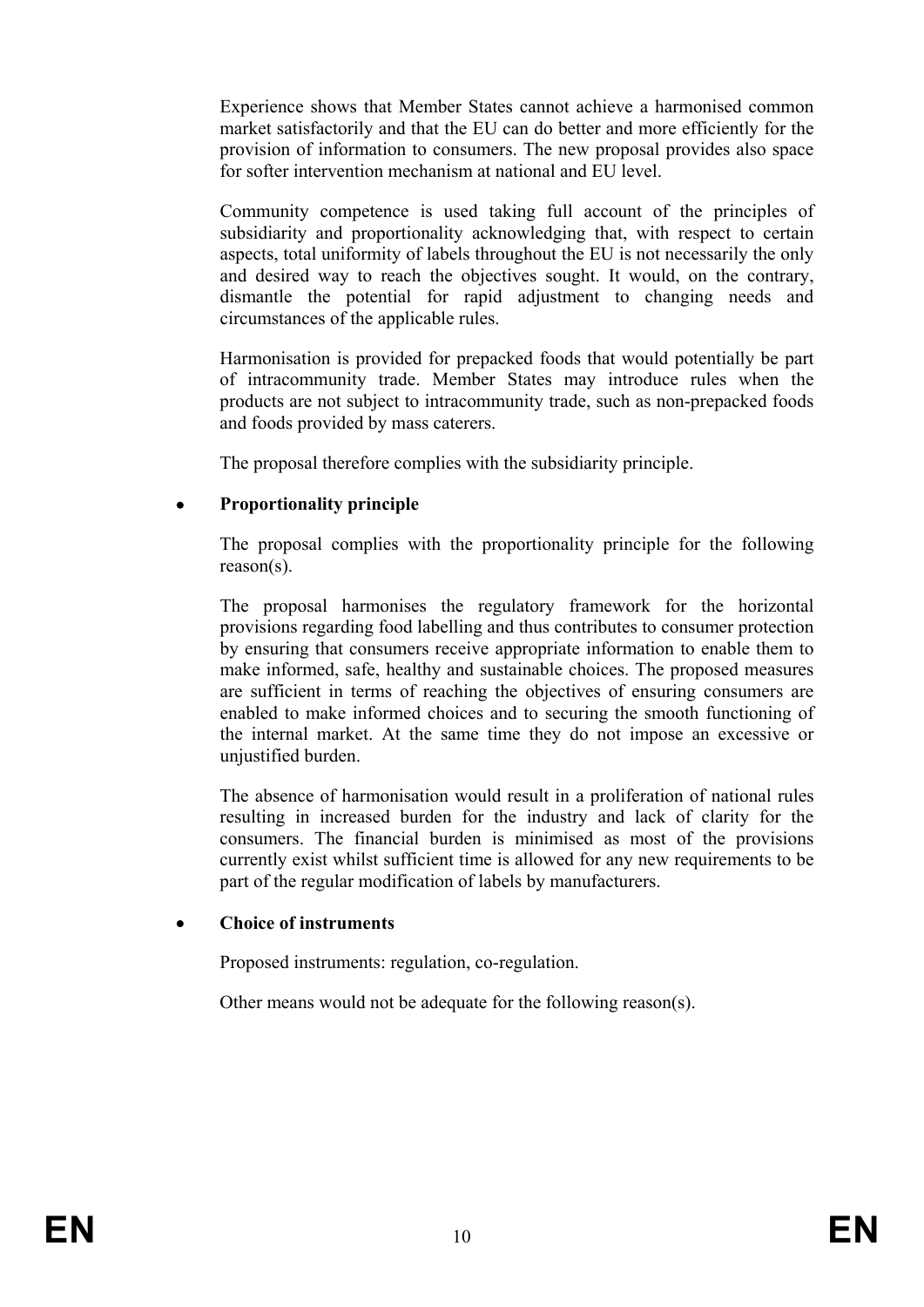The existing rules are, in general, prescriptive with little flexibility for Member States in how they should be applied. A Directive would have lead to an inconsistent approach in the Community leading to uncertainty for both consumers and the industry. A Regulation provides a consistent approach for industry to follow and reduces the administrative burden as they not need to familiarise themselves with the individual Regulations in the Member States. Guidelines, self-regulatory or voluntary approaches would have led to inconsistency and a potential reduction in the amount of information provided to consumers, which would not be acceptable. However, there are aspects of the legislation for which a more flexible approach was considered appropriate and for those aspects an alternative form of governance based on soft law and voluntary commitments is developed in the draft proposal.

### **4. BUDGETARY IMPLICATION**

None.

# **5. ADDITIONAL INFORMATION**

# • **Simulation, pilot phase and transitory period**

There will be a transitory period for the proposal.

# • **Simplification**

The proposal provides for simplification of legislation.

 The use of a Regulation as the legal instrument supports the objective of simplification because it guarantees that all actors have to follow at the same time the same rules.

 The combination of the Directive 2000/13/EC with Directive 90/496/EEC on nutrition labelling into one instrument simplifies the regulatory framework. In addition, the proposal simplifies the structure of the 2000/13/EC legislation, by recasting and replacing provisions already in place under the current horizontal food labelling legislation. By addressing certain specific policy issues the proposal will contribute significantly to easier compliance and greater clarity for stakeholders.

 The proposal is included in the Commission's rolling programme for up-date and simplification of the acquis communautaire and its Work and Legislative Programme under the reference 2006/SANCO/001.

# • **Repeal of existing legislation**

The adoption of the proposal will lead to the repeal of existing legislation.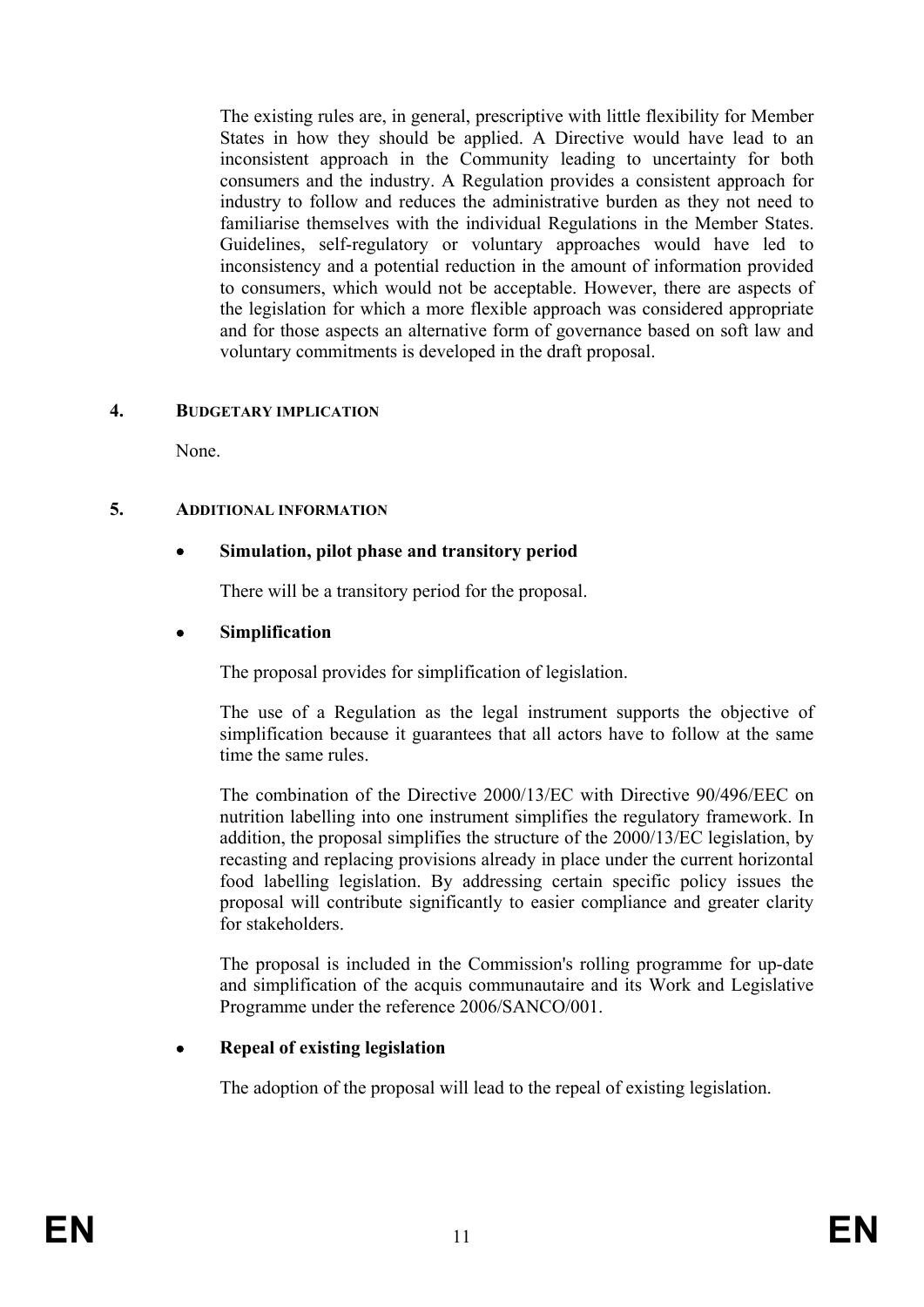# • **Recasting**

The proposal involves recasting

# • **European Economic Area**

 The proposed act concerns an EEA matter and should therefore extend to the European Economic Area.

# • **Detailed explanation of the proposal**

 The Regulation provides the basis for the assurance of a high level of consumer protection in relation to food in establishing general principles and requirements of food information law (Chapters II and III).

 Chapter IV (mandatory information) simplifies the existing legislation while maintaining the core mandatory labelling particulars. In taking the definitions and detailed or specific rules into annexes, the text is easier to follow and amend.

The rules for the labelling of particulars of the place of origin are clarified.

 Section 3 of Chapter IV specifies the nutrition information for energy value and the amounts of fat, saturates, carbohydrates with specific reference sugars and salt is made mandatory, and requires its presentation in the principal field of vision of the label.

 In Chapter VII a food information governance system for national schemes is created to encourage the establishment at Member State level an interactive and sustained process of information exchange in order to allow national non binding schemes to be developed drawing on best practices. At Community level the Commission shall encourage and organise the exchange of information between the Member States and with itself on activities related to the development of national schemes.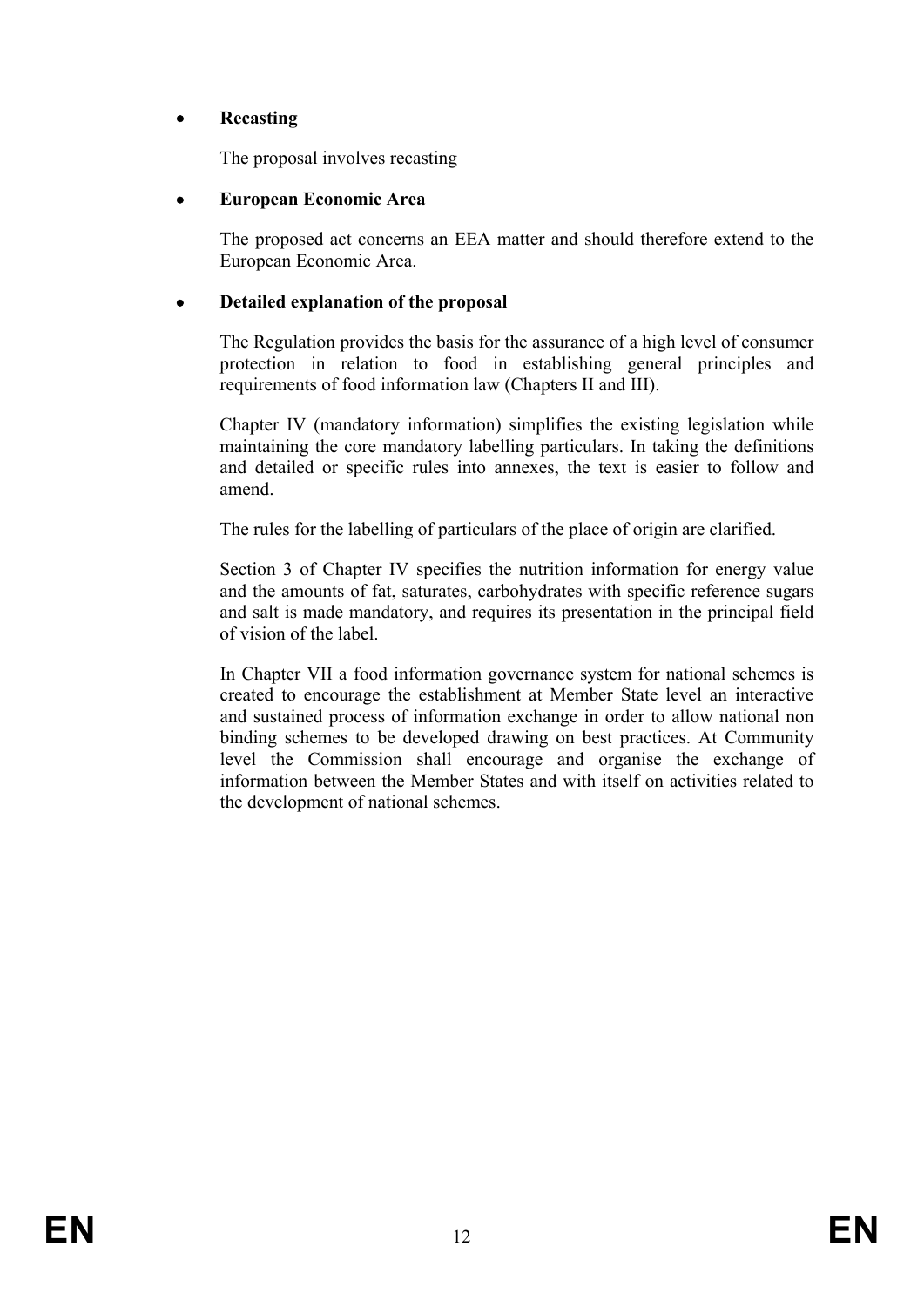### 2008/0028 (COD)

### Proposal for a

# **REGULATION OF THE EUROPEAN PARLIAMENT AND OF THE COUNCIL**

### **on the provision of food information to consumers**

# **(Text with EEA relevance)**

### THE EUROPEAN PARLIAMENT AND THE COUNCIL OF THE EUROPEAN UNION,

Having regard to the Treaty establishing the European Community, and in particular Article 95 thereof,

Having regard to the proposal from the Commission<sup>1</sup>,

Having regard to the opinion of the European Economic and Social Committee<sup>2</sup>,

Acting in accordance with the procedure laid down in Article 251 of the Treaty<sup>3</sup>,

Whereas:

- (1) Article 153 of the Treaty provides that the Community is to contribute to the attainment of a high level of consumer protection by the measures it adopts pursuant to Article 95 thereof.
- (2) The free movement of safe and wholesome food is an essential aspect of the internal market and contributes significantly to the health and well-being of citizens, and to their social and economic interests.
- (3) In order to achieve a high level of health protection for consumers and to guarantee their right to information, it should be ensured that consumers are appropriately informed as regards food they consume. Consumers choices can be influenced by, *inter alia* , health, economic, environmental, social and ethical considerations.
- (4) Regulation (EC) No 178/2002 of the European Parliament and of the Council of 28 January 2002 laying down the general principles and requirements of food law, establishing the European Food Safety Authority and laying down procedures in matters of food safety<sup>4</sup> provides that it is a general principle of food law to provide a basis for consumers to make informed choices in relation to food they consume and to prevent any practices that may mislead the consumer.

<sup>1</sup> OJ C xxx, xx.xx.xxxx. p. xx.

<sup>2</sup> OJ C xxx, xx.xx.xxxx. p. xx.

<sup>3</sup> Opinion of the European Parliament of …………….., Council Common Position of ………….. 4

OJ L 31, 1.2.2002, p. 1. Regulation as last amended by Commission Regulation (EC) No 575/2006 (OJ L 100, 8.4.2006, p. 3).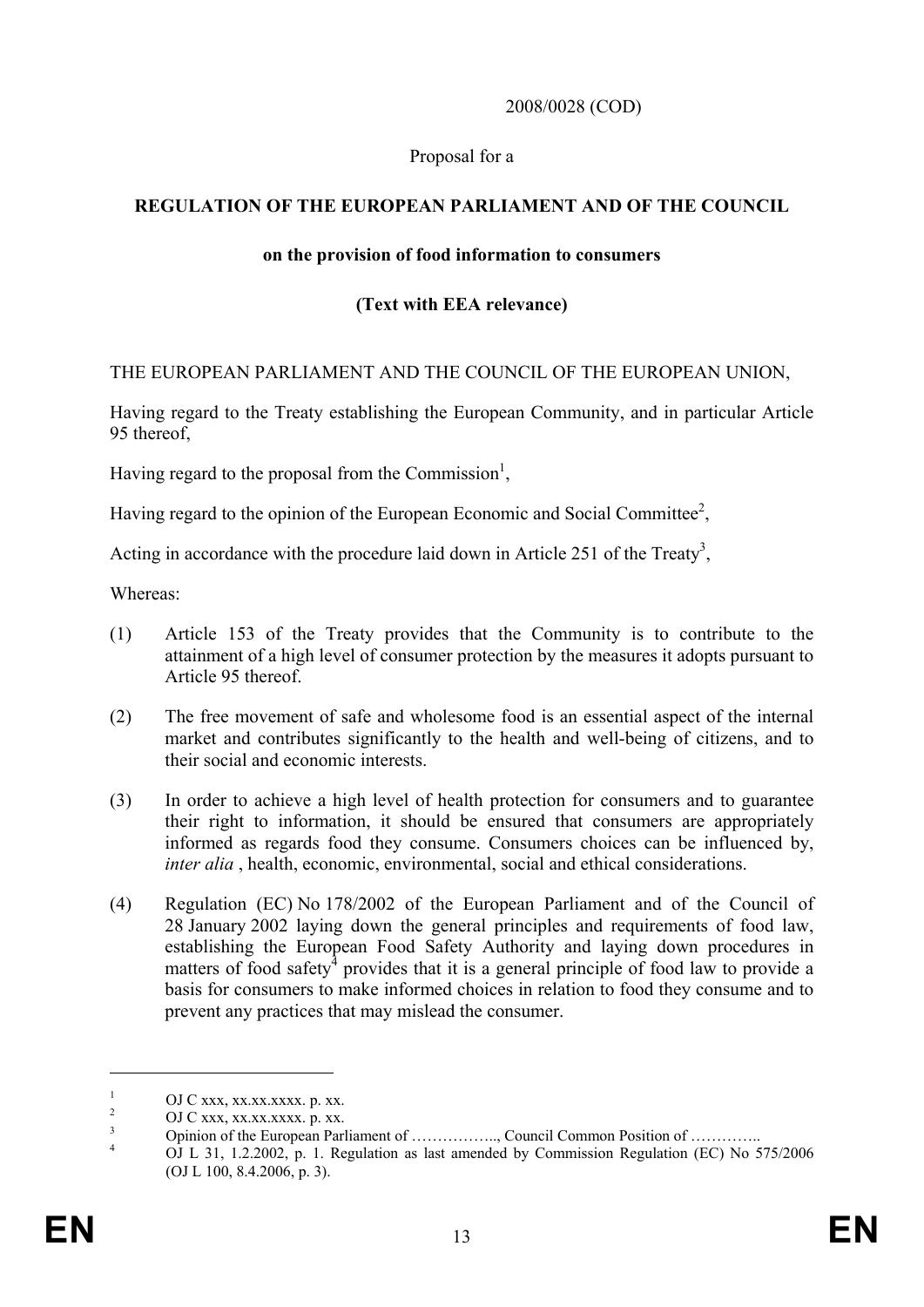- (5) Directive 2005/29/EC of the European Parliament and of the Council of 11 May 2005 concerning unfair business-to-consumer commercial practices in the internal market $\delta$ covers certain aspects of the provision of information to consumers specifically to prevent misleading actions and omissions of information. The general principles on unfair commercial practices should be complemented by specific rules concerning the provision of food information to consumers.
- (6) Community rules on food labelling applicable to all foods are laid down in Directive 2000/13/EC of the European Parliament and of the Council of 20 March 2000 on the approximation of the laws of the Member States relating to the labelling, presentation and advertising of foodstuffs<sup>6</sup>. The majority of the provisions laid down in that Directive date back to 1978 and should therefore be updated.
- (7) Council Directive 90/496/EEC of 24 September 1990 on nutrition labelling for foodstuffs<sup>7</sup> lays down rules on the content and presentation of nutrition information on prepacked foods. The inclusion of nutrition information is voluntary unless a nutrition related claim is made concerning the food. The majority of the provisions laid down in that Directive date back to 1990 and should therefore be updated.
- (8) The general labelling requirements are complemented by a number of provisions applicable to all foods in particular circumstances or to certain categories of foods. In addition, there are a number of specific rules which are applicable to specific foods.
- (9) While the original objectives and the core components of the current labelling legislation are still valid, it is necessary to streamline it in order to ensure easier compliance and greater clarity for stakeholders and to modernise it in order to take account of new developments in the field of food information.
- (10) There is public interest in the relationship between diet and health and in the choice of an appropriate diet to suit individual needs. The Commission White Paper on a Strategy for Europe on Nutrition, Overweight and Obesity related health issues<sup>8</sup> noted that nutrition labelling is an important tool to inform consumers about the composition of the foods and help them make an informed choice. The EU consumer policy strategy 2007 - 2013 underlined that allowing consumers to make informed choice is essential both to effective competition and consumer welfare. Knowledge of the basic principles of nutrition and appropriate nutrition information on foods would contribute significantly towards enabling the consumer to make such an informed choice.
- (11) In order to enhance legal certainty and ensure rationality and consistency of enforcement, it is appropriate to repeal Directives 90/496/EEC and 2000/13/EC and to replace them by a single Regulation which ensures certainty for both consumers and the industry and reduces the administrative burden.

<u>.</u>

<sup>5</sup> OJ L 149, 11.6.2005, p. 22.

<sup>6</sup> OJ L 109, 6.5.2000, p. 29. Directive as last amended by Commission Directive 2006/142/EC (OJ L 368, 23.12.2006, p. 110).

OJ L 276, 6.10.1990, p. 40. Directive as last amended by Commission Directive 2003/120/EC (OJ L 333, 20.12.2003, p. 51.)

COM(2007) 279.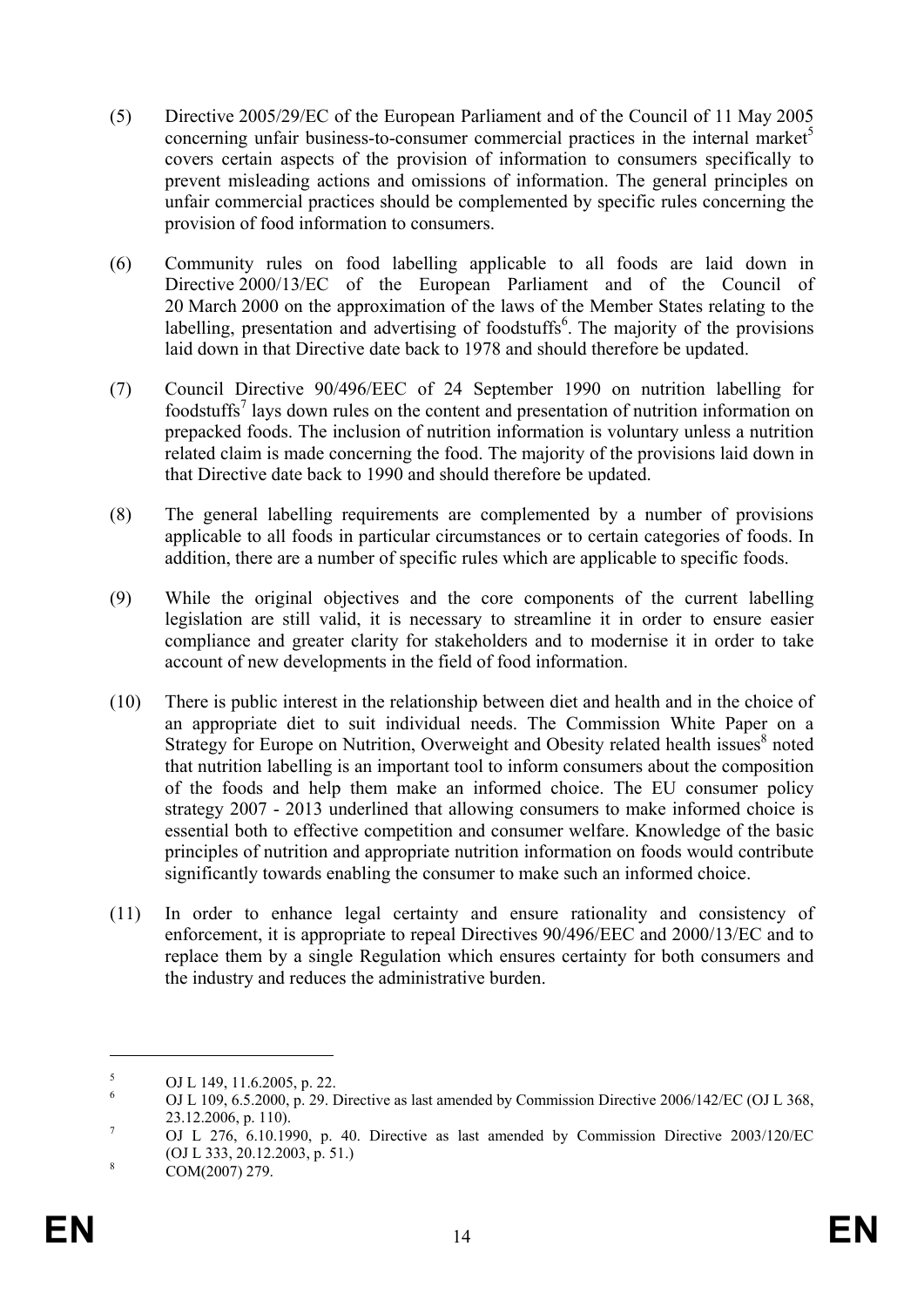- (12) For the sake of clarity, it is appropriate to repeal and include in this Regulation other horizontal acts, namely Commission Directive 87/250/EEC of 15 April 1987 on the indication of alcoholic strength by volume in the labelling of alcoholic beverages for sale to the ultimate consumer<sup>9</sup>, Commission Directive  $94/54/EC$  of 18 November 1994 concerning the compulsory indication on the labelling of certain foodstuffs of particulars other than those provided for in Council Directive  $79/112/EEC^{10}$ , Commission Directive 1999/10/EC of 8 March 1999 providing for derogations from the provisions of Article 7 of Council Directive 79/112/EEC as regards the labelling of foodstuffs<sup>11</sup>, Commission Directive 2002/67/EC of 18 July 2002 on the labelling of foodstuffs containing quinine, and of foodstuffs containing caffeine<sup>12</sup>, Commission Regulation (EC) No 608/2004 of 31 March 2004 concerning the labelling of foods and food ingredients with added phytosterols, phytosterol esters, phytostanols and/or phytostanol esters<sup>13</sup> and Commission Directive 2004/77/EC of 29 April 2004 amending Directive 94/54/EC as regards the labelling of certain foods containing glycyrrhizinic acid and its ammonium salt $^{14}$ .
- (13) It is necessary to set common definitions, principles, requirements and procedures so as to form a clear framework and a common basis for Community and national measures governing food information.
- (14) In order to follow a comprehensive and evolutionary approach to the information provided to consumers relating to food they consume, there should be a broad definition of food information law covering rules of a general and specific nature as well as a broad definition of food information covering information provided also by other means than the label.
- (15) Community rules should apply only to undertakings, the concept of which implies a certain continuity of activities and a certain degree of organisation. Operations such as the occasional handling, serving and selling of food by private persons at events such as charities, or local community fairs and meetings are not covered by the scope of this regulation.
- (16) Food information law should provide sufficient flexibility to be able to keep up to date with new information requirements from consumers and ensure a balance between the protection of the internal market and the differences in the perception of consumers in the Member States.
- (17) The prime consideration for requiring mandatory food information should be to enable consumers to identify and make appropriate use of a food and to make choices that suit their individual dietary needs.
- (18) In order to enable food information law to adapt to changing consumers' needs for information, any considerations about the need for mandatory food information should

<sup>9</sup>  $^{9}$  OJ L 113, 30.4.1987, p. 57.

<sup>10</sup> OJ L 300, 23.11.1994, p. 14. Directive as last amended by Directive 2004/77/EC (OJ L 162, 30.4.2004, p. 76).<br>
OJ L 69, 16.3.1999, p. 22.<br>
<sup>12</sup> OJ L 12.12.2000, 20

<sup>&</sup>lt;sup>12</sup> OJ L 191, 19.7.2002, p. 20.<br><sup>13</sup> OJ L 97, 1.4.2004, p. 44.

 $13$  OJ L 97, 1.4.2004, p. 44.

OJ L 162, 30.4.2004, p. 76.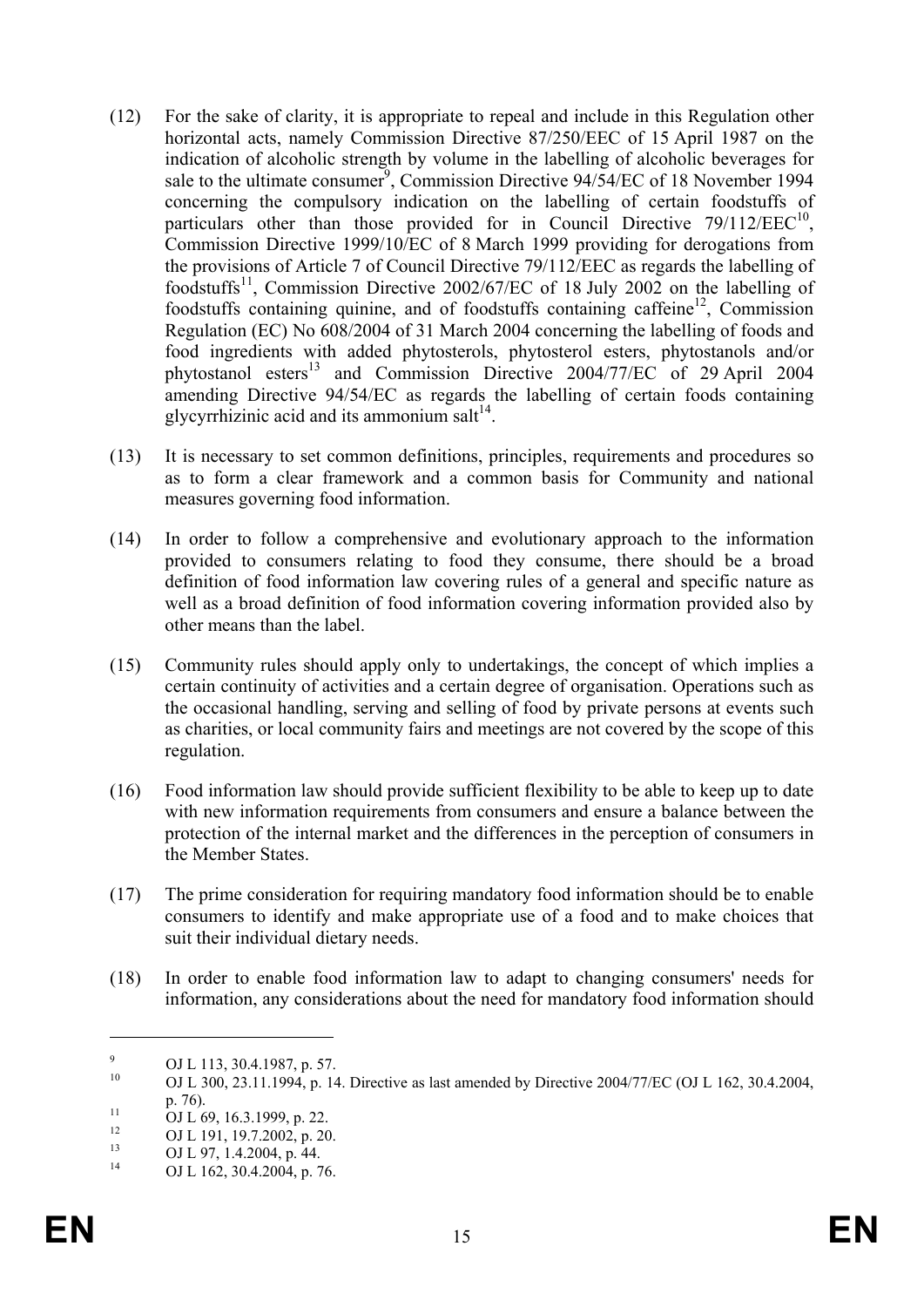also take account of the widely demonstrated interest from the majority of consumers in the disclosure of certain information.

- (19) New mandatory food information requirements should however only be established if and where necessary, in accordance with the principles of subsidiarity, proportionality and sustainability.
- (20) The rules on food information should prohibit the use of information that would mislead the consumer or attribute medicinal properties to foods. To be effective, this prohibition should also apply to the advertising and presentation of foods.
- (21) In order to prevent a fragmentation of the rules concerning the responsibility of food business operators with respect to food information it is appropriate to clarify the responsibilities of food business operators in this area.
- (22) A list should be drawn up of all mandatory information which should in principle be provided for all foods intended for the final consumer and the mass caterers. That list should maintain the information that is already required under existing legislation given that it is generally considered as a valuable acquis for consumer information.
- (23) In order to take account of changes and developments in the field of food information, provisions should be made to empower the Commission to amend the list of mandatory information by adding or removing particulars and for enabling the availability of certain particulars through alternative means. Consultation with stakeholders should facilitate timely and well targeted changes of food information requirements.
- (24) When used in the production of foods and still present, certain ingredients or other substances are the cause of allergies or intolerances in consumers, and some of those allergies or intolerances constitute a danger to the health of those concerned. It is important that information on the presence of food additives, processing aids and other substances with allergenic effect should be given to enable consumers suffering from a food allergy or intolerance to make informed and safe choices.
- (25) Food labels should be clear and understandable to assist consumers wanting to make better-informed food and dietary choices. Studies show that legibility is an important element in maximising the possibility that labelled information can influence its audience and that the small print size is one of the main causes of consumer dissatisfaction with food labels.
- (26) In order to ensure the provision of food information, it is necessary to consider all ways of supplying food to consumers, including selling food by means of distance communication. Although it is clear that any food supplied through distant selling should meet the same information requirements as food sold in shops, it is necessary to clarify that in such cases the relevant mandatory food information should also be available before the purchase is concluded.
- (27) With a view to provide consumers with food information that is necessary to make an informed choice, alcoholic mixed beverages should also provide information on their ingredients.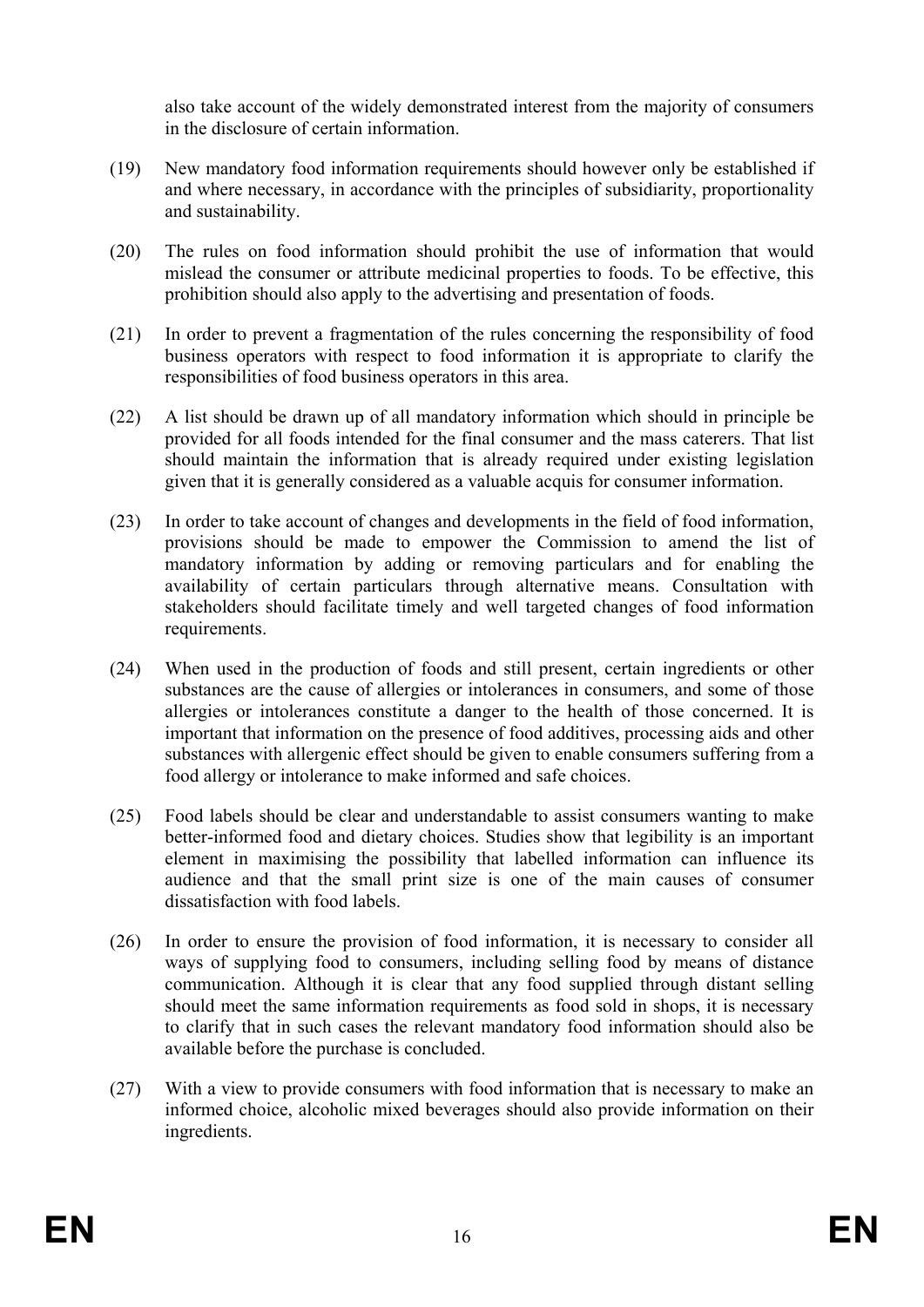- (28) It is also important to provide consumers with information on the other alcoholic beverages. Specific Community rules already exist on the labelling of wine. Council Regulation (EC) No 1493/1999 of 17 May 1999 on the common organisation of the market in wine<sup>15</sup> provides an exhaustive set of technical standards which fully cover all oenological practices, manufacturing methods and means of presentation and labelling of wines, thus ensuring that all stages in the chain are covered and that consumers are protected and properly informed. In particular, this legislation describes in a precise and exhaustive manner the substances likely to be used in the production process, together with the conditions for their use via a positive list of oenological practices and treatments; any practice not included in this list is prohibited. Therefore, it is appropriate to exempt wine at this stage from the obligation to list the ingredients and to provide for a nutrition declaration. As regards beer and spirits as defined in Article 2(1) of Regulation (EC) No. […] of […] of the European Parliament and of the Council on the definition, description, presentation, labelling and the protection of geographical indications of spirit drinks and repealing Council Regulation (EEC) No 1576/89<sup>16</sup>, and in order to ensure a consistent approach and coherence with the conditions established for wine, the same kind of exemptions shall apply. However, the Commission will produce a report after five years of the entry into force of this Regulation and may propose, if necessary, specific requirements in the context of this Regulation.
- (29) The indication of the country of origin or of the place of provenance of a food should be provided whenever its absence is likely to mislead consumers as to the true country of origin or place of provenance of that product. In other cases, the provision of the indication of country of origin or place of provenance is left to the appreciation of food business operators. In all cases, the indication of country of origin or place of provenance should be provided in a manner which does not deceive the consumer and on the basis of clearly defined criteria which ensure a level playing field for the industry and improve consumers' understanding of the information related to the country of origin or place of provenance of a food. Such criteria should not apply to indications related to the name or address of the food business operator.
- (30) In some cases, food business operators may want to indicate that the origin of a food is the European Community to draw the consumers' attention to the qualities of their product and to the European Union's production standards. Such indications should also comply with harmonised criteria.
- (31) The European Community's non-preferential rules of origin are laid down in Council Regulation (EEC) No 2913/92 of 12 October 1992 establishing the Community Customs Code<sup>17</sup> and its implementing provisions in Commission Regulation (EEC) No 2454/93 of 2 July 1993 laying down provisions for the implementation of Council Regulation (EEC) No 2913/92 establishing the Community Customs Code<sup>18</sup>.

<u>.</u>

<sup>&</sup>lt;sup>15</sup> OJ L 179, 14.7.1999, p. 1.

 $\frac{16}{17}$  OJ L [...], [...], p.[...].

OJ L 302, 19.10.1993, p. 1. Regulation as last amended by Council Regulation (EC) No 1791/2006 (OJ L 363, 20.12.2006, p. 1).

<sup>&</sup>lt;sup>18</sup> OJ L 253, 11.10.1993, p. 1. Regulation as last amended by Commission Regulation (EC) No 883/2005 (OJ L 148, 11.6.2005, p. 5).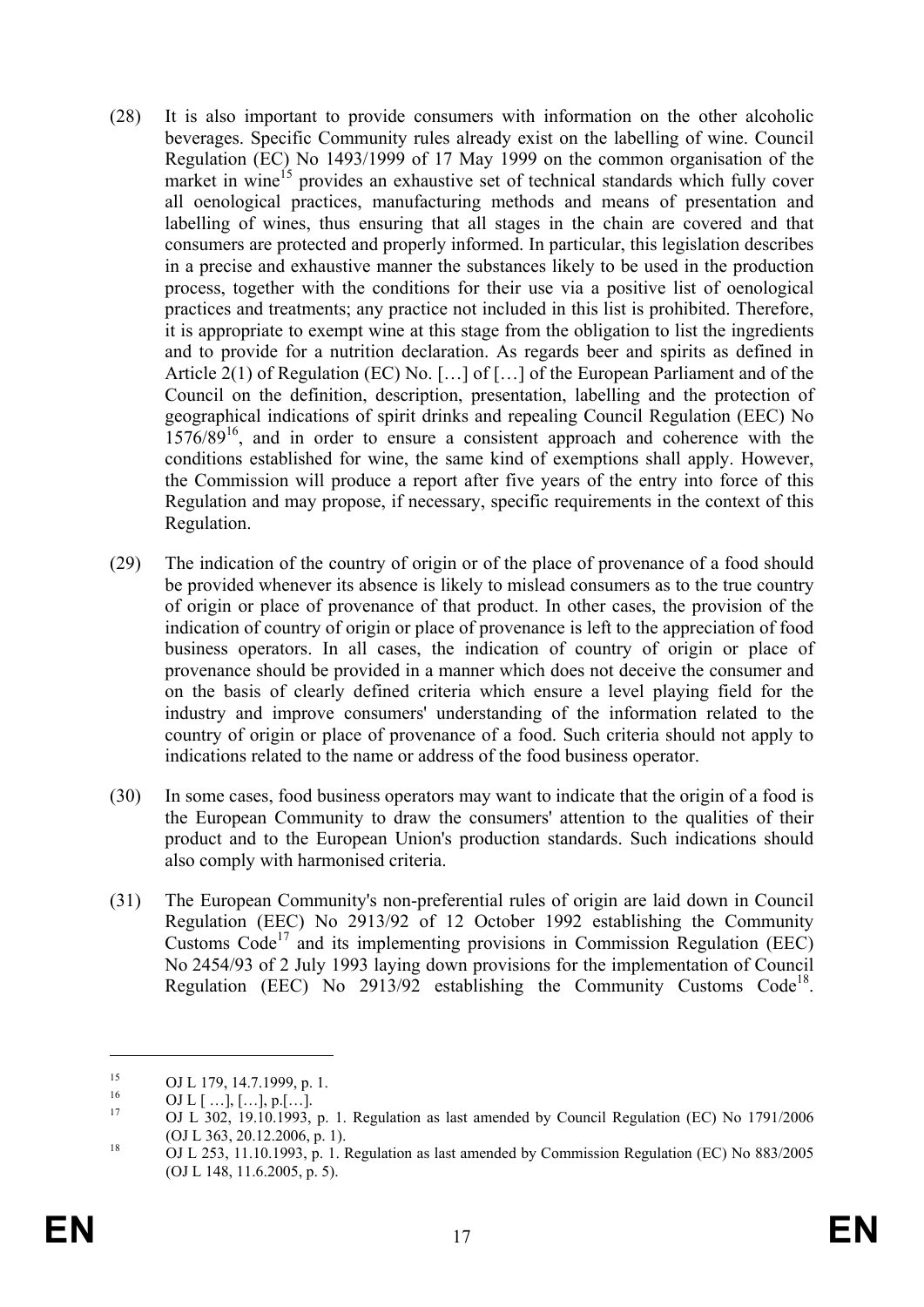Determination of the country of origin of foods will be based on these rules, which are well known to trade operators and administrations and should ease its implementation.

- (32) The nutrition declaration on a food concerns information on the presence of energy and certain nutrients in foods. The mandatory provision of nutrition information should assist action in the area of nutrition education for the public and support informed food choice.
- (33) The Commission White Paper on a Strategy for Europe on Nutrition, Overweight and Obesity related health issues highlighted certain nutritional elements of importance to public health. Therefore, it is appropriate that the requirements on the mandatory provision of nutrition information should take into account such elements.
- (34) In general, consumers are not aware of the potential contribution of alcoholic beverages to their overall diet. Therefore, it is appropriate to ensure that information on the nutrient content of in particular mixed alcoholic beverages is provided.
- (35) In the interest of consistency and coherence of Community legislation the voluntary inclusion of nutrition or health claims on food labels should be in accordance with the Regulation (EC) No 1924/2006 of the European Parliament and of the Council of 20 December 2006 on nutrition and health claims made on foods $19$ .
- (36) To avoid unnecessary burdens on the industry, it is appropriate to exempt certain categories of foods that are unprocessed or for which nutrition information is not a determining factor for consumer choice from the mandatory inclusion of nutrition declaration, unless the obligation to provide such information is provided under other Community legislation.
- (37) To appeal to the average consumer and to serve the informative purpose for which it is introduced, and given the current level of knowledge on the subject of nutrition, the information provided should be simple and easily understood. Research has indicated that consumers find the information in the principal field of view or 'front of pack' is useful when making purchasing decisions. Therefore, to ensure that consumers can readily see the essential nutrition information when purchasing foods such information should be in the principal field of view of the label.
- (38) Recent developments in the expression of the nutrition declaration, other than per 100g/100ml/portion, by some Member States and organisations in the food sector suggest that consumers like such schemes as they can help them make informed choices quickly. However, there is not evidence across all the Community on how the average consumer understands and uses the alternative expression of the information. Therefore, it is appropriate to allow for different schemes to be developed and to allow research on consumer understanding in different Member States to continue so that, if appropriate, harmonised schemes may be introduced.
- (39) The declaration in the principal field of view of the amounts of nutritional elements and comparative indicators in an easily recognisable form to enable an assessment of

<sup>1</sup> 

<sup>&</sup>lt;sup>19</sup> OJ L 404, 30.12.2006, p. 9. Regulation as amended by ...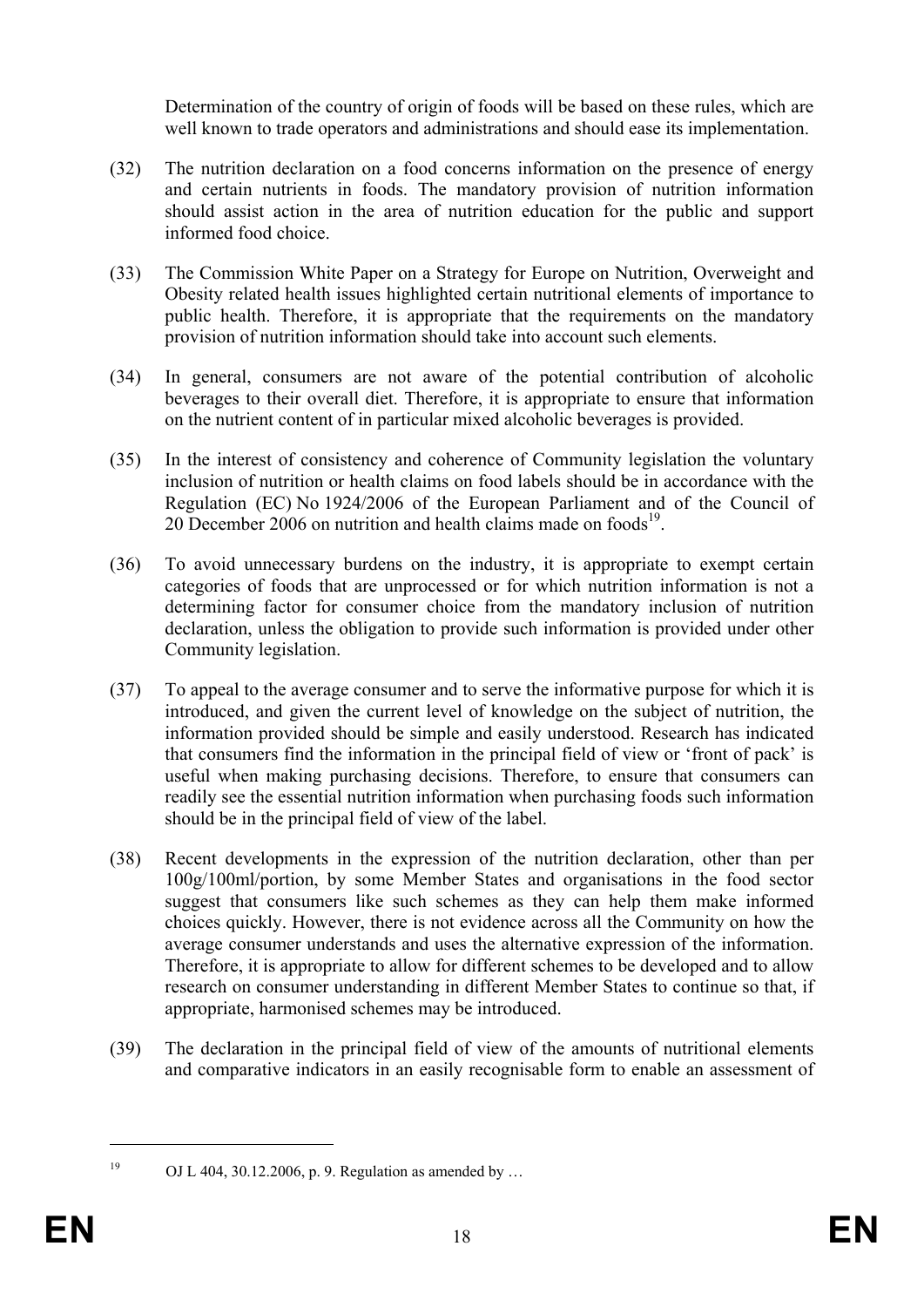the nutritional properties of a food should be considered in its entirety as part of the nutrition declaration and not be treated as a group of individual claims.

- (40) Experience shows that in many cases voluntary food information is provided to the detriment of the clarity of the mandatory food information. Therefore, criteria should be provided to help food business operators and enforcement authorities to strike a balance between the provision of mandatory and voluntary food information.
- (41) Member States should retain the right, depending on local practical conditions and circumstances, to lay down rules in respect of the provision of information concerning non-prepacked foods. Although in such cases the consumer demand for other information is limited, information on potential allergens is considered very important. Evidence suggests that most food allergy incidents can be traced back to nonprepacked food. Therefore such information should always be provided to the consumer.
- (42) Member States should not be able to adopt provisions other than those laid down in this Regulation in the field it harmonises, unless specifically indicated in it.
- (43) Food information rules should be able to adapt to a rapidly changing social, economic and technological environment.
- (44) In respect of certain aspects of food information that give rise to the development of innovative and modern commercial practices, it is necessary to allow sufficient experiments and consumer research and to provide solid evidence about the best systems. Therefore, in such cases Community food information law should restrict itself to setting out the mandatory essential requirements determining the level of consumer protection and information and leave flexibility for the fulfilment of such requirements, in a manner that is compatible with the internal market provisions.
- (45) In order to ensure that more detailed food information requirements are designed and established in a dialectic manner and emerge from best practices, there should be flexible mechanisms at Community and national level based on open and transparent public consultation and sustained interaction between a wide range of representative stakeholders. Such mechanism may result in the development of national non-binding schemes on the basis of solid consumer research and wide stakeholder consultation. There should be mechanisms for consumers to be able to identify foods labelled in compliance with the national scheme such as through an identification number or symbol.
- (46) In order to ensure a level of consistency in the results achieved in the different Member States, it is necessary to promote the constant exchange and sharing of best practices and experience between Member States and with the Commission and promote the participation of stakeholders to such exchanges.
- (47) Member States should carry out official controls in order to enforce compliance with this Regulation in accordance with Regulation (EC) No 882/2004.
- (48) References to Directive 90/496/EEC in Regulation (EC) No 1924/2006 and in Regulation (EC) No 1925/2006 of the European Parliament and of the Council of 20 December 2006 on the addition of vitamins and minerals and of certain other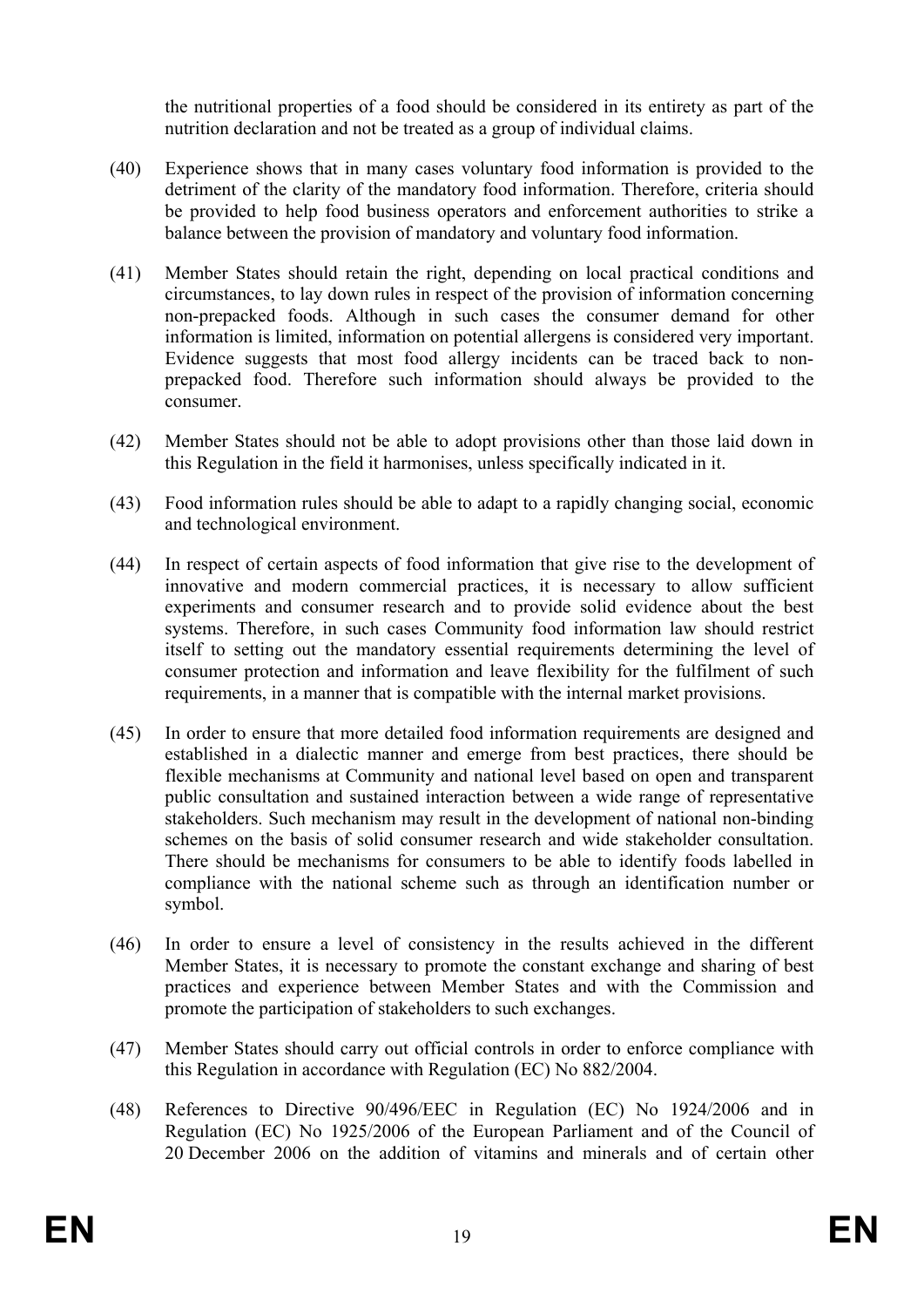substances to foods $20$  should be updated to take this Regulation into account. Regulations (EC) No 1924/2006 and (EC) No 1925/2006 should therefore be amended accordingly.

- (49) In order to enable interested parties, especially small and medium-sized enterprises, to provide nutrition information on their products, the application of the measures to make nutrition information mandatory should be introduced gradually through extended transition periods with an additional transition period provided for microbusinesses.
- (50) Since the objectives of the actions to be taken cannot be sufficiently achieved by the Member States and can therefore be better achieved at Community level, the Community may adopt measures, in accordance with the principle of subsidiarity as set out in Article 5 of the Treaty. In accordance with the principle of proportionality, as set out in that Article, this Regulation does not go beyond what is necessary in order to achieve those objectives.
- (51) With the aim of simplifying and accelerating the procedure, the Commission should be entrusted with the task of adopting implementing measures of a technical nature.
- (52) The measures necessary for the implementing of this Regulation should be adopted in accordance with Council Decision 1999/468/EC of 28 June 1999 laying down the procedures for the exercise of implementing powers conferred on the Commission<sup>21</sup>.
- (53) Power should be conferred on the Commission in particular to amend and update the Annexes to this Regulation. Since those measures are of general scope and are designed to amend non-essential elements of this Regulation, and to supplement this Regulation by the addition of new non-essential elements, they should be adopted in accordance with the regulatory procedure with scrutiny provided for in Article 5a of Decision 1999/468/EC.
- (54) On grounds of urgency it is necessary to apply the urgency procedure provided for in Article 5a(6) of Decision 1999/468/EC for the adoption of amendments to Annexes II and III of this Regulation,

<u>.</u>

<sup>&</sup>lt;sup>20</sup> OJ L 404, 30.12.2006, p. 26.<br><sup>21</sup> OJ L 184, 17,7,1000, p. 22.

<sup>21</sup> OJ L 184, 17.7.1999, p. 23. Decision as amended by Decision 2006/512/EC (OJ L 200, 22.7.2006, p. 11).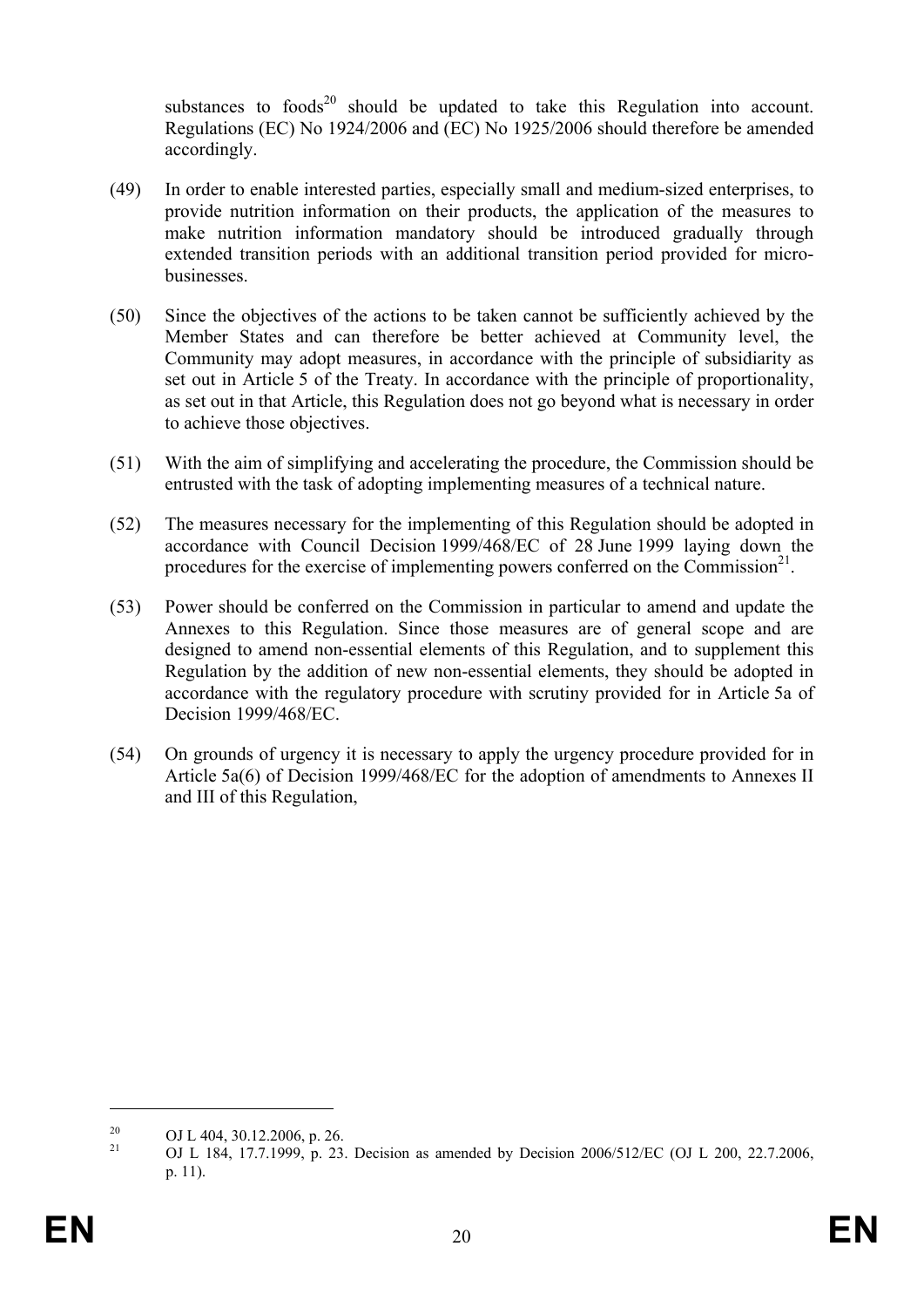### HAVE ADOPTED THIS REGULATION:

# **CHAPTER I**

# **GENERAL PROVISIONS**

### *Article 1 Subject matter and scope*

- 1. This Regulation provides the basis for the assurance of a high level of consumer protection in relation to food information, taking into account the differences in the perception of consumers and their information needs whilst ensuring the smooth functioning of the internal market.
- 2. This Regulation establishes the general principles, requirements and responsibilities governing food information, and in particular food labelling. It lays down the means to guarantee the right of consumers to information and procedures for the provision of food information, taking into account the need to provide sufficient flexibility to respond to future developments and new information requirements.
- 3. This Regulation applies to all stages of the food chain, where the activities of food businesses concern the provision of food information to consumers.

It shall apply to all foods intended for the final consumer, including foods delivered by mass caterers and foods intended for supply to mass caterers.

4. This Regulation shall apply without prejudice to labelling requirements provided in specific Community legislation applicable to particular foods.

### *Article 2 Definitions*

- 1. For the purposes of this Regulation the following definitions shall apply:
	- (a) the definitions of 'food', 'food law', 'food business', 'food business operator', 'retail', 'placing on the market' and 'final consumer' in Article 2 and in Article 3(1), (2), (3), (7), (8) and (18) of Regulation (EC) No 178/2002;
	- (b) the definition of 'processing', 'unprocessed products' and 'processed products' in Article 2(1) (m), (n) and (o) of Regulation (EC) No  $852/2004$  of the European Parliament and of the Council of 29 April 2004 on the hygiene of foodstuffs $^{22}$ ;
	- (c) the definitions of 'food additives' and 'processing aids' in Article 1(2) and in footnote 1 of Council Directive 89/107/EEC of 21 December 1988 on the

<sup>&</sup>lt;sup>22</sup> OJ L 139, 30.4.2004, p. 1.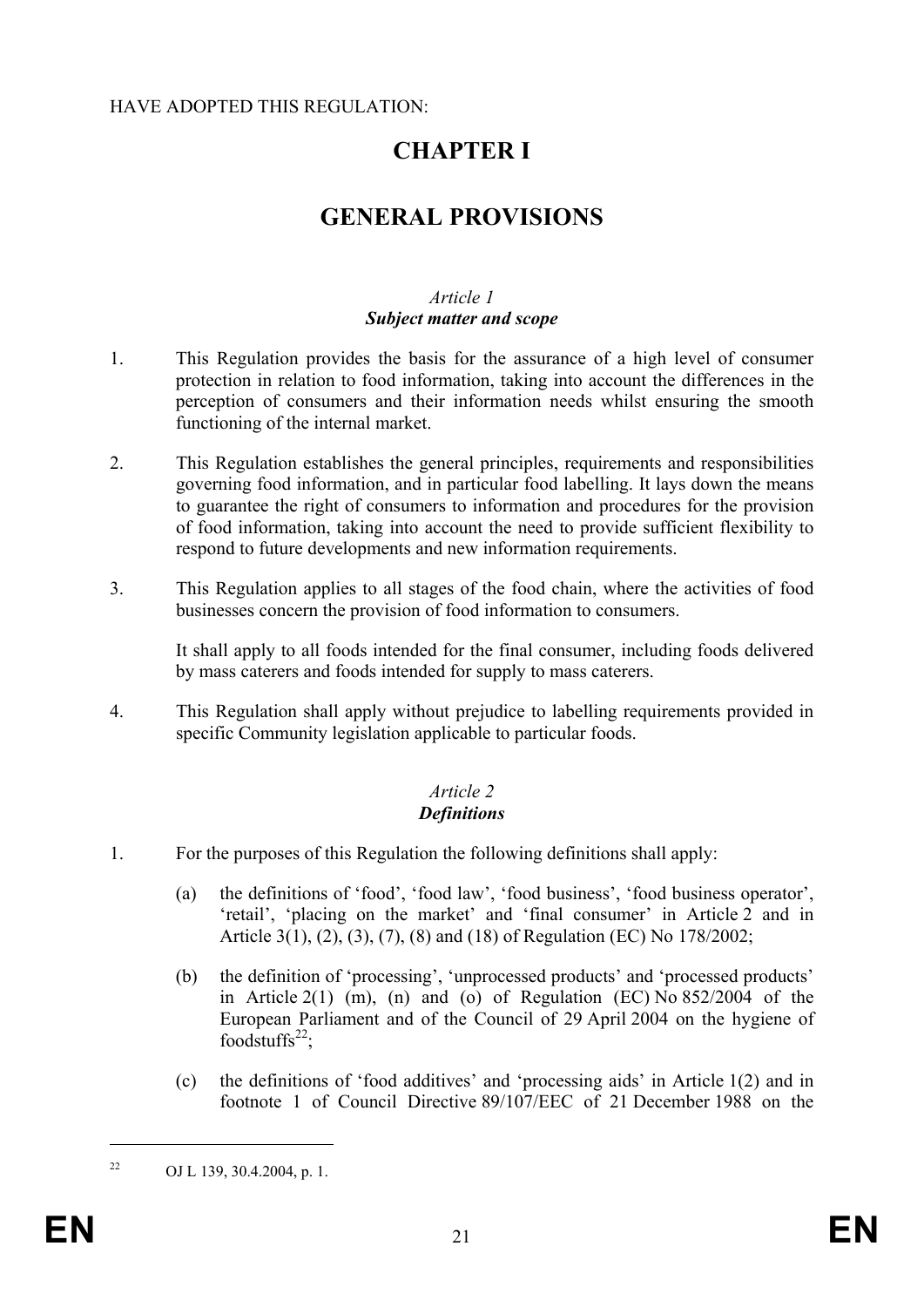approximation of the laws of the Member States concerning food additives authorised for use in foods intended for human consumption<sup>23</sup>;

- (d) the definition of 'flavouring' in Article 1(2)(a) of Council Directive 88/388/EEC of 22 June 1988 on the approximation of the laws of the Member States relating to flavourings for use in foodstuffs and to source materials for their production<sup>24</sup>;
- (e) the definitions of 'meat' and 'mechanically separated meat' in points 1.1 and 1.14 of Annex I to Regulation (EC) No 853/2004;
- (f) the definitions of 'claim', 'nutrient', 'other substance', 'nutrition claim' and 'health claim' in Article 2(2) (1) to (5) of Regulation (EC) No 1924/2006.

<sup>&</sup>lt;sup>23</sup> OJ L 40, 11.2.1989, p. 27.<br><sup>24</sup> OJ L 184, 15, 7, 1988, p. 61.

OJ L 184, 15.7.1988, p. 61.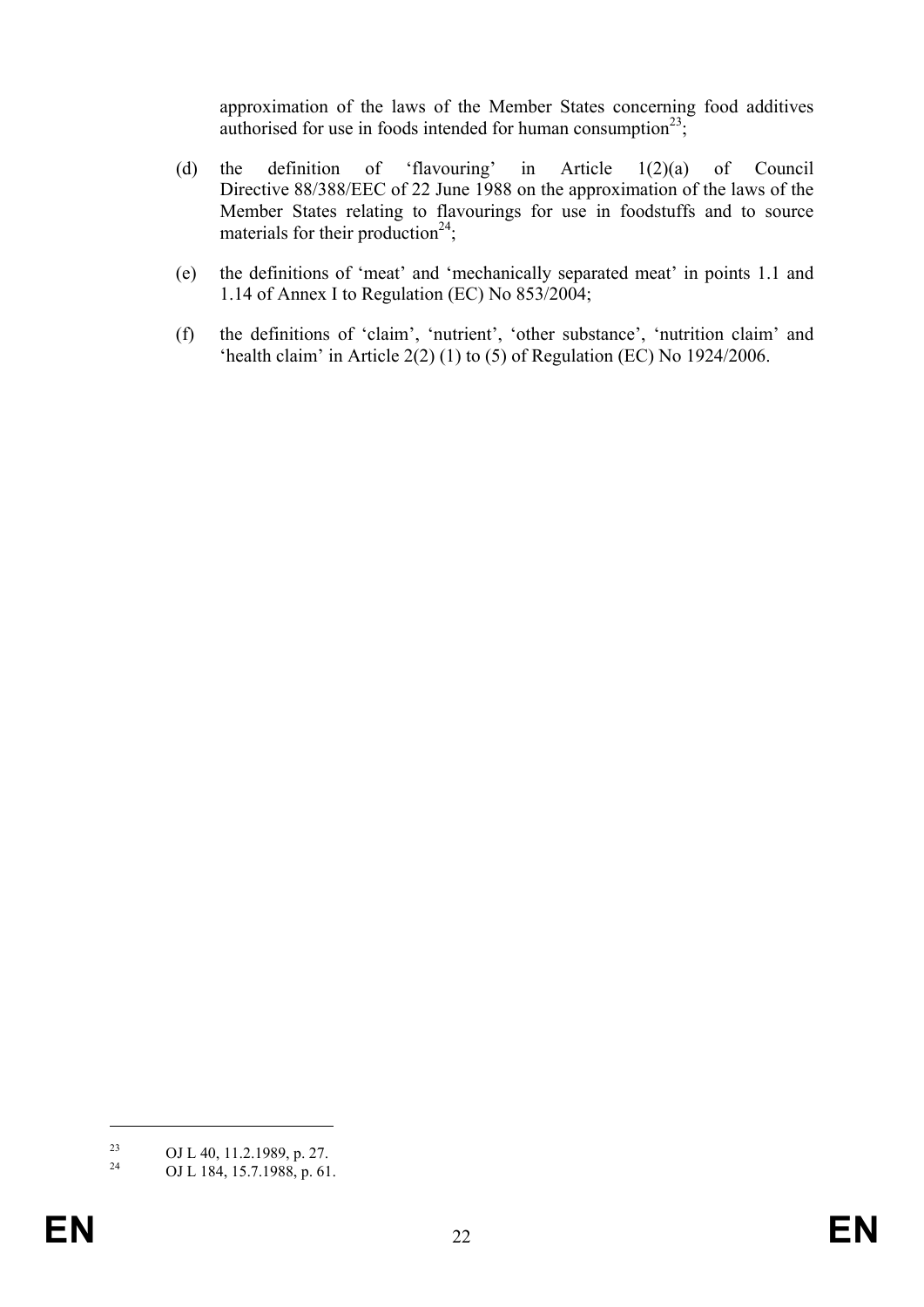- 2. The following definitions shall also apply:
	- (a) 'food information' means information concerning a food and made available to the final consumer by means of a label, other accompanying material, or any other means including modern technology tools or verbal communication. It does not cover commercial communications as defined by Directive 2000/31/EC of the European Parliament and of the Council of 8 June 2000 on certain legal aspects of information society services, in particular electronic commerce, in the Internal Market<sup>25</sup>;
	- (b) 'food information law' means the Community provisions governing the food information, and in particular labelling, including rules of a general nature applicable to all foods or to specified foods and rules which apply only to specific foods;
	- (c) 'mandatory food information' means the particulars that are required to be provided to the final consumer by Community legislation;
	- (d) 'mass caterers' means any establishment (including a vehicle or a fixed or mobile stall), such as restaurants, canteens, schools and hospitals, where, in the course of a business, food is prepared for delivery to the final consumer and is ready for consumption without further preparation;
	- (e) 'prepacked food' means any single item for presentation as such to the final consumer and to mass caterers, consisting of a food and the packaging into which it was put before being offered for sale, whether such packaging encloses the food completely or only partially, but in any case in such a way that the contents cannot be altered without opening or changing the packaging;
	- (f) 'ingredient' means any substance, including food additives and food enzymes, and any constituent of a compound ingredient, used in the manufacture or preparation of a food and still present in the finished product, even if in an altered form; residues shall not be considered as ingredients;
	- (g) 'place of provenance' means any place where a food is indicated to come from, and that is not the 'country of origin' as determined in accordance with Articles 23 to 26 of Council Regulation (EEC) No 2913/92;
	- (h) 'compound ingredient' is an ingredient that is itself the product of more than one ingredient;
	- (i) 'label' means any tag, brand, mark, pictorial or other descriptive matter written, printed, stencilled, marked, embossed or impressed on, or attached to, a container of food;
	- (j) 'labelling' means any words, particulars, trade marks, brand name, pictorial matter or symbol relating to a food and placed on any packaging, document, notice, label, ring or collar accompanying or referring to such food;

<sup>&</sup>lt;sup>25</sup> OJ L 178, 17.7.2000, p. 1.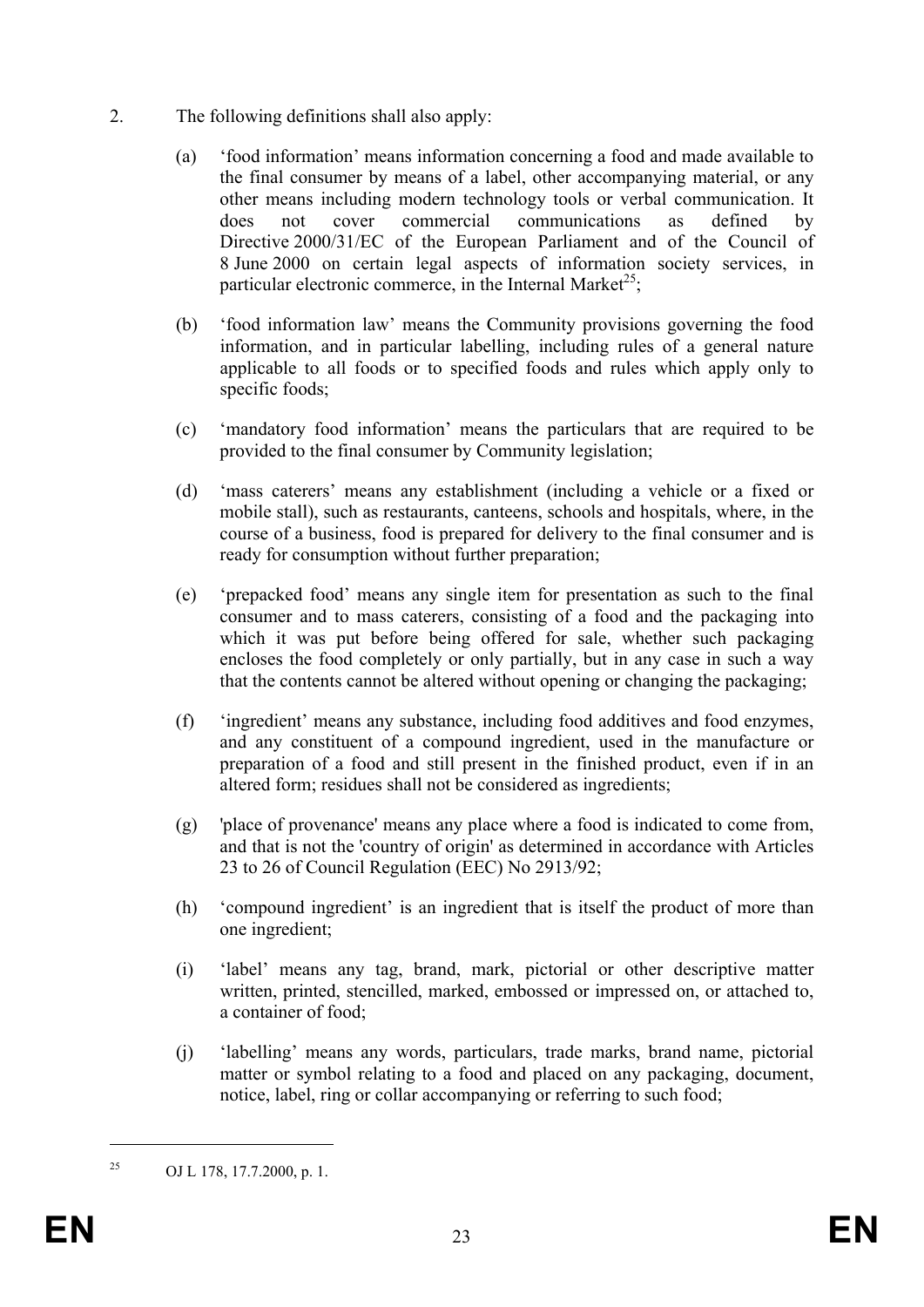- (k) 'field of vision' means all the surfaces of a package that can be read from a single viewing point, permitting rapid and easy access to labelling information by allowing consumers to read this information without needing to turn the package back and forth;
- (l) 'legal name' means the name of a food prescribed in the Community provisions applicable to it or, in the absence of such Community provisions, the name provided for in the laws, regulations and administrative provisions applicable in the Member State in which the food is sold to the final consumer or to mass caterers;
- (m) 'customary name' means a name which is accepted as the name of the food without it needing further explanation by consumers in the Member State in which it is sold:
- (n) 'descriptive name' means a name providing a description of the food, and if necessary of its use, which is sufficiently clear to enable the consumers to know its true nature and distinguish it from other products with which it might be confused;
- (o) 'primary ingredient(s)' means the significant and/or characterising ingredients of a food;
- (p) 'significant ingredient(s)' means the ingredient of a food that represents more than 50% of this food;
- (q) 'characterising ingredient(s)' means any ingredient of a food which is usually associated with the name of the food by the consumer and for which in most cases a quantitative indication is required;
- (r) 'essential requirements' means the requirements whereby the level of consumer protection and food information is determined with respect to a given issue and which are laid down in a Community act which allows for the development of national schemes referred to in Article 44;
- (s) 'date of minimum durability of a food' means the date until which the food retains its specific properties when properly stored;
- (t) 'best practices' means standards, schemes, initiatives, or any other activities endorsed by competent authorities that have been shown through experience and research to be the most effective for the majority of consumers and are considered as models for others to follow.
- 3. For the purposes of this Regulation the country of origin of a food shall refer to the origin of a food as determined in accordance with Articles 23 to 26 of Council Regulation (EEC) No 2913/92.
- 4. The specific definitions set out in Annex I shall also apply.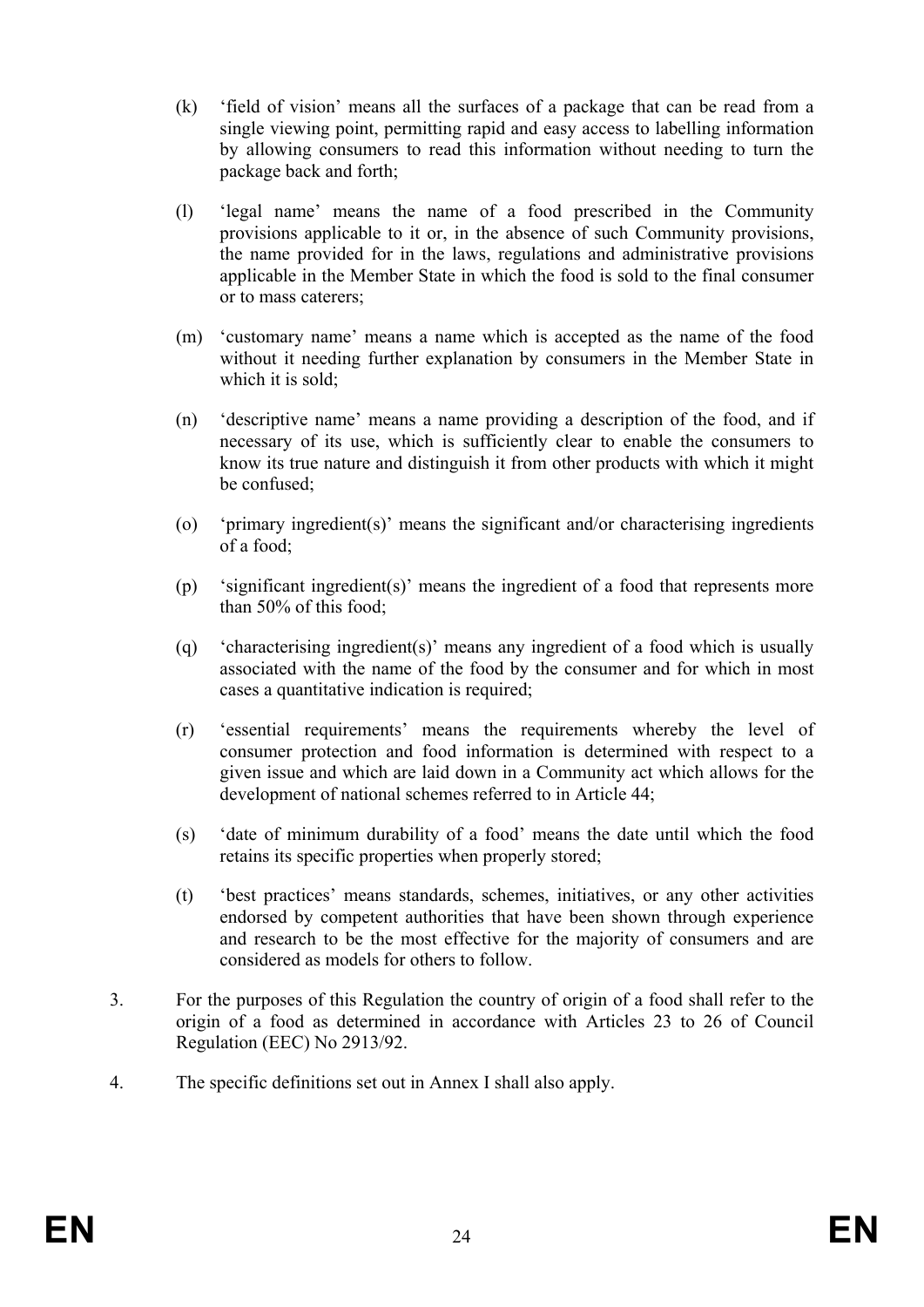# **CHAPTER II**

# **GENERAL PRINCIPLES ON FOOD INFORMATION**

### *Article 3 General objectives*

- 1. The provision of food information shall pursue a high level of protection of consumers' health and interests by providing a basis for final consumers to make informed choices and to make safe use of food, with particular regard to health, economic, environmental, social and ethical considerations.
- 2. Food information law shall aim to achieve in the Community the free movement of food legally produced and marketed, taking into account, where appropriate, the need to protect the legitimate interests of producers and to promote the production of quality products.
- 3. When food information law establishes new requirements, consideration shall be given to the need for a transitory period after the entry into force of the new requirements, during which foods bearing labels not complying with the new requirements can be placed on the market and for stocks of such foods that have been placed on the market before the end of the transitory period to continue to be sold until exhausted.

#### *Article 4*

### *Principles governing mandatory food information*

- 1. Where mandatory food information is required by food information law, it shall concern information that falls, in particular, into one of the following categories:
	- (a) information on the identity and composition, properties or other characteristics of the food;
	- (b) information on the protection of consumers' health and the safe use of a food. In particular, it shall concern information on:
		- (i) compositional attributes that may be harmful to the health of certain groups of consumers;
		- (ii) durability, storage and safe use;
		- (iii) the health impact, including the risks and consequences related to harmful and hazardous consumption of a food;
	- (c) information on nutritional characteristics so as to enable consumers, including those with special dietary requirements, to make informed choices.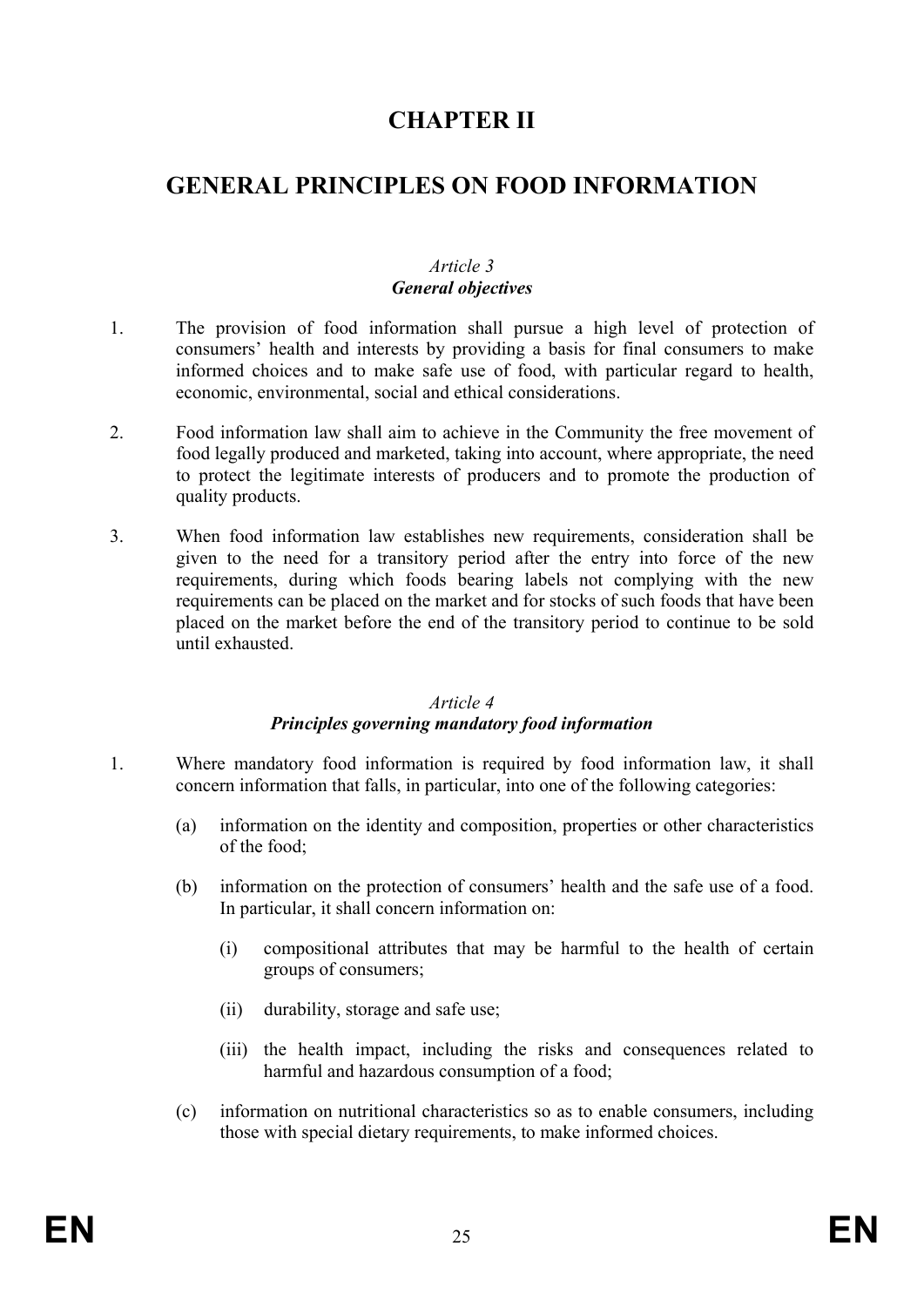2. When considering the need for mandatory food information, account shall be taken of a widespread need on the part of the majority of consumers for certain information to which they attach significant value or of any generally accepted benefits to the consumer to enable them to make informed choices.

#### *Article 5 Consultation of the Authority*

Any food information law measures likely to have an effect on public health shall be adopted after consultation of the European Food Safety Authority.

# **CHAPTER III**

# **GENERAL FOOD INFORMATION REQUIREMENTS AND RESPONSIBILITIES OF FOOD BUSINESS OPERATORS**

# *Article 6*

# *Basic requirement*

Any food intended for supply to the final consumer or to mass caterers shall be accompanied by food information in accordance with this Regulation.

### *Article 7 Fair information practices*

- 1. Food information shall not be misleading to a material degree, particularly:
	- (a) as to the characteristics of the food and, in particular, as to its nature, identity, properties, composition, quantity, durability, country of origin or place of provenance, method of manufacture or production;
	- (b) by attributing to the food effects or properties which it does not possess;
	- (c) by suggesting that the food possesses special characteristics when in fact all similar foods possess such characteristics.
- 2. Food information shall be accurate, clear, and easy to understand for the consumer.
- 3. Subject to derogations provided for by Community legislation applicable to natural mineral waters and foods for particular nutritional uses, food information shall not attribute to any food the property of preventing, treating or curing a human disease, nor refer to such properties.
- 4. The prohibition referred to in paragraph 3 shall also apply to:
	- (a) advertising;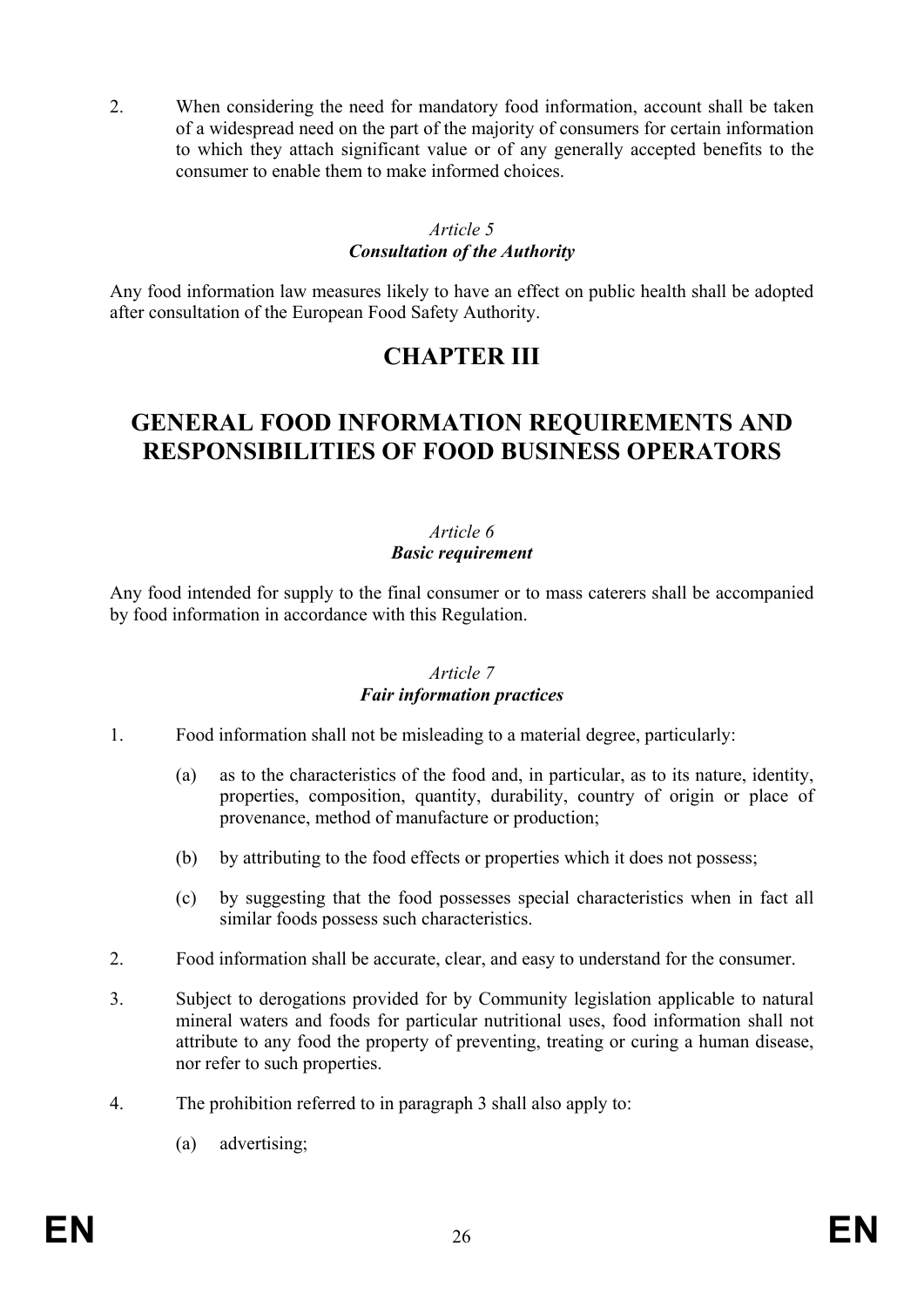(b) the presentation of foods in particular their shape, appearance or packaging, the packaging materials used, the way in which they are arranged and the setting in which they are displayed.

#### *Article 8 Responsibilities*

- 1. Without prejudice to paragraphs 3 and 4, food business operators, within the businesses under their control, shall ensure compliance with the requirements of food information law which are relevant to their activities and shall verify that such requirements are met.
- 2. Food business operators, within the business under their control, shall not modify the information accompanying a food if such modification would mislead the final consumer or otherwise reduce the level of consumer protection, particularly with regard to health.
- 3. Food business operators placing on the market for the first time a food intended for supply to the final consumer or mass caterer shall ensure the presence and accuracy of the food information in accordance with the applicable food information law.
- 4. Food business operators responsible for retail or distribution activities which do not affect food information shall act with due care to ensure, within the limits of their respective activities, the presence of the applicable food information requirements, in particular by not supplying foods which they know or presume to be non compliant, on the basis of the information in their possession as professionals.
- 5. Food business operators within the business under their control shall ensure that information relating to non-prepacked food shall be transmitted to the operator receiving the food in order to enable, where appropriate, the provision of the mandatory food information specified in Article 9(1) points (a) to (c) and (f) to the final consumer.
- 6. In the following cases, food business operators, within the businesses under their control shall ensure that the mandatory particulars required under Article 9 shall appear on the external packaging in which the food is presented for marketing, or on the commercial documents referring to the foods where it can be guaranteed that such documents either accompany the food to which they refer or were sent before or at the same time as delivery:
	- (a) where prepacked food is intended for the final consumer but marketed at a stage prior to sale to the final consumer and where sale to a mass caterer is not involved at that stage;
	- (b) where prepacked food is intended for supply to mass caterers for preparation, processing, splitting or cutting up.

Notwithstanding subparagraph 1, food business operators shall ensure that the particulars referred to in Article  $9(1)$  (a), (f) and (h) also appear on the external packaging in which the food is presented for marketing.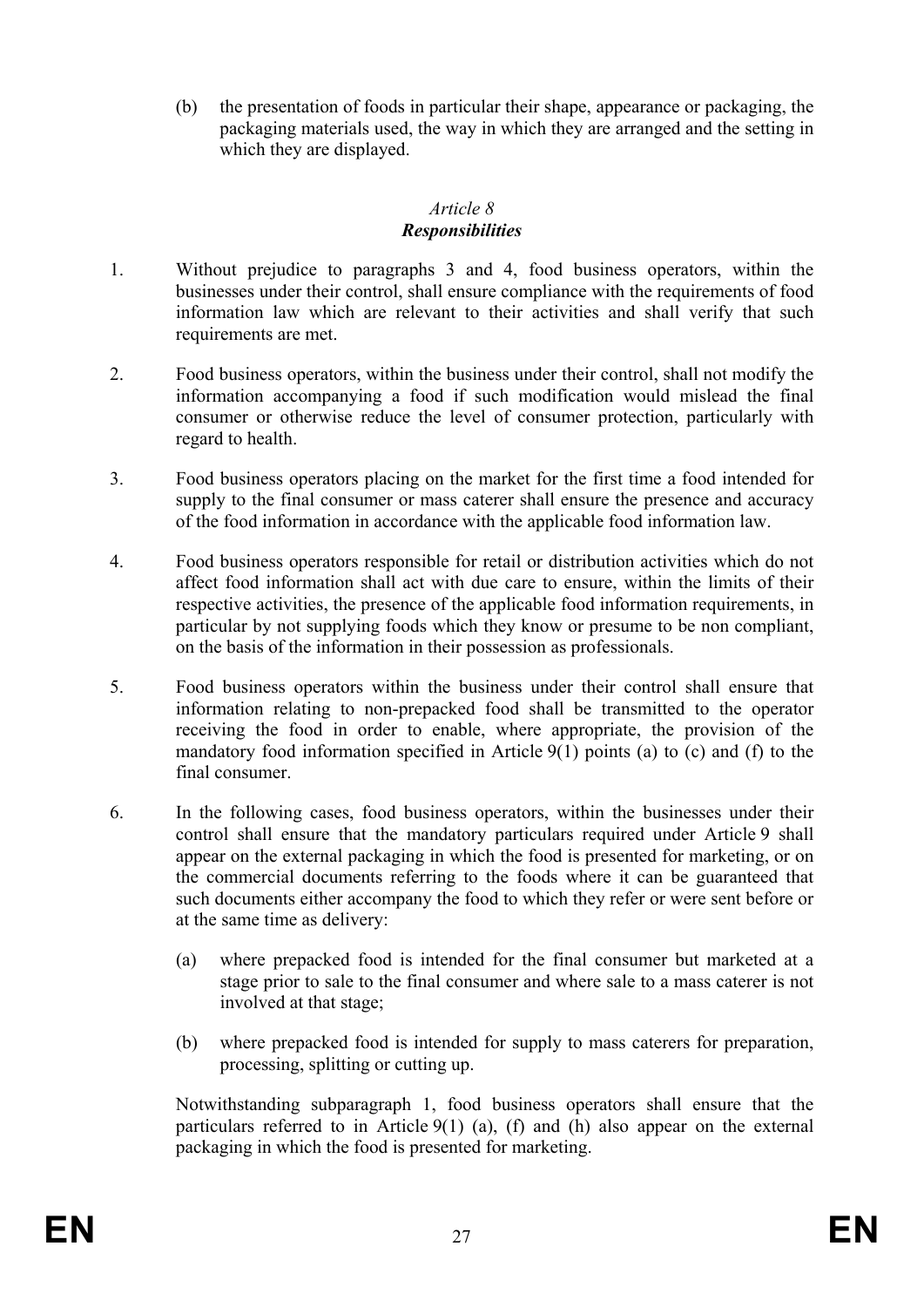# **CHAPTER IV**

# **MANDATORY FOOD INFORMATION**

# SECTION 1

# **CONTENT AND PRESENTATION**

### *Article 9 List of mandatory particulars*

- 1. In accordance with Articles 10 to 34 and subject to the exceptions contained in this Chapter, indication of the following particulars shall be mandatory.
	- (a) the name of the food;
	- (b) the list of ingredients;
	- (c) any ingredient listed in Annex II causing allergies or intolerances, and any substance derived therefrom;
	- (d) the quantity of certain ingredients or categories of ingredients;
	- (e) the net quantity of the food;
	- (f) the date of minimum durability or the 'use by' date;
	- (g) any special storage conditions or conditions of use;
	- (h) the name or business name and address of the manufacturer or packager, or of a seller established within the Community;
	- (i) the country of origin or place of provenance where failure to indicate this might mislead the consumer to a material degree as to the true country of origin or place of provenance of the food, in particular if the information accompanying the food or the label as a whole would otherwise imply that the food has a different country of origin or place of provenance; in such cases the indication shall be in accordance with the rules laid down in Article 35(3) and (4) and those established in accordance with Article 35(5);
	- (j) instructions for use when it would be impossible to make appropriate use of the food in the absence of such instructions;
	- (k) with respect to beverages containing more than 1,2 % by volume of alcohol, the actual alcoholic strength by volume;
	- (l) a nutrition declaration.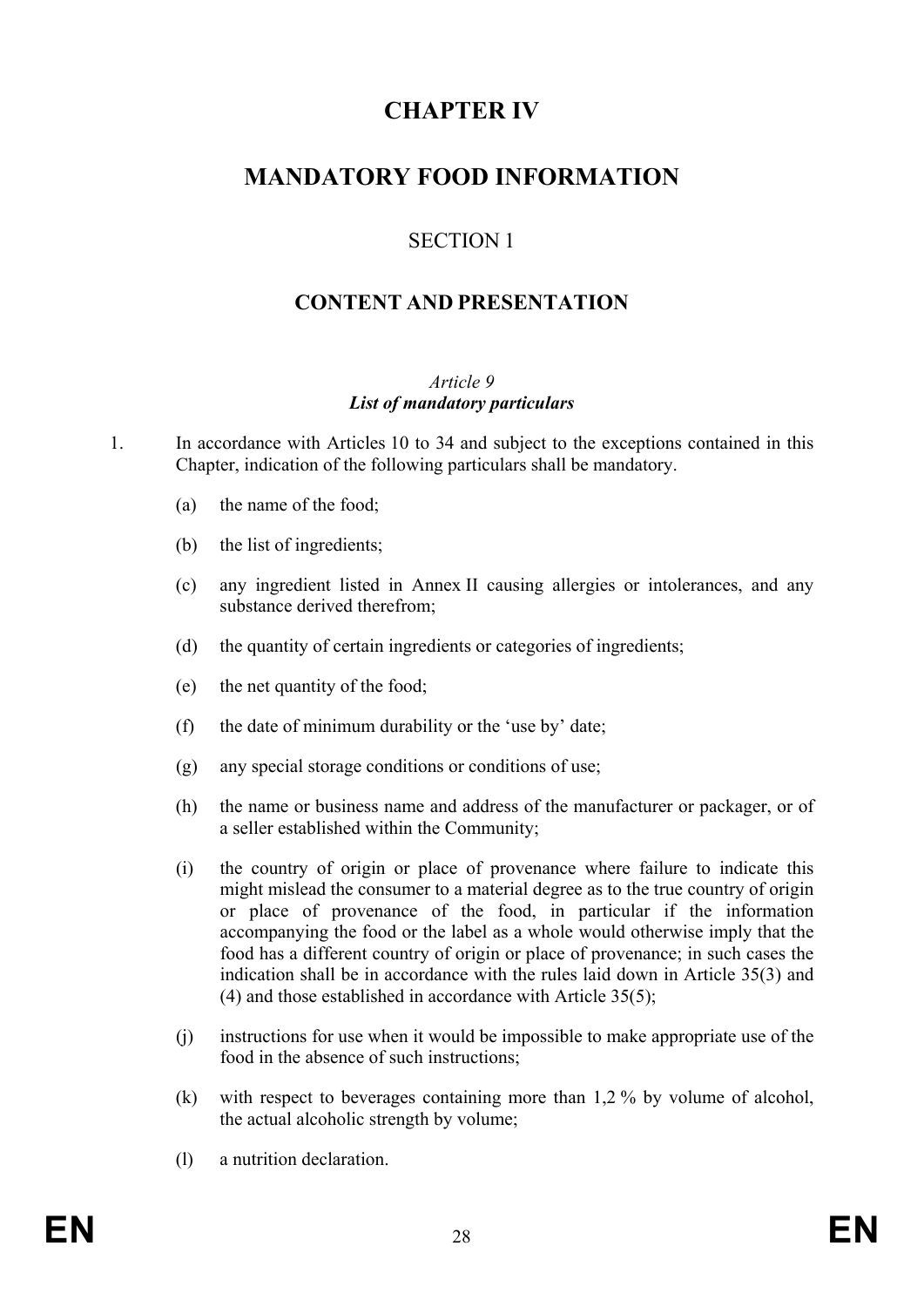- 2. The particulars referred to in paragraph 1 shall be indicated with words and numbers unless the consumers are informed, as regards one or more particulars, by other forms of expression established by implementing measures adopted by the Commission. Those measures designed to amend non-essential elements of this Regulation by supplementing it, shall be adopted, in accordance with the regulatory procedure with scrutiny referred to in Article 49(3).
- 3. The Commission may amend the list of mandatory particulars laid down in paragraph 1. Those measures designed to amend non-essential elements of this Regulation by supplementing it shall be adopted in accordance with the regulatory procedure with scrutiny referred to in Article 49(3).

# *Additional mandatory particulars for specific types or categories of food*

- 1. In addition to the particulars listed in Article 9(1) additional mandatory particulars for specific types or categories of food are laid down in Annex III.
- 2. The Commission may amend Annex III. Those measures designed to amend nonessential elements of this Regulation by supplementing it shall be adopted, in accordance with the regulatory procedure with scrutiny referred to in Article 49(4).

### *Article 11 Derogations from the requirement for mandatory particulars*

For specific types or categories of foods, the Commission may provide for derogations, in exceptional cases, from the requirements laid down in Article 9(1) (b) and (f), provided that such derogations do not result in the final consumer and mass caterers being inadequately informed. Those measures designed to amend the non-essential elements of this Regulation by supplementing it shall be adopted in accordance with the regulatory procedure with scrutiny referred to in Article 49(3).

### *Article 12 Weights and measures*

Article 9 shall be without prejudice to more specific Community provisions regarding weights and measures.

### *Article 13 Availability and placement of mandatory food information*

- 1. Mandatory food information shall be available and shall be easily accessible, in accordance with this Regulation for all foods.
- 2. In the case of prepacked food, mandatory food information shall appear on the package or on a label attached thereto.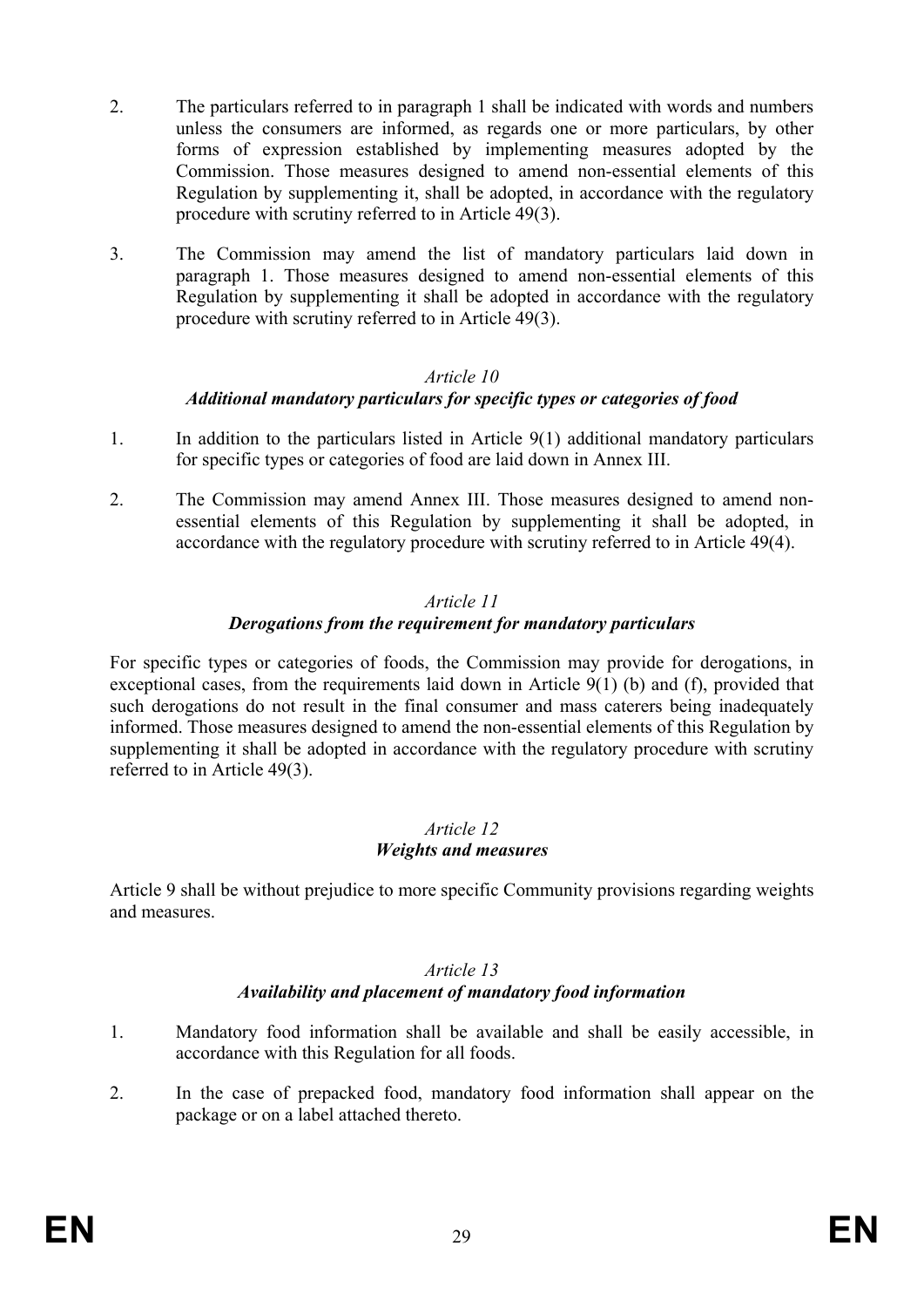- 3. The availability of certain mandatory particulars by means other than on the package or on the label may be established by the Commission provided the general principles and requirements laid down in Chapter II of this Regulation are met. Those measures designed to amend non-essential elements of this Regulation by supplementing it shall be adopted, in accordance with the regulatory procedure with scrutiny referred to in Article 49(3).
- 4. In the case of non-prepacked food, the provisions of Article 41 shall apply.

### *Article 14 Presentation of mandatory particulars*

- 1. Without prejudice to specific Community legislation applicable to particular foods as regards to the requirements referred to in Article  $9(1)(a)$  to  $(k)$ , when appearing on the package or on the label attached thereto, the mandatory particulars listed in Article 9(1) shall be printed on the package or on the label in characters of a font size of at least 3mm and shall be presented in a way so as to ensure a significant contrast between the print and background.
- 2. The particulars listed in Article 9(1) (a), (e) and (k) shall appear in the same field of vision.
- 3. Detailed rules concerning the presentation of mandatory particulars and the extension of the requirements referred to in paragraph 2 to the additional mandatory particulars for specific categories or types of food referred to in Articles 10 and 38 may be adopted by the Commission. Those measures designed to amend non-essential elements of this Regulation by supplementing it shall be adopted in accordance with the regulatory procedure with scrutiny referred to in Article 49(3).
- 4. The minimum font size referred to in paragraph 1 shall not apply in case of packaging or containers the largest surface of which has an area of less than 10 cm<sup>2</sup>.
- 5. Paragraph 2 shall not apply in the case of foods specified in Article 17(1) and (2).
- 6. Mandatory food information shall be marked in a conspicuous place in such a way as to be easily visible, clearly legible and, where appropriate, indelible. It shall not in any way be hidden, obscured, detracted from or interrupted by any other written or pictorial matter or any other intervening material.

### *Article 15 Distance selling*

Without prejudice to the information requirements laid down in Article 9, in the case of foods offered for sale by means of distance communication as defined in Article 2 of Directive 97/7/EC of the European Parliament and of the Council of 20 May 1997 on the protection of consumers in respect of distance contracts<sup>26</sup>:

<sup>26</sup> OJ L 144, 4.6.1997, p. 19.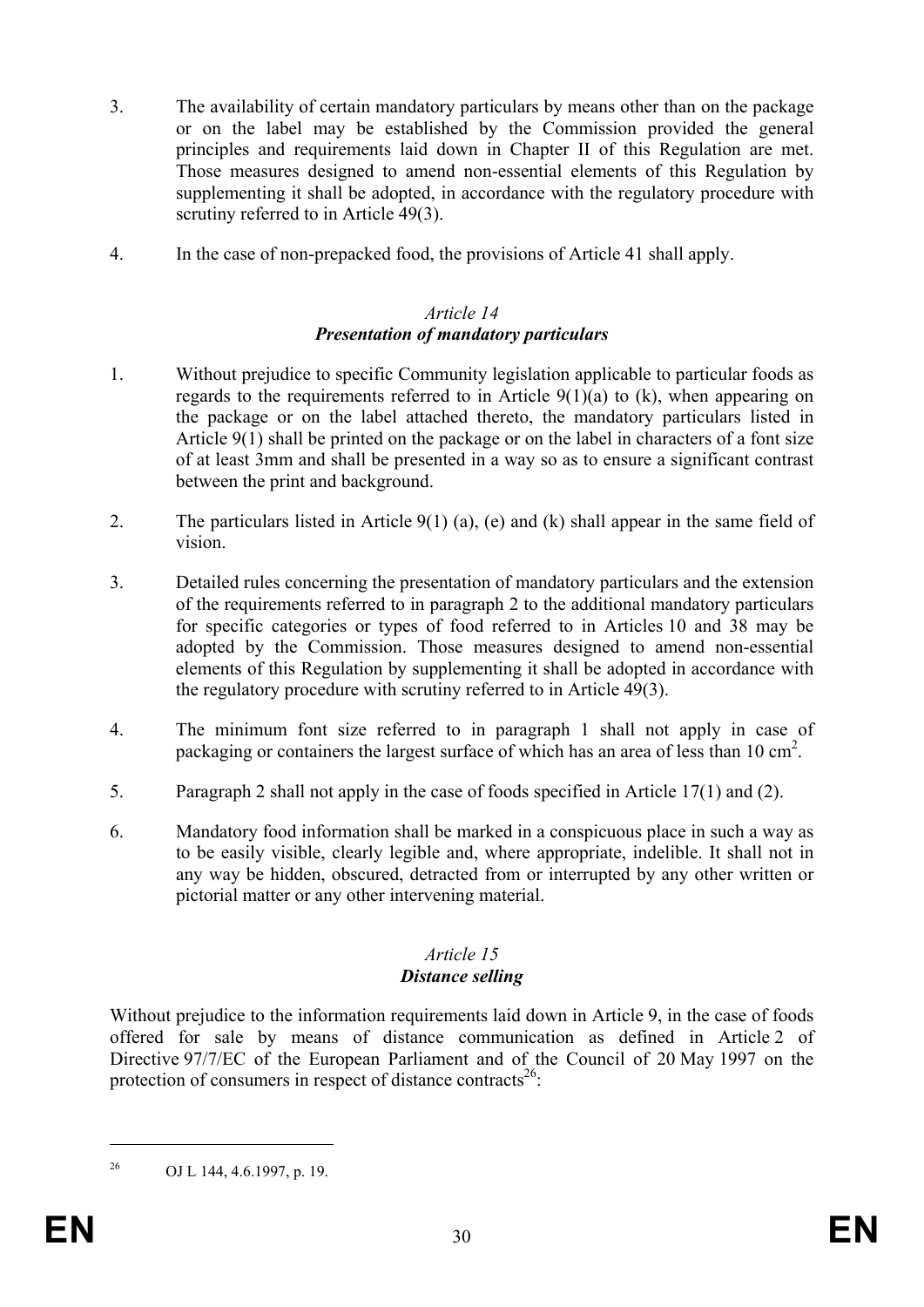- (a) mandatory food information shall be available before the purchase is concluded and shall appear on the material supporting the distance selling or be provided through other appropriate means;
- (b) the particulars provided in Article  $9(1)$  points (d), (f), (g), (h) and (k) shall be mandatory only at the moment of delivery.

### *Article 16 Language requirements*

- 1. Without prejudice to Article 9(2), mandatory food information shall appear in a language easily understood by the consumers of the Member States where a food is marketed.
- 2. Within their own territory, the Member States in which a food is marketed may stipulate that the particulars shall be given in one or more languages from among the official languages of the Community.
- 3. Paragraphs 1 and 2 shall not preclude the particulars from being indicated in several languages.

### *Article 17 Omission of certain mandatory particulars*

- 1. In the case of glass bottles intended for reuse which are indelibly marked and which therefore bear no label, ring or collar only the particulars listed in Article 9(1) (a), (c), (e), (f) and (l) shall be mandatory.
- 2. In the case of packaging or containers the largest surface of which has an area of less than 10 cm<sup>2</sup> only the particulars listed in Article 9(1) (a), (c), (e) and (f) shall be mandatory on the package or on the label. The particulars referred to in Article 9(1)(b) shall be provided through other means or shall be available at the request of the consumer.
- 3. Without prejudice to other Community legislation requiring mandatory nutrition declaration, the declaration referred to in Article 9(1)(l) shall not be mandatory for the foods listed in Annex IV.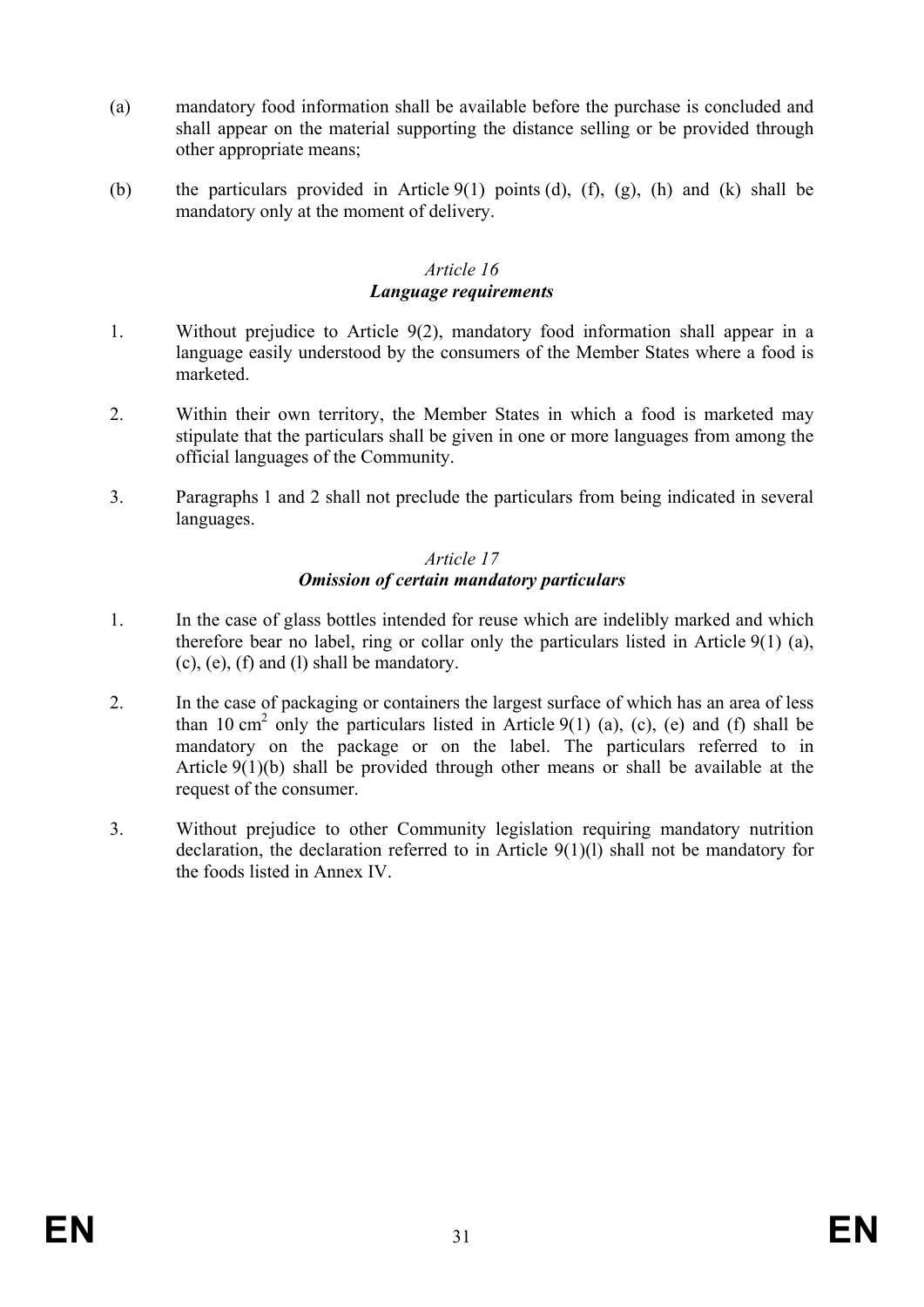# SECTION 2

# **DETAILED PROVISIONS ON MANDATORY PARTICULARS**

### *Article 18 Name of the food*

- 1. The name of the food shall be its legal name. In the absence of such name, the name of the food shall be its customary name, or, if there is no customary name or the customary name is not used, a descriptive name of the food shall be provided.
- 2. Specific provisions on the use of the name of the food and particulars that shall accompany it are laid down in Annex V.

### *Article 19 List of ingredients*

- 1. The list of ingredients shall be headed or preceded by a suitable heading which consists of or includes the word 'ingredients'. It shall include all the ingredients of the food, in descending order of weight, as recorded at the time of their use in the manufacture of the food.
- 2. Ingredients shall be designated by their specific name, where applicable, in accordance with the rules laid down in Article 18 and in Annex V.
- 3. Technical rules for applying paragraphs 1 and 2 are laid down in Annex VI.

### *Article 20 Omission of the list of ingredients*

The following foods shall not be required to bear a list of ingredients:

- (a) fresh fruit and vegetables, including potatoes, which have not been peeled, cut or similarly treated;
- (b) carbonated water, the description of which indicates that it has been carbonated;
- (c) fermentation vinegars derived exclusively from a single basic product, provided that no other ingredient has been added;
- (d) cheese, butter, fermented milk and cream, to which no ingredient has been added other than lactic products, enzymes and micro-organism cultures essential to manufacture, or in the case of cheese other than fresh cheese and processed cheese the salt needed for its manufacture;
- (e) wine as defined in Council Regulation (EC) No 1493/1999, beer, and spirits as defined in Article 2(1) of Regulation (EC) No. […] of […] of the European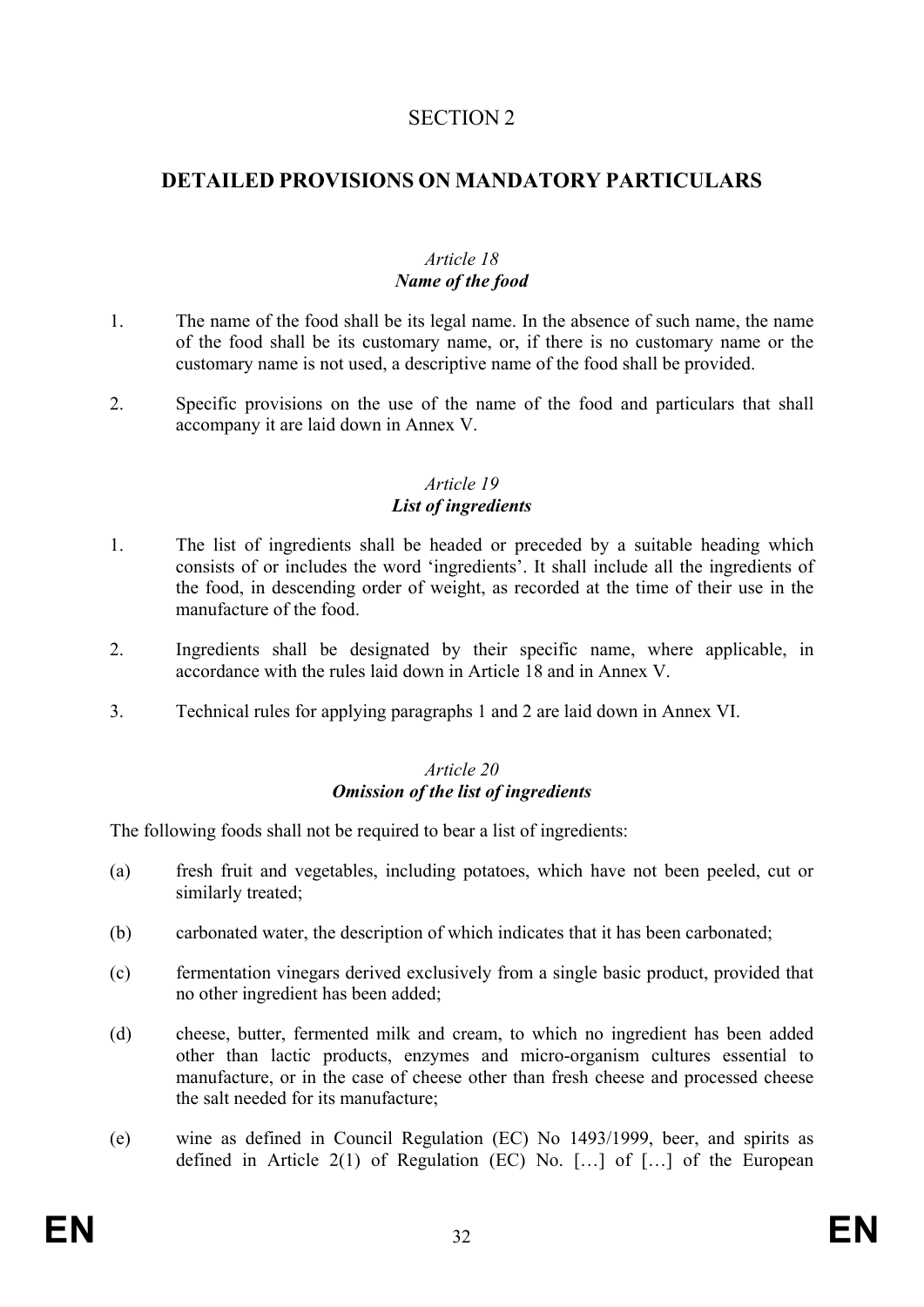Parliament and of the Council on the definition, description, presentation, labelling and the protection of geographical indications of spirit drinks and repealing Council Regulation (EEC) No 1576/89. The Commission shall produce a report after [*five years of the entry into force of this Regulation*] concerning the application of Article 19 on these products and may accompany this report by specific measures determining the rules for labelling ingredients. Those measures designed to amend non-essential elements of this Regulation, by supplementing it shall be adopted in accordance with the regulatory procedure with scrutiny referred to in Article 49(3);

- (f) foods consisting of a single ingredient, where:
	- (i) the name of the food is identical with the ingredient name; or
	- (ii) the name of the food enables the nature of the ingredient to be clearly identified.

# *Article 21*

# *Omission of constituents of food from the list of ingredients*

The following constituents of a food shall not be required to be included in the list of ingredients:

- (a) the constituents of an ingredient which have been temporarily separated during the manufacturing process and later reintroduced but not in excess of their original proportions;
- (b) food additives and enzymes:
	- (i) whose presence in a given food is solely due to the fact that they were contained in one or more ingredients of that food, provided that they serve no technological function in the finished product; or
	- (ii) which are used as processing aids;
- (c) substances used in the quantities strictly necessary as solvents or media for nutritional substances, food additives or flavouring;
- (d) substances which are not food additives but are used in the same way and with the same purpose as processing aids and are still present in the finished product, even if in an altered form;
- (e) water:
	- (i) where the water is used during the manufacturing process solely for the reconstitution of an ingredient used in concentrated or dehydrated form; or
	- (ii) in the case of a liquid medium which is not normally consumed.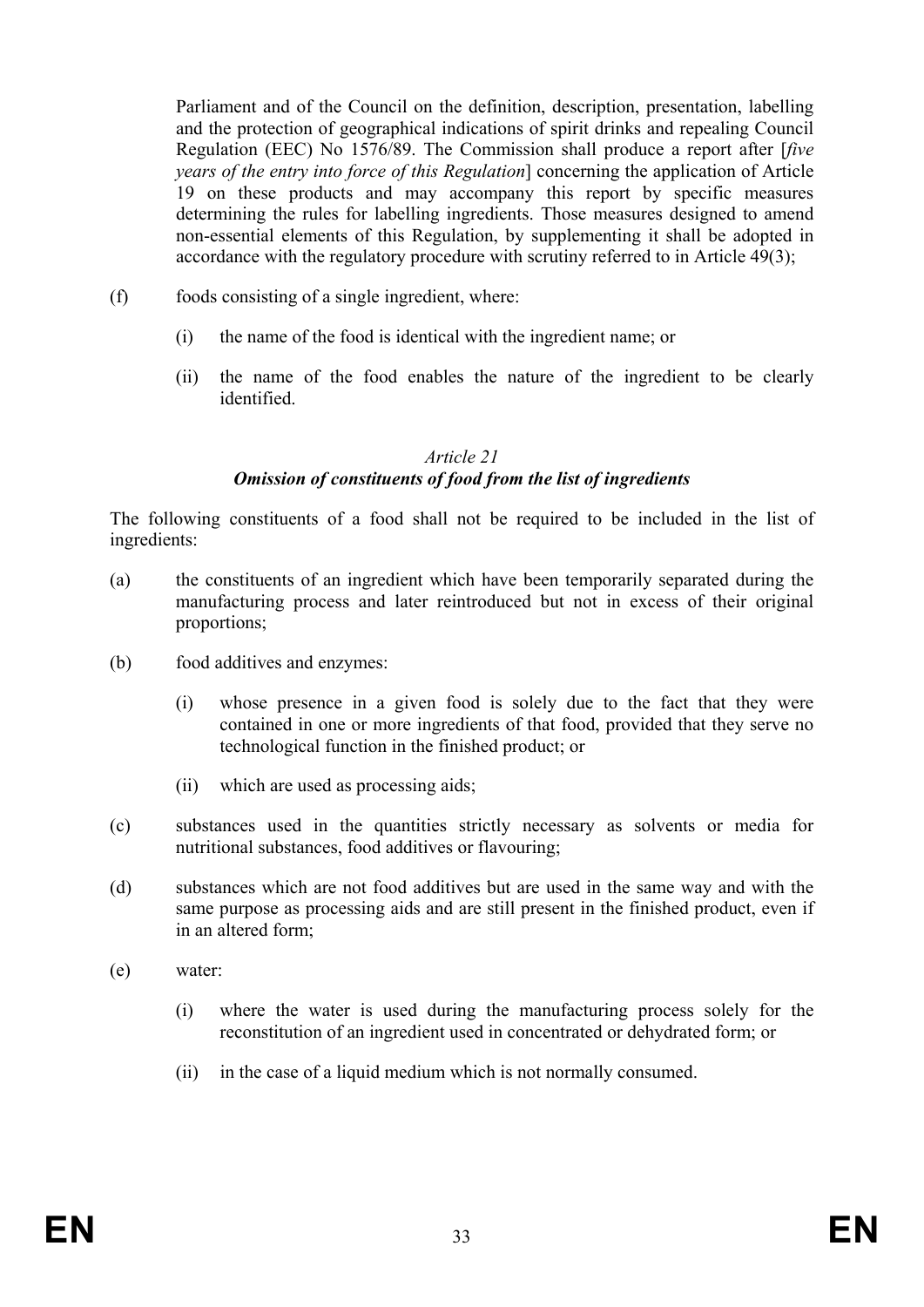### *Labelling of certain substances causing allergies or intolerances*

1. Any ingredient listed in Annex II or any substance originating from an ingredient listed in that Annex, subject to the exceptions thereof provided for in that Annex, shall be indicated on the label with a precise reference to the name of the ingredient.

That indication shall not be required in cases where:

- (a) the name of the food clearly refers to the ingredient concerned; or
- (b) the ingredient listed in Annex II from which a substance originates is already included in the list of ingredients.
- 2. The list in Annex II shall be systematically re-examined and, where necessary, updated by the Commission on the basis of the most recent scientific and technical knowledge.

Those measures designed to amend non-essential elements of this Regulation by supplementing it shall be adopted in accordance with the regulatory procedure with scrutiny referred to in Article 49(4).

3. Where necessary, technical guidelines may be issued for the interpretation of the list in Annex II, in accordance with the procedure referred to in Article 49(2).

#### *Article 23 Quantitative indication of ingredients*

- 1. The indication of the quantity of an ingredient or category of ingredients used in the manufacture or preparation of a food shall be required where:
	- (a) the ingredient or category of ingredients concerned appears in the name of the food or is usually associated with that name by the consumer; or
	- (b) the ingredient or category of ingredients concerned is emphasised on the labelling in words, pictures or graphics; or
	- (c) the ingredient or category of ingredients concerned is essential to characterise a food and to distinguish it from products with which it might be confused because of its name or appearance.
- 2. The Commission may amend paragraph 1 by adding other cases. Those measures designed to amend non-essential elements of this Regulation by supplementing it shall be adopted in accordance with the regulatory procedure with scrutiny referred to in Article 49(3).
- 3. Technical rules for applying paragraph 1, including specific cases where the quantitative indication shall not be required in respect of certain ingredients, are laid down in Annex VII.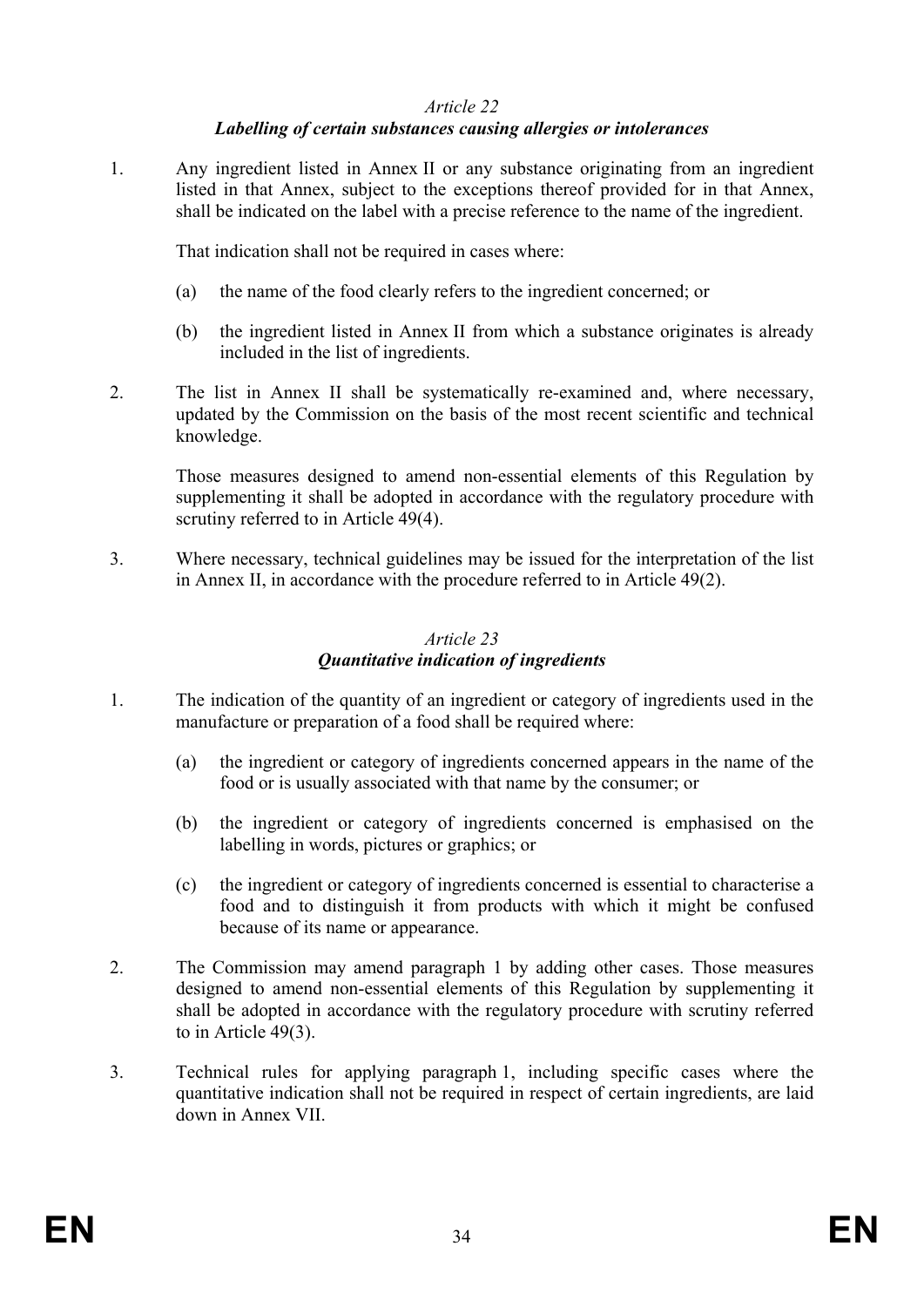# *Net Quantity*

- 1. The net quantity of a food shall be expressed, using litres, centilitres, millilitres, kilograms or grams, as appropriate:
	- (a) in units of liquid in the case of liquids;
	- (b) in units of mass in the case of other products.
- 2. The expression of the net quantity for certain specified foods in a different manner than the one described in paragraph 1 may be established by the Commission. Those measures designed to amend the non-essential elements of this Regulation by supplementing it, shall be adopted in accordance with the regulatory procedure with scrutiny referred to in Article 49(3).
- 3. Technical rules for applying paragraph 1, including specific cases where the indication of the net quantity shall not be required, are laid down in Annex VIII.

# *Article 25 Minimum durability date and 'use by' date*

- 1. In the case of foods which, from a microbiological point of view, are highly perishable and are therefore likely after a short period to constitute an immediate danger to human health, the date of minimum durability shall be replaced by the 'use by' date.
- 2. The appropriate date shall be expressed in accordance with Annex IX.
- 3. The manner of indicating the date of minimum durability referred to in point 1(c) of Annex IX may be specified in accordance with the procedure referred to in Article 49(2).

### *Article 26 Instructions for use*

- 1. The instructions for use of a food shall be indicated in such a way as to enable appropriate use to be made thereof.
- 2. The Commission may lay down rules as regards the way in which those instructions shall be indicated in the case of certain foods. Those measures designed to amend non-essential elements of this Regulation, by supplementing it shall be adopted, in accordance with the regulatory procedure with scrutiny referred to in Article 49(3).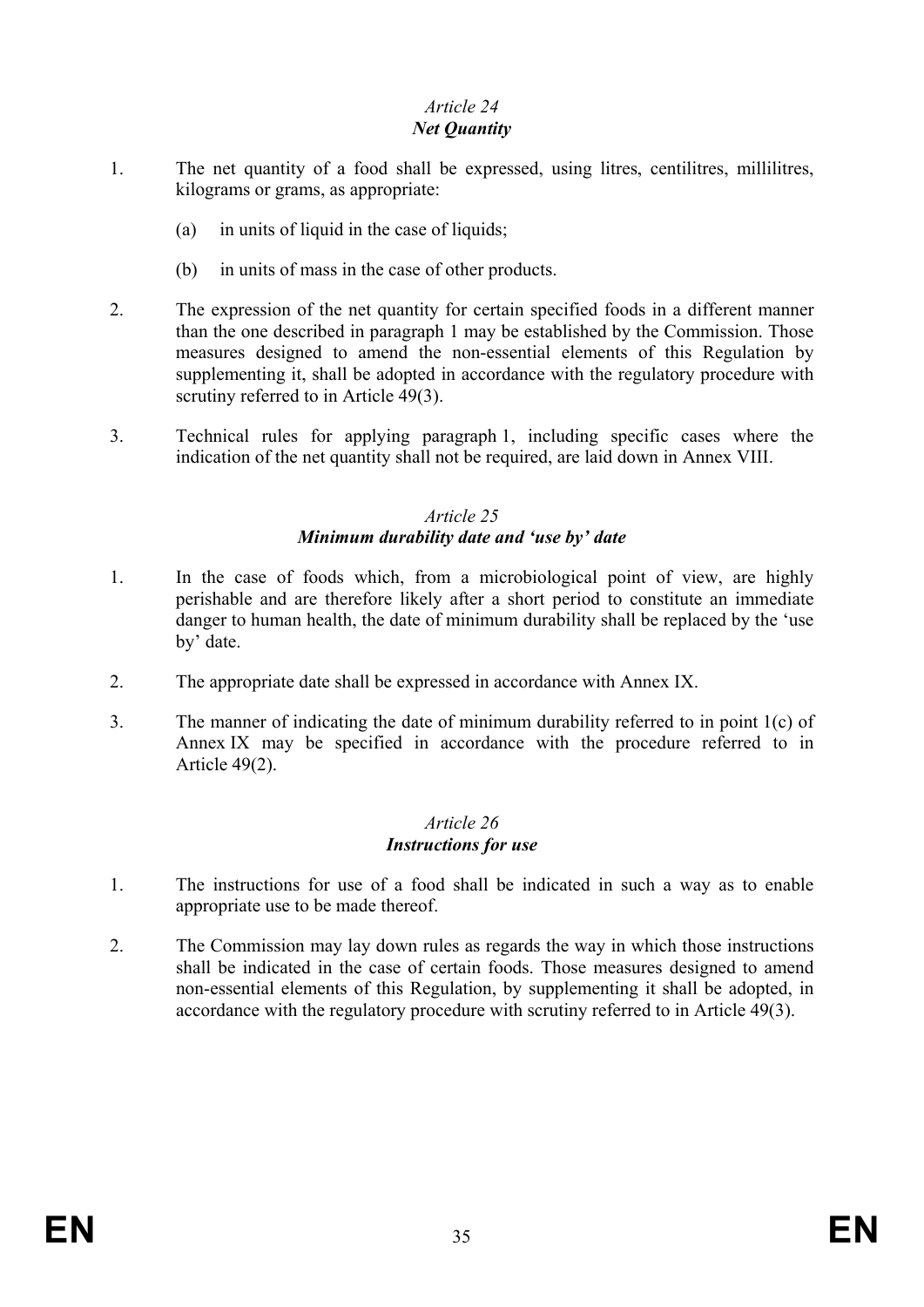### *Alcoholic strength*

- 1. The rules concerning indication of the alcoholic strength by volume shall, in the case of products classified under the Common Customs Tariff headings 22.04 and 22.05, be those laid down in the specific Community provisions applicable to such products.
- 2. The actual alcoholic strength by volume of beverages containing more than 1,2 % by volume of alcohol other than those referred to in paragraph 1 shall be indicated in accordance with Annex X.

# SECTION 3

# **NUTRITION DECLARATION**

### *Article 28 Relation with other legislation*

- 1. The provisions of this Section shall not apply to foods within the scope of the following legislation:
	- (a) Directive 2002/46/EC of the European Parliament and of the Council of 10 June 2002 on the approximation of the laws of the Member States relating to food supplements<sup>27</sup>;
	- (b) Council Directive 80/777/EEC of 15 July 1980 on the approximation of the laws of the Member States relating to the exploitation and marketing of natural mineral waters $^{28}$ .
- 2. The provisions of this Section apply without prejudice to Council Directive 89/398/EEC of 3 May 1989 on the approximation of the laws of the Member States relating to foodstuffs intended for particular nutritional uses<sup>29</sup> and specific Directives as referred to in Article 4(1) of that Directive.

# *Article 29 Content*

- 1. The nutrition declaration shall include the following (hereinafter referred to as "mandatory nutrition declaration"):
	- (a) energy value;
	- (b) the amounts of fat, saturates, carbohydrates with specific reference to sugars, and salt.

<u>.</u>

<sup>&</sup>lt;sup>27</sup> OJ L 183, 12.7.2002, p. 51.<br><sup>28</sup> OJ L 220, 20, 8, 1080, p. 1.

<sup>&</sup>lt;sup>28</sup> OJ L 229, 30.8.1980, p. 1.<br><sup>29</sup> OJ L 186, 20.6.1980, p. 27.

<sup>29</sup> OJ L 186, 30.6.1989, p. 27.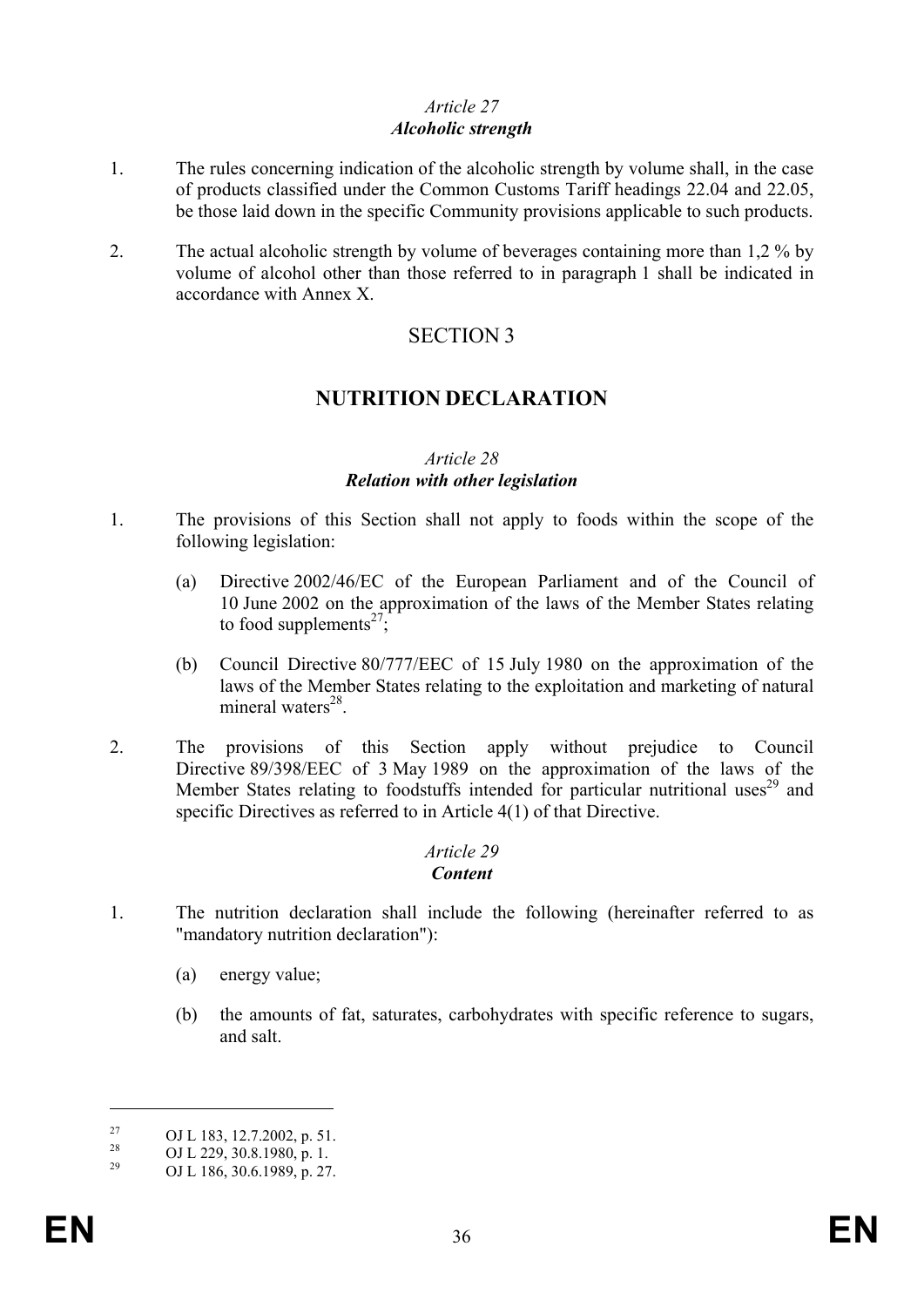This paragraph shall not apply to wine as defined in Council Regulation (EC) No 1493/1999, beer, and spirits as defined in Article 2(1) of Regulation (EC) No. […] of [...] of the European Parliament and of the Council on the definition, description, presentation, labelling and the protection of geographical indications of spirit drinks and repealing Council Regulation (EEC) No 1576/89. The Commission shall produce a report after [*five years of the entry into force of this Regulation*] concerning the application of this paragraph on these products and may accompany this report by specific measures determining the rules for a mandatory nutrition declaration for these products. Those measures designed to amend non-essential elements of this Regulation, by supplementing it shall be adopted in accordance with the regulatory procedure with scrutiny referred to in Article 49(3).

- 2. The nutrition declaration may also include the amounts of one or more of the following:
	- (a) trans fats;
	- (b) mono-unsaturates;
	- (c) polyunsaturates;
	- (d) polyols;
	- (e) starch;
	- (f) fibre;
	- (g) protein;
	- (h) any of the minerals or vitamins listed in point 1 of Part A of Annex XI, and present in significant amounts as defined in point 2 of Part A of Annex XI.
- 3. The declaration of the amount of substances which belong to or are components of one of the categories of nutrients referred to in paragraph 2 shall be required where a nutrition and/or health claim is made.
- 4. The lists in paragraphs 1 and 2 may be amended by the Commission. Those measures designed to amend non-essential elements of this Regulation by supplementing it shall be adopted, in accordance with the regulatory procedure with scrutiny referred to in Article 49(3).

#### *Article 30 Calculation*

- 1. The amount of energy shall be calculated using the conversion factors in Annex XII.
- 2. Conversion factors for the vitamins and minerals mentioned in point 1 of Part A of Annex XI, in order to calculate more precisely their content in foods, may be set and included in Annex XII by the Commission. Those measures designed to amend nonessential elements of this Regulation by supplementing it shall be adopted in accordance with the regulatory procedure with scrutiny referred to in Article 49(3).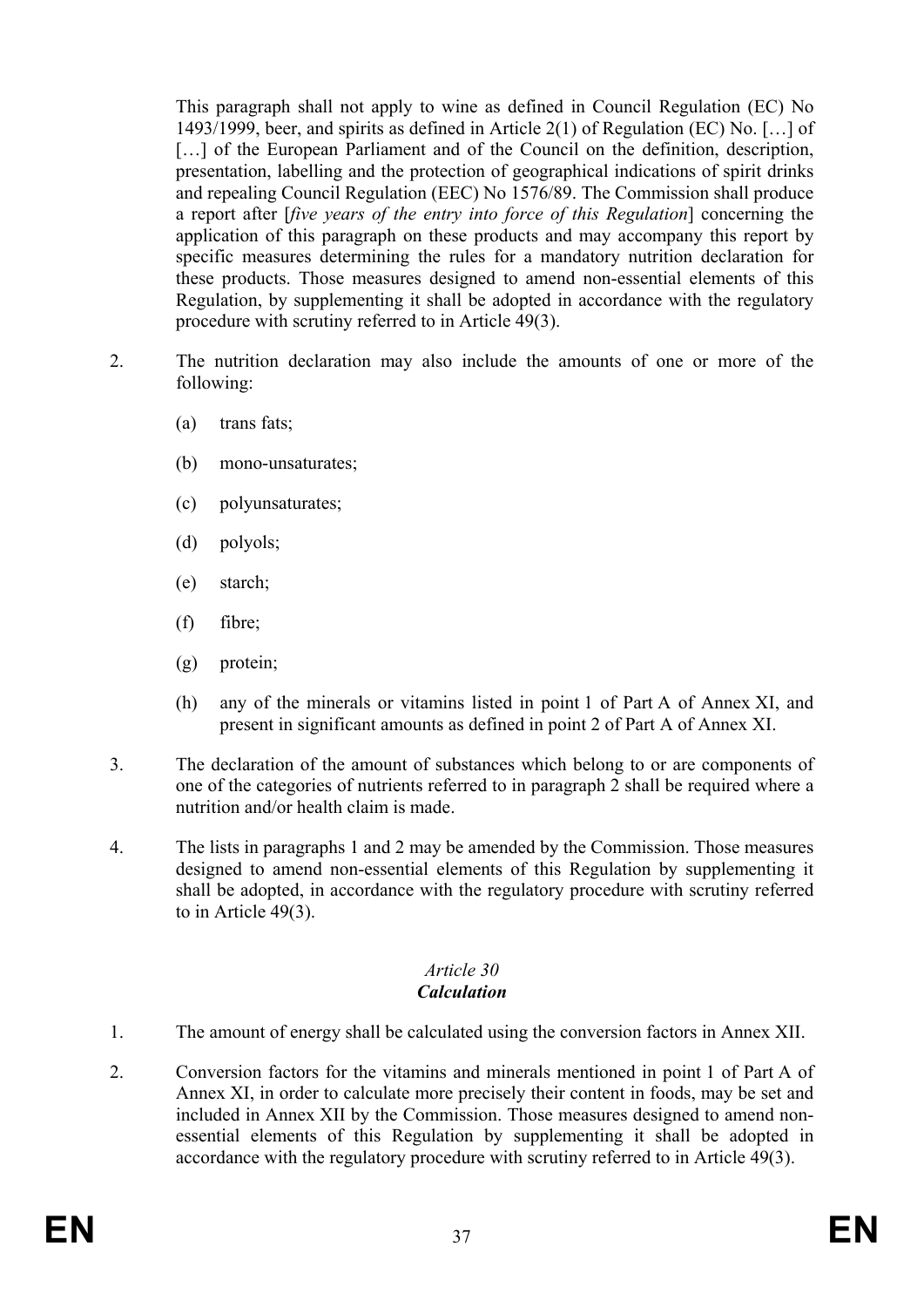3. The amounts of energy and nutrients referred to in Article 29(1) and (2) shall be those of the food as sold.

Where appropriate, the information may relate to the food after preparation, provided that sufficiently detailed preparation instructions are given and the information relates to the food as prepared for consumption.

- 4. The declared values shall, according to the individual case, be average values based on:
	- (a) the manufacturer's analysis of the food; or
	- (b) a calculation from the known or actual average values of the ingredients used; or
	- (c) a calculation from generally established and accepted data.

The rules for implementing the declaration of energy and nutrients with regard to the precision of the declared values such as the differences between the declared values and those established in the course of official checks may be decided upon in accordance with the procedure laid down in Article 49(2).

## *Article 31 Forms of expression*

- 1. The amount of energy and nutrients or their components referred to in Article 29(1) and (2) shall be expressed using the measurement units listed in Part A of Annex XIII.
- 2. The amount of energy and nutrients referred to in paragraph 1 shall be expressed per 100 g or per 100 ml or, subject to Article 32(2) and (3), per portion.
- 3. The mandatory nutrition declaration shall be expressed, as appropriate, as a percentage of the reference intakes set out in Part B of Annex XI in relation to per 100 g or per 100 ml or per portion. When provided, the declaration on vitamins and minerals shall also be expressed as a percentage of the reference intakes set out in point 1 of Part A of Annex XI.
- 4. The declaration of polyols and/or starch and the declaration of type of fatty acids, other than the mandatory declaration of saturates referred to in Article 29(1)(b), shall be presented in accordance with Annex XIII Part B.

## *Article 32 Expression on a per portion basis*

1. In addition to the nutrition declaration per 100g or per 100ml referred to in Article 31(2), the information may be expressed per portion as quantified on the label, provided that the number of portions contained in the package is stated.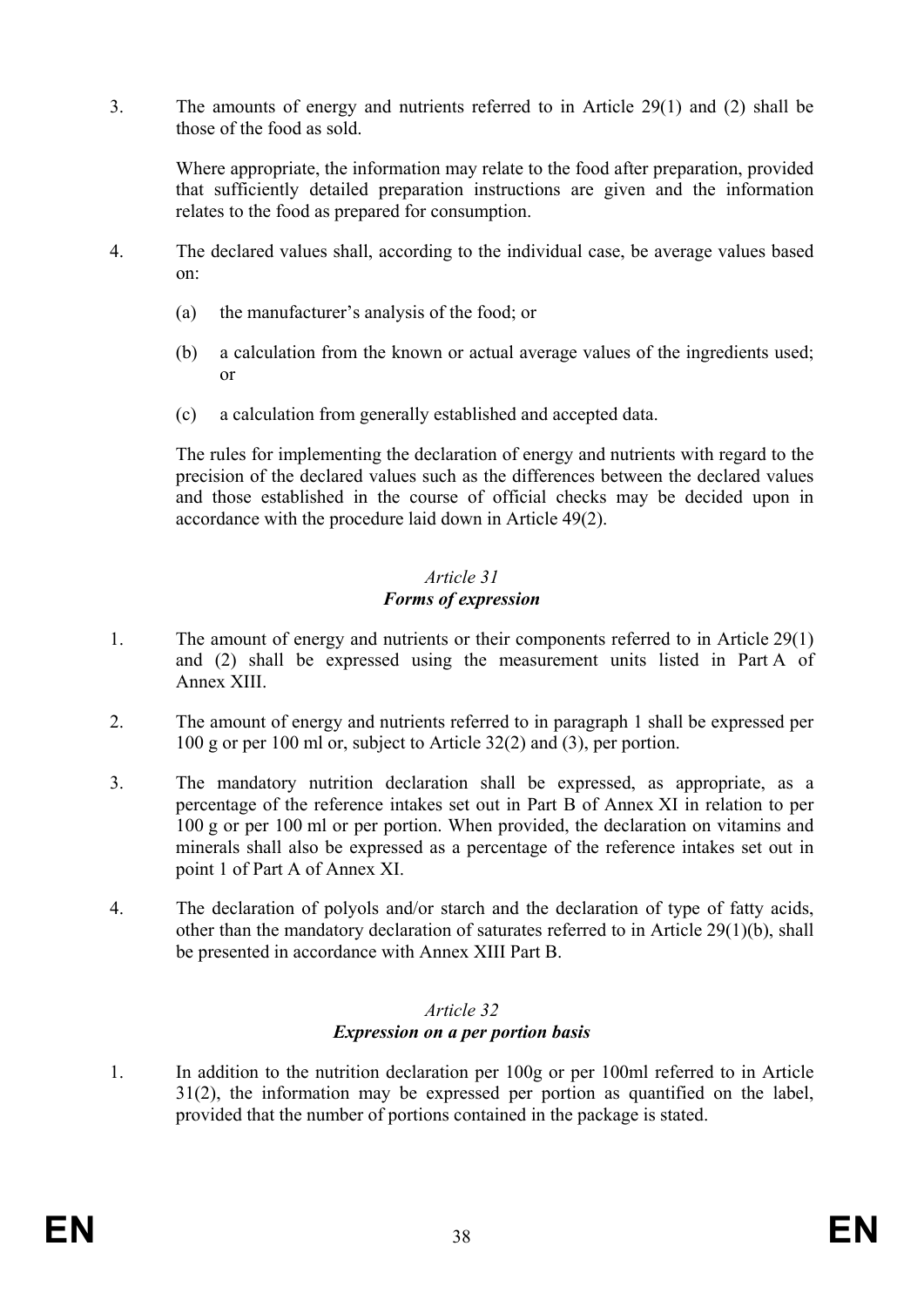- 2. The nutrition declaration may be expressed on a per portion basis alone if the food is prepacked as an individual portion.
- 3. The expression on a per portion basis alone for foods presented in packages containing multiple portions of the food, that have not been prepacked as individual portions, shall be established by the Commission. Those measures designed to amend non-essential elements of this Regulation by supplementing it shall be adopted, in accordance with the regulatory procedure with scrutiny referred to in Article 49(3).

### *Article 33 Additional forms of expression*

- 1. In addition to the forms of expression referred to in Article 31(2) and (3), the nutrition declaration may be given by other forms of expression provided that the following essential requirements are met:
	- (a) the form of expression aims to facilitate consumer understanding of the contribution or importance of the food to the energy and nutrient content of a diet; and
	- (b) it is based either on harmonised reference intakes, or in their absence, on generally accepted scientific advice on intakes for energy or nutrients; and
	- (c) it is supported by evidence of understanding of and use of the presentation of the information by the average consumer.
- 2. Such additional forms of expression referred to in paragraph 1 shall be identified under a national scheme referred to in Article 44.

#### *Article 34 Presentation*

- 1. The particulars referred to Article 31(2) related to the mandatory nutrition declaration shall be included in the principal field of vision. They shall be presented, where appropriate, together in a clear format in the following order: energy, fat, saturates, carbohydrates with specific reference to sugars, and salt.
- 2. The nutrition declaration in relation to the nutrients referred to in Article 29(2) shall appear together in one place and, as appropriate, in the order of presentation provided in Part C of Annex XIII.

When this nutrition declaration does not appear in the principal field of vision, it shall be presented in tabular form, with the numbers aligned if space permits. Where space does not permit, the declaration shall appear in linear form.

3. If the mandatory nutrition declaration appears together with the declaration on nutrients referred to in Article 29(2), the order of presentation of the energy and nutrients included in the declaration shall be, as appropriate, in the order provided in Part C of Annex XIII.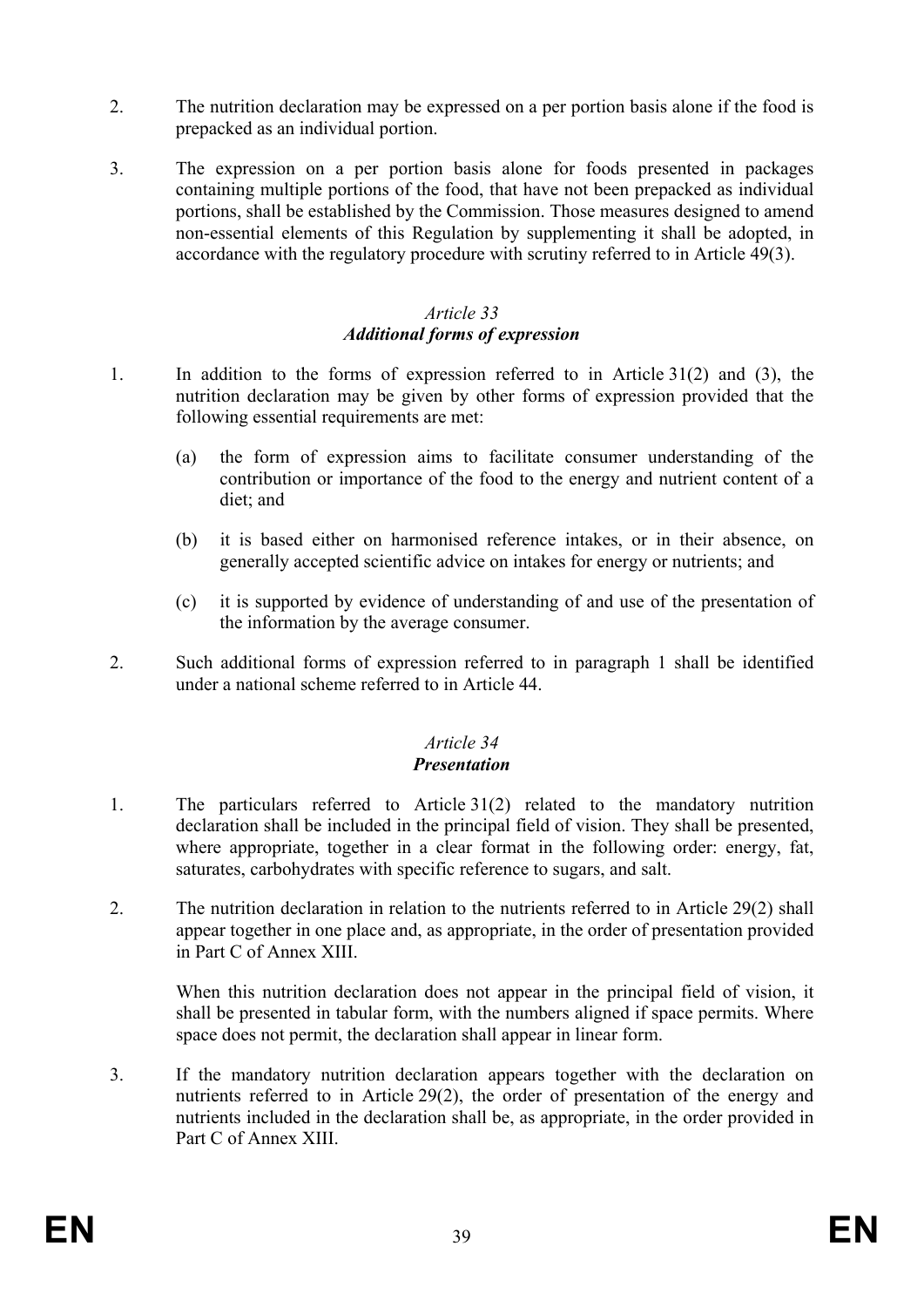- 4. In cases where the amount of energy or nutrient(s) in a product is negligible, the nutrition declaration on those elements may be replaced by a statement such as 'Contains negligible amounts of …' in close proximity to the nutrition declaration when present.
- 5. Graphical forms or symbols for the presentation of the nutrition declaration may be used under a national scheme referred to in Article 44 provided the following essential requirements are met:
	- (a) such forms of presentation shall not mislead the consumer; and
	- (b) there shall be evidence of understanding of such forms of presentation by the average consumer.
- 6. Rules relating to other aspects of presentation of nutrition declaration, other than those referred to in paragraph 5, may be established by the Commission. Those measures designed to amend non-essential elements of this Regulation by supplementing it shall be adopted in accordance with the regulatory procedure with scrutiny referred to in Article 49(3).

# **CHAPTER V**

# **VOLUNTARY FOOD INFORMATION**

### *Article 35 Applicable requirements*

- 1. Where food information covered by this Regulation is provided on a voluntary basis, such information shall comply with the relevant specific requirements laid down in this Regulation.
- 2. Without prejudice to labelling in accordance with specific Community legislation, paragraphs 3 and 4 shall apply where the country of origin or the place of provenance of a food is voluntarily indicated to inform consumers that a food originates or comes from the European Community or a given country or place.
- 3. Where the country of origin or the place of provenance of the food is not the same as the one of its primary ingredient(s), the country of origin or place of provenance of those ingredient(s) shall also be given.
- 4. For meat, other than beef and veal, the indication on the country of origin or place of provenance may be given as a single place only where animals have been born, reared and slaughtered in the same country or place. In other cases information on each of the different places of birth, rearing and slaughter shall be given.
- 5. Implementing rules concerning the application of paragraph 3 shall be established by the Commission. Those measures designed to amend non-essential elements of this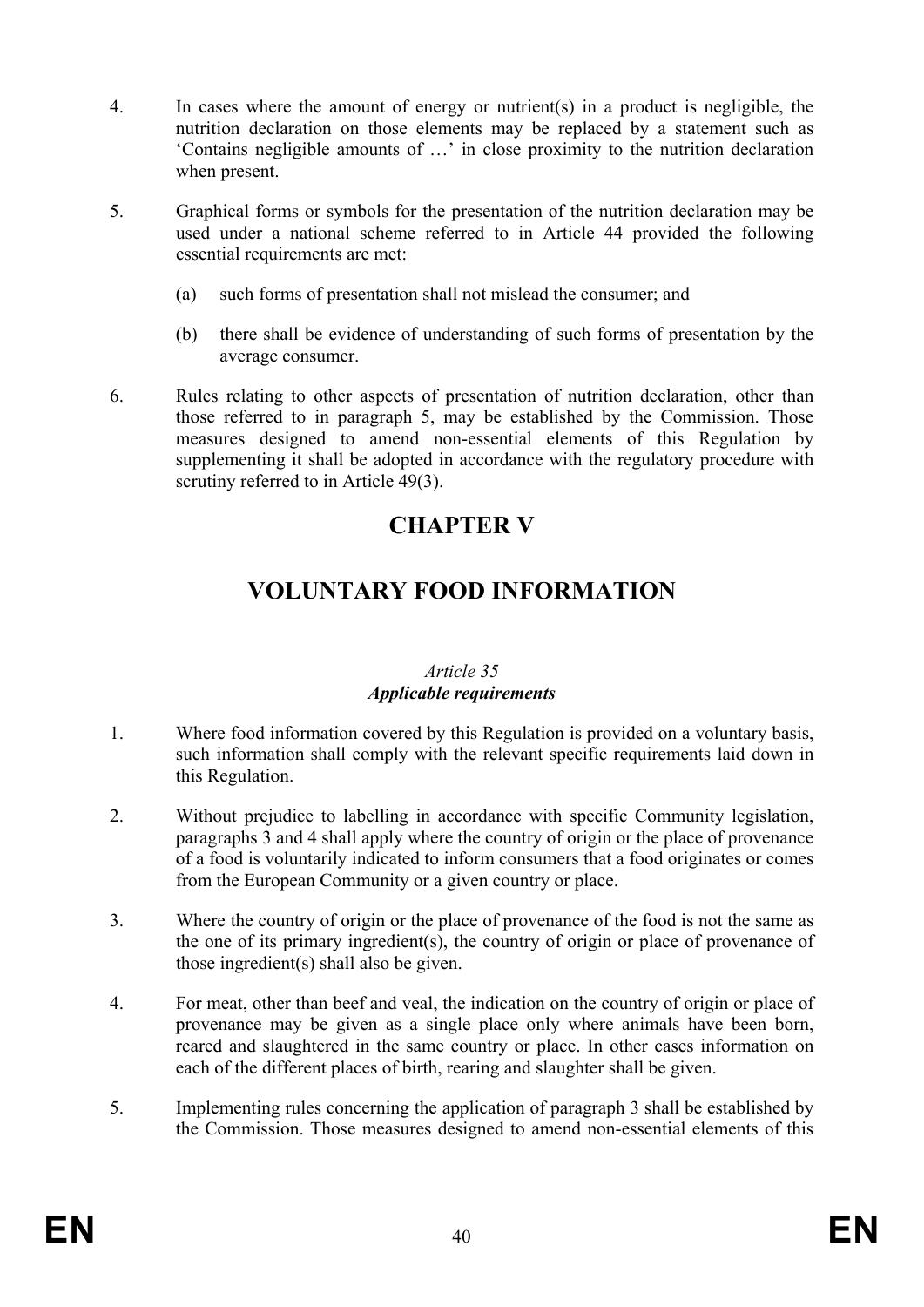Regulation by supplementing it shall be adopted in accordance with the regulatory procedure with scrutiny referred to in Article 49(3).

6. Implementing rules concerning the conditions and criteria of use of particulars voluntarily provided may be established by the Commission. Those measures designed to amend non-essential elements of this Regulation by supplementing it shall be adopted in accordance with the regulatory procedure with scrutiny referred to in Article 49(3).

### *Article 36*

### *Presentation*

Voluntary information shall not be displayed to the detriment of the space available for mandatory information.

# **CHAPTER VI**

# **NATIONAL PROVISIONS**

### *Article 37 Principle*

Member States may only adopt provisions in the field of food information where this is provided for by this Regulation.

### *Article 38*

### *National provisions on additional mandatory particulars*

- 1. In addition to the mandatory particulars referred to in Article 9(1) and in Article 10, Member States may, in accordance with the procedure laid down in Article 42, require additional mandatory particulars for specific types or categories of foods, justified on grounds of:
	- (a) the protection of public health;
	- (b) the protection of consumers;
	- (c) the prevention of fraud;
	- (d) the protection of industrial and commercial property rights, indications of provenance, registered designations of origin and the prevention of unfair competition.
- 2. By means of paragraph 1, Member States may introduce measures concerning the mandatory indication of the country of origin or place of provenance of foods only where there is a proven link between certain qualities of the food and its origin or provenance. When notifying such measures to the Commission, Member States shall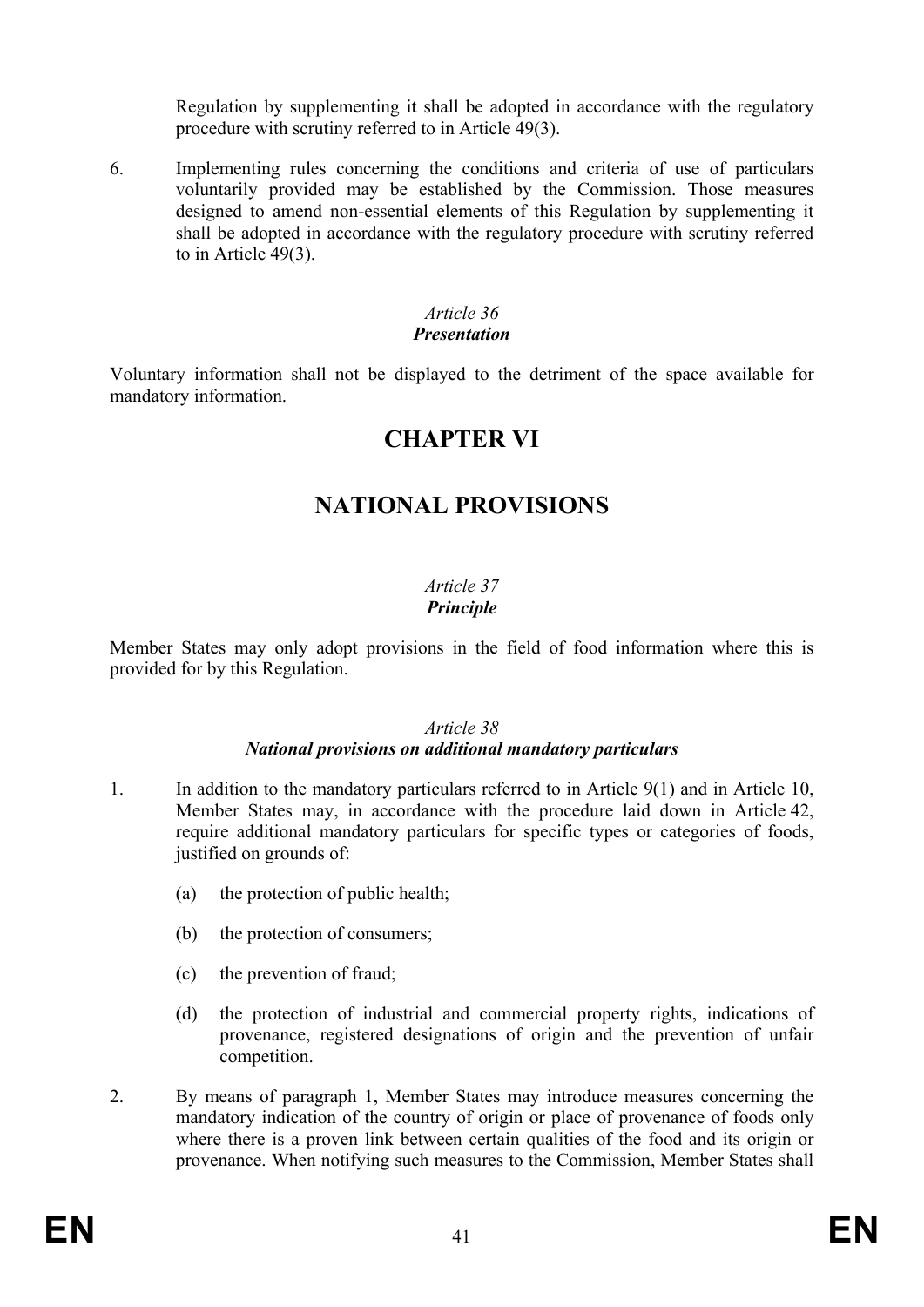provide evidence that the majority of consumers attach significant value to the provision of this information.

### *Article 39 Milk and milk products*

Member States may adopt measures derogating from Article 9(1) and Article 10(2) in the case of milk and milk products presented in glass bottles intended for reuse.

They shall communicate to the Commission the text of those measures without delay.

### *Article 40 Alcoholic beverages*

Member States may, pending the adoption of the Community provisions referred to in Article 20(e), maintain national rules as regard the listing of ingredients in the case of beverages containing more than 1,2 % by volume of alcohol.

### *Article 41 National measures for non-prepacked food*

- 1. Where foods are offered for sale to the final consumer or to mass caterers without prepackaging, or where foods are packed on the sales premises at the consumer's request or prepacked for direct sale, the Member States may adopt detailed rules concerning the manner in which the particulars specified in Articles 9 and 10 are to be shown.
- 2. Member States may decide not to require the provision of some of the particulars referred to in paragraph 1, other than those referred to in Article 9(1) (c), provided that the consumer or mass caterer still receives sufficient information.
- 3. Member States shall communicate to the Commission the text of the measures referred to in paragraphs 1 and 2 without delay.

### *Article 42 Notification procedure*

- 1. When reference is made to this Article, the Member State which deems it necessary to adopt new food information legislation, shall notify in advance the Commission and the other Member States of the measures envisaged and give the reasons justifying them.
- 2. The Commission shall consult the Standing Committee on the Food Chain and Animal Health set up by Article 58(1) of Regulation (EC) No 178/2002 if it considers such consultation to be useful or if a Member State so requests.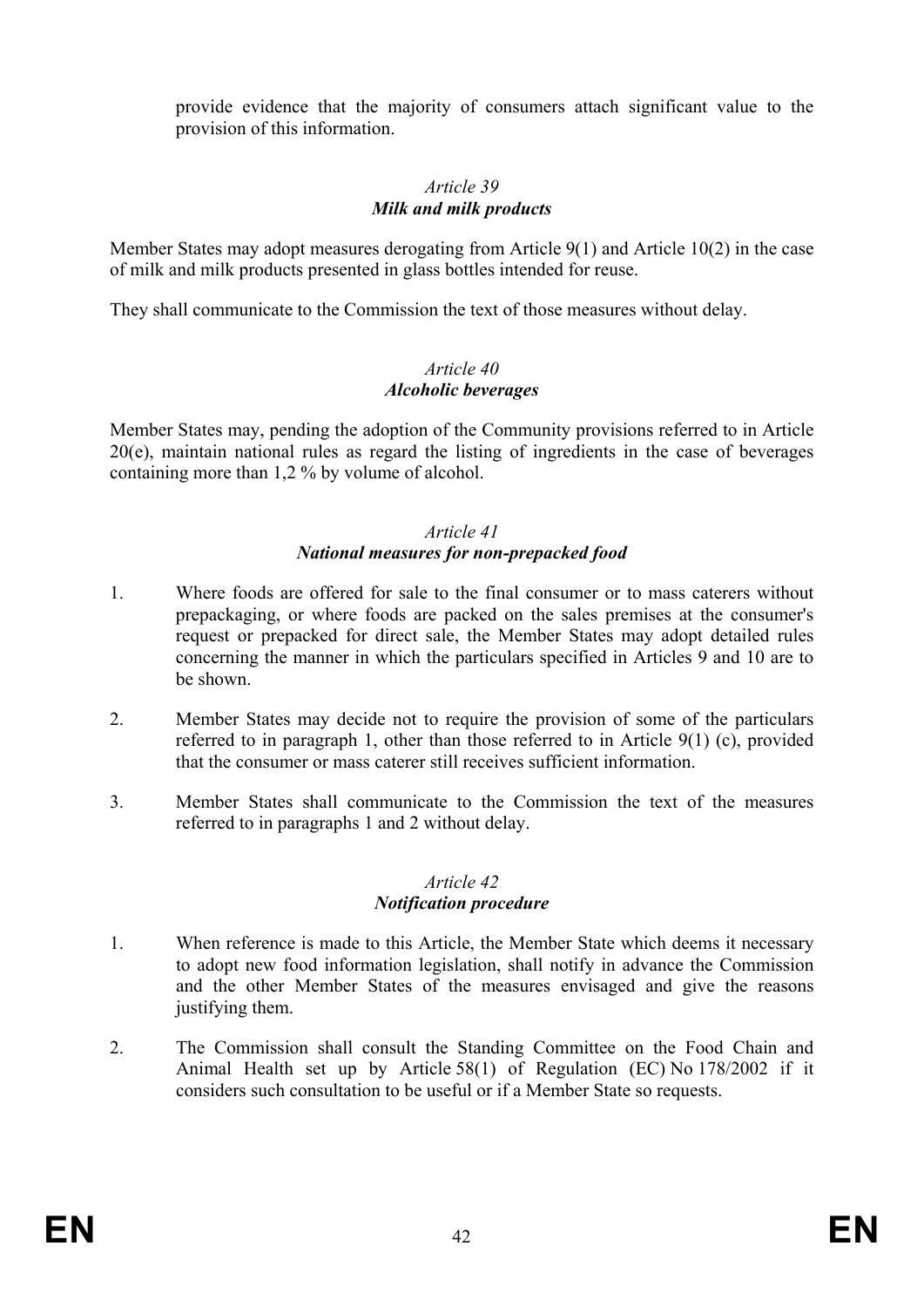- 3. The Member State concerned may take the envisaged measures only three months after the notification referred to in paragraph 1, provided that it has not received a negative opinion from the Commission.
- 4. If the Commission's opinion is negative, it shall initiate the procedure referred to in Article 49(2) before the expiry of that three-month period in order to determine whether the envisaged measures may be implemented. The Commission may require certain amendments to be made to the envisaged measures. The Member State concerned may take the envisaged measures only after the Commission has adopted its final decision.
- 5. Directive 98/34/EC of the European Parliament and of the Council of 22 June 1998 laying down a procedure for the provision of information in the field of technical standards and regulations<sup>30</sup> shall not apply to the measures falling within the notification procedure specified in paragraphs 1 to 4.

# *Article 43*

## *Detailed rules*

Detailed rules for the application of this Chapter may be adopted by the Commission. Those measures designed to amend non-essential elements of this Regulation by supplementing it shall be adopted in accordance with the procedure referred to in Article 49(2).

# **CHAPTER VII**

# **DEVELOPMENT OF NATIONAL SCHEMES**

## *Article 44 National Schemes*

- 1. Member States may adopt, recommend or otherwise endorse national schemes consisting of exclusively non-binding rules, such as recommendations, guidance, standards or any other non binding rules, (hereinafter referred to as the 'national schemes') aimed at ensuring the application of the following provisions and in compliance with the essential requirements set out therein:
	- (a) Article 33(2), relating to additional forms of expression of the nutritional declaration;
	- (b) Article 34(5), relating to the presentation of the nutrition declaration.
- 2. The implementation by national schemes of other provisions of food information law, in addition to those listed in paragraph 1, and the relevant essential requirements may be established by the Commission. Those measures designed to amend nonessential elements of this Regulation by supplementing it shall be adopted in accordance with the regulatory procedure with scrutiny referred to in Article 49(3).

1

<sup>30</sup> OJ L 204, 21.7.1998, p. 37.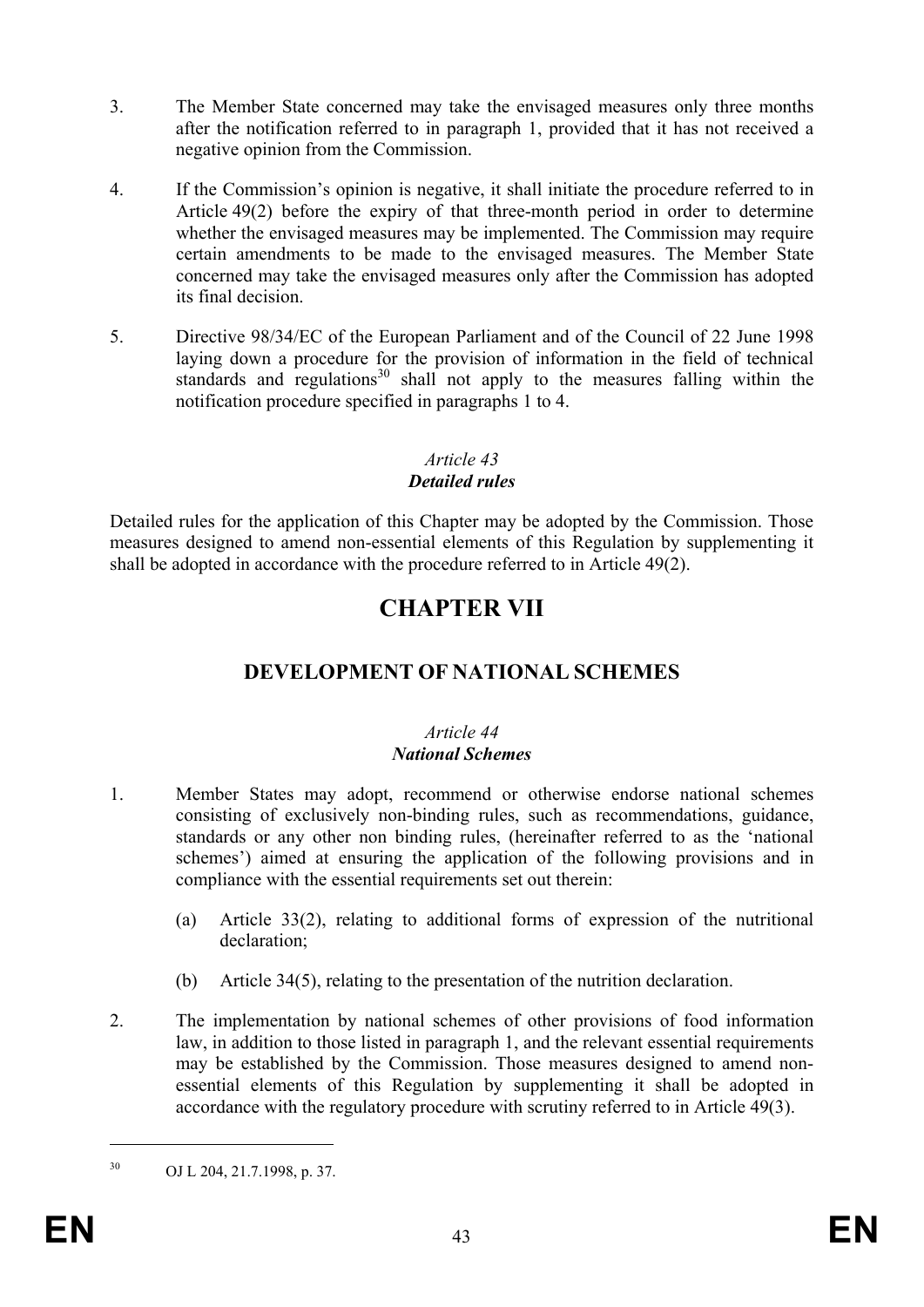- 3. National schemes may be developed by Member States on their own initiative or at the request of stakeholders in compliance with the general principles and requirements laid down in Chapter II and III of this Regulation, and:
	- (a) as a result of sound consumer research; and
	- (b) following extensive consultation with a wide range of stakeholders drawing on best practices.
- 4. National schemes shall include appropriate mechanisms to allow consumers to identify foods that are labelled in compliance with national schemes, to monitor the level of compliance with the scheme and to assess its impact.
- 5. Member States shall provide the Commission with the details of the national schemes referred to in paragraph 1, including an identifier for foods that are labelled in compliance with that national scheme. The Commission shall make those details available to the public, in particular through a dedicated page on the Internet.
- 6. The Commission shall encourage and organise the exchange of information between Member States and with itself on matters relating to the adoption and implementation of the national schemes. It shall encourage the participation of stakeholders to such exchange, in particular through the Advisory Group on the Food Chain Animal and Plant Health set up by Commission Decision 2004/613/EC of 6 August 2004 concerning the creation of an advisory group on the food chain and animal and plant health $31$
- 7. The Commission, after consulting with Member States, may adopt Guidelines concerning the application of this Article.

## *Article 45 Presumption of conformity*

- 1. Any food information provided in conformity with a national scheme shall be presumed to comply with the essential requirements referred to in Article 44(1) and (2).
- 2. The application of national schemes shall not give rise to obstacles to the free movement of products.

#### *Article 46 Community measures*

1. If the Commission considers that a national scheme is not in compliance with the provisions of this Regulation, it may adopt a decision, after having informed the Committee referred to in Article 49(1), requesting a Member State to repeal or amend that national scheme.

1

 $31$  OJ L 275, 25.8.2004, p. 17.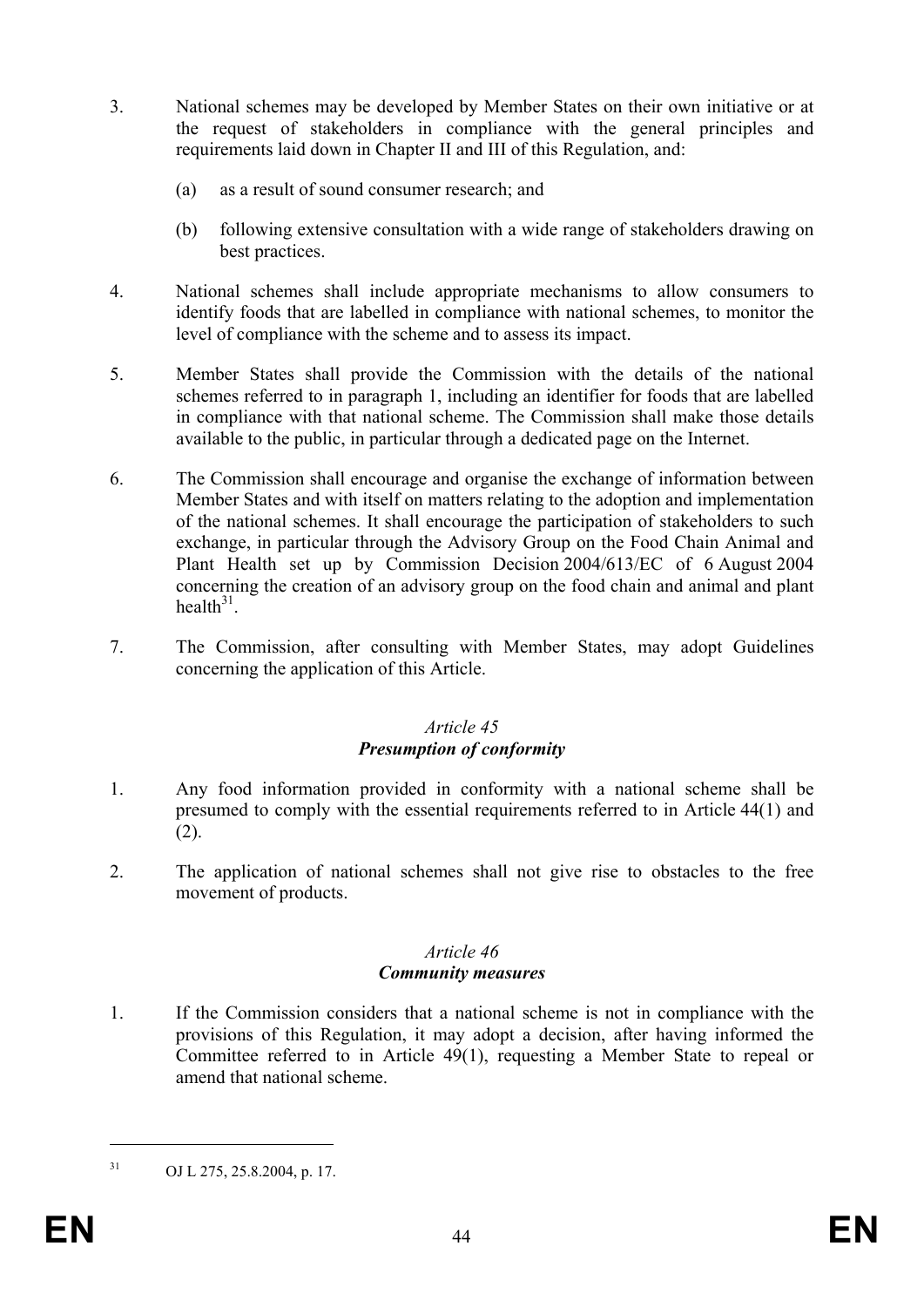2. The Commission may adopt implementing measures relating to the provisions referred to in Article 44(1) and (2). Those measures designed to amend non-essential elements of this Regulation by supplementing it shall be adopted in accordance with the regulatory procedure with scrutiny referred to in Article 49(3).

#### *Article 47 Implementing rules*

Detailed rules for the application of this Chapter may be adopted by the Commission. Those measures designed to amend non-essential elements of this Regulation by supplementing it shall be adopted in accordance with the procedure referred to in Article 49(2).

# **CHAPTER VIII**

# **IMPLEMENTING, AMENDING AND FINAL PROVISIONS**

## *Article 48 Technical adaptations*

Subject to the provisions relating to the amendments to Annexes II and III referred to in Article 10(2) and Article 22(2), the Annexes may be amended by the Commission. Those measures designed to amend non-essential elements of this Regulation by supplementing it shall be adopted in accordance with the regulatory procedure with scrutiny referred to in Article 49(3).

#### *Article 49 Committee*

- 1. The Commission shall be assisted by the Standing Committee on the Food Chain and Animal Health.
- 2. Where reference is made to this paragraph, Articles 5 and 7 of Decision 1999/468/EC shall apply, having regard to the provisions of Article 8 thereof.

The period laid down in Article 5(6) of Decision 1999/468/EC shall be set at three months.

- 3. Where reference is made to this paragraph, Article 5a(1) to (4) and Article 7 of Decision 1999/468/EC shall apply, having regard to the provisions of Article 8 thereof.
- 4. Where reference is made to this paragraph, Article 5a(1), (2), (4) and (6), and Article 7 of Decision 1999/468/EC shall apply, having regard to the provisions of Article 8 thereof.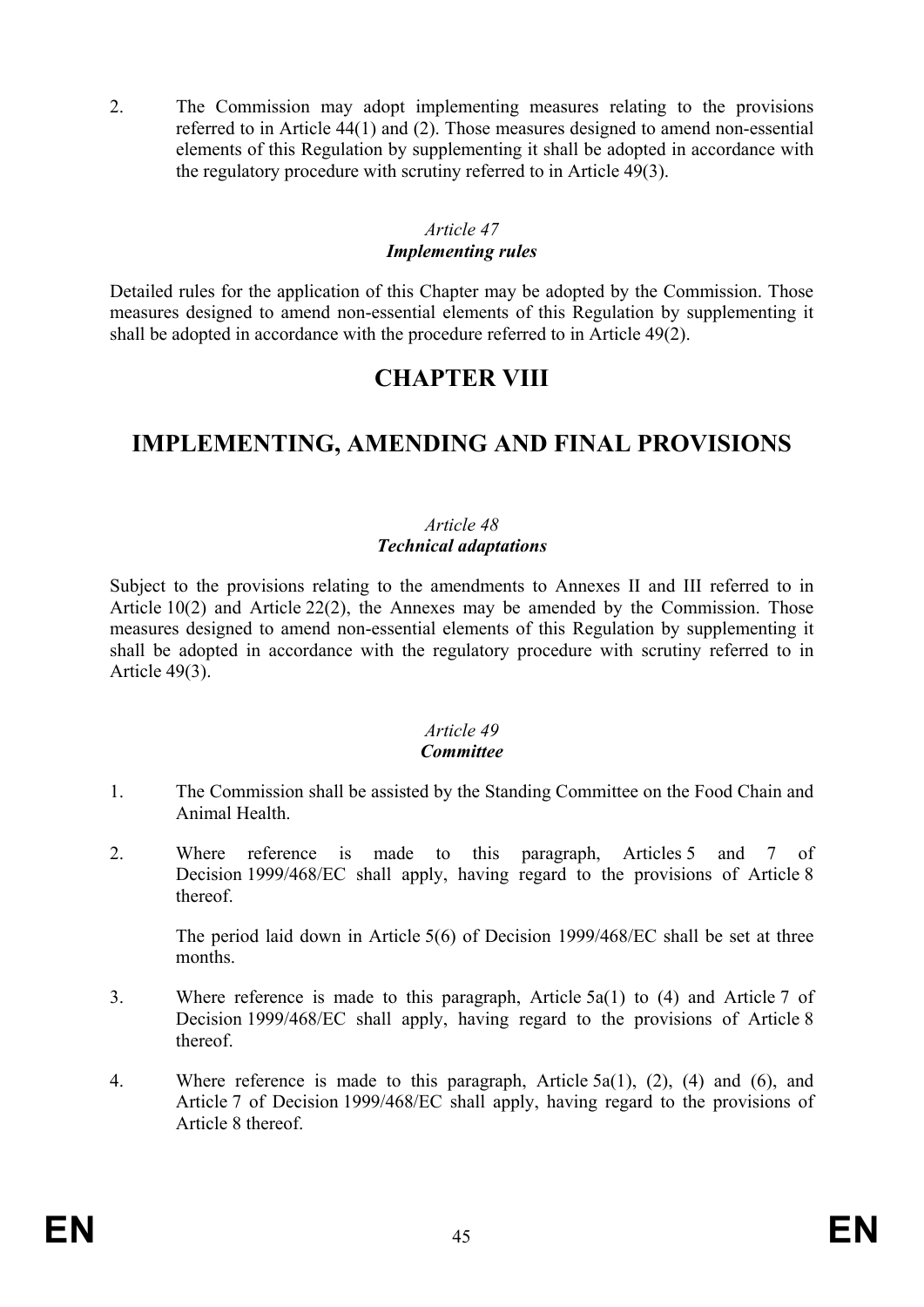## *Article 50 Amendments to Regulation (EC) No 1924/2006*

In Article 7 of Regulation (EC) No 1924/2006, the first and second paragraphs are replaced by the following:

"The obligation and the modalities for providing information pursuant to [Chapter IV, Section 3 of Regulation (EC) No. …of the European Parliament and of the Council]\* where a nutrition and/or health claim is made shall apply *mutatis mutandis*, with the exception of generic advertising.

In addition, and as the case may be, the amount(s) of the substance(s) to which a nutrition or health claim relates that does not appear in the nutrition labelling shall also be stated in the same field of vision as the nutrition declaration and be expressed in accordance with Articles 30 to 32 of [Regulation (EC) No …].

 $*$  OJ L ..., dd/mm/yyyy, p. ...".

### *Article 51 Amendments to Regulation (EC) No 1925/2006*

- 1. In Article 6 of Regulation (EC) 1925/2006 paragraph 6 is replaced by the following:
	- "6. The addition of a vitamin or a mineral to a food shall result in the presence of that vitamin or mineral in the food in at least a significant amount where this is defined according to [point 2 of Part A of Annex XI of Regulation (EC) No …]\*. The minimum amounts, including any lower amounts, by derogation from the significant amounts mentioned above, for specific foods or categories of foods shall be adopted in accordance with the procedure referred to in Article 14(2).

\* OJ L …,dd/mm/yyyy, p. ...".

- 2. In Article 7 of Regulation (EC) 1925/2006 paragraph 3 is replaced by the following:
	- "3. Nutrition labelling of products to which vitamins and minerals have been added and which are covered by this Regulation shall be compulsory. The information to be provided shall consist of that specified in Article 29(1) of [Regulation (EC) No …] and of the total amounts present of the vitamins and minerals when added to the food.".

## *Article 52 Repeal*

1. Directives 2000/13/EC, 87/250/EC, 94/54/EC, 1999/10/EC, 2002/67/EC, 2004/77/EC and Regulation (EC) No 608/2004 are repealed with effect from the date of the entry into force of this Regulation.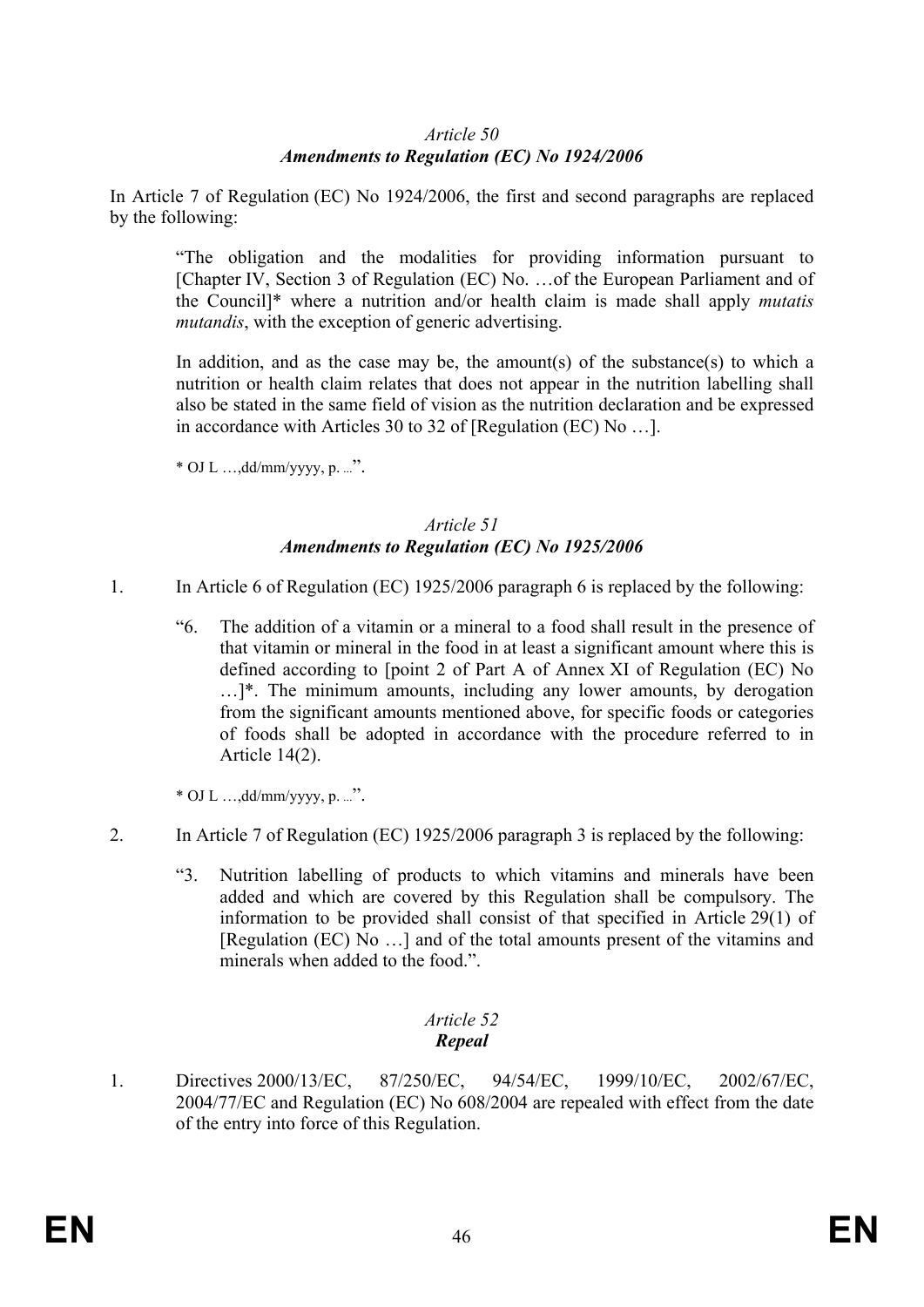- 2. Directive 90/496/EEC is repealed from [5 years after the entry into force].
- 3. References to the repealed acts shall be construed as references to this Regulation.

# *Article 53 Entry into force*

This Regulation shall enter into force on the twentieth day following that of its publication in the *Official Journal of the European Union*.

Article 14(1) shall apply from [*the first day of the month 3 years after the entry into force*].

Articles 29 to 34 shall apply from [*the first day of the month 3 years after the entry into force*] except in the case of foods labelled by food business operators with, on the date of entry into force, less than 10 employees and whose annual turnover and/or annual balance sheet total does not exceed EUR 2 million where they shall apply [*the first day of the month 5 years after the entry into force*].

This Regulation shall be binding in its entirety and directly applicable in all Member States.

Done at Brussels,

For the European Parliament For the Council *The President The President*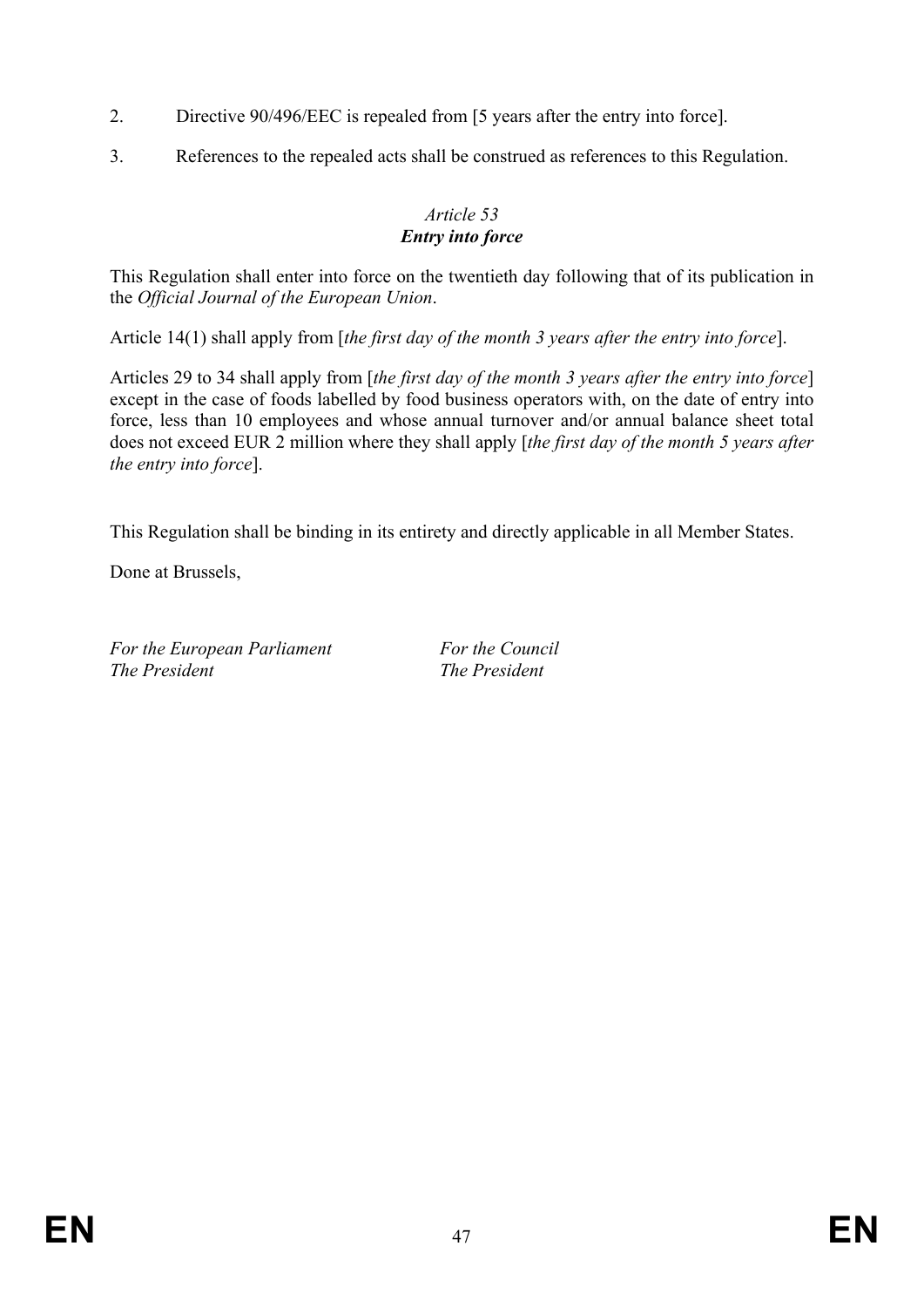# **ANNEX I**

### **SPECIFIC DEFINITIONS As referred to in Article 2(4)**

1. 'nutrition declaration' or 'nutrition labelling' means information consisting of:

- (a) energy value; or
- (b) energy value and one or more of the following nutrients:
	- fat.
	- carbohydrate,
	- fibre,
	- protein,
	- salt,
	- vitamins and minerals listed in Annex XI, Part A; point 1 and present in significant amounts as defined in Annex XI, Part A; point 2.
- 2. 'fat' means total lipids, and includes phospholipids;
- 3. 'saturates' means fatty acids without double bond;
- 4. 'trans fat' means fatty acids with at least one non-conjugated (namely interrupted by at least one methylene group) carbon-carbon double bond in the trans configuration;
- 5. 'mono-unsaturates' means fatty acids with one cis double bond;
- 6. 'polyunsaturates' means fatty acids with cis, cis-methylene interrupted double bonds;
- 7. 'carbohydrate' means any carbohydrate which is metabolized in man, and includes polyols;
- 8. 'sugars' means all monosaccharides and disaccharides present in food, but excludes polyols;
- 9. 'polyols' means alcohols containing more than two hydroxyl groups;
- 10 'protein' means the protein content calculated using the formula: protein = total Kjeldahl nitrogen  $\times$  6,25;
- 11. 'salt' means the salt content calculated using the formula: salt = sodium  $\times$  2.5;
- 12 'average value' means the value which best represents the amount of the nutrient which a given food contains, and reflects allowances for seasonal variability, patterns of consumption and other factors which may cause the actual value to vary;
- 13. 'principal field of vision' means the field of vision that is most likely to be displayed or visible under normal or customary conditions of sale or use.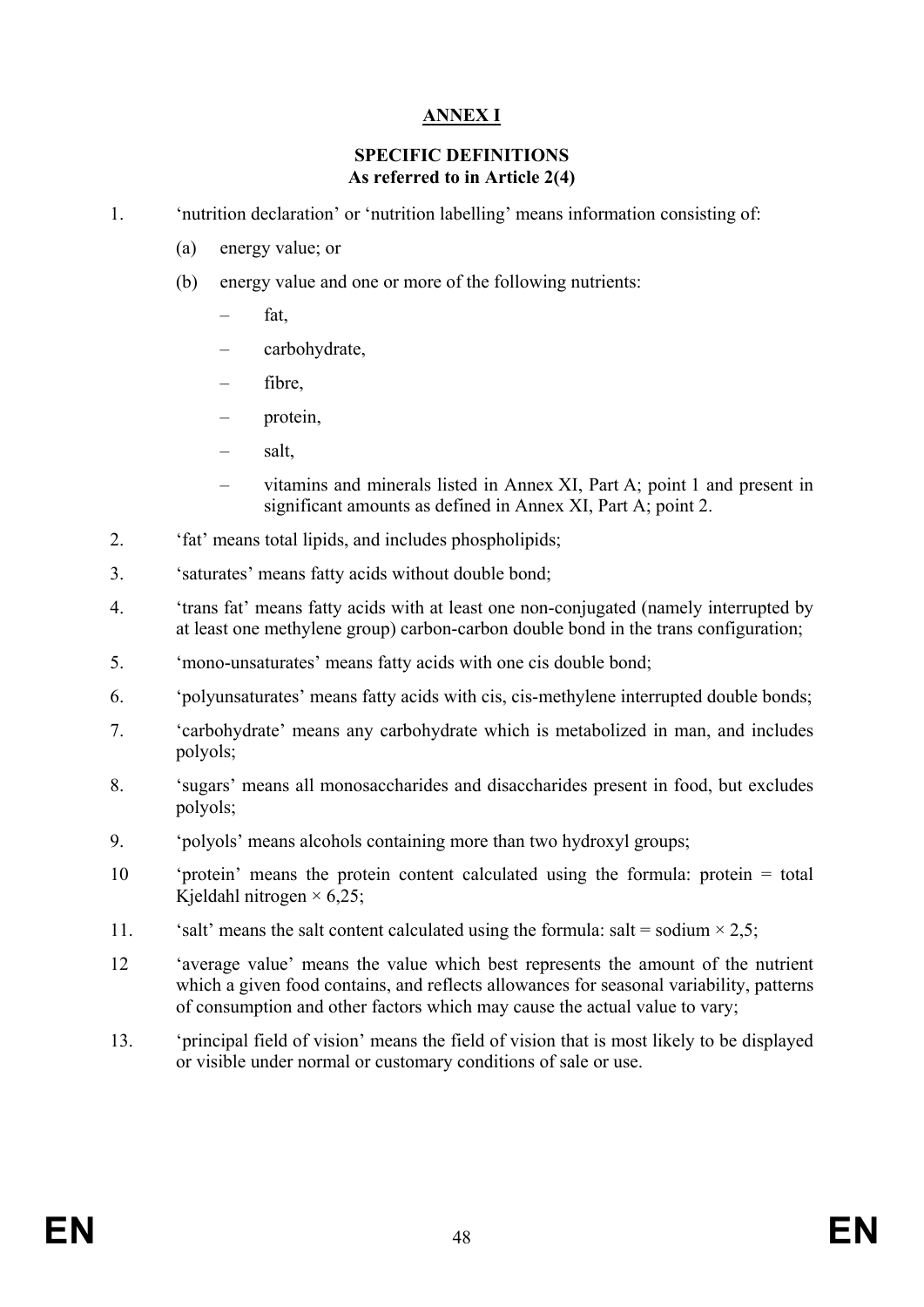# **ANNEX II**

### **INGREDIENTS CAUSING ALLERGIES OR INTOLERANCES**

- 1. Cereals containing gluten (namely wheat, rye, barley, oats, spelt, kamut or their hybridised strains) and products thereof, except:
	- (a) wheat based glucose syrups including dextrose<sup>32</sup>;
	- (b) wheat based maltodextrins<sup>1</sup>;
	- (c) glucose syrups based on barley;
	- (d) cereals used for making distillates or ethyl alcohol of agricultural origin for spirit drinks and other beverages containing more than 1,2 % by volume of alcohol.
- 2. Crustaceans and products thereof.
- 3. Eggs and products thereof.
- 4. Fish and products thereof, except:
	- (a) fish gelatine used as carrier for vitamin or carotenoid preparations;
	- (b) fish gelatine or Isinglass used as fining agent in beer and wine.
- 5. Peanuts and products thereof.
- 6. Soybeans and products thereof, except:
	- (a) fully refined soybean oil and fat<sup>1</sup>;
	- (b) natural mixed tocopherols (E306), natural D-alpha tocopherol, natural D-alpha tocopherol acetate, natural D-alpha tocopherol succinate from soybean sources;
	- (c) vegetable oils derived phytosterols and phytosterol esters from soybean sources;
	- (d) plant stanol ester produced from vegetable oil sterols from soybean sources.
- 7. Milk and products thereof (including lactose), except:
	- (a) whey used for making distillates or ethyl alcohol of agricultural origin for spirit drinks and other beverages containing more than 1,2 % by volume of alcohol;
	- (b) lactitol.

<sup>32</sup> And the products thereof, in so far as the process that they have undergone is not likely to increase the level of allergenicity assessed by the Authority for the relevant product from which they originated.

<u>.</u>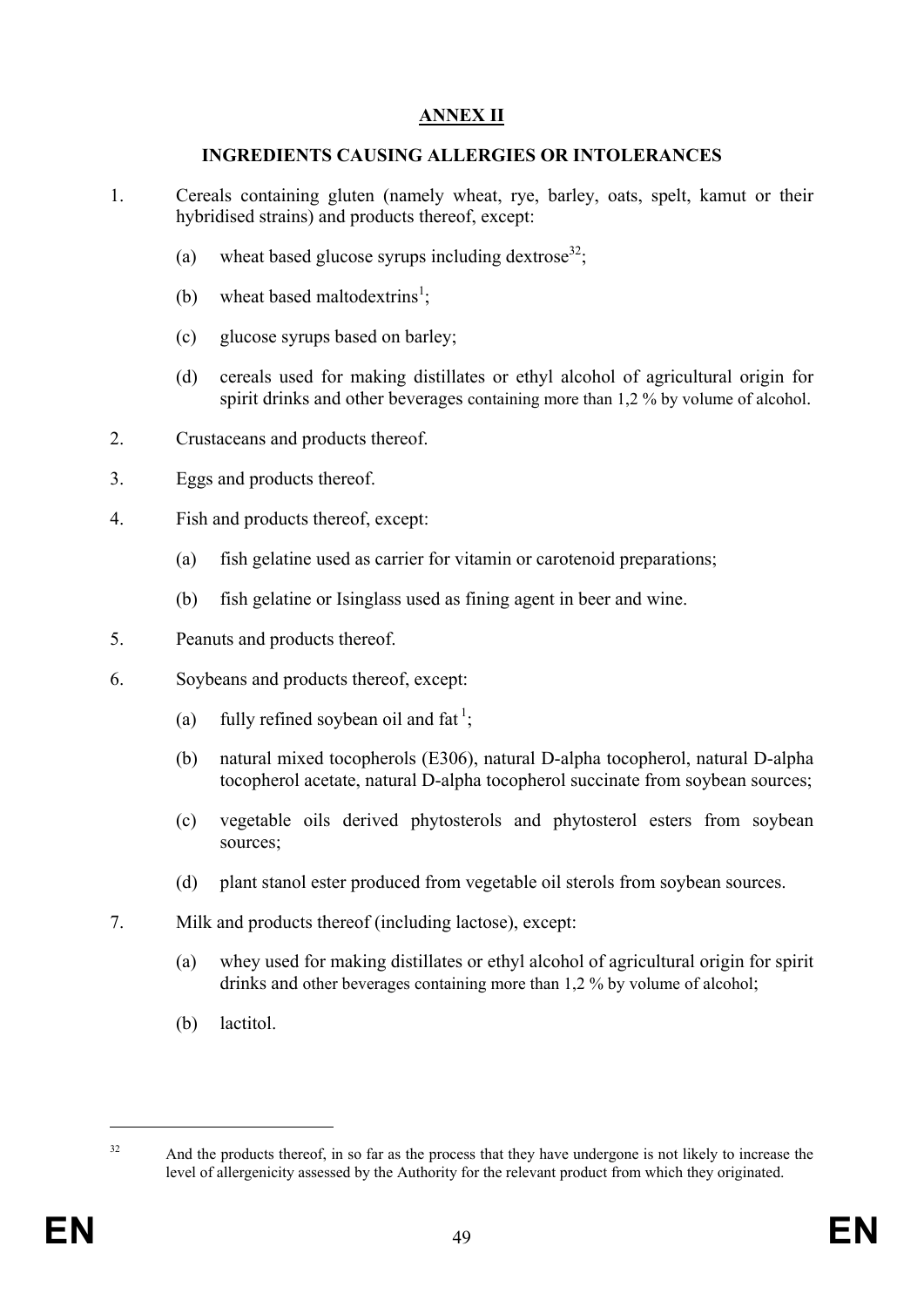- 8. Nuts, namely almonds (*Amygdalus communis L.*), hazelnuts (*Corylus avellana*), walnuts (*Juglans regia*), cashews (*Anacardium occidentale*), pecan nuts (*Carya*  illinoinensis *(Wangenh.) K. Koch*), Brazil nuts (*Bertholletia excelsa*), pistachio nuts (*Pistacia vera*), macadamia nuts and Queensland nuts (*Macadamia ternifolia*), and products thereof, except:
	- (a) nuts used for making distillates or ethyl alcohol of agricultural origin for spirit drinks and other beverages containing more than 1,2 % by volume of alcohol.
- 9. Celery and products thereof.
- 10. Mustard and products thereof.
- 11. Sesame seeds and products thereof.
- 12. Sulphur dioxide and sulphites at concentrations of more than 10 mg/kg or 10 mg/litre expressed as  $SO<sub>2</sub>$ .
- 13. Lupin and products thereof.
- 14. Molluscs and products thereof.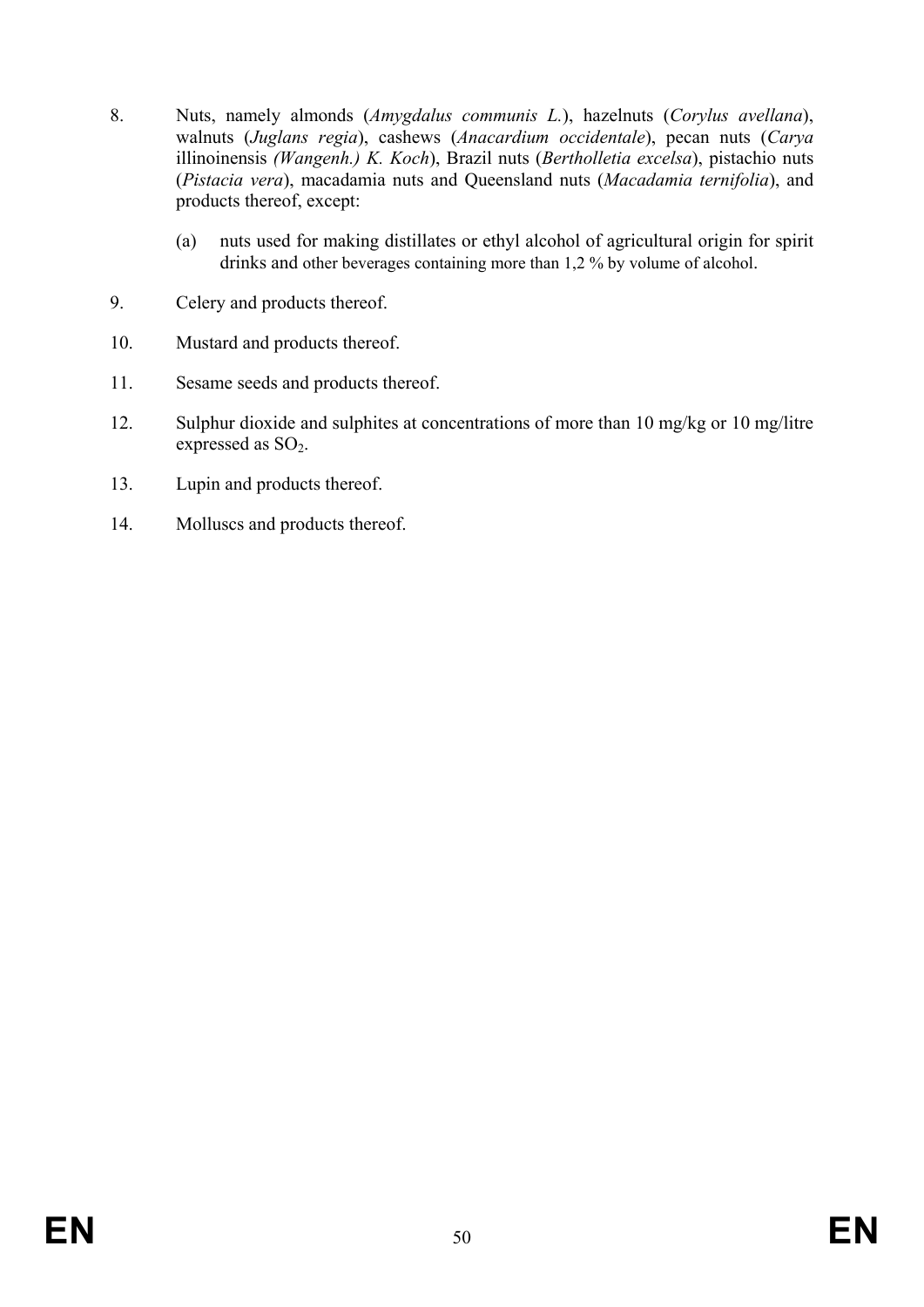# **ANNEX III**

### **FOODS FOR WHICH THE LABELLING MUST INCLUDE ONE OR MORE ADDITIONAL PARTICULARS**

|     | <b>TYPE OR CATEGORY OF FOOD</b>                                                                                                                                                                                                             | <b>PARTICULARS</b>                                                                                                                                                                                                                                                                                                    |
|-----|---------------------------------------------------------------------------------------------------------------------------------------------------------------------------------------------------------------------------------------------|-----------------------------------------------------------------------------------------------------------------------------------------------------------------------------------------------------------------------------------------------------------------------------------------------------------------------|
| 1.  | <b>FOODS PACKAGED IN CERTAIN GASES</b>                                                                                                                                                                                                      |                                                                                                                                                                                                                                                                                                                       |
| 1.1 | durability has<br>Foods whose<br>been<br>extended by means of packaging gases<br>authorised<br>Council<br>pursuant<br>to<br>Directive 89/107/EEC <sup>33</sup>                                                                              | 'Packaged in a protective atmosphere'                                                                                                                                                                                                                                                                                 |
| 2.  | <b>FOODS CONTAINING SWEETENERS</b>                                                                                                                                                                                                          |                                                                                                                                                                                                                                                                                                                       |
| 2.1 | Foods containing<br>$\rm{a}$<br>sweetener<br>or<br>authorised<br>sweeteners<br>pursuant<br>to<br>Directive 89/107/EEC                                                                                                                       | 'with<br>sweetener(s)' this<br>shall<br>statement<br>accompany the name of the food.                                                                                                                                                                                                                                  |
| 2.2 | Foods containing both an added sugar or<br>sugars and a sweetener or sweeteners<br>authorised<br>pursuant<br>to<br>Directive 89/107/EEC                                                                                                     | 'with<br>sugar(s)<br>and<br>this<br>sweetener(s)'<br>statement shall accompany the name of the<br>food.                                                                                                                                                                                                               |
| 2.3 | Foods containing aspartame authorised<br>pursuant to Directive 89/107/EEC                                                                                                                                                                   | 'contains a source of phenylalanine'                                                                                                                                                                                                                                                                                  |
| 2.4 | Foods containing more than 10 % added<br>authorised<br>polyols<br>pursuant<br>to<br>Directive 89/107/EEC                                                                                                                                    | 'excessive consumption may produce laxative<br>effects'                                                                                                                                                                                                                                                               |
| 3.  | <b>FOODS CONTAINING GLYCYRRHIZINIC ACID OR ITS AMMONIUM SALT</b>                                                                                                                                                                            |                                                                                                                                                                                                                                                                                                                       |
| 3.1 | Confectionery or beverages containing<br>glycyrrhizinic acid or its ammonium salt<br>due to the addition of the substance(s) as<br>such or the liquorice plant Glycyrrhiza<br>glabra, at concentration of 100 mg/kg or<br>10 mg/l or above. | liquorice'<br>added<br>'contains<br>shall<br>be<br>immediately after the list of ingredients,<br>"liquorice"<br>unless the term<br>is<br>already<br>included in the list of ingredients or in the<br>name of the food. In absence of a list of<br>ingredients, the statement shall accompany<br>the name of the food. |
| 3.2 | Confectionary containing glycyrrhizinic<br>acid or its ammonium salt due to the<br>addition of the substance(s) as such or<br>the liquorice plant Glycyrrhiza glabra at<br>concentrations of 4 g/kg or above.                               | 'contains liquorice - people suffering from<br>avoid<br>hypertension<br>should<br>excessive<br>consumption' shall be added immediately<br>after the list of ingredients. In absence of list<br>of ingredients, the statement shall accompany<br>the name of the food.                                                 |

1

<sup>33</sup> OJ L 40, 11.2.1989, p. 27.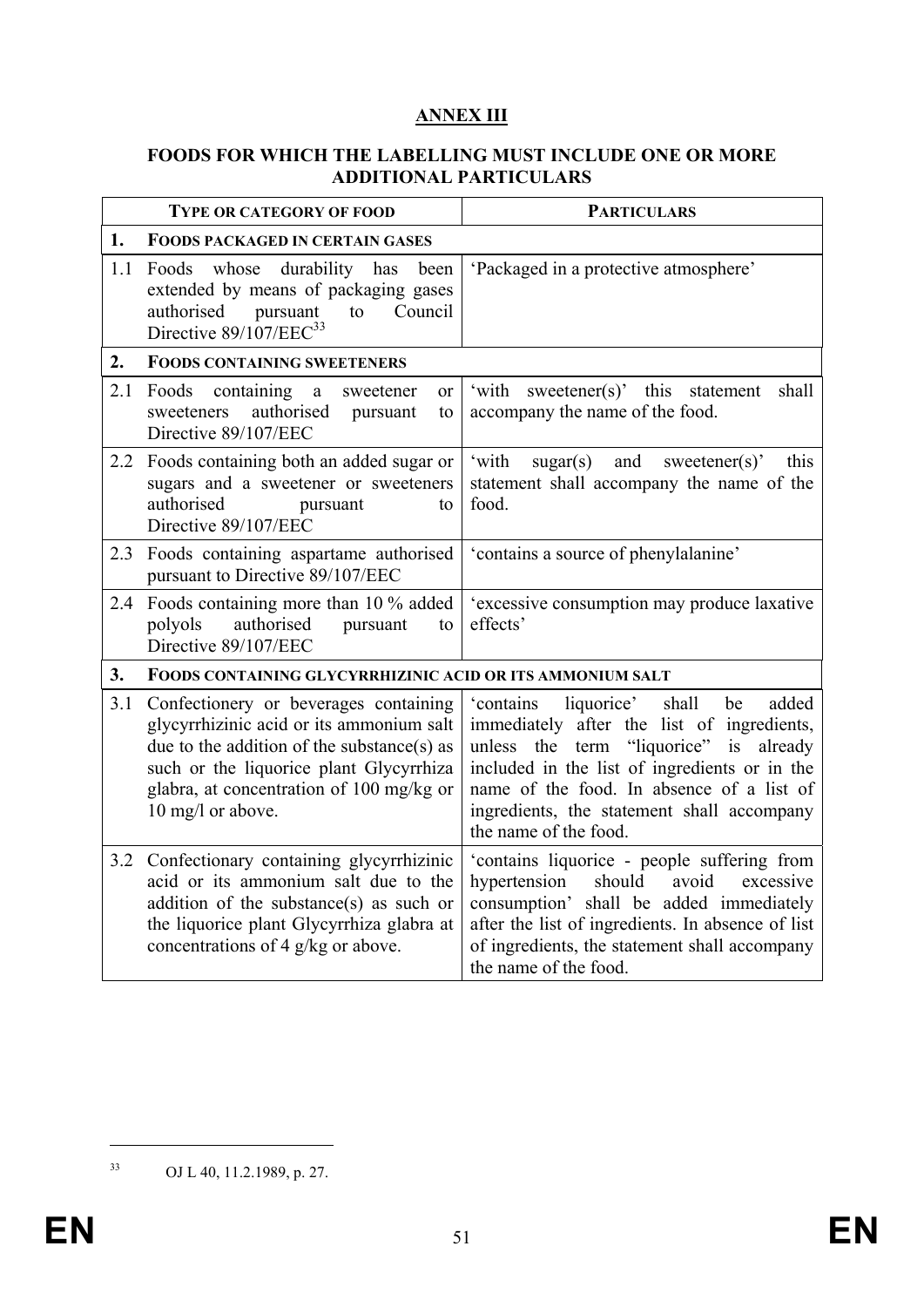| 3.3 | Beverages containing glycyrrhizinic acid<br>or its ammonium salt due to the addition<br>of the substance(s) as such or the<br>liquorice plant Glycyrrhiza glabra at<br>concentrations of 50 mg/l or above, or of<br>300 mg/l or above in the case of<br>beverages containing more than $1,2\%$<br>by volume of alcohol <sup>34</sup> . | 'contains liquorice - people suffering from<br>hypertension<br>should<br>avoid<br>excessive<br>consumption' shall be added immediately<br>after the list of ingredients. In absence of list<br>of ingredients, the statement shall accompany<br>the name of the food. |
|-----|----------------------------------------------------------------------------------------------------------------------------------------------------------------------------------------------------------------------------------------------------------------------------------------------------------------------------------------|-----------------------------------------------------------------------------------------------------------------------------------------------------------------------------------------------------------------------------------------------------------------------|
| 4.  | <b>BEVERAGES WITH HIGH CAFFEINE CONTENT</b>                                                                                                                                                                                                                                                                                            |                                                                                                                                                                                                                                                                       |
| 4.1 | Beverages, with the exception of those<br>based on coffee, tea or coffee or tea<br>extract where the name of the food<br>includes the term "coffee" or "tea",<br>which:                                                                                                                                                                | 'High caffeine content' in the same field of<br>vision as the name of the beverage, followed<br>by a reference in brackets and in accordance<br>with Article $14(5)$ of this Regulation to the<br>caffeine content expressed in mg/100 ml.                            |
|     | intended<br>for<br>consumption<br>are<br>without modification and contain<br>caffeine, from whatever source, in a<br>proportion in excess of 150 mg/l, or                                                                                                                                                                              |                                                                                                                                                                                                                                                                       |
|     | are in concentrated or dried form<br>and after reconstitution contain<br>caffeine, from whatever source, in a<br>proportion in excess of 150 mg/l                                                                                                                                                                                      |                                                                                                                                                                                                                                                                       |

<u>.</u>

<sup>&</sup>lt;sup>34</sup> The level shall apply to the products as proposed ready for consumption or as reconstituted according to the instructions of the manufacturers.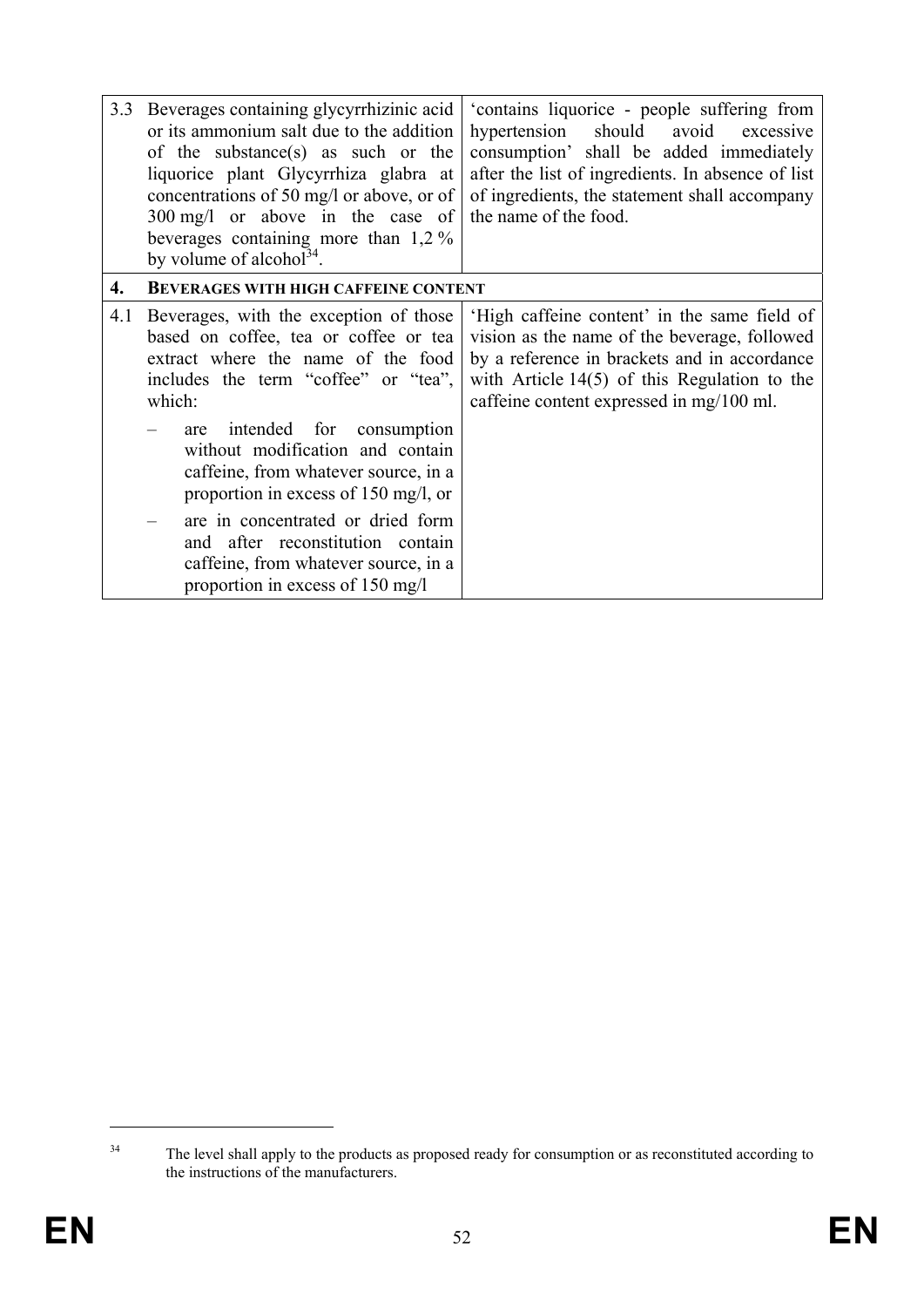| 5.  | PHYTOSTANOL ESTERS                                                                                                    |     | FOODS WITH ADDED PHYTOSTEROLS, PHYTOSTEROL ESTERS, PHYTOSTANOLS OR                                                                                                                                                                                             |
|-----|-----------------------------------------------------------------------------------------------------------------------|-----|----------------------------------------------------------------------------------------------------------------------------------------------------------------------------------------------------------------------------------------------------------------|
| 5.1 | Foods or food ingredients with added<br>phytosterols,<br>phytosterol<br>esters,<br>phytostanols or phytostanol esters | (1) | 'with added plant sterols' or 'with added<br>plant stanols' in the same field of vision<br>as the name of the food;                                                                                                                                            |
|     |                                                                                                                       | (2) | amount of added phytosterols,<br>the<br>phytosterol esters, phytostanols<br>or<br>phytostanol esters content (expressed in<br>% or as g of free plant sterols/plant<br>stanols per 100 g or 100 ml of the food)<br>shall be stated in the list of ingredients; |
|     |                                                                                                                       | (3) | a statement that the food is intended<br>exclusively for people who want to<br>lower their blood cholesterol level;                                                                                                                                            |
|     |                                                                                                                       | (4) | a statement that patients on cholesterol<br>lowering medication<br>should<br>only<br>consume the product under medical<br>supervision;                                                                                                                         |
|     |                                                                                                                       | (5) | an easily visible statement that the food<br>may not be nutritionally appropriate for<br>pregnant or breastfeeding women and<br>children under the age of five years;                                                                                          |
|     |                                                                                                                       | (6) | advice that the food is to be used as part<br>of a balanced and varied diet, including<br>regular consumption of fruit<br>and<br>vegetables to help maintain carotenoid<br>levels;                                                                             |
|     |                                                                                                                       | (7) | in the same field of vision as the<br>statement required under point 3) above,<br>a statement that the consumption of<br>more than 3 g/day of added plant<br>sterols/plant stanols should be avoided;                                                          |
|     |                                                                                                                       | (8) | a definition of a portion of the food or<br>food ingredient concerned (preferably in<br>g or ml) with the amount of the plant<br>sterol/plant stanol that each portion<br>contains.                                                                            |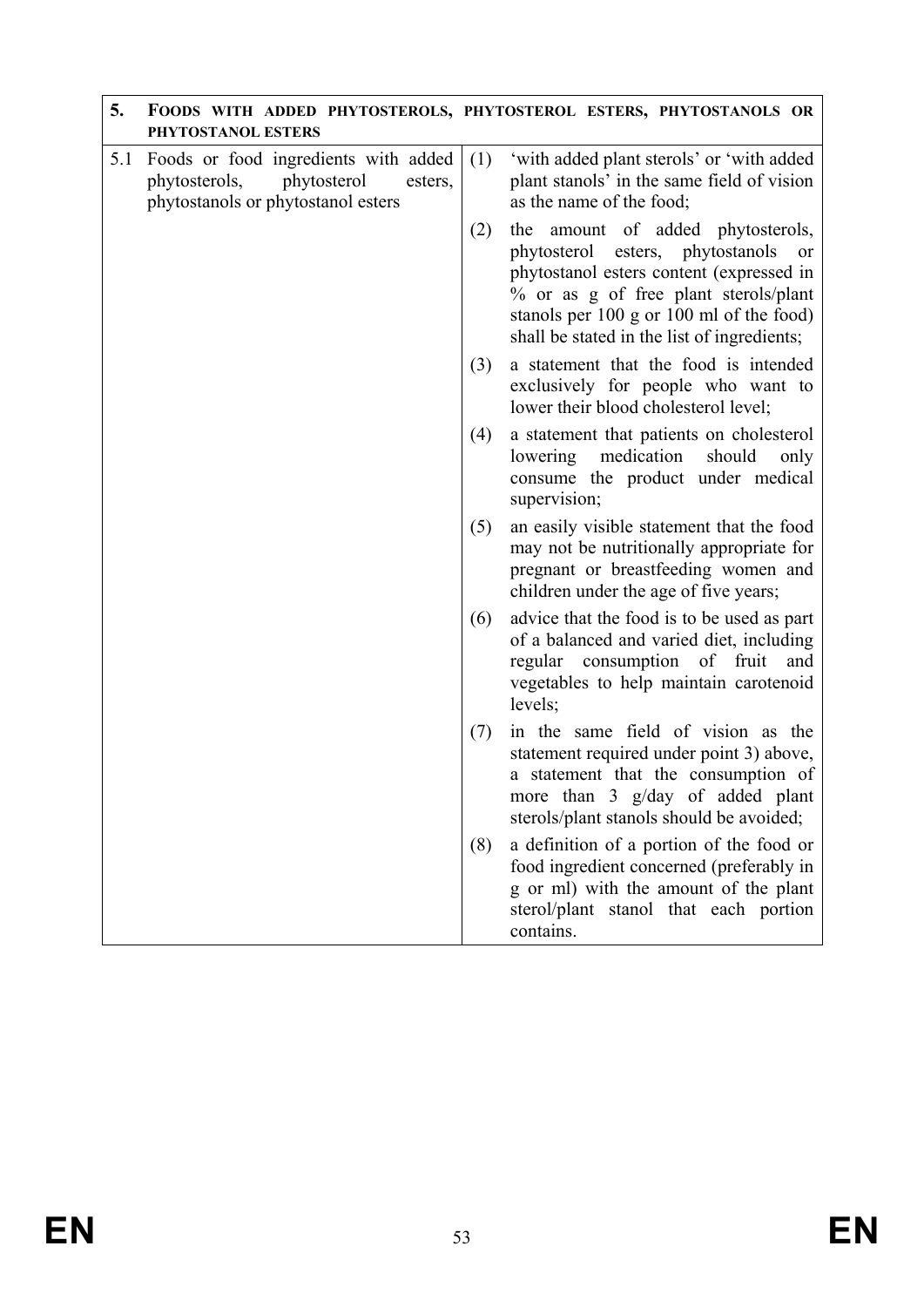# **ANNEX IV**

### **FOODS WHICH ARE EXEMPTED FROM THE REQUIREMENT FOR THE MANDATORY NUTRITION DECLARATION**

- unprocessed products that comprise a single ingredient or category of ingredients;
- processed products which the only processing they have been subjected to is smoking or maturing and that comprise a single ingredient or category of ingredients;
- waters intended for human consumption, including those where the only added ingredients are carbon dioxide and/or flavourings;
- a herb, a spice or mixtures thereof;
- salt and salt substitutes;
- products covered by Directive 1999/4/EC of the European Parliament and of the Council of 22 February 1999 relating to coffee extracts and chicory extracts<sup>35</sup>, whole or milled coffee beans and whole or milled decaffeinated coffee beans;
- herbal infusion, tea, decaffeinated tea, instant or soluble tea or tea extract, decaffeinated instant or soluble tea or tea extract, which do not contain added ingredients;
- fermented vinegars and substitutes for vinegar, including those where the only added ingredients are flavourings;
- flavourings;
- food additives:
- processing aids;
- food enzymes;
- gelatine;
- jam setting compounds;
- yeast;
- food in packaging or containers the largest surface of which has an area of less than  $25 \text{ cm}^2$ ;
- food sold by private persons in the context of occasional activities, and not as part of an undertaking that would imply a certain continuity of activities and a certain degree of organisation;

1

<sup>35</sup> OJ L 66, 13.3.1999, p. 26.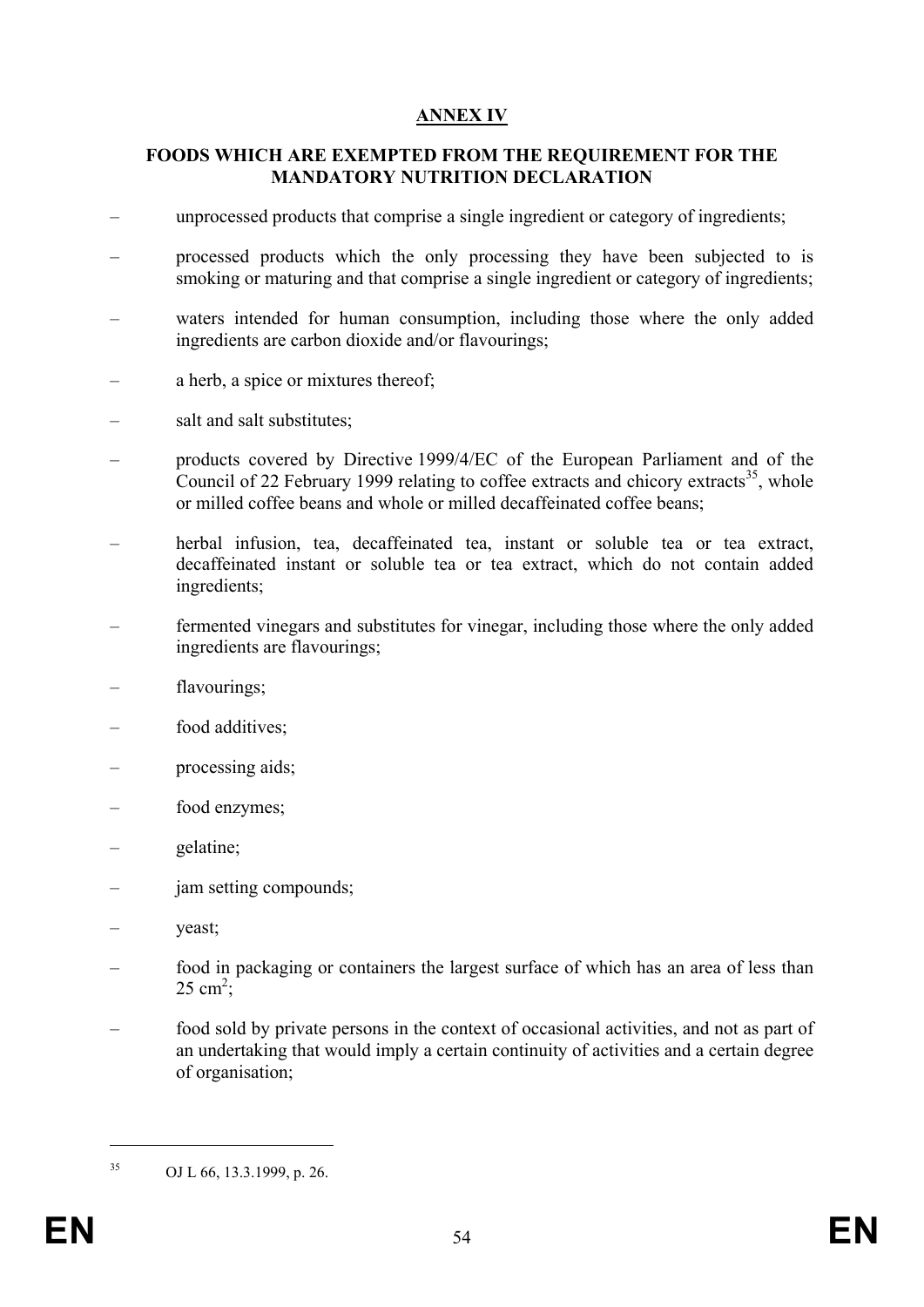- food directly supplied by the manufacturer of small quantities of products to the final consumer or to local retail establishments directly supplying the final consumer;
- food in inner package not designed for sale without the outer package (nutrition information shall be provided on the outer package unless it belongs to the categories of foods that are exempted under this Annex).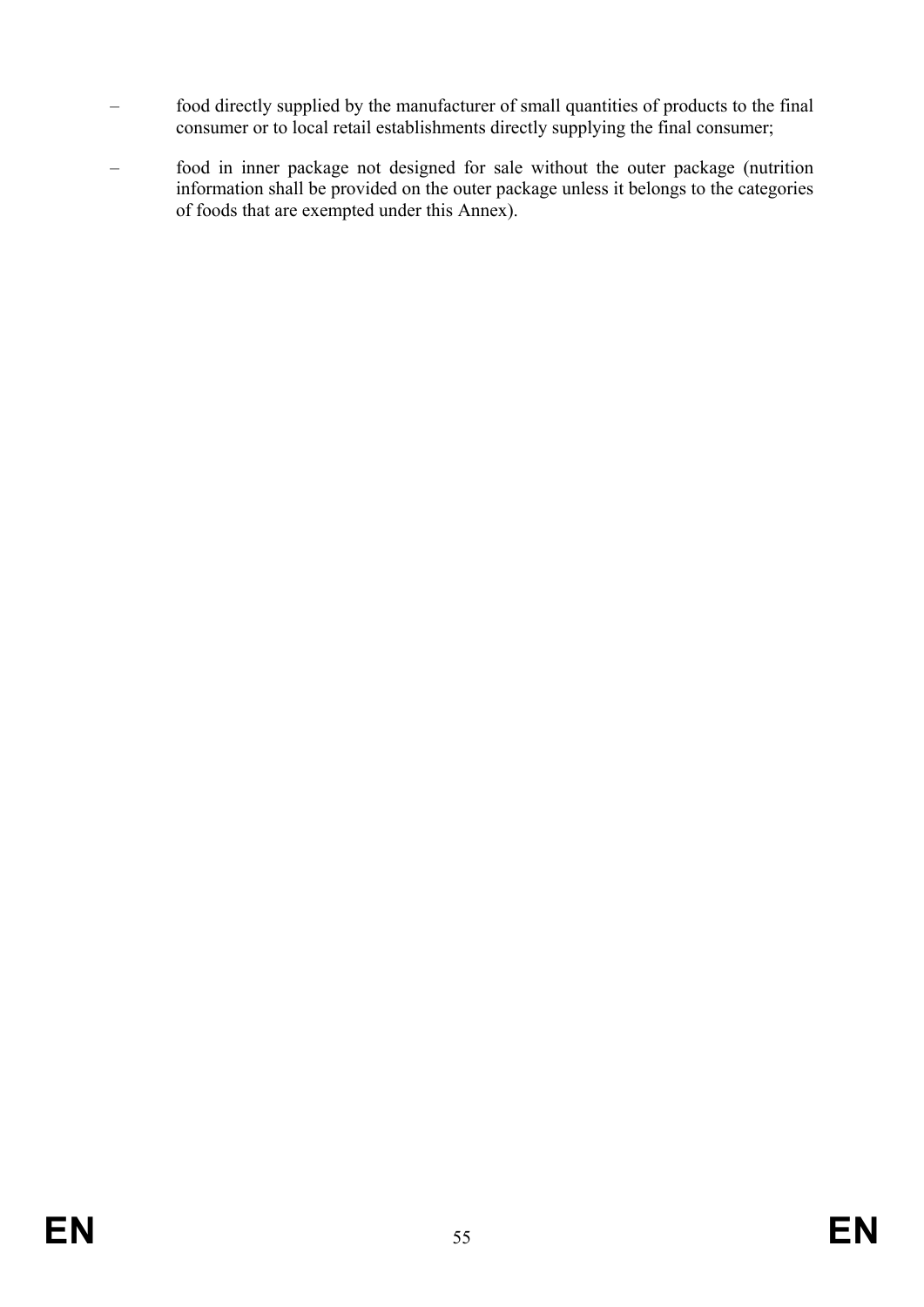# **ANNEX V**

### **NAME OF THE FOOD AND SPECIFIC ACCOMPANYING PARTICULARS**

#### **PART A – NAME OF THE FOOD**

1. The use in the Member State of marketing of the name of the food under which the product is legally manufactured and marketed in the Member State of production shall be allowed.

However, where the application of the other provisions of this Regulation, in particular those set out in Article 9, would not enable consumers in the Member State of marketing to know the true nature of the food and to distinguish it from foods with which they could confuse it, the name of the food shall be accompanied by other descriptive information which shall appear in proximity to the name of the food.

- 2. In exceptional cases, the name of the food of the Member State of production shall not be used in the Member State of marketing when the food which it designates is so different, as regards its composition or manufacture, from the food known under that name that the provisions of point 1 are not sufficient to ensure, in the Member State of marketing, correct information for purchaser.
- 3. No name protected as intellectual property, brand name or fancy name may be substituted for the name of the food.

### **PART B – MANDATORY PARTICULARS ACCOMPANYING THE NAME OF THE FOOD**

- 1. The name of the food shall include or be accompanied by particulars as to the physical condition of the food or the specific treatment which it has undergone (for example, powdered, freeze-dried, deep-frozen, quick-frozen, concentrated, smoked) in all cases where omission of such information could mislead the purchaser.
- 2. Foods treated with ionising radiation shall bear one of the following indications:

'irradiated' or 'treated with ionising radiation'.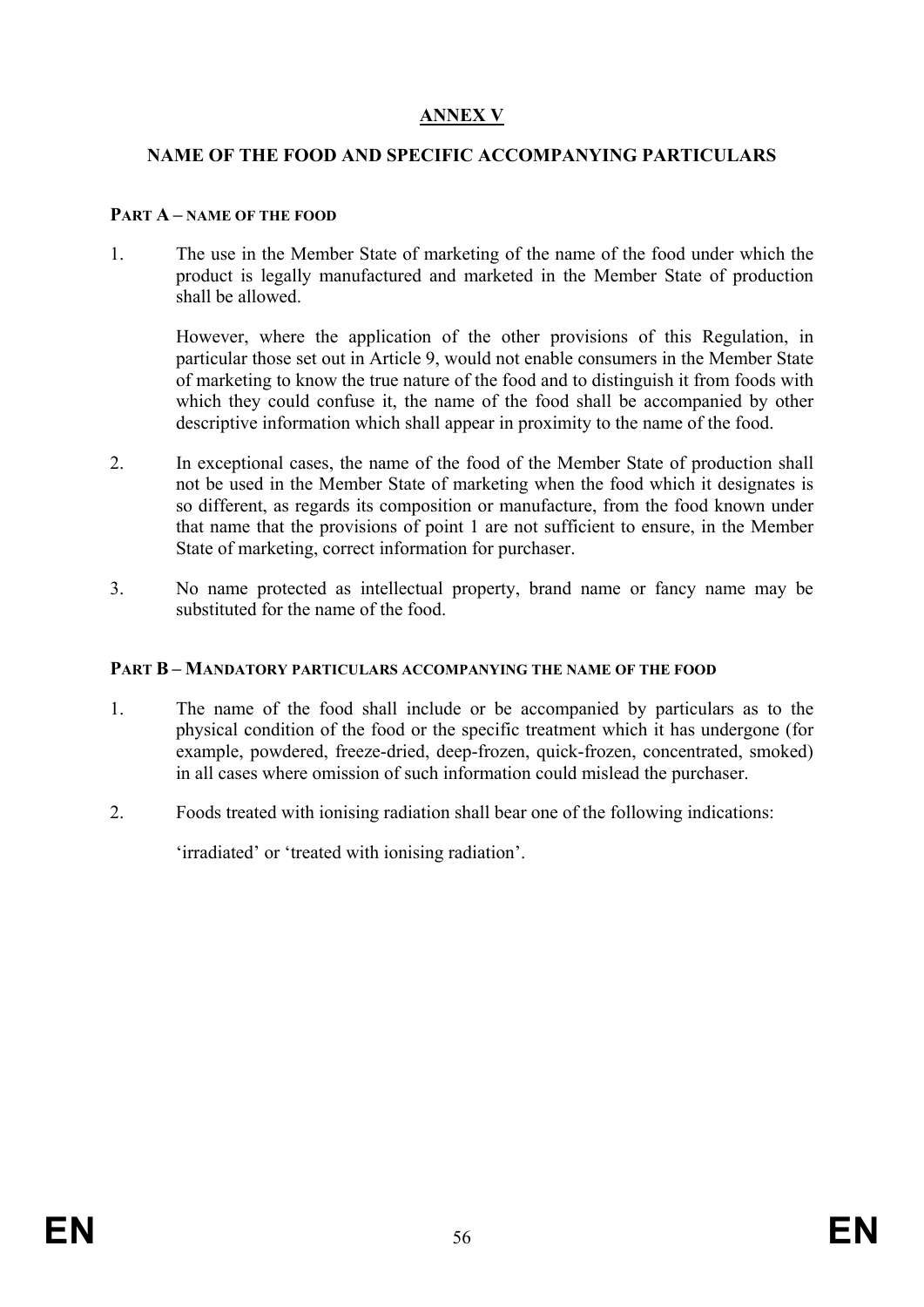### **PART C – SPECIFIC REQUIREMENTS CONCERNING THE DESIGNATION OF 'MINCED MEAT'**

|                                  | <b>Fat content</b> | <b>Connective tissue:</b><br>meat protein ratio |
|----------------------------------|--------------------|-------------------------------------------------|
| — lean minced meat               | $< 7\%$            | $\leq 12$                                       |
| — minced pure beef               | $\leq 20 \%$       | $\leq 15$                                       |
| — minced meat containing pigmeat | $\leq 30\%$        | $\leq 18$                                       |
| — minced meat of other species   | $< 25\%$           | $\leq 15$                                       |

1. Composition criteria checked on the basis of a daily average:

- 2. By way of derogation from the requirements laid down in Chapter IV of Section V of Annex III to Regulation (EC) No 853/2004, the following words shall appear on the labelling:
	- 'percentage of fat under…',
	- 'connective tissue: meat protein ratio under…'.
- 3. The Member States may allow the placing on their national market of minced meat which does not comply with the criteria laid down in point 1 of this Part under a national mark that cannot be confused with the marks provided for in Article 5(1) of Regulation (EC) No 853/2004.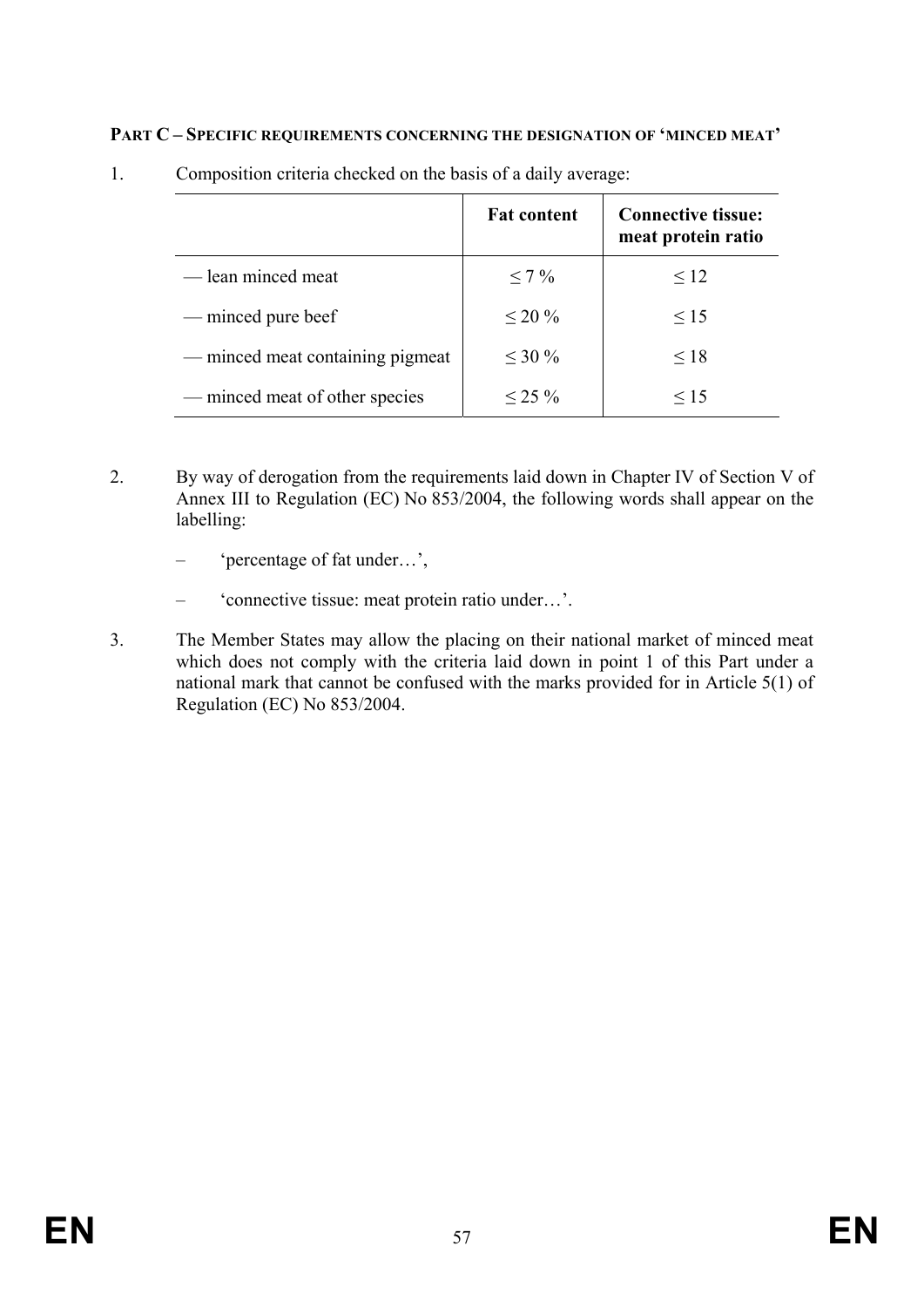# **ANNEX VI**

# **INDICATION AND DESIGNATION OF INGREDIENTS**

|                                   |  |  |  |  |  | PART A - SPECIFIC PROVISIONS CONCERNING THE INDICATION OF INGREDIENTS BY |  |
|-----------------------------------|--|--|--|--|--|--------------------------------------------------------------------------|--|
| <b>DESCENDING ORDER OF WEIGHT</b> |  |  |  |  |  |                                                                          |  |

|    | <b>Category of ingredient</b>                                                                                                                                                                                    | Provision concerning indication by weight                                                                                                                                                                                                                                                                                                                                                                                                                          |
|----|------------------------------------------------------------------------------------------------------------------------------------------------------------------------------------------------------------------|--------------------------------------------------------------------------------------------------------------------------------------------------------------------------------------------------------------------------------------------------------------------------------------------------------------------------------------------------------------------------------------------------------------------------------------------------------------------|
| 1. | Added water and volatile products                                                                                                                                                                                | Shall be listed in order of their weight in the<br>finished product. The amount of water added<br>as an ingredient in a food shall be calculated<br>by deducting from the total amount of the<br>finished product the total amount of the other<br>ingredients used. This amount shall not be<br>required to be taken into consideration if it<br>does not exceed 5% by weight of the<br>finished product.                                                         |
| 2. | Ingredients used in concentrated or<br>dehydrated form and reconstituted at the<br>time of manufacture                                                                                                           | May be listed in order of weight as recorded<br>before their concentration or dehydration.                                                                                                                                                                                                                                                                                                                                                                         |
| 3. | Ingredients used in concentrated or<br>dehydrated foods, which are intended to<br>be reconstituted by the addition of water                                                                                      | May be listed in order of proportion in the<br>reconstituted product provided that the list of<br>ingredients is accompanied by an expression,<br>such as 'ingredients of the reconstituted<br>product', or 'ingredients of the ready-to-use<br>product'.                                                                                                                                                                                                          |
| 4. | Fruit, vegetables or mushrooms, none of<br>which significantly predominates<br>in<br>terms of weight and which are used in<br>proportions that are likely to vary, used<br>in a mixture as ingredients of a food | May be grouped together in the list of<br>ingredients under the designation 'fruit',<br>'vegetables' or 'mushrooms' followed by the<br>phrase 'in varying proportions', immediately<br>followed by a list of the fruit, vegetables or<br>mushrooms present. In such cases, the<br>mixture shall be included in the list of<br>ingredients in accordance with Article 19 (1),<br>on the basis of the total weight of the fruit,<br>vegetables or mushrooms present. |
| 5. | Mixtures of spices or herbs, where none<br>significantly predominates in proportion<br>by weight                                                                                                                 | May be listed in another order provided that<br>that list of ingredients is accompanied by an<br>expression such as 'in variable proportion'.                                                                                                                                                                                                                                                                                                                      |
| 6. | Ingredients constituting less than 2 % of<br>the finished product                                                                                                                                                | May be listed in a different order after the<br>other ingredients.                                                                                                                                                                                                                                                                                                                                                                                                 |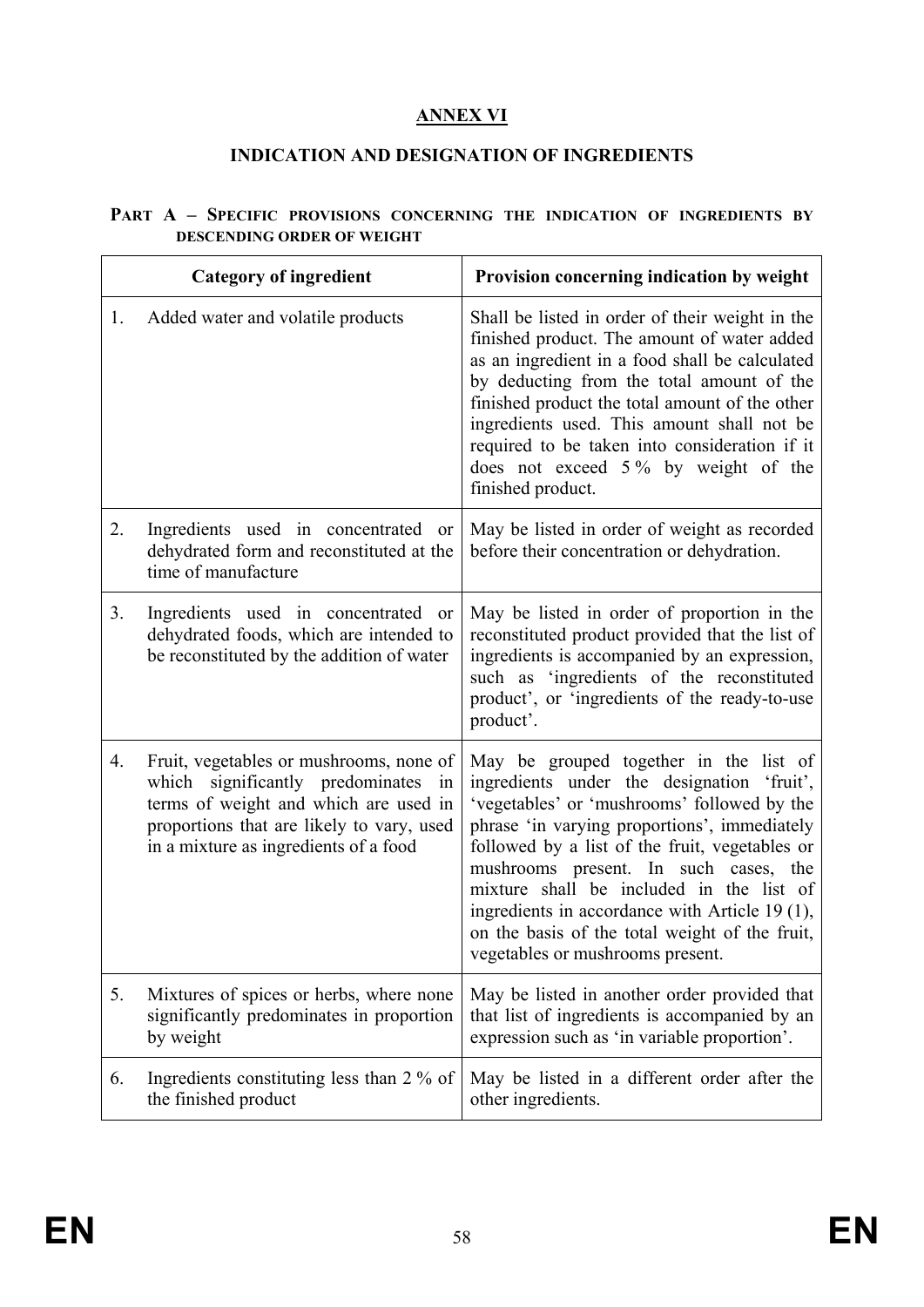| <b>Category of ingredient</b>                                                                                       | Provision concerning indication by weight                                                                                                                                                                                                                                                                                                                                                                                                                                                  |
|---------------------------------------------------------------------------------------------------------------------|--------------------------------------------------------------------------------------------------------------------------------------------------------------------------------------------------------------------------------------------------------------------------------------------------------------------------------------------------------------------------------------------------------------------------------------------------------------------------------------------|
| 7.<br>nature or its perceived value, and in so<br>far as they constitute less than $2\%$ of the<br>finished product | Ingredients which are similar or May be referred to in the list of ingredients<br>mutually substitutable, likely to be used   by means of the phrase 'contains  and/or<br>in the manufacture or preparation of a $\vert \ldots \rangle$ , where at least one of no more than two<br>food without altering its composition, its ingredients is present in the finished product.<br>This provision shall not apply to food<br>additives or to ingredients listed in Part C of<br>this Annex. |

### **PART B – DESIGNATION OF CERTAIN INGREDIENTS BY THE NAME OF A CATEGORY RATHER THAN A SPECIFIC NAME**

Ingredients which belong to one of the categories of foods listed below and are constituents of another food shall only be required to be named by the designation of that category.

| Definition of category of food          | <b>Designation</b>                                                                                                                                                                         |
|-----------------------------------------|--------------------------------------------------------------------------------------------------------------------------------------------------------------------------------------------|
| Refined oils other than olive oil<br>1. | 'Oil', together with                                                                                                                                                                       |
|                                         | either the adjective<br>'vegetable' or 'animal', as<br>appropriate, or                                                                                                                     |
|                                         | indication of<br>their<br>an<br>specific vegetable or animal<br>origin                                                                                                                     |
|                                         | adjective 'hydrogenated'<br>The<br>must accompany the indication of<br>a hydrogenated oil unless the<br>amount of saturates and trans fats<br>are included in the nutrition<br>declaration |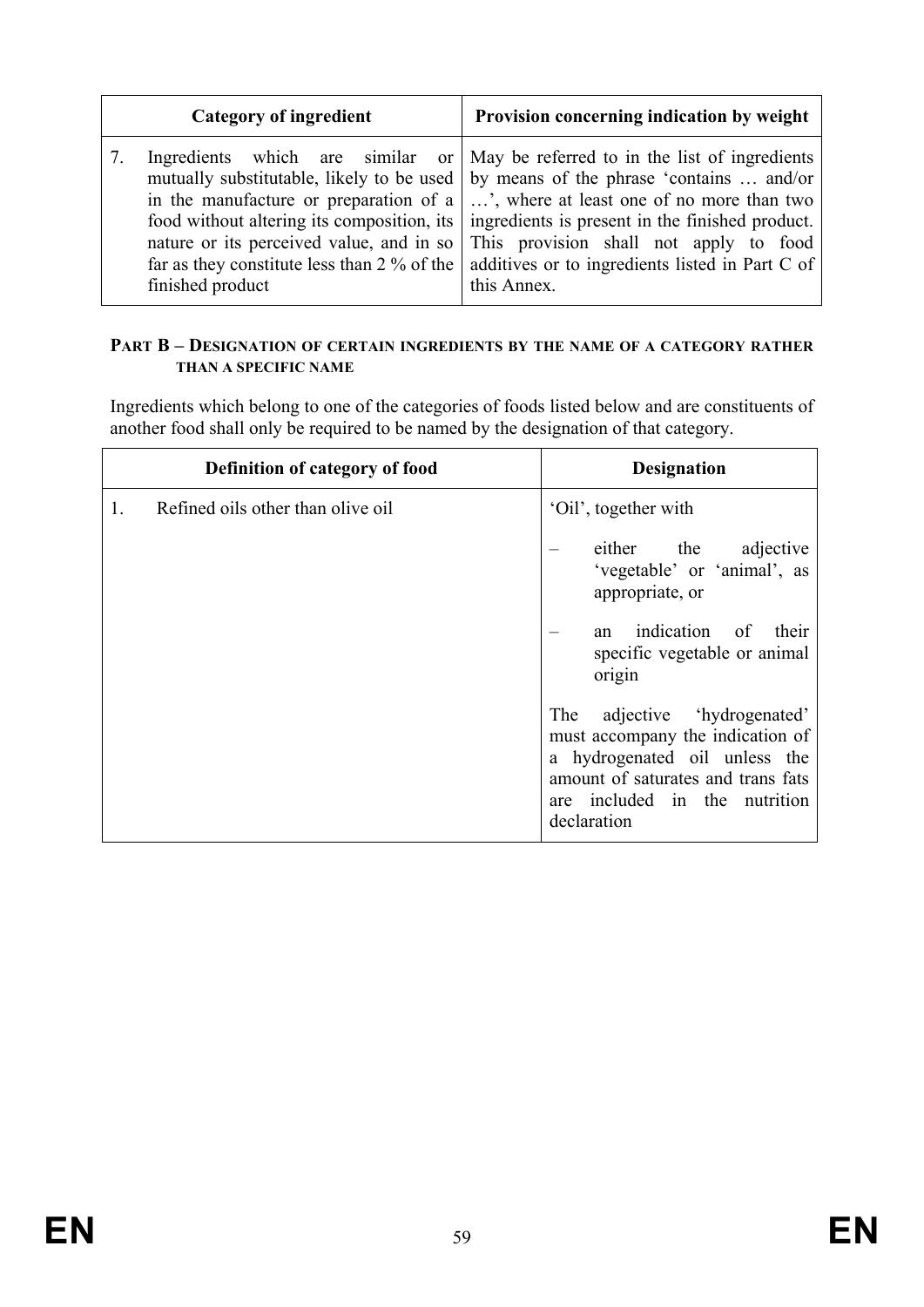|     | Definition of category of food                                                                                                                                                                                        | <b>Designation</b>                                                                                                                                                                                     |
|-----|-----------------------------------------------------------------------------------------------------------------------------------------------------------------------------------------------------------------------|--------------------------------------------------------------------------------------------------------------------------------------------------------------------------------------------------------|
| 2.  | Refined fats                                                                                                                                                                                                          | 'Fat', together with                                                                                                                                                                                   |
|     |                                                                                                                                                                                                                       | either<br>the<br>adjective<br>'vegetable' or 'animal', as<br>appropriate, or                                                                                                                           |
|     |                                                                                                                                                                                                                       | indication<br>of<br>their<br>an<br>specific vegetable or animal<br>origin                                                                                                                              |
|     |                                                                                                                                                                                                                       | The<br>'hydrogenated'<br>adjective<br>must accompany the indication of<br>a hydrogenated fat unless the<br>amount of saturates and trans fats<br>included<br>in the<br>nutrition<br>are<br>declaration |
| 3.  | Mixtures of flour obtained from two or more<br>cereal species                                                                                                                                                         | 'Flour', followed by a list of the<br>cereals from which it has been<br>obtained, in descending order by<br>weight                                                                                     |
| 4.  | Starches, and starches modified by physical<br>means or by enzymes                                                                                                                                                    | 'Starch'                                                                                                                                                                                               |
| 5.  | All species of fish where the fish constitutes an<br>ingredient of another food and provided that the<br>name and presentation of such food does not refer<br>to a specific species of fish                           | 'Fish'                                                                                                                                                                                                 |
| 6.  | All types of cheese where the cheese or mixture<br>of cheeses constitutes an ingredient of another<br>food and provided that the name and presentation<br>of such food does not refer to a specific type of<br>cheese | 'Cheese'                                                                                                                                                                                               |
| 7.  | All spices not exceeding 2 % by weight of the<br>food                                                                                                                                                                 | 'Spice(s)' or 'mixed spices'                                                                                                                                                                           |
| 8.  | All herbs or parts of herbs not exceeding 2 % by<br>weight of the food                                                                                                                                                | 'Herb(s)' or 'mixed herbs'                                                                                                                                                                             |
| 9.  | All types of gum preparations used in the<br>manufacture of gum base for chewing gum                                                                                                                                  | 'Gum base'                                                                                                                                                                                             |
| 10. | All types of crumbed baked cereal products                                                                                                                                                                            | 'Crumbs' or 'rusks' as appropriate                                                                                                                                                                     |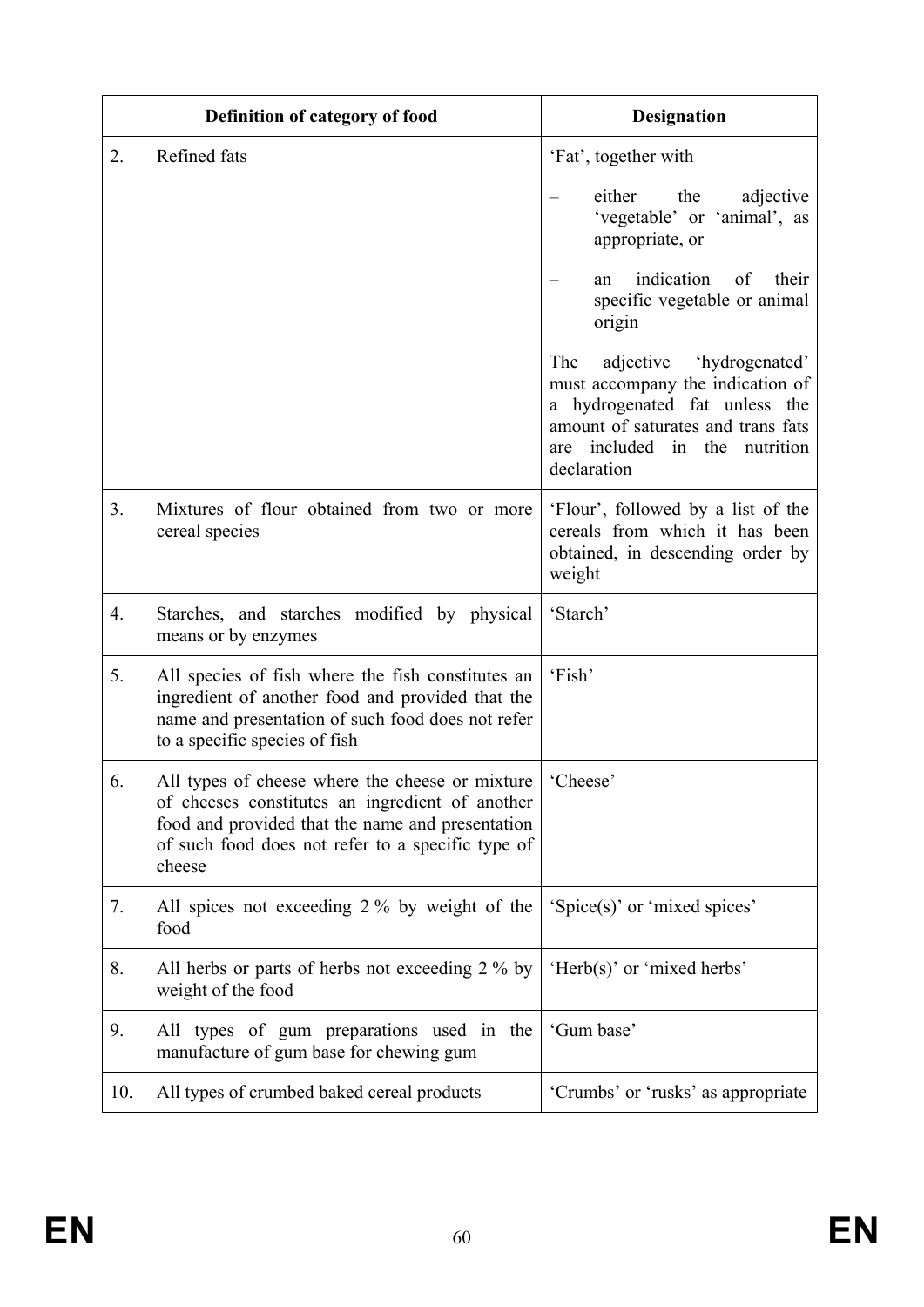|                                                                                                                         | Definition of category of food                                                                                                                                                                                                                                                                                                                                                                                                                                                                                                                 |    |         | <b>Designation</b>                                                                    |
|-------------------------------------------------------------------------------------------------------------------------|------------------------------------------------------------------------------------------------------------------------------------------------------------------------------------------------------------------------------------------------------------------------------------------------------------------------------------------------------------------------------------------------------------------------------------------------------------------------------------------------------------------------------------------------|----|---------|---------------------------------------------------------------------------------------|
| 11.                                                                                                                     | All types of sucrose                                                                                                                                                                                                                                                                                                                                                                                                                                                                                                                           |    | 'Sugar' |                                                                                       |
| 12.                                                                                                                     | Anhydrous dextrose or dextrose monohydrate                                                                                                                                                                                                                                                                                                                                                                                                                                                                                                     |    |         | 'Dextrose'                                                                            |
| 13.                                                                                                                     | Glucose syrup and anhydrous glucose syrup                                                                                                                                                                                                                                                                                                                                                                                                                                                                                                      |    |         | 'Glucose syrup'                                                                       |
| 14.                                                                                                                     | All types of milk protein (caseins, caseinates and<br>whey proteins) and mixtures thereof                                                                                                                                                                                                                                                                                                                                                                                                                                                      |    |         | 'Milk proteins'                                                                       |
| 15.                                                                                                                     | Press, expeller or refined cocoa butter                                                                                                                                                                                                                                                                                                                                                                                                                                                                                                        |    |         | 'Cocoa butter'                                                                        |
| 16.                                                                                                                     | All types of wine as defined in Council<br>Regulation (EC) No 1493/1999                                                                                                                                                                                                                                                                                                                                                                                                                                                                        |    |         | 'Wine'                                                                                |
| 17.                                                                                                                     | Skeletal muscles <sup>36</sup> of mammalian and bird species<br>recognised as fit for human consumption with<br>naturally included or adherent tissue, where the<br>total fat and connective tissue content does not<br>exceed the values indicated below and where the<br>meat constitutes an ingredient of another food.<br>The products covered by the definition of<br>'mechanically separated meat' are excluded from<br>this definition.<br>Maximum fat and connective tissue contents for<br>ingredients designated by the term ' meat' |    |         | " meat" and the name(s) <sup>37</sup> of the<br>animal species from which it<br>comes |
| <b>Species</b><br>Fat (%)<br>Connective<br>tissue <sup>38</sup> (%)                                                     |                                                                                                                                                                                                                                                                                                                                                                                                                                                                                                                                                |    |         |                                                                                       |
| 25<br>25<br>Mammals<br>(other<br>than<br>rabbits and porcines) and<br>mixtures of species with<br>mammals predominating |                                                                                                                                                                                                                                                                                                                                                                                                                                                                                                                                                |    |         |                                                                                       |
| Porcines                                                                                                                |                                                                                                                                                                                                                                                                                                                                                                                                                                                                                                                                                | 30 | 25      |                                                                                       |
| 15<br>Birds and rabbits<br>10                                                                                           |                                                                                                                                                                                                                                                                                                                                                                                                                                                                                                                                                |    |         |                                                                                       |

1

<sup>&</sup>lt;sup>36</sup> The diaphragm and the masseters are part of the skeletal muscles, while the heart, tongue, the muscles of the head (other than the masseters), the muscles of the carpus, the tarsus and the tail are excluded.

<sup>&</sup>lt;sup>37</sup> For labelling in English, this designation may be replaced by the generic name of the ingredient for the animal species concerned.<br><sup>38</sup> The connective tissue content is calculated on the basis of the ratio between collagen content and meat

protein content. The collagen content means the hydroxyproline content multiplied by a factor of 8.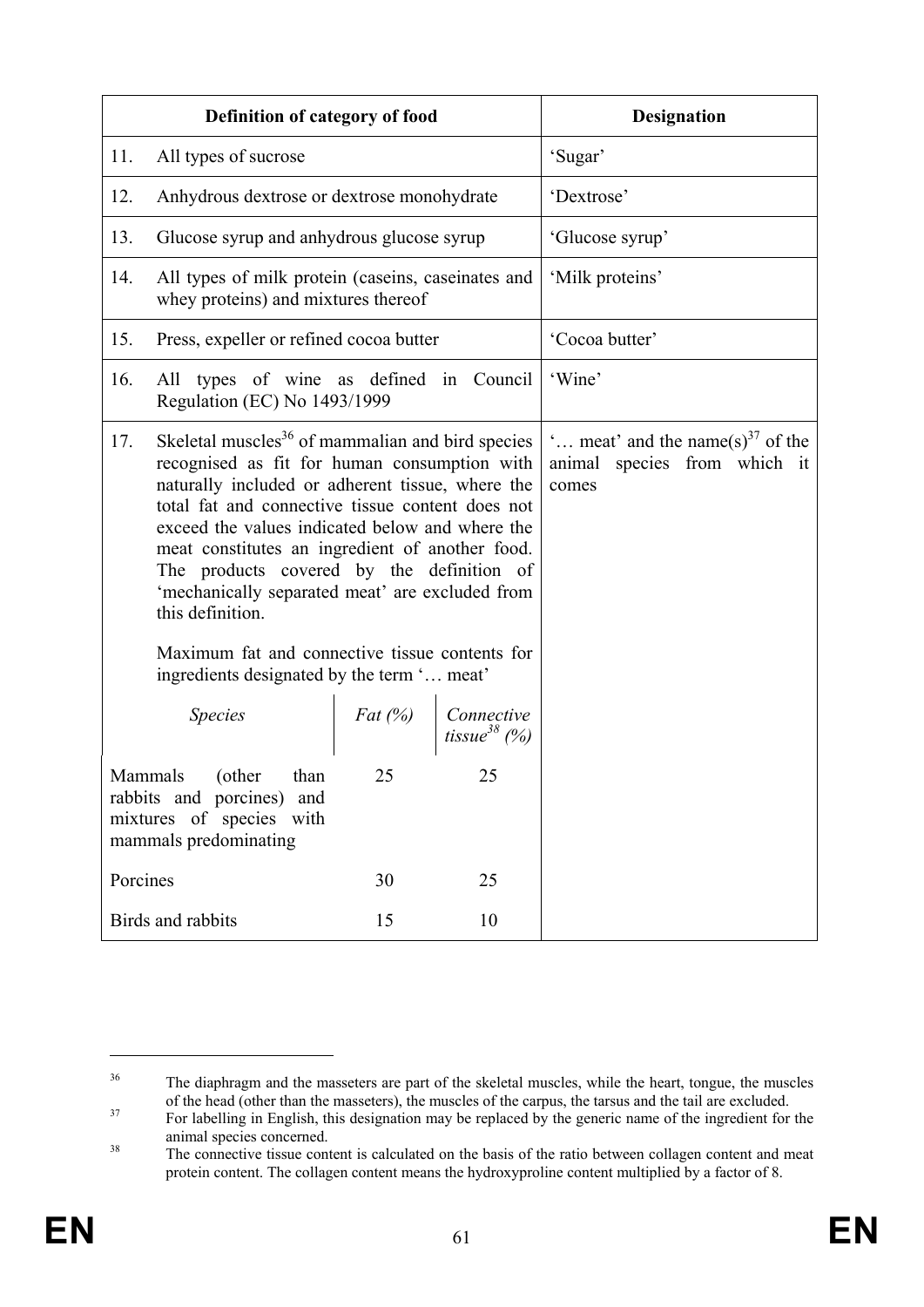|     | Definition of category of food                                                                                                                                                                                                                                                                              | <b>Designation</b>                                                                                           |
|-----|-------------------------------------------------------------------------------------------------------------------------------------------------------------------------------------------------------------------------------------------------------------------------------------------------------------|--------------------------------------------------------------------------------------------------------------|
|     | If these maximum limits are exceeded, but all<br>other criteria for the definition of 'meat' are<br>satisfied, the ' meat' content must be adjusted<br>downwards accordingly and the list of ingredients<br>must mention, in addition to the term ' meat',<br>the presence of fat and/or connective tissue. |                                                                                                              |
| 18. | All types of products covered by the definition of<br>'mechanically separated meat'.                                                                                                                                                                                                                        | 'mechanically separated meat' and<br>the name(s) $\binom{3}{2}$ of the animal<br>species from which it comes |

#### **PART C – DESIGNATION OF CERTAIN INGREDIENTS BY THE NAME OF THEIR CATEGORY FOLLOWED BY THEIR SPECIFIC NAME OR EC NUMBER**

Food additives and enzymes other than those specified in Article 21(b) belonging to one of the categories listed in this Part must be designated by the name of that category, followed by their specific name or, if appropriate, EC number. If an ingredient belongs to more than one of the categories, the category appropriate to the principal function in the case of the food in question shall be indicated. However, the designation 'modified starch' must always be accompanied by the indication of its specific vegetable origin, when that ingredient may contain gluten.

> Acid Acidity regulator Anti-caking agent Anti-foaming agent Antioxidant Bulking agent Colour Emulsifier Emulsifying salts $39$ Firming agent Flavour enhancer Flour treatment agent Gelling agent Glazing agent Humectant Modified starch $40$

<sup>1</sup> 

<sup>&</sup>lt;sup>39</sup> Only for processed cheeses and products based on processed cheeses.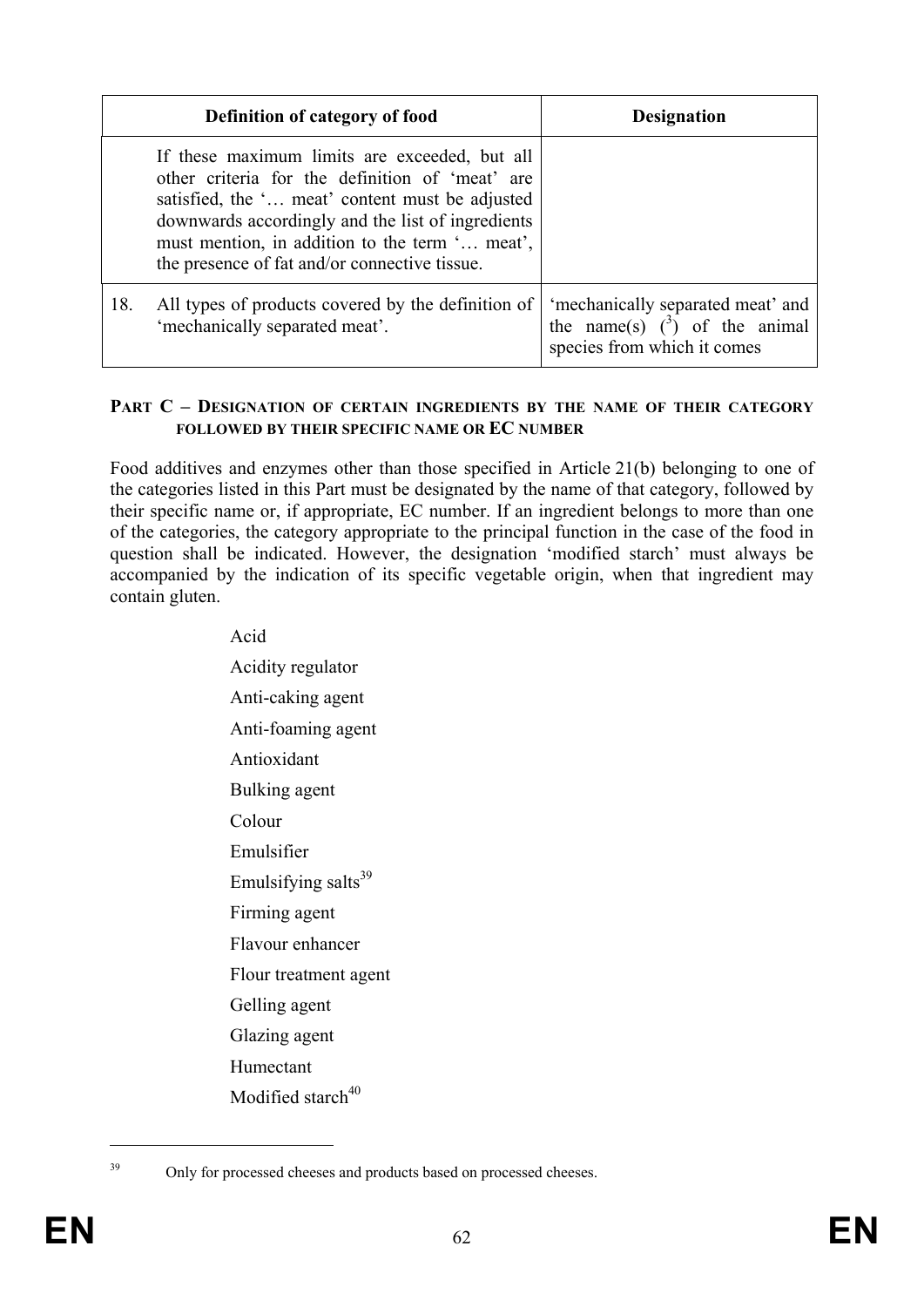Preservative Propellent gas Raising agent Stabiliser Sweetener Thickener

## **PART D – DESIGNATION OF FLAVOURINGS IN THE LIST OF INGREDIENTS**

- 1. Flavourings shall be designated either by the word 'flavouring(s)' or by a more specific name or description of the flavouring.
- 2. Quinine and/or caffeine used as a flavouring in the production or preparation of a food shall be mentioned by name in the list of ingredients immediately after the term 'flavouring(s)'.
- 3. The word 'natural' or any other word having substantially the same meaning may be used only for flavourings in which the flavouring component contains exclusively flavouring substances as defined in Article 1(2)(b)(i) of Directive 88/388/EEC and/or flavouring preparations as defined in Article 1(2)(c) of that Directive.
- 4. If the name of the flavouring contains a reference to the vegetable or animal nature or origin of the incorporated substances, the word 'natural' or any other word having substantially the same meaning may not be used unless the flavouring component has been isolated by appropriate physical processes, enzymatic or microbiological processes or traditional food-preparation processes solely or almost solely from the food or the flavouring source concerned.

## **PART E – DESIGNATION OF COMPOUND INGREDIENTS**

- 1. A compound ingredient may be included in the list of ingredients, under its own designation in so far as this is laid down by law or established by custom, in terms of its overall weight, and immediately followed by a list of its ingredients.
- 2. The list of ingredients for compound ingredients shall not be compulsory:
	- (a) where the composition of the compound ingredient is defined in current Community legislation, and in so far as the compound ingredient constitutes less than 2 % of the finished product; however, this provision shall not apply to food additives, subject to the provisions of Article 21 (a) to (d); or
	- (b) for compound ingredients consisting of mixtures of spices and/or herbs that constitute less than 2 % of the finished product, with the exception of food additives, subject to the provisions of Article 21 (a) to (d); or
	- (c) where the compound ingredient is a food for which a list of ingredients is not required under Community legislation.

1

<sup>&</sup>lt;sup>40</sup> The specific name or EC number shall not be required to be indicated.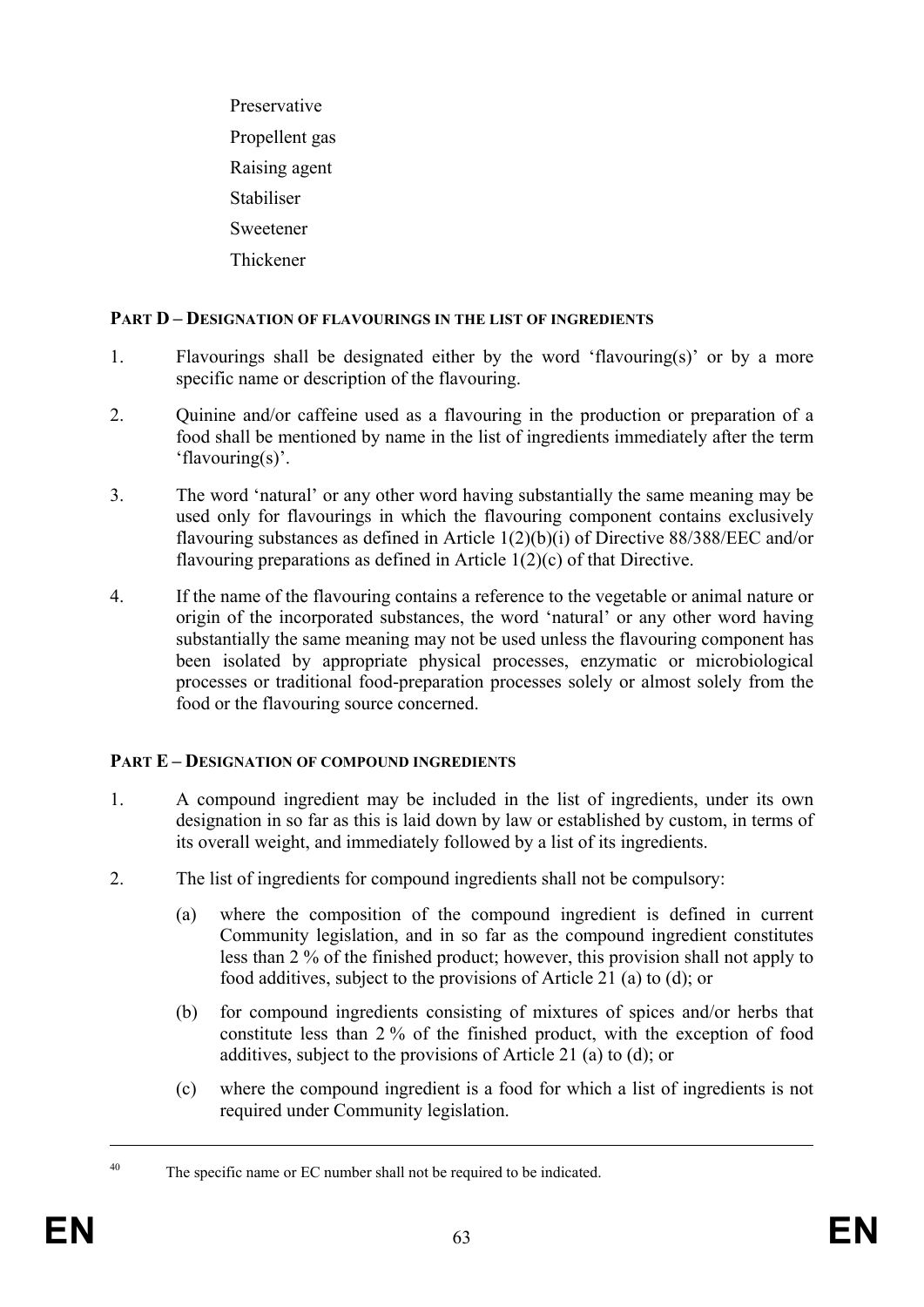# **ANNEX VII**

### **QUANTITATIVE INDICATION OF INGREDIENTS**

- 1. The quantitative indication shall not be required:
	- (a) in respect of an ingredient or category of ingredients:
		- (i) the drained net weight of which is indicated in accordance with point 5 of Annex VIII; or
		- (ii) the quantities of which are already mandatory on the labelling under Community provisions; or
		- (iii) which is used in small quantities for the purposes of flavouring; or
		- (iv) which, while appearing in the name of the food, is not such as to govern the choice of the consumer in the country of marketing because the variation in quantity is not essential to characterise the food or does not distinguish it from similar foods; or
	- (b) where specific Community provisions stipulate precisely the quantity of an ingredient or of a category of ingredients without providing for the indication thereof on the labelling; or
	- (c) in the cases referred to in points 4 and 5 of Part A of Annex VI.
- 2. Article 23(1) (a) and (b) shall not apply in the case of:
	- (a) any ingredient or category of ingredients covered by the indication 'with sweetener(s)' or 'with sugar(s) and sweetener(s)' if that indication accompanies the name of the food, pursuant Annex III; or
	- (b) any added vitamin and mineral if that substance is subject to a nutrition declaration .
- 3. The indication of quantity of an ingredient or category of ingredients shall:
	- (a) be expressed as a percentage, which shall correspond to the quantity of the ingredient or ingredients at the time of its/their use; and
	- (b) appear either in or immediately next to the name of the food or in the list of ingredients in connection with the ingredient or category of ingredients in question.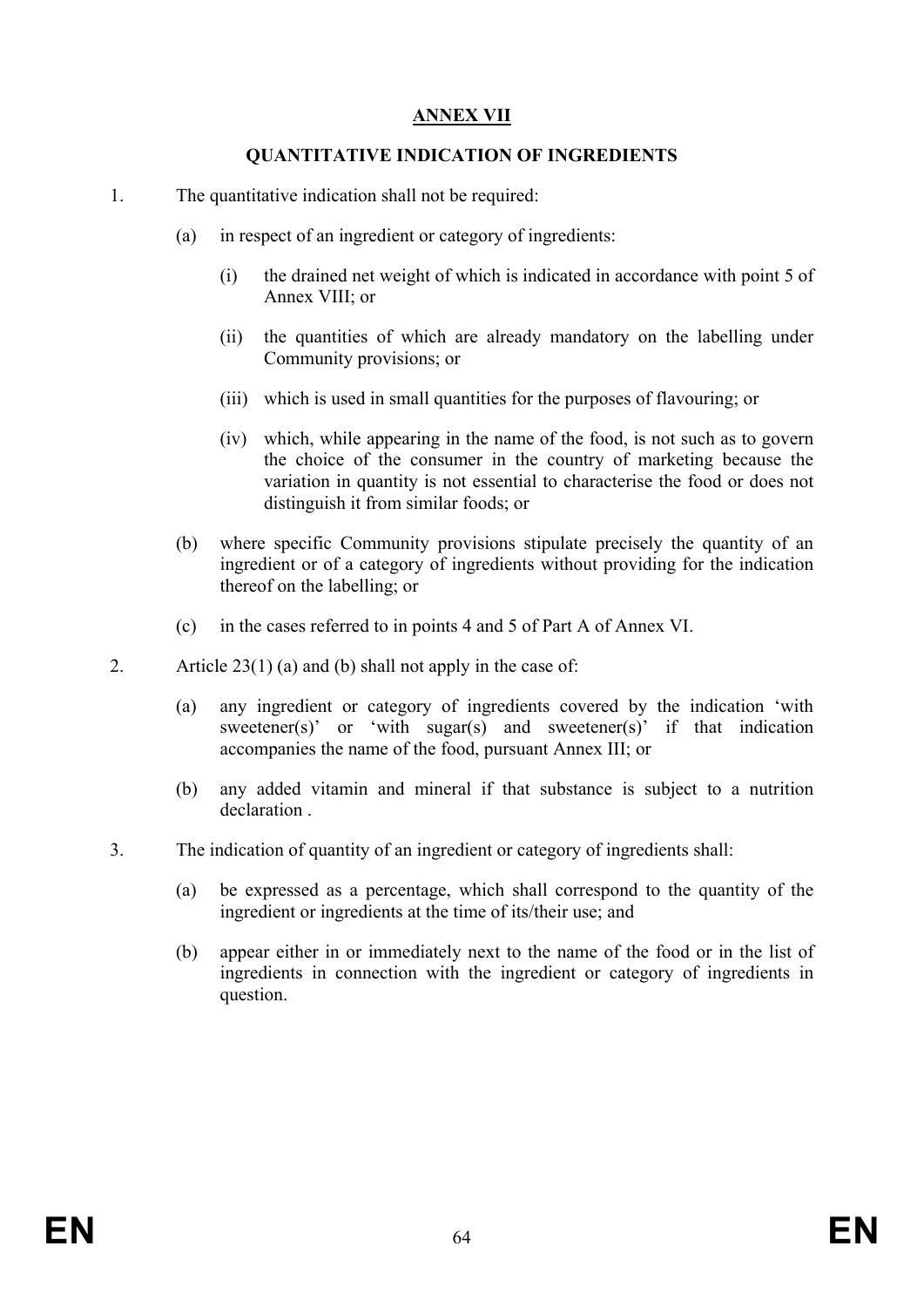- 4. By way of derogation from point 3,
	- (a) where foods have lost moisture following heat treatment or other treatment, the quantity shall be expressed as a percentage which shall correspond to the quantity of the ingredient(s) used, related to the finished product, unless that quantity or the total quantity of all the ingredients indicated on the labelling exceeds 100 %, in which case the quantity shall be indicated on the basis of the weight of the ingredient(s) used to prepare 100 g of finished product;
	- (b) the quantity of volatile ingredients shall be indicated on the basis of their proportion by weight in the finished product;
	- (c) the quantity of ingredients used in concentrated or dehydrated form and reconstituted during manufacture may be indicated on the basis of their proportion by weight as recorded before their concentration or dehydration;
	- (d) in the case of concentrated or dehydrated foods which are intended to be reconstituted by the addition of water, the quantity of the ingredients may be indicated on the basis of their proportion by weight in the reconstituted product.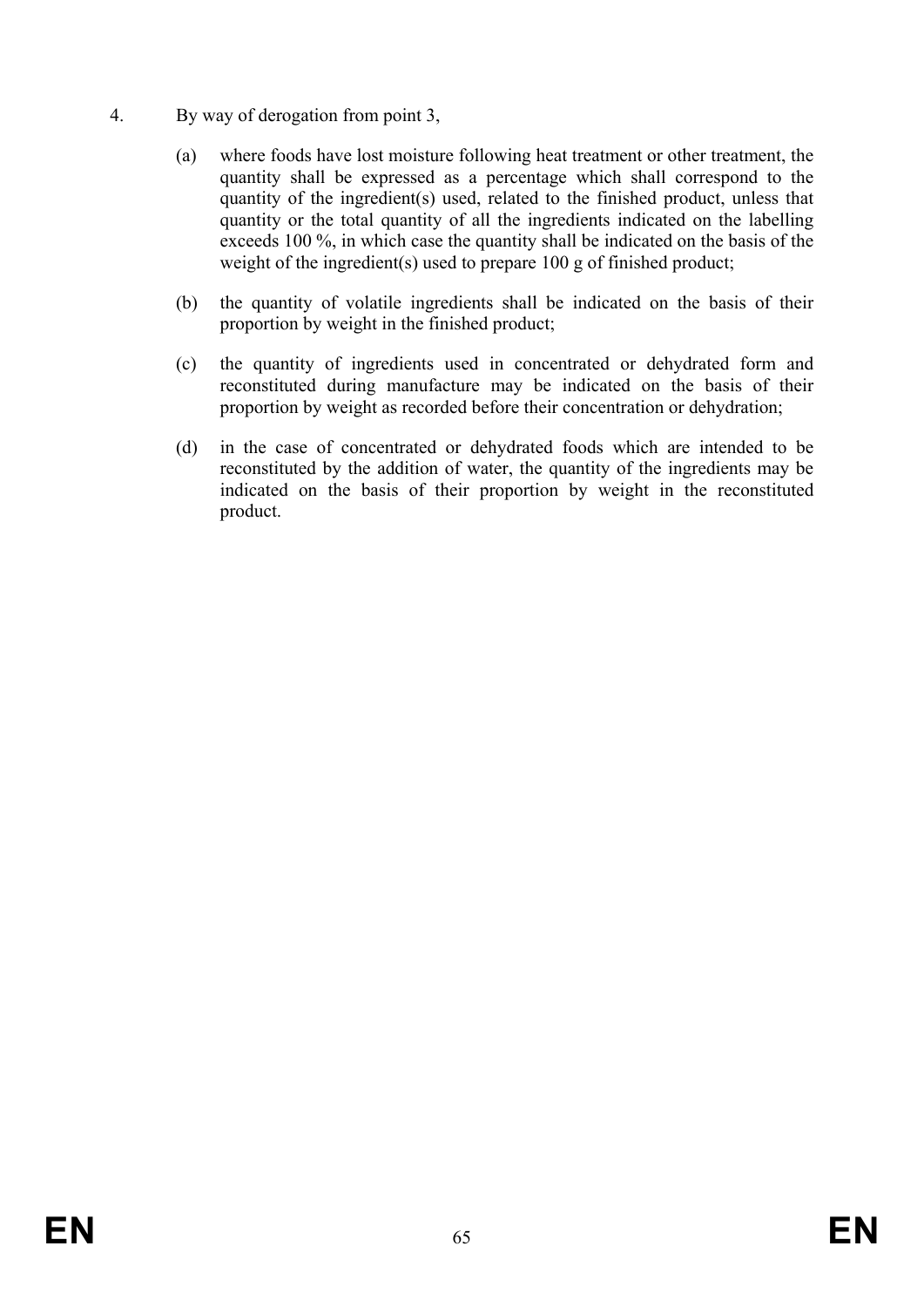# **ANNEX VIII**

## **NET QUANTITY DECLARATION**

- 1. The net quantity shall not be mandatory in the case of foods:
	- (a) which are subject to considerable losses in their volume or mass and which are sold by number or weighed in the presence of the purchaser; or
	- (b) the net quantity of which is less than 5 g or 5 ml; however, this provision shall not apply to spices and herbs.
- 2. Where the indication of a certain type of quantity (such as the nominal quantity, minimum quantity, average quantity) is required by Community provisions or, where there are none, by national provisions, this quantity shall be regarded as the net quantity for the purposes of this Regulation.
- 3. Where a prepacked item consists of two or more individual prepacked items containing the same quantity of the same product, the net quantity shall be indicated by mentioning the net quantity contained in each individual package and the total number of such packages. The indication of those particulars shall not, however, be mandatory where the total number of individual packages can be clearly seen and easily counted from the outside and where at least one indication of the net quantity contained in each individual package can be clearly seen from the outside.
- 4. Where a prepacked item consists of two or more individual packages which are not regarded as units of sale, the net quantity shall be given by indicating the total net quantity and the total number of individual packages.
- 5. Where a solid food is presented in a liquid medium, the drained net weight of the food shall also be indicated.

For the purposes of this point, 'liquid medium' shall mean the following products, possibly in mixtures and also where frozen or quick-frozen, provided that the liquid is merely an adjunct to the essential elements of that preparation and is thus not a decisive factor for the purchase: water, aqueous solutions of salts, brine, aqueous solutions of food acids, vinegar, aqueous solutions of sugars, aqueous solutions of other sweetening substances, fruit or vegetable juices in the case of fruit or vegetables.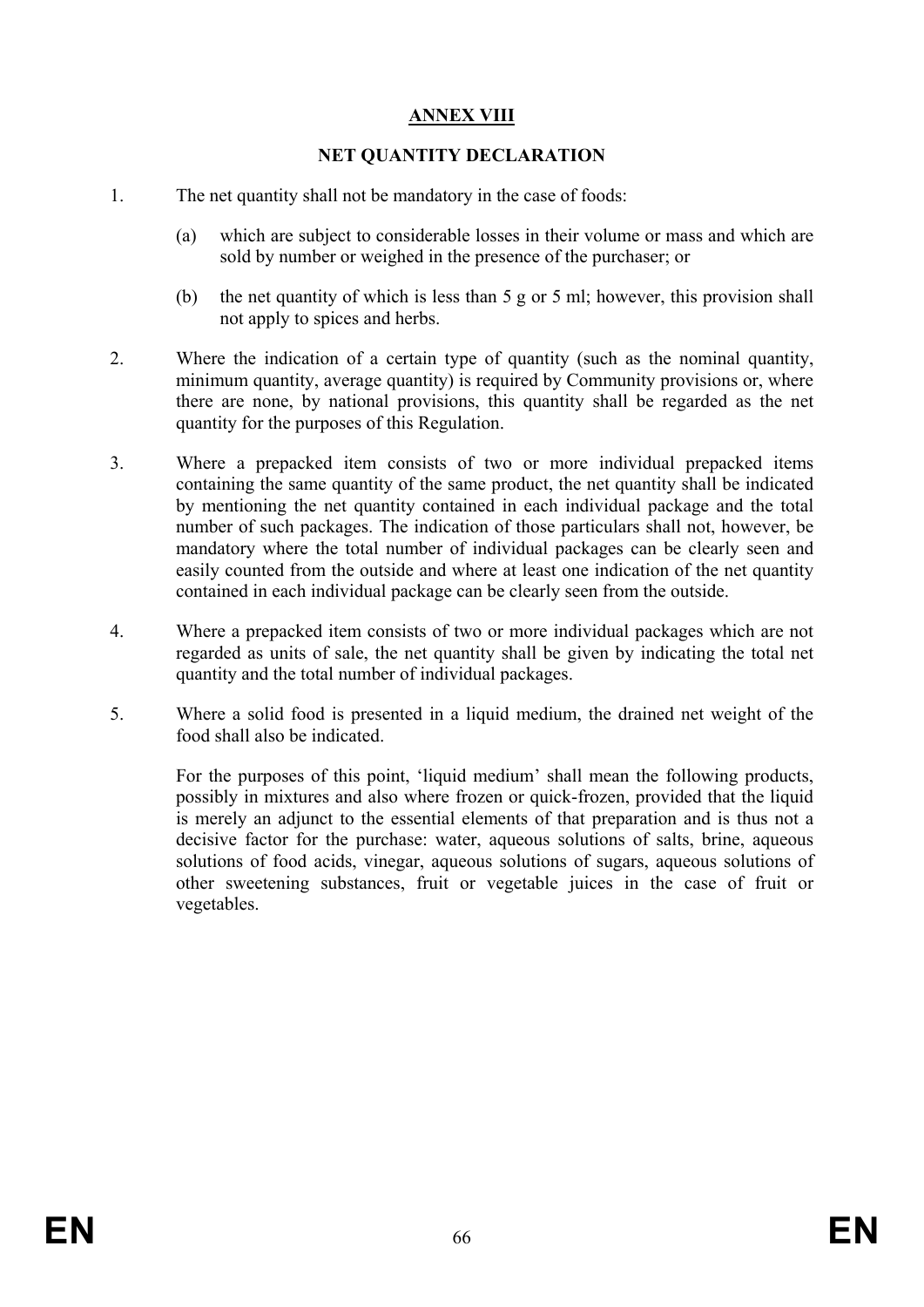# **ANNEX IX**

## **DATE OF MINIMUM DURABILITY**

- 1. The date of minimum durability shall be indicated as follows:
	- (a) The date shall be preceded by the words:
		- 'Best before …' when the date includes an indication of the day,
		- 'Best before end …' in other cases.
	- (b) The words referred to in point (a) shall be accompanied by:
		- either the date itself, or
		- a reference to where the date is given on the labelling.

 If need be, these particulars shall be followed by a description of the storage conditions which must be observed if the product is to keep for the specified period.

(c) The date shall consist of the day, month and year in uncoded chronological form.

However, in the case of foods:

- which will not keep for more than three months, an indication of the day and the month shall be sufficient,
- which will keep for more than three months but not more than 18 months, an indication of the month and year shall be sufficient,
- which will keep for more than 18 months, an indication of the year shall be sufficient.
- (d) Subject to Community provisions imposing other types of date indication, an indication of the date of minimum durability shall not be required for:
	- fresh fruit and vegetables, including potatoes, which have not been peeled, cut or similarly treated; this derogation shall not apply to sprouting seeds and similar products such as legume sprouts,
	- wines, liqueur wines, sparkling wines, aromatised wines and similar products obtained from fruits other than grapes, and beverages falling within CN codes 22060091, 22060093 and 22060099 and manufactured from grapes or grape musts,
	- beverages containing 10 % or more by volume of alcohol,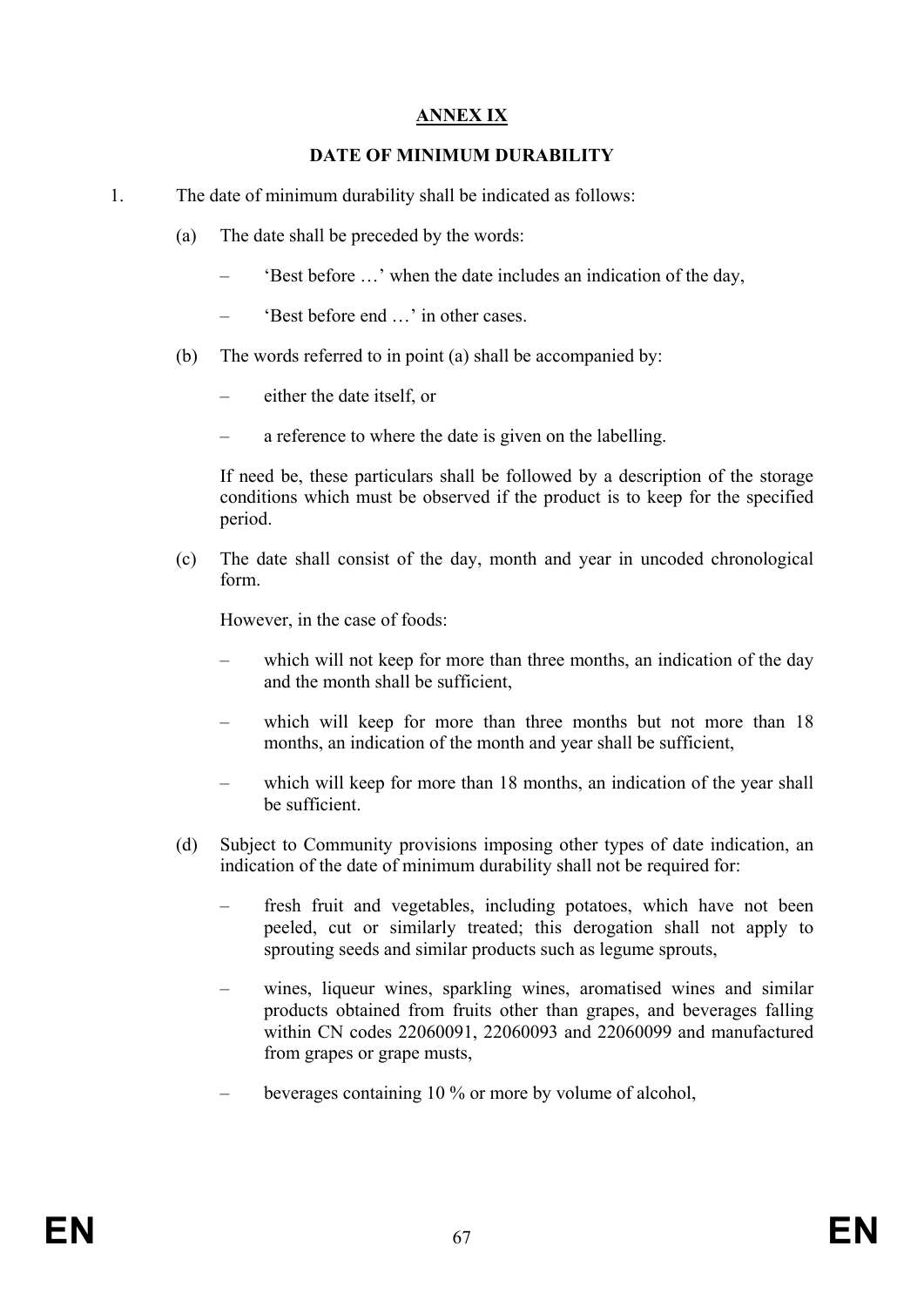- soft drinks, fruit juices, fruit nectars and alcoholic beverages containing more than 1,2 % by volume of alcohol in individual containers of more than five litres, intended for supply to mass caterers,
- bakers' or pastry cooks' wares which, given the nature of their content, are normally consumed within 24 hours of their manufacture,
- vinegar,
- cooking salt,
- solid sugar,
- confectionery products consisting almost solely of flavoured and/or coloured sugars,
- chewing gums and similar chewing products,
- individual portions of ice-cream.
- 2. The 'use by' date shall be indicated as follows:
	- (a) It shall be preceded by the words 'use by …';
	- (b) The words in point (a) shall be accompanied by:
		- either the date itself, or
		- a reference to where the date is given on the labelling.

 Those particulars shall be followed by a description of the storage conditions which must be observed.

(c) The date shall consist of the day, the month and, possibly, the year, in that order and in uncoded form.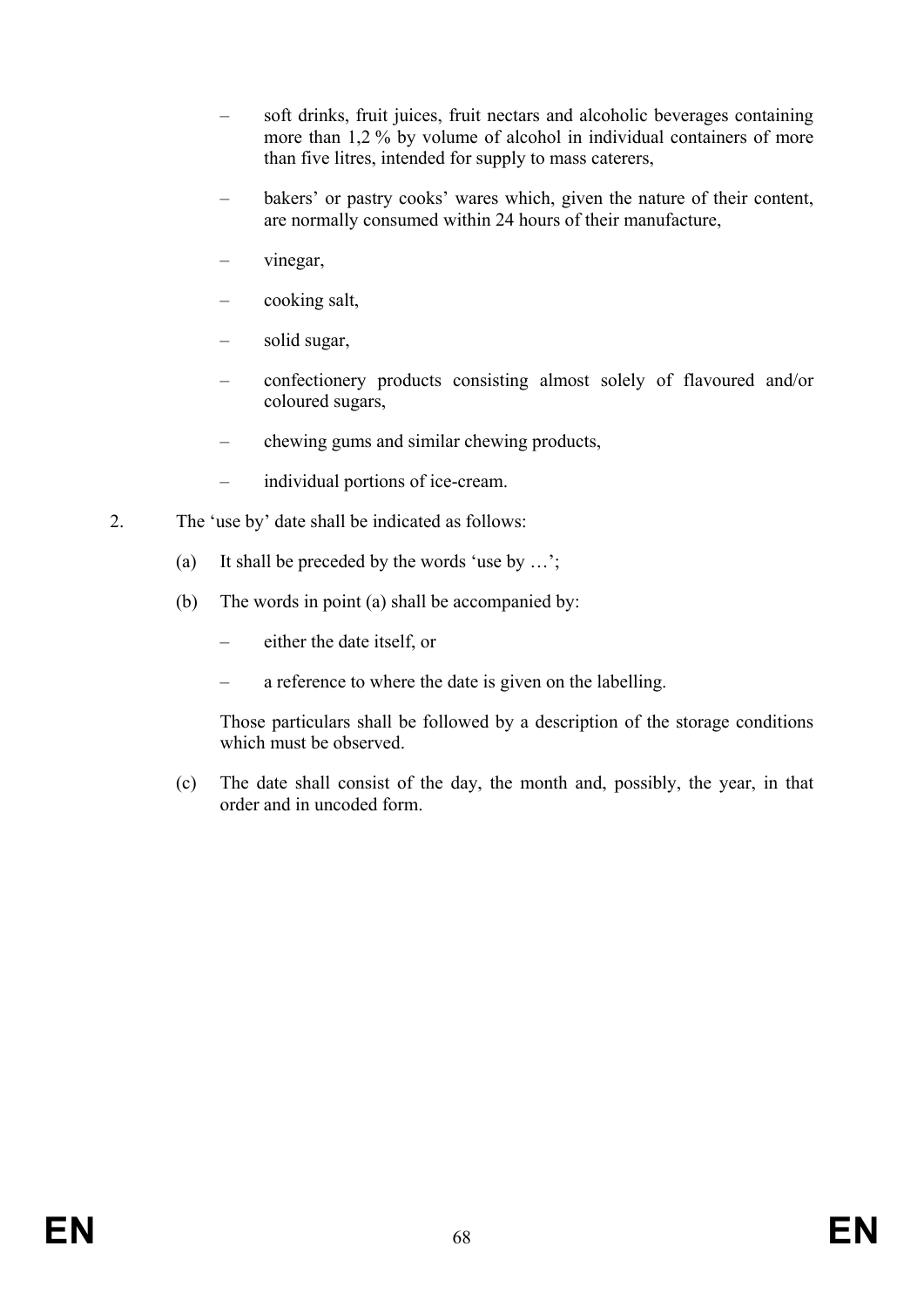# **ANNEX X**

### **ALCOHOLIC STRENGTH**

The actual alcoholic strength by volume of beverages containing more than 1,2 % by volume of alcohol shall be indicated by a figure to not more than one decimal place. It shall be followed by the symbol '% vol.' and may be preceded by the word 'alcohol' or the abbreviation 'alc'.

The alcoholic strength shall be determined at 20°C.

Positive and negative allowed tolerances in respect of the indication of the alcoholic strength by volume and expressed in absolute values shall be as listed in the following table. They shall apply without prejudice to the tolerances deriving from the method of analysis used for determining the alcoholic strength.

|                  | <b>Description of beverage</b>                                                                                                                                                                                                                                                                                                                     | Positive or negative tolerance |
|------------------|----------------------------------------------------------------------------------------------------------------------------------------------------------------------------------------------------------------------------------------------------------------------------------------------------------------------------------------------------|--------------------------------|
| 1.               | Beers having an alcoholic strength not<br>exceeding 5,5 % vol.; beverages classified<br>under subheading 22.07 B II of the<br>Common Customs Tariff and made from<br>grapes                                                                                                                                                                        | $0.5\%$ vol.                   |
| $\overline{2}$ . | Beers having an alcoholic strength<br>exceeding 5,5 % vol.; beverages classified<br>under subheading 22.07 B I of the Common<br>Customs Tariff and made from grapes;<br>ciders, perries, fruit wines and the like,<br>obtained from fruits other than grapes,<br>whether or not semi-sparkling or sparkling;<br>beverages based on fermented honey | $1\%$ vol.                     |
| 3.               | Beverages containing macerated fruit or $\vert 1,5 \degree$ vol.<br>parts of plants                                                                                                                                                                                                                                                                |                                |
| 4.               | Any other beverages containing more than<br>1,2 % by volume of alcohol                                                                                                                                                                                                                                                                             | $0,3\%$ vol.                   |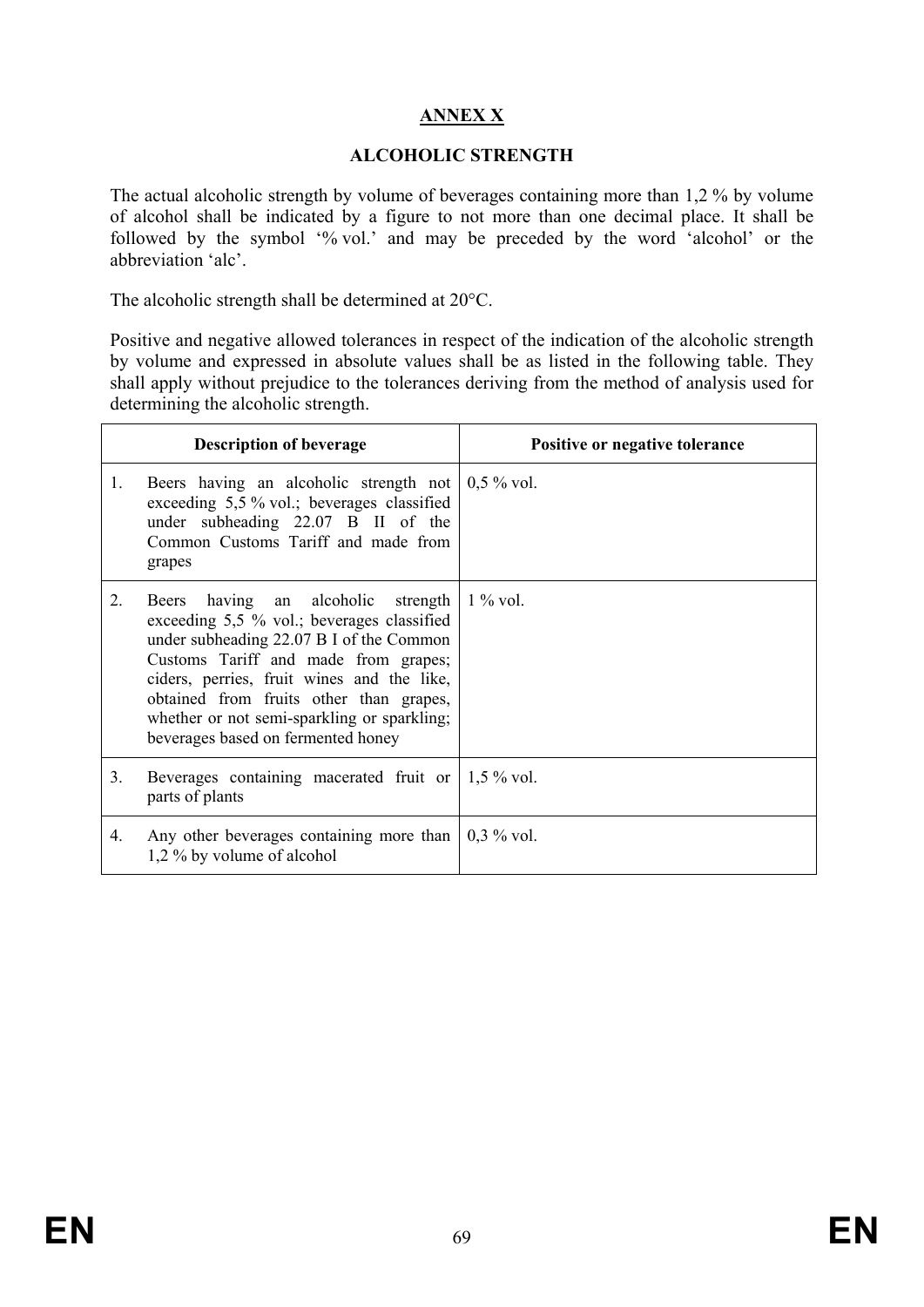# **ANNEX XI**

### **REFERENCE INTAKES**

#### **PART A – REFERENCE INTAKES FOR VITAMINS AND MINERALS (ADULTS)**

#### **1. Vitamins and minerals which may be declared and their recommended daily allowances (RDAs)**

| Vitamin A $(\mu g)$ | 800            | Vitamin $B12 \, (\mu g)$               | 1    |
|---------------------|----------------|----------------------------------------|------|
| Vitamin $D(\mu g)$  | 5              | Biotin (mg)                            | 0,15 |
| Vitamin $E$ (mg)    | 10             | Pantothenic acid (mg)                  | 6    |
| Vitamin $C$ (mg)    | 60             | Calcium (mg)                           | 800  |
| Thiamin (mg)        | 1,4            | Phosphorus (mg)                        | 800  |
| Riboflavin (mg)     | 1,6            | Iron $(mg)$                            | 14   |
| Niacin $(mg)$       | 18             | Magnesium (mg)                         | 300  |
| Vitamin B6 (mg)     | $\overline{2}$ | $\text{Zinc} \left( \text{mg} \right)$ | 15   |
| Folacin $(\mu g)$   | 200            | Iodine $(\mu g)$                       | 150  |
|                     |                |                                        |      |

### **2. Significant amount of vitamins and minerals**

As a rule, 15 % of the recommended allowance specified in point 1 supplied by 100 g or 100 ml or per package if the package contains only a single portion should be taken into consideration in deciding what constitutes a significant amount.

#### **PART B – REFERENCE INTAKES FOR ENERGY AND SELECTED NUTRIENTS OTHER THAN VITAMINS AND MINERALS (ADULTS)**

| <b>Energy or nutrient</b> | <b>Reference Intake</b> |  |
|---------------------------|-------------------------|--|
| Energy                    | 8400 kJ (2000 kcal)     |  |
| Total fat                 | 70 g                    |  |
| Saturates                 | 20 g                    |  |
| Carbohydrate              | 230 g                   |  |
| <b>Sugars</b>             | 90 g                    |  |
| Salt                      | 6g                      |  |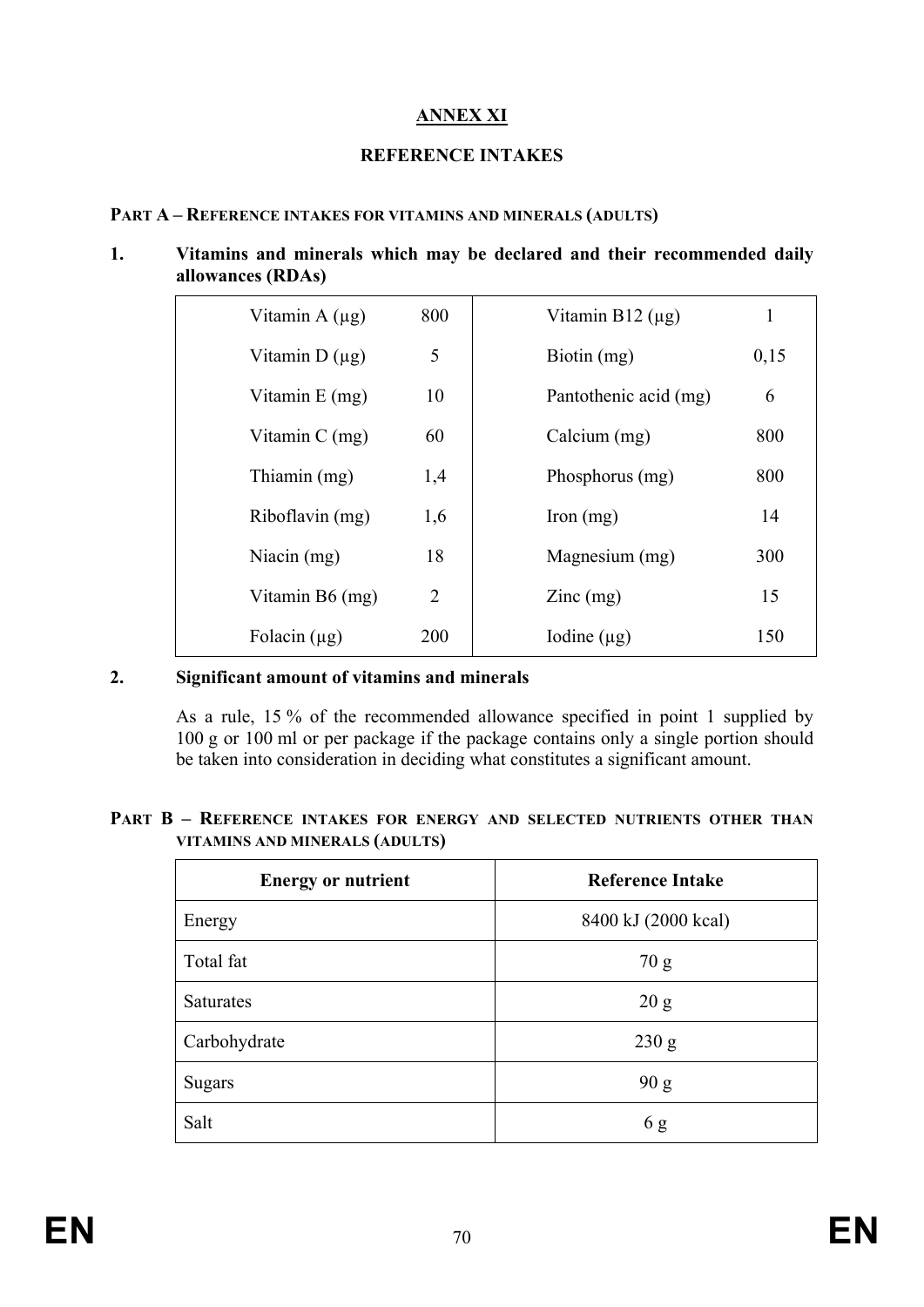# **ANNEX XII**

# **CONVERSION FACTORS**

### **CONVERSION FACTORS FOR THE CALCULATION OF ENERGY**

The energy value to be declared shall be calculated using the following conversion factors:

| carbohydrate (except<br>polyols) | 4 kcal/g $-17$ kJ/g   |
|----------------------------------|-----------------------|
| polyols                          | 2,4 kcal/g $-10$ kJ/g |
| protein                          | 4 kcal/g $-17$ kJ/g   |
| fat                              | 9 kcal/g $-37$ kJ/g   |
| salatrims                        | 6 kcal/g $-$ 25 kJ/g  |
| alcohol (ethanol)                | 7 kcal/g $-29$ kJ/g   |
| organic acid                     | 3 kcal/g $-$ 13 kJ/g  |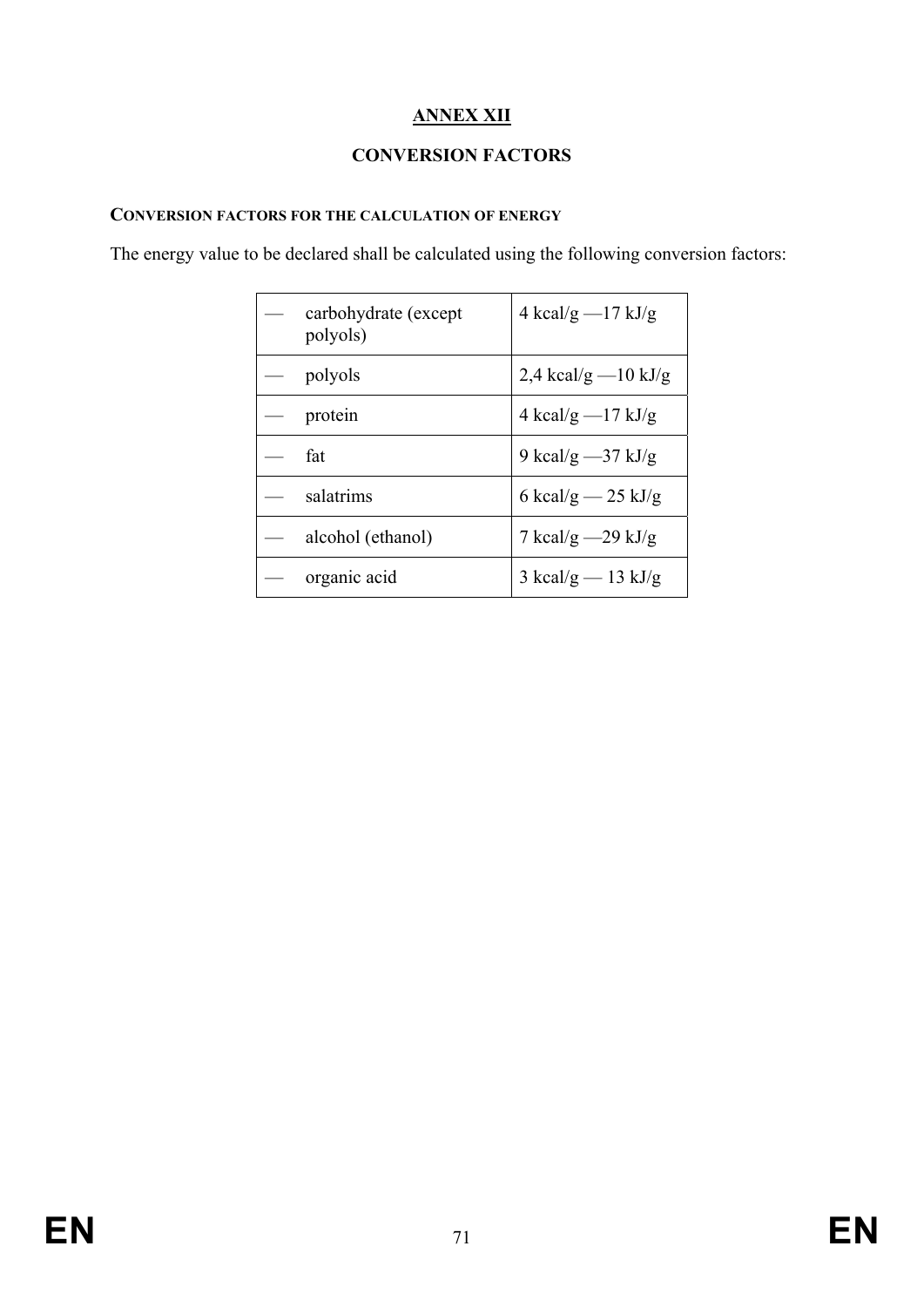# **ANNEX XIII**

## **EXPRESSION AND PRESENTATION OF NUTRITION DECLARATION**

#### **PART A – EXPRESSION OF THE NUTRITION DECLARATION**

The units to be used in the nutrition declaration shall be the following:

| energy                | kJ and kcal                                                           |
|-----------------------|-----------------------------------------------------------------------|
| fat                   | grams $(g)$                                                           |
| carbohydrate          |                                                                       |
| fibre                 |                                                                       |
| protein               |                                                                       |
| salt                  |                                                                       |
| vitamins and minerals | the units specified in<br>point 1 of Part A of<br>Annex XI            |
| other substances      | units as appropriate<br>for the individual<br>substances<br>concerned |

#### **PART B – ORDER OF PRESENTATION OF NUTRITION DECLARATION ON COMPONENTS OF CARBOHYDRATE AND FAT**

1. Where polyols and/or starch are declared, this declaration shall be included in the following order:

| carbohydrate | g |  |
|--------------|---|--|
| of which:    |   |  |
| - sugars     | g |  |
| — polyols    | g |  |
| — starch     |   |  |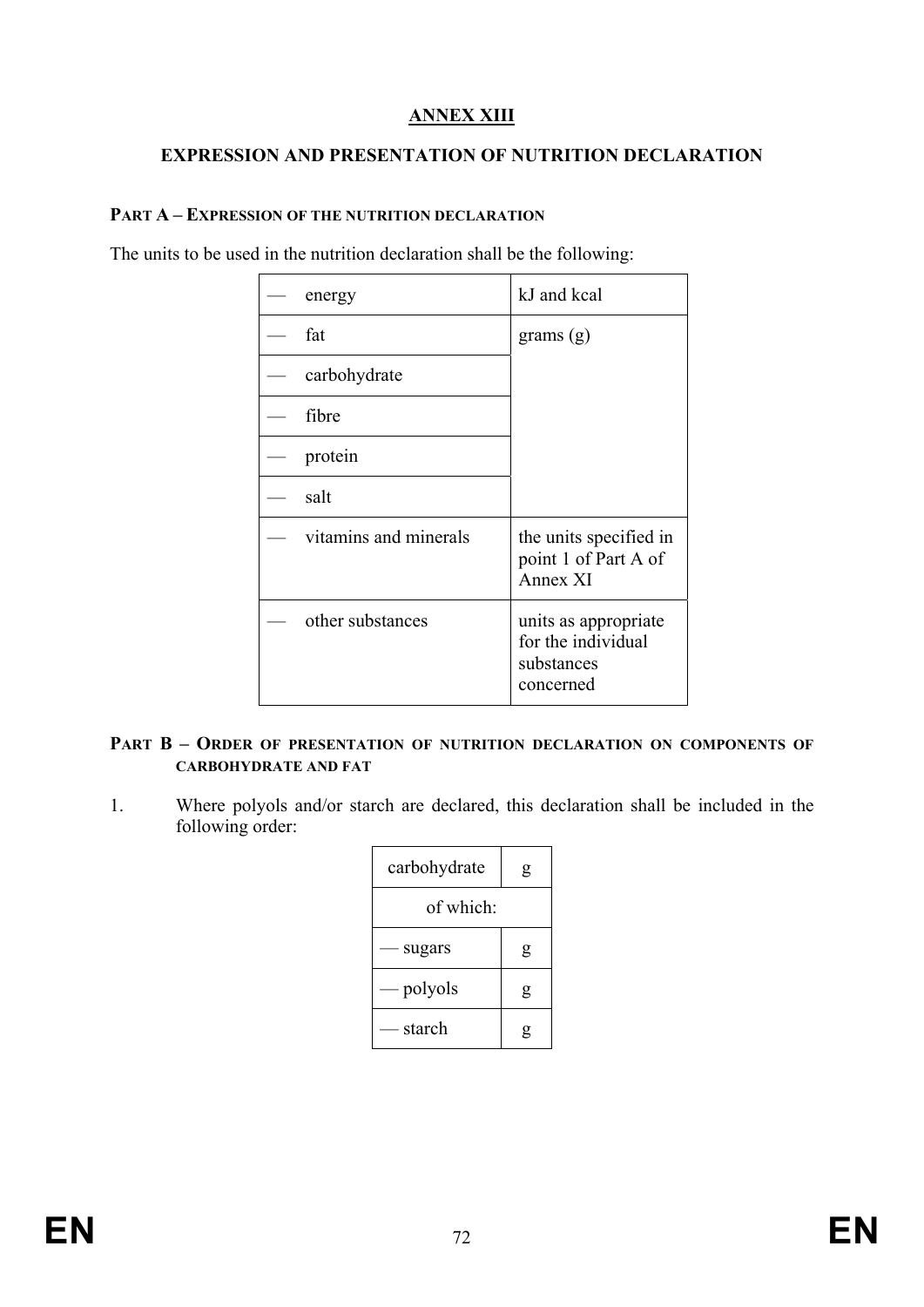2. Where the amount and/or type of fatty acid is declared, this declaration shall be included in the following order:

| fat               | g |
|-------------------|---|
| of which:         |   |
| — saturates       | g |
| — trans fats      | g |
| mono-unsaturates  | g |
| — polyunsaturates |   |

#### **PART C – ORDER OF PRESENTATION OF ENERGY AND NUTRIENTS APPEARING IN A NUTRITION DECLARATION**

The order of presentation of the information on the energy and nutrients, as appropriate, shall be the following:

| energy                | kJ and kcal                                             |  |  |  |  |  |  |  |
|-----------------------|---------------------------------------------------------|--|--|--|--|--|--|--|
| fat                   | g                                                       |  |  |  |  |  |  |  |
| of which              |                                                         |  |  |  |  |  |  |  |
| - saturates           | g                                                       |  |  |  |  |  |  |  |
| - trans fats          | g                                                       |  |  |  |  |  |  |  |
| mono-unsaturates      | g                                                       |  |  |  |  |  |  |  |
| - polyunsaturates     | g                                                       |  |  |  |  |  |  |  |
| carbohydrate          | g                                                       |  |  |  |  |  |  |  |
| of which              |                                                         |  |  |  |  |  |  |  |
| sugars                | g                                                       |  |  |  |  |  |  |  |
| — polyols             | g                                                       |  |  |  |  |  |  |  |
| - starch              | g                                                       |  |  |  |  |  |  |  |
| fibre                 | g                                                       |  |  |  |  |  |  |  |
| protein               | g                                                       |  |  |  |  |  |  |  |
| salt                  | g                                                       |  |  |  |  |  |  |  |
| vitamins and minerals | the units specified in point 1<br>of Part A of Annex XI |  |  |  |  |  |  |  |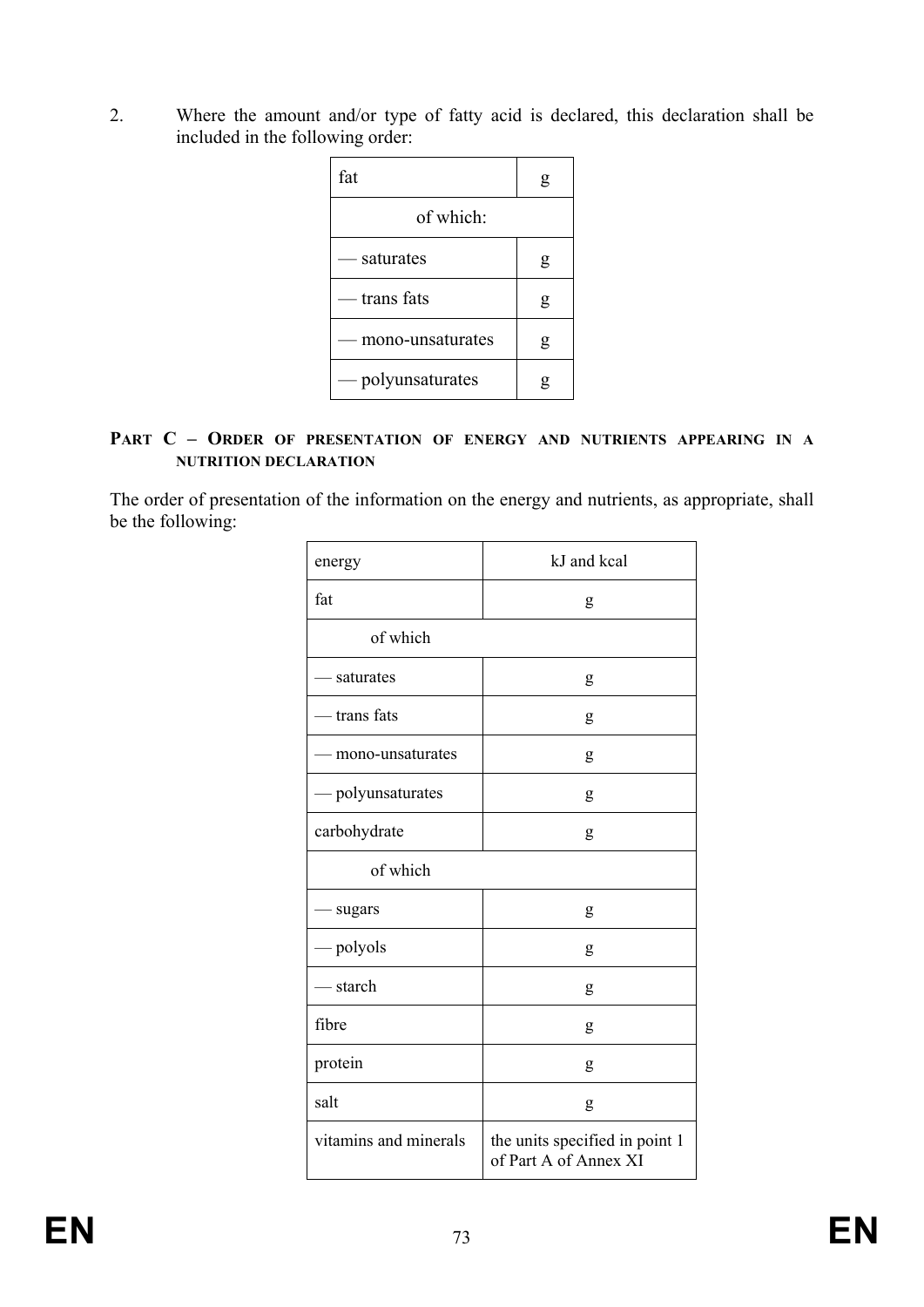# **LEGISLATIVE FINANCIAL STATEMENT**

### **1. NAME OF THE PROPOSAL:**

Proposal for a Regulation of the European Parliament and of the Council on the provision of food information to consumers

## **2. ABM / ABB FRAMEWORK**

Policy Area(s) concerned and associated Activity/Activities: Health and Consumer Protection - Food Safety, Animal health, Animal Welfare and Plant Health

### **3. BUDGET LINES**

**3.1. Budget lines (operational lines and related technical and administrative assistance lines (ex- B..A lines)) including headings:** 

No financial implications.

#### **3.2. Duration of the action and of the financial impact:**

Open ended

### **3.3. Budgetary characteristics:**

| <b>Budget line</b> | <b>Type of</b><br>expenditure |  | <b>New</b> | <b>EFTA</b><br>contribution | <b>Contributions</b><br>from<br>applicant<br>countries | <b>Heading in</b><br>financial<br>perspective |  |
|--------------------|-------------------------------|--|------------|-----------------------------|--------------------------------------------------------|-----------------------------------------------|--|
|                    |                               |  |            |                             |                                                        |                                               |  |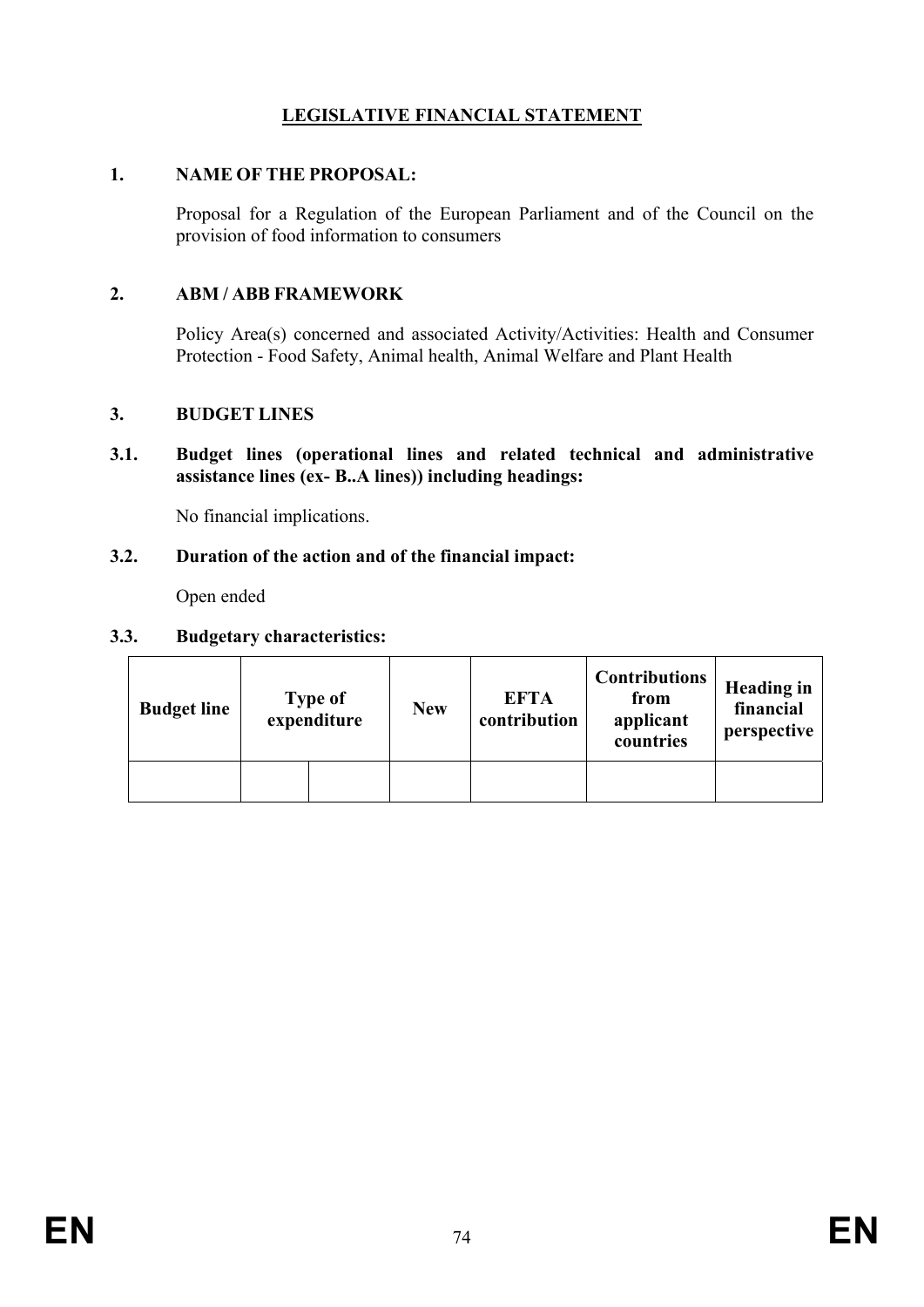# **4. SUMMARY OF RESOURCES**

## **4.1. Financial Resources**

### *4.1.1. Summary of commitment appropriations (CA) and payment appropriations (PA)*

| Expenditure type                                                                                                                                  | Sectio<br>n no. |              | Yea<br>r n | $n + 1$ | $n + 2$ | $n + 3$ | $n + 4$ | $n + 5$<br>and<br>later | Total |
|---------------------------------------------------------------------------------------------------------------------------------------------------|-----------------|--------------|------------|---------|---------|---------|---------|-------------------------|-------|
| Operational expenditure $41$                                                                                                                      |                 |              |            |         |         |         |         |                         |       |
| Commitment<br>Appropriations (CA)                                                                                                                 | 8.1.            | $\rm{a}$     |            |         |         |         |         |                         |       |
| Payment<br>Appropriations (PA)                                                                                                                    |                 | $\mathbf b$  |            |         |         |         |         |                         |       |
| Administrative expenditure within reference amount <sup>42</sup>                                                                                  |                 |              |            |         |         |         |         |                         |       |
| Technical &<br>administrative<br>assistance (NDA)                                                                                                 | 8.2.4.          | $\mathbf{c}$ |            |         |         |         |         |                         |       |
| TOTAL REFERENCE AMOUNT                                                                                                                            |                 |              |            |         |         |         |         |                         |       |
| Commitment<br>Appropriations                                                                                                                      |                 | $a+c$        |            |         |         |         |         |                         |       |
| Payment<br>Appropriations                                                                                                                         |                 | $b+c$        |            |         |         |         |         |                         |       |
| Administrative expenditure not included in reference amount <sup>43</sup>                                                                         |                 |              |            |         |         |         |         |                         |       |
| Human resources and<br>associated expenditure<br>(NDA)                                                                                            | 8.2.5.          | d            |            |         |         |         |         |                         |       |
| Administrative<br>costs,<br>other<br>than<br>human<br>and<br>resources<br>associated<br>costs,<br>not<br>included<br>in reference<br>amount (NDA) | 8.2.6.          | e            |            |         |         |         |         |                         |       |

EUR million (to 3 decimal places)

1

Expenditure that does not fall under Chapter xx 01 of the Title xx concerned.<br>
Expenditure within article xx 01 04 of Title xx.<br>
Expenditure within about xx 01 of the reticles xx 01 04 or xx 01 05

Expenditure within chapter xx 01 other than articles xx 01 04 or xx 01 05.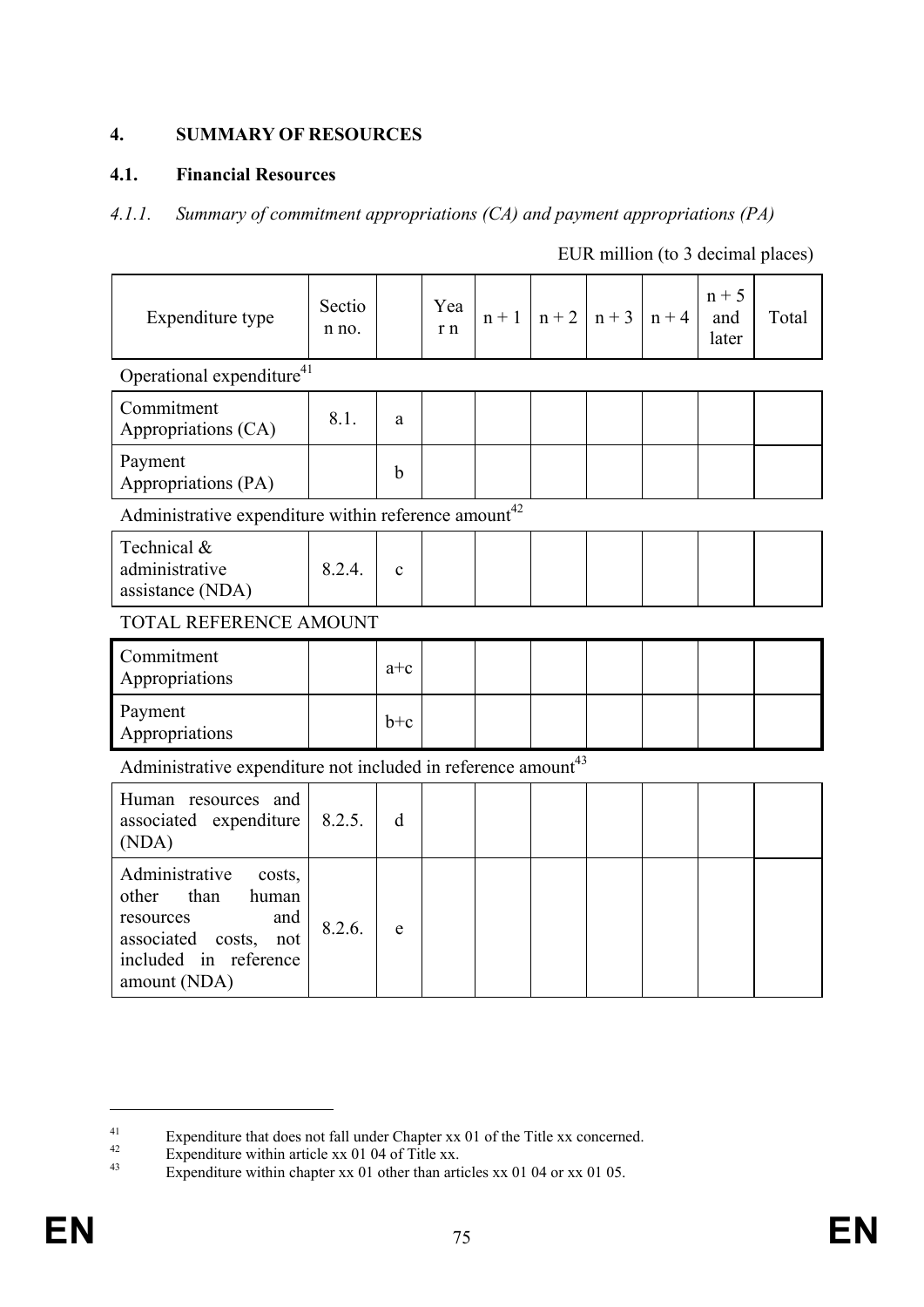|  | Total indicative financial cost of intervention |
|--|-------------------------------------------------|
|  |                                                 |

| TOTAL CA including<br>of<br>Human<br>cost<br>Resources | $a+c$<br>$+d$<br>$+e$ |  |  |  |
|--------------------------------------------------------|-----------------------|--|--|--|
| TOTAL PA including<br>of<br>Human<br>cost<br>Resources | $b+c$<br>$+d$<br>$+e$ |  |  |  |

### Co-financing details

If the proposal involves co-financing by Member States, or other bodies (please specify which), an estimate of the level of this co-financing should be indicated in the table below (additional lines may be added if different bodies are foreseen for the provision of the co-financing):

| EUR million (to 3 decimal places) |  |  |
|-----------------------------------|--|--|
|                                   |  |  |

| Co-financing body                  |                               | Yea<br>r n |  | $n+1$ $n+2$ $n+3$ $n+4$ | $n + 5$<br>and<br>later | Total |
|------------------------------------|-------------------------------|------------|--|-------------------------|-------------------------|-------|
|                                    | c                             |            |  |                         |                         |       |
| TOTAL CA including<br>co-financing | $a+c$<br>$+d$<br>$+e$<br>$+f$ |            |  |                         |                         |       |

- *4.1.2. Compatibility with Financial Programming* 
	- X Proposal is compatible with existing financial programming.
	- $\Box$  Proposal will entail reprogramming of the relevant heading in the financial perspective.
	- $\Box$  Proposal may require application of the provisions of the Interinstitutional Agreement<sup>44</sup> (i.e. flexibility instrument or revision of the financial perspective).

<sup>&</sup>lt;u>.</u>

<sup>44</sup> See points 19 and 24 of the Interinstitutional agreement.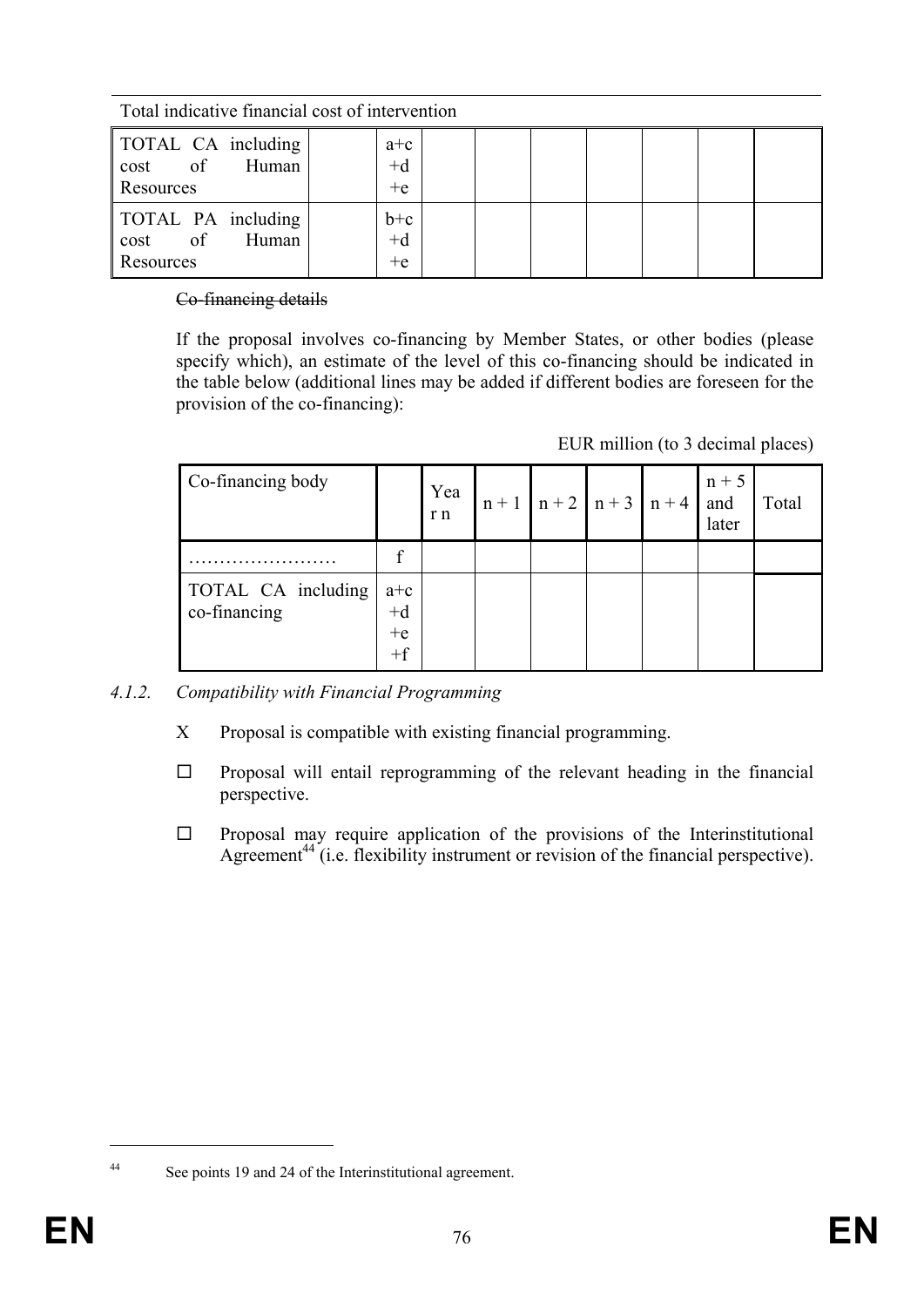# *4.1.3. Financial impact on Revenue*

- X Proposal has no financial implications on revenue
- $\Box$  Proposal has financial impact the effect on revenue is as follows:

|  | EUR million (to one decimal place) |  |
|--|------------------------------------|--|
|  |                                    |  |

|             |     |                                      |    |           |  |  | Situation following action |                                               |  |  |  |  |  |  |  |
|-------------|-----|--------------------------------------|----|-----------|--|--|----------------------------|-----------------------------------------------|--|--|--|--|--|--|--|
| Budget line |     | to<br>actio<br>n<br>[Year<br>$n-1$ ] |    |           |  |  |                            | $[Yea   [n+1]   [n+2]   [n+3   [n+4]   [n+5]$ |  |  |  |  |  |  |  |
|             | (a) | Revenue<br>absolute terms            | 1n |           |  |  |                            |                                               |  |  |  |  |  |  |  |
|             | (b) | Change in<br>revenue                 |    | $\Lambda$ |  |  |                            |                                               |  |  |  |  |  |  |  |

### **4.2. Human Resources FTE (including officials, temporary and external staff) – see detail under point 8.2.1.**

| Annual requirements                      | Year n   n + 1   n + 2   n + 3   n + 4 |  |  | $n + 5$<br>and<br>later |
|------------------------------------------|----------------------------------------|--|--|-------------------------|
| Total<br>of<br>number<br>human resources |                                        |  |  |                         |

# **5. CHARACTERISTICS AND OBJECTIVES**

Details of the context of the proposal are required in the Explanatory Memorandum. This section of the Legislative Financial Statement should include the following specific complementary information:

# **5.1. Need to be met in the short or long term**

The proposed Regulation on the provision of food information to consumers recasts and updates the present rules n food labelling that are applicable to foods in general. It establishes a flexible bottom-up mechanism that would enable stakeholders to innovate on food labelling, and the labelling rules to adapt to different and continuously changing markets and consumer demands.

<u>.</u>

<sup>45</sup> Additional columns should be added if necessary i.e. if the duration of the action exceeds 6 years.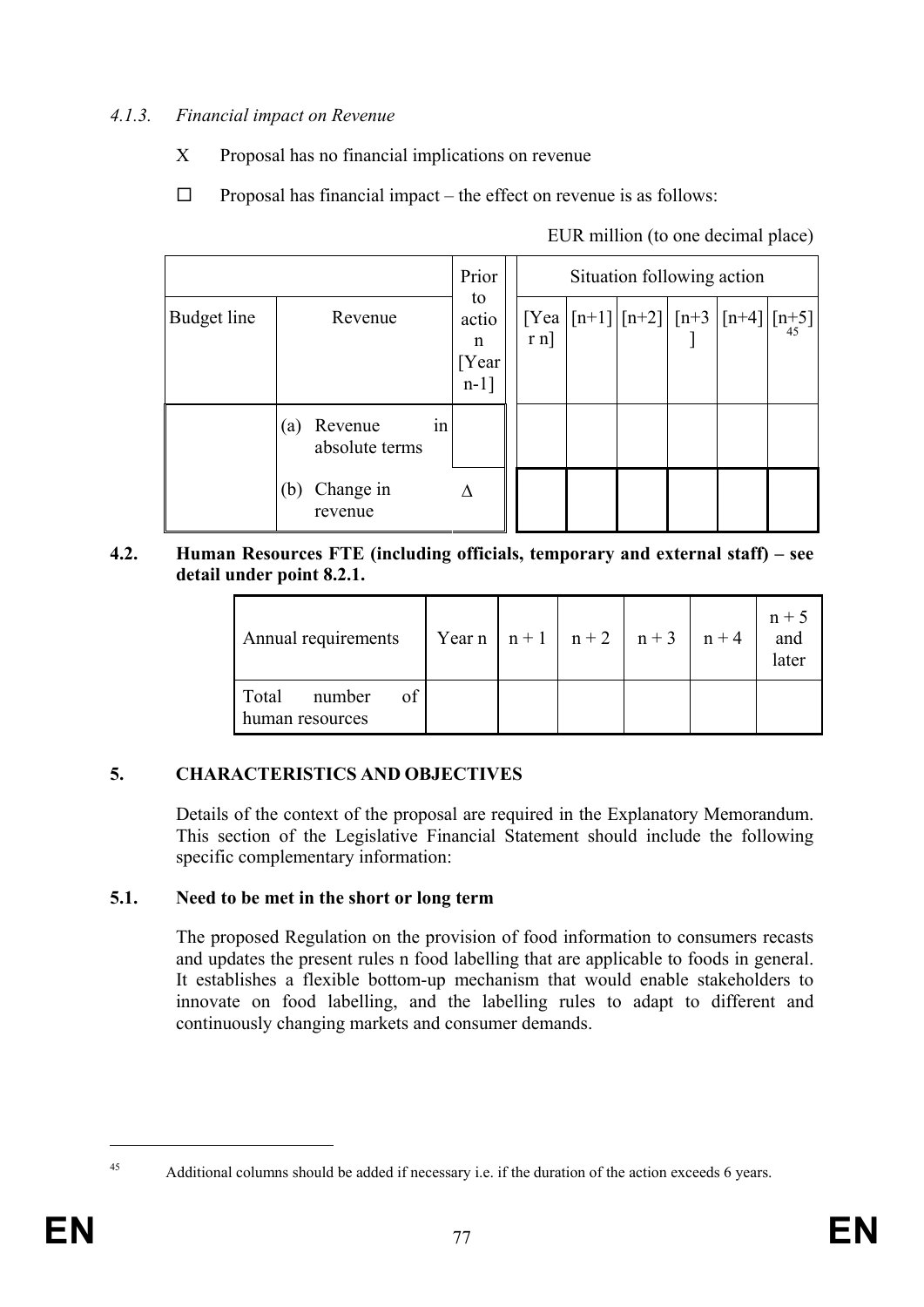The rules on nutrition labelling are recast with the general food labelling provisions. The proposal makes nutrition labelling mandatory in the principal field of vision of the food label and allows for the development of best practice in the presentation of nutrition information.

There is a transition period of 3 years for the application of the new rules.

## **5.2. Value-added of Community involvement and coherence of the proposal with other financial instruments and possible synergy**

#### **5.3. Objectives, expected results and related indicators of the proposal in the context of the ABM framework**

The main objectives of the legislation are to:

- enable consumers to make informed, safe, healthy and sustainable choices;
- provide consumers with relevant, useful and legitimately expected information;
- ensure the smooth functioning of the internal market;
- foster a pro-competitive market environment.

Taking these objectives into account, the broad scope of the revision reflects the following specific objectives:

- ensure consistency and clarity in the provision of information;
- protect consumers' health and address specific consumer demands for information;
- avoid misleading labelling;
- enable industry innovation allowing them to make use of labelling to promote their products.

The following indicators will be monitored: the notification by Member States of national schemes related to the provision of food information to consumers.

## **5.4. Method of Implementation (indicative)**

Show below the method(s)<sup>46</sup> chosen for the implementation of the action.

- X Centralised Management
	- X directly by the Commission

1

<sup>&</sup>lt;sup>46</sup> If more than one method is indicated please provide additional details in the "Relevant comments" section of this point.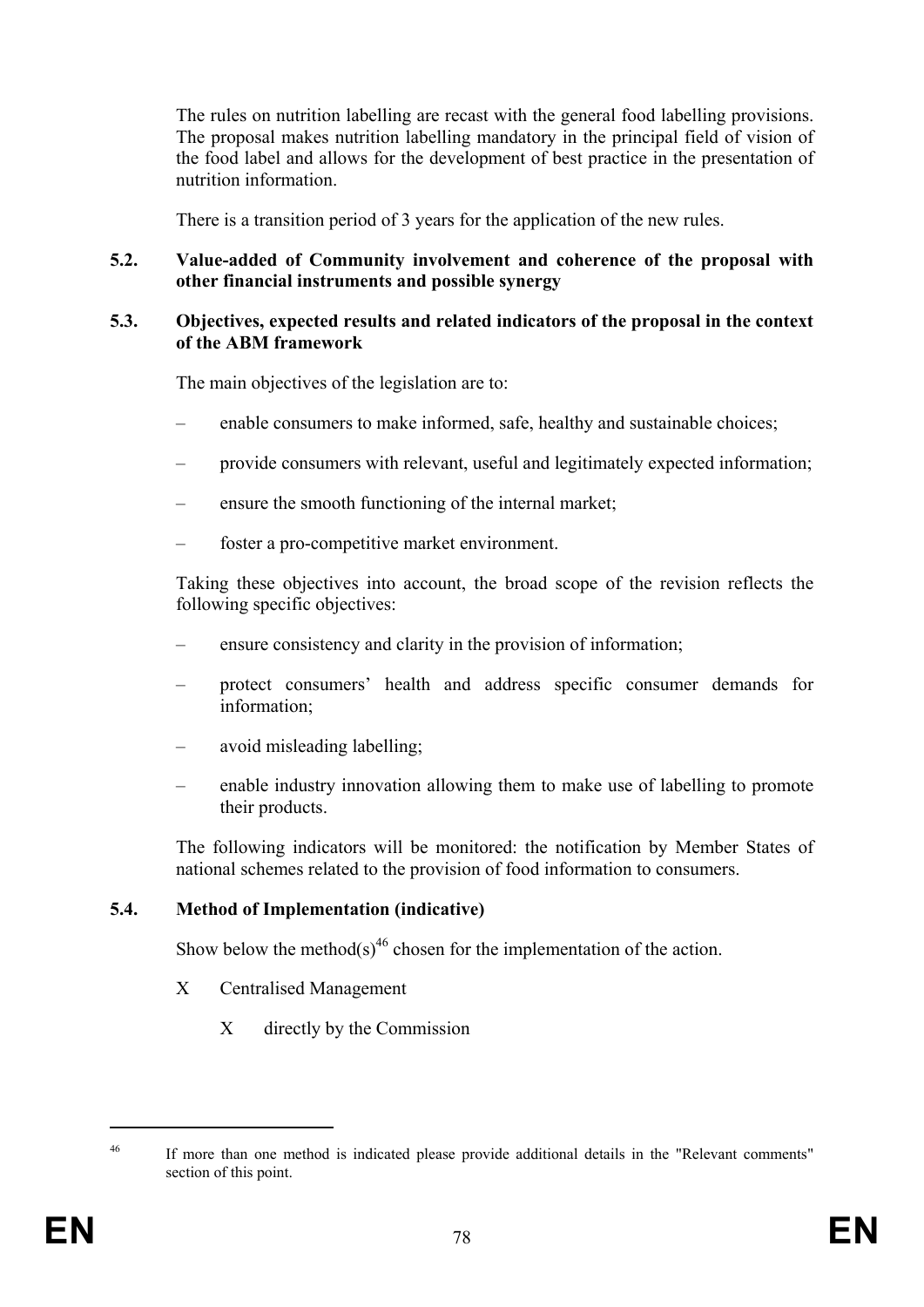- $\Box$  indirectly by delegation to:
	- $\Box$  executive Agencies
	- $\Box$  bodies set up by the Communities as referred to in art. 185 of the Financial Regulation
	- $\Box$  national public-sector bodies/bodies with public-service mission
- $\square$  Shared or decentralised management
	- $\square$  with Member states
	- $\n  $\Box$ \n with Third countries$
- $\Box$  Joint management with international organisations (please specify)

Relevant comments:

## **6. MONITORING AND EVALUATION**

### **6.1. Monitoring system**

The general monitoring of the legislation on labelling is included in the Regulation (EC) No 882/2004 on official controls of food and feed. This Regulation foresees that the Member States implement efficiently the requirements of the food legislation. The Commission (Food and Veterinary Office) controls the correct enforcement of the Member States.

The monitoring would be done by the Commission and Member States for example through reports from Member States, NGOs and self monitoring activities of the industry.

## **6.2. Evaluation**

- *6.2.1. Ex-ante evaluation*
- *6.2.2. Measures taken following an intermediate/ex-post evaluation (lessons learned from similar experiences in the past)*
- *6.2.3. Terms and frequency of future evaluation*

The Commission should carry out an evaluation of the new legislation as from 5 to 7 years after the full application of the legislation in order to assess its relevance to stakeholders' needs. In particular, such evaluation should focus on the uptake and efficiency of the national schemes in view of assessing the need for Community rules on aspects for which national non-binding schemes have been adopted.

## **7. ANTI-FRAUD MEASURES**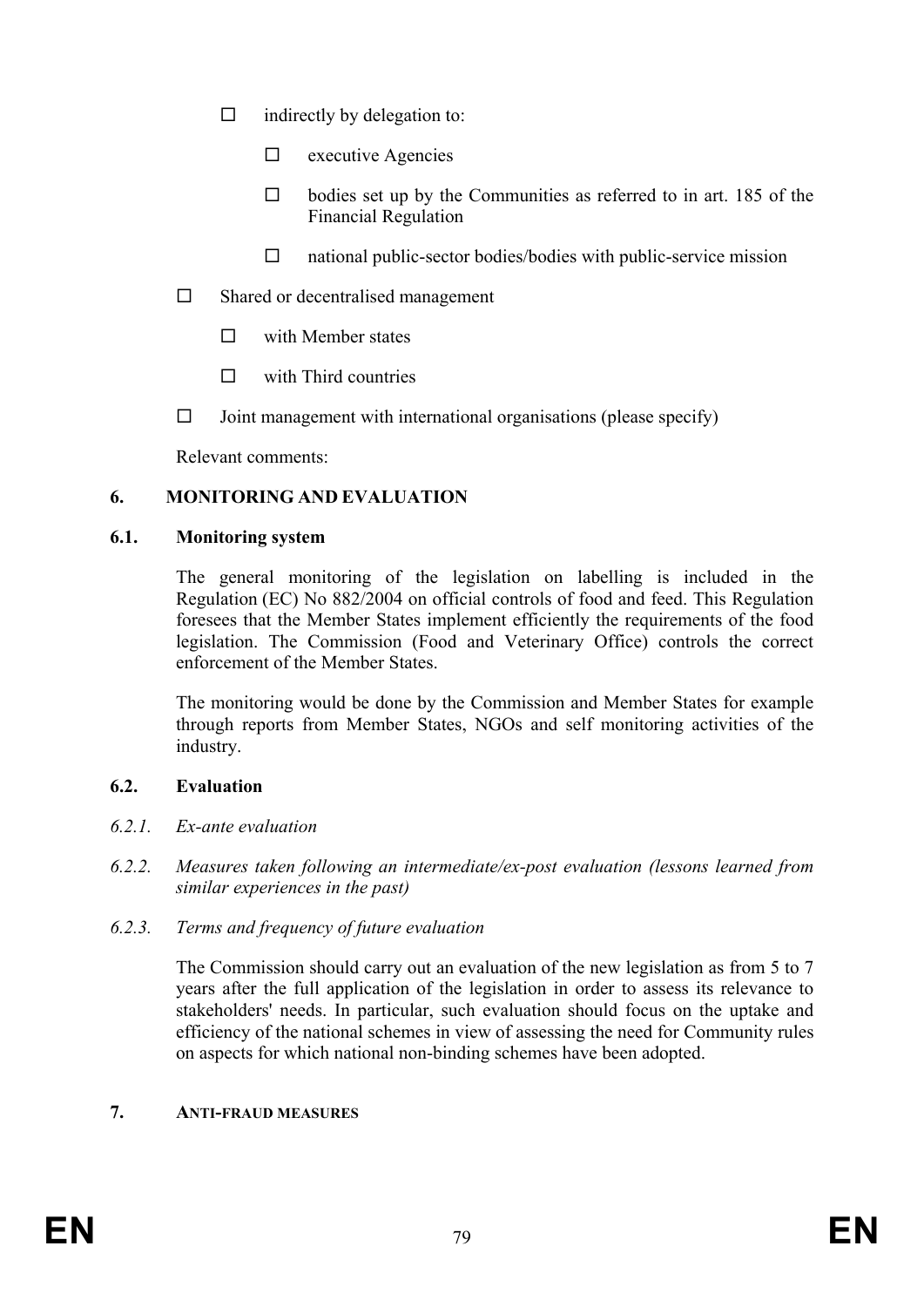# **8. DETAILS OF RESOURCES**

### **8.1. Objectives of the proposal in terms of their financial cost**

| (Headings)<br>of<br>Objectives,<br>actions and<br>outputs<br>should<br>be<br>provided) | Type<br>Av.<br>of |  | Year n<br>cost      |                    | Year $n+1$          |                    | Year $n+2$          |                    | Year $n+3$          |                    | Year $n+4$          |                    | Year $n+5$<br>and later |                    | <b>TOTAL</b>        |                    |
|----------------------------------------------------------------------------------------|-------------------|--|---------------------|--------------------|---------------------|--------------------|---------------------|--------------------|---------------------|--------------------|---------------------|--------------------|-------------------------|--------------------|---------------------|--------------------|
|                                                                                        | output            |  | No.<br>out-<br>puts | To-<br>tal<br>cost | No.<br>out-<br>puts | To-<br>tal<br>cost | No.<br>out-<br>puts | To-<br>tal<br>cost | No.<br>out-<br>puts | To-<br>tal<br>cost | No.<br>out-<br>puts | To-<br>tal<br>cost | No.<br>out-<br>puts     | To-<br>tal<br>cost | No.<br>out-<br>puts | To-<br>tal<br>cost |
| OPERA-<br><b>TIONAL</b><br>OBJEC-<br><b>TIVE</b><br>No.1 <sup>47</sup>                 |                   |  |                     |                    |                     |                    |                     |                    |                     |                    |                     |                    |                         |                    |                     |                    |
| <b>TOTAL</b><br><b>COST</b>                                                            |                   |  |                     |                    |                     |                    |                     |                    |                     |                    |                     |                    |                         |                    |                     |                    |

Commitment appropriations in EUR million (to 3 decimal places)

<sup>47</sup> As described under Section 5.3.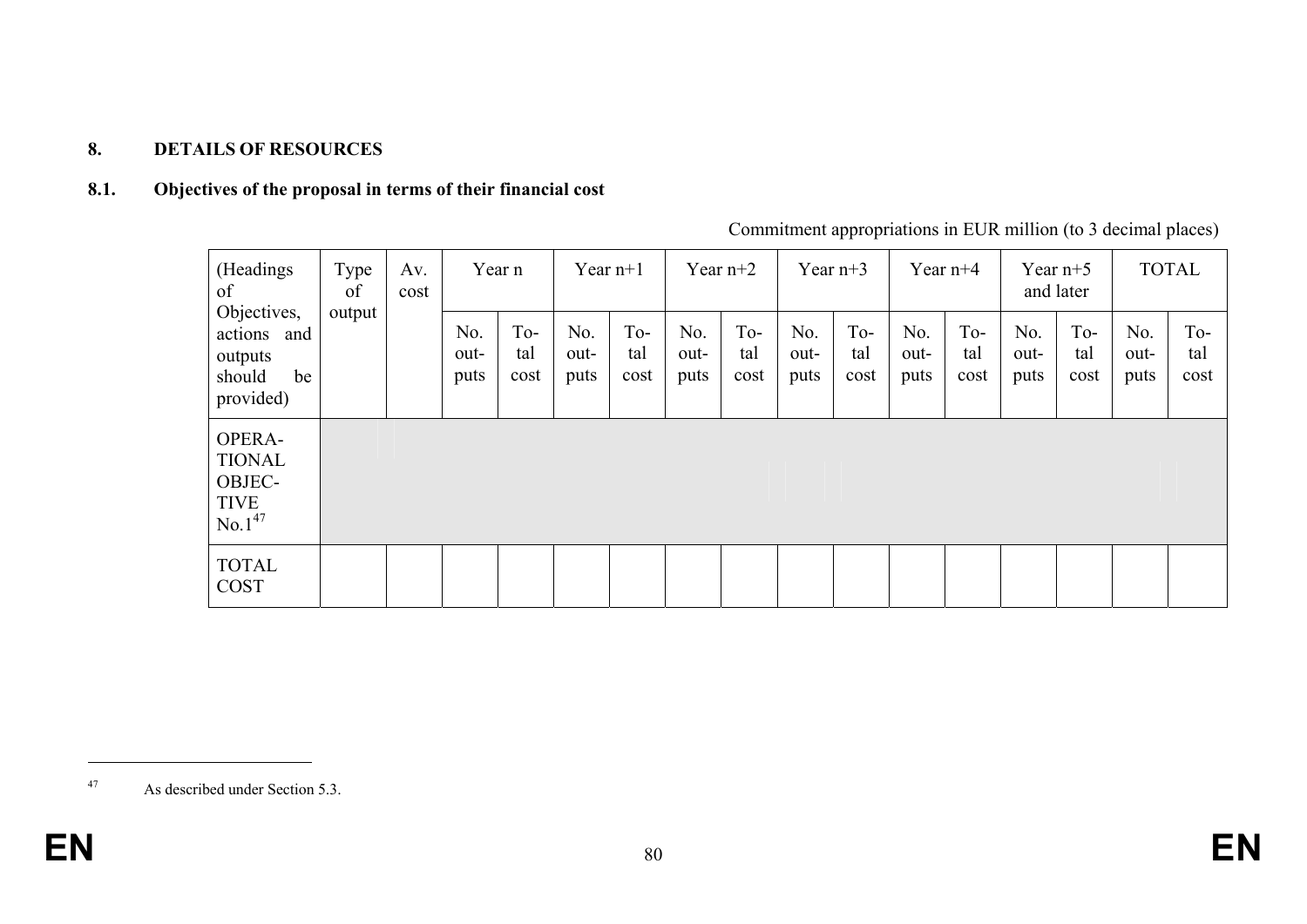# **8.2. Administrative Expenditure**

| Types of<br>post                                                 |                      | Staff to be assigned to management of the action using existing<br>and/or additional resources (number of posts/FTEs) |               |               |               |               |               |  |  |  |
|------------------------------------------------------------------|----------------------|-----------------------------------------------------------------------------------------------------------------------|---------------|---------------|---------------|---------------|---------------|--|--|--|
|                                                                  |                      | Year n                                                                                                                | Year<br>$n+1$ | Year<br>$n+2$ | Year<br>$n+3$ | Year<br>$n+4$ | Year<br>$n+5$ |  |  |  |
| Officials or<br>temporary<br>staff <sup>48</sup> $(XX)$<br>0101) | $A^*$ /AD            | 3,5                                                                                                                   | 3,5           | 3,5           | 3,5           | 3,5           | 3,5           |  |  |  |
|                                                                  | $B^*$ ,<br>$C^*/AST$ | 1/0.2                                                                                                                 | 1/0.2         | 1/0.2         | 1/0.2         | 1/0.2         | 1/0.2         |  |  |  |
| Staff financed <sup>49</sup> by art.<br>XX 01 02                 |                      |                                                                                                                       |               |               |               |               |               |  |  |  |
| Other staff <sup>50</sup> financed<br>by art. XX 01 04/05        |                      |                                                                                                                       |               |               |               |               |               |  |  |  |
| <b>TOTAL</b>                                                     |                      | 4,7                                                                                                                   | 4,7           | 4,7           | 4,7           | 4,7           | 4,7           |  |  |  |

#### *8.2.1. Number and type of human resources*

*8.2.2. Description of tasks deriving from the action* 

Implementing the Regulation, e.g. adoption of guidelines and implementing measures, management of the notification of national measures in consultation with the Standing Committee on the Food Chain and Animal Health. The Commission shall also facilitate the exchange of information between Member States and itself on national schemes and make available to the public the details of the national schems and monitor their development and application.

<u>.</u>

 $^{48}$  Cost of which is NOT covered by the reference amount.

 $^{49}$  Cost of which is NOT covered by the reference amount.

Cost of which is included within the reference amount.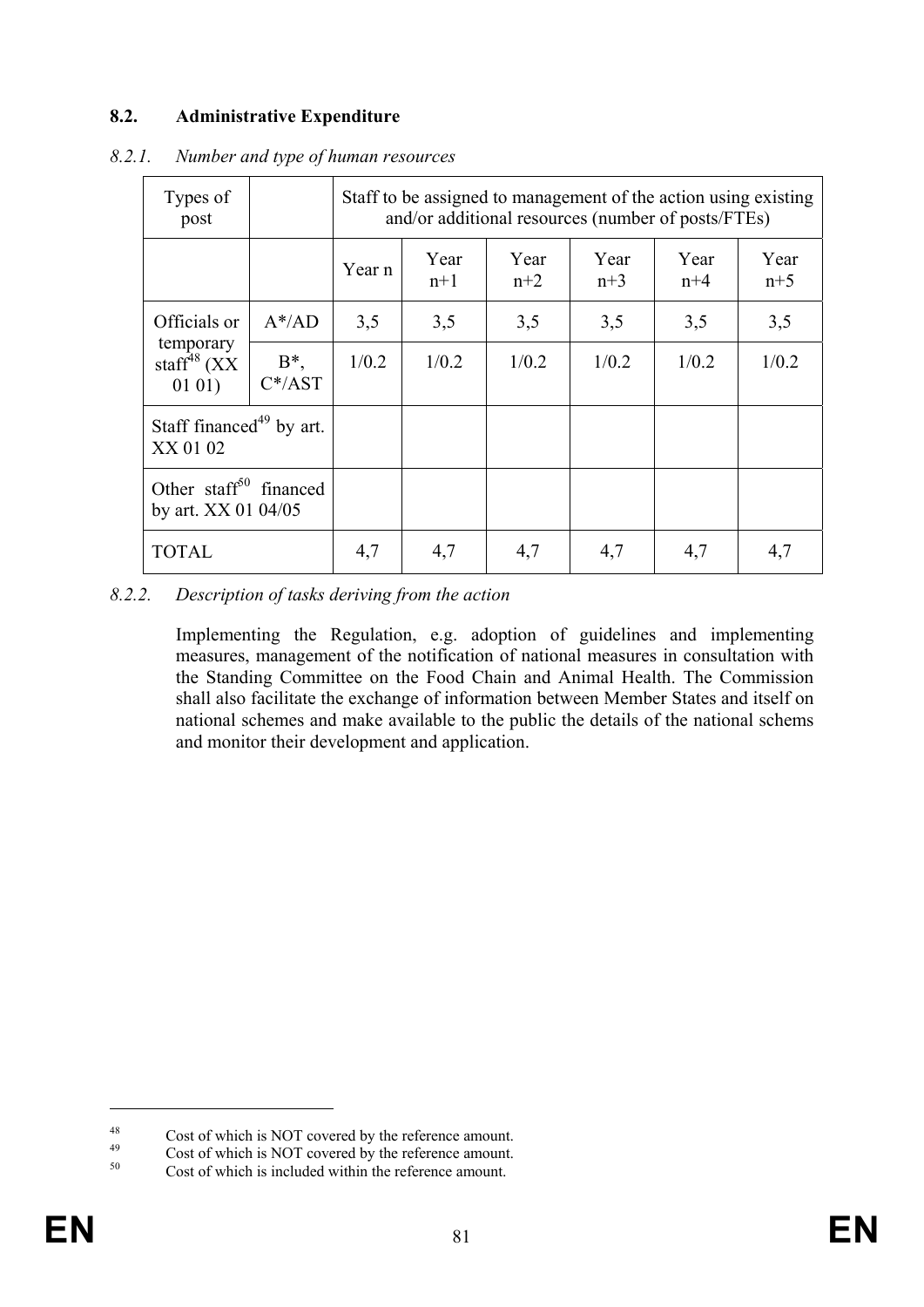#### *8.2.3. Sources of human resources (statutory)*

When more than one source is stated, please indicate the number of posts originating from each of the sources

- X Posts currently allocated to the management of the programme to be replaced or extended
- $\square$  Posts pre-allocated within the APS/PDB exercise for year n
- $\square$  Posts to be requested in the next APS/PDB procedure
- $\Box$  Posts to be redeployed using existing resources within the managing service (internal redeployment)
- $\square$  Posts required for year n although not foreseen in the APS/PDB exercise of the year in question

EUR million (to 3 decimal places)

| Budget line<br>(number and heading)                                                 | Year<br>n | Year<br>$n+1$ | Year<br>$n+2$ | Year<br>$n+3$ | Year<br>$n+4$ | Year<br>$n+5$<br>and<br>later | <b>TOTA</b> |
|-------------------------------------------------------------------------------------|-----------|---------------|---------------|---------------|---------------|-------------------------------|-------------|
| Technical and administrative<br>1.<br>assistance (including related<br>staff costs) |           |               |               |               |               |                               |             |
| Executive agencies <sup>51</sup>                                                    |           |               |               |               |               |                               |             |
| technical<br>Other<br>and<br>administrative assistance                              |           |               |               |               |               |                               |             |
| intra muros                                                                         |           |               |               |               |               |                               |             |
| extra muros                                                                         |           |               |               |               |               |                               |             |
| Total Technical and administrative<br>assistance                                    |           |               |               |               |               |                               |             |

1

*<sup>8.2.4.</sup> Other Administrative expenditure included in reference amount (XX 01 04/05 – Expenditure on administrative management)*

<sup>&</sup>lt;sup>51</sup> Reference should be made to the specific legislative financial statement for the Executive Agency(ies) concerned.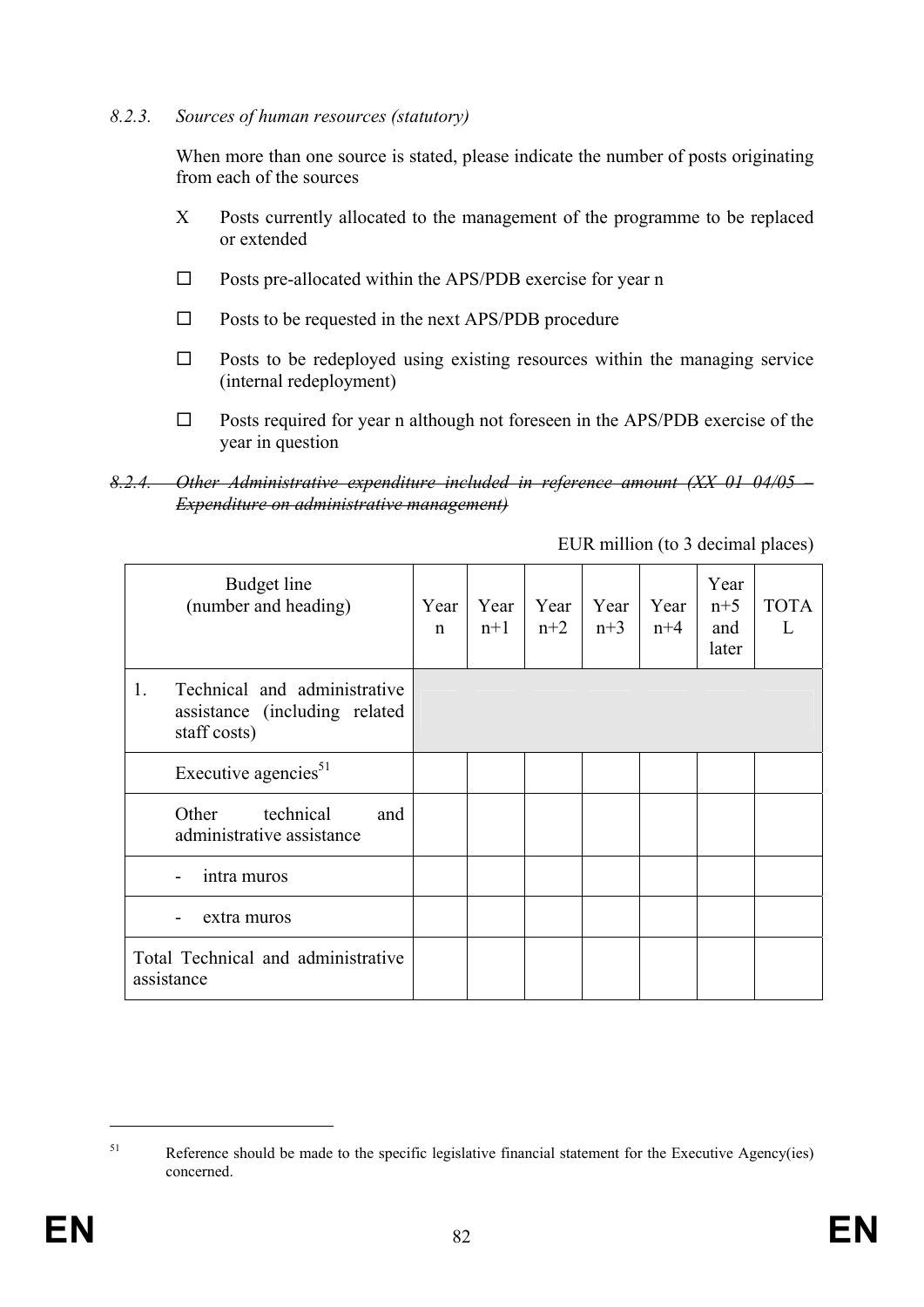## *8.2.5. Financial cost of human resources and associated costs not included in the reference amount*

| Type of human resources                                                                              | Year n | Year<br>$n+1$ | Year<br>$n+2$ | Year<br>$n+3$ | Year<br>$n+4$ | Year<br>$n+5$ and<br>later |
|------------------------------------------------------------------------------------------------------|--------|---------------|---------------|---------------|---------------|----------------------------|
| Officials and temporary<br>staff $(XX 01 01)$                                                        |        |               |               |               |               |                            |
| Staff financed by Art XX<br>01 02 (auxiliary, END,<br>contract staff, etc.)<br>(specify budget line) |        |               |               |               |               |                            |
| Total cost of Human<br>Resources and associated<br>costs (NOT in reference<br>amount)                |        |               |               |               |               |                            |

EUR million (to 3 decimal places)

Calculation– Officials and Temporary agents

Reference should be made to Point 8.2.1, if applicable

Calculation– Staff financed under art. XX 01 02

Reference should be made to Point 8.2.1, if applicable